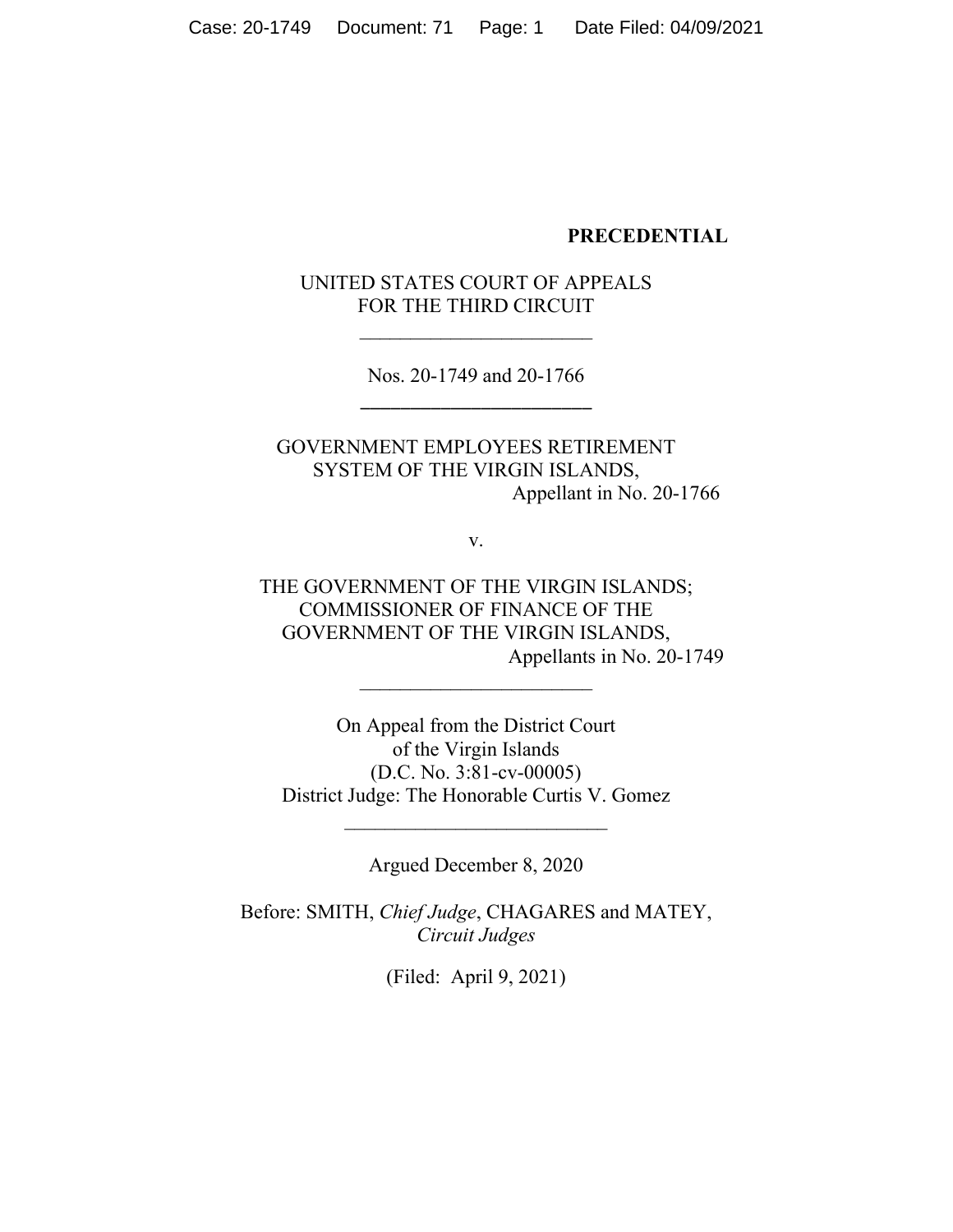Robert D. Klausner [ARGUED] KLAUSNER, KAUFMAN, JENSEN & LEVINSON 7080 N. W. 4th Street Plantation, FL 33317

Cathy M. Smith GOVERNMENT EMPLOYEES RETIREMENT SYSTEM 3438 Kronprindsens Gade GERS Complex, Suite 1 St. Thomas, VI 00802 *Counsel for Government Employees Retirement System* 

Brigid F. Cech Samole Katherine M. Clemente Elliot H. Scherker [ARGUED] GREENBERG TRAURIG, LLP 333 Southeast 2nd Avenue Suite 4400 Miami, FL 33131

Angel Taveras WOMBLE BOND DICKINSON LLP Independence Wharf 470 Atlantic Avenue Suite 600 Boston MA 02110

Carol L. Thomas-Jacobs OFFICE OF ATTORNEY GENERAL OF VIRGIN ISLANDS Department of Justice 34-38 Kronprindsens Gade GERS Complex, 2nd Floor St. Thomas, VI 00802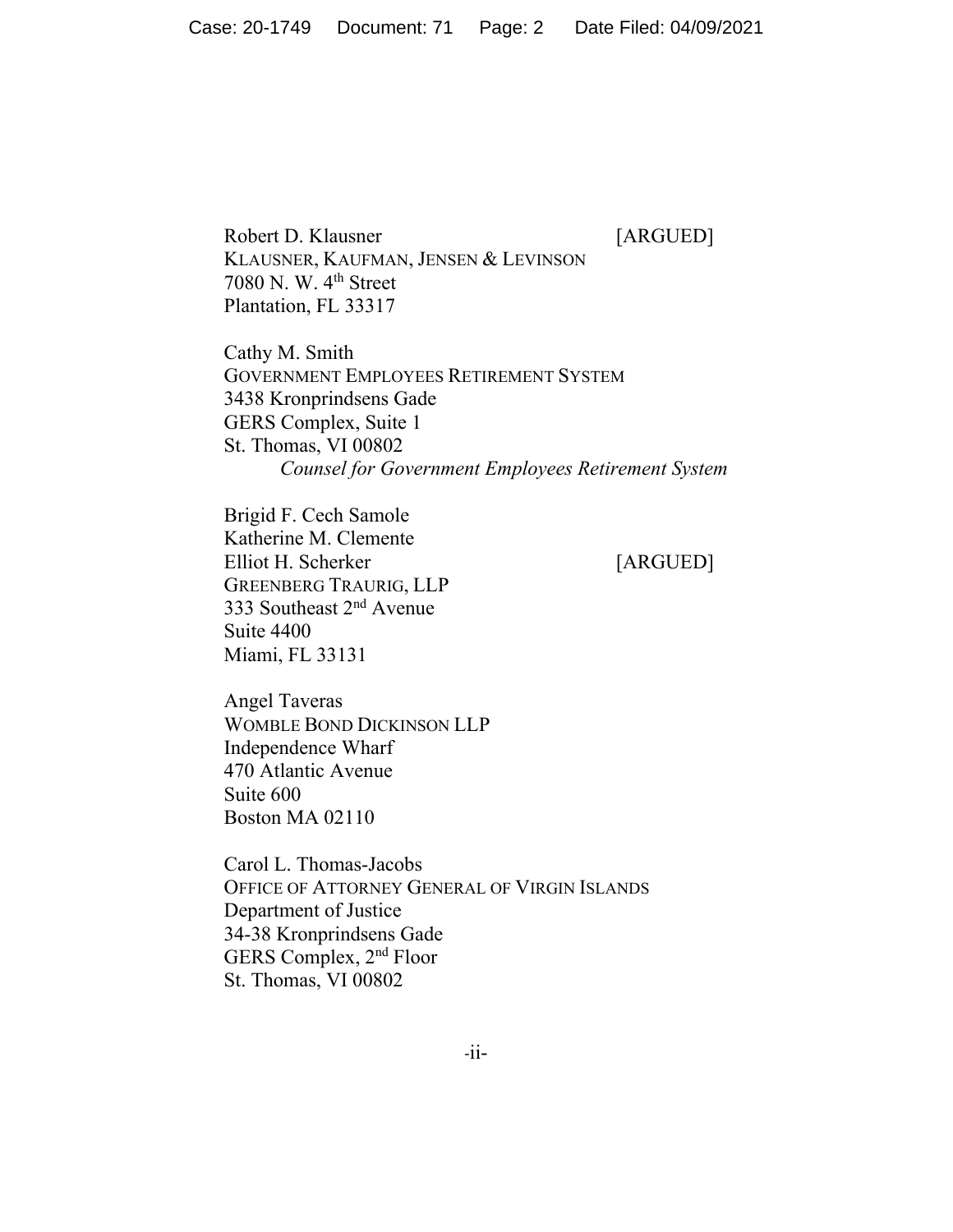*Counsel for Government of the Virgin Islands and Commissioner of Finance of Government of the Virgin Islands* 

Ian H. Gershengorn JENNER & BLOCK LLP 1099 New York Avenue, N.W. Suite 900 Washington DC 20001 *Counsel for Amicus Appellees* 

# **TABLE OF CONTENTS**

| <b>Background and Procedural History</b>                                  |    |
|---------------------------------------------------------------------------|----|
| A. Legal Background                                                       |    |
| Creation of GERS in 1959                                                  |    |
| 2. The 1968 amendments                                                    |    |
| The 2005 amendments<br>3.                                                 |    |
| <b>B.</b> Procedural History                                              |    |
| The 1981 complaint                                                        |    |
| 2. The 1984 consent judgment                                              | 8  |
| 3. The 1994 amendment to the consent judgment                             | 8  |
| 4. The tangential 2001 action                                             | 9  |
| The 2016 enforcement proceedings<br>5.                                    | 10 |
| II. Jurisdiction and Standard of Review                                   | 15 |
| <b>III. The GVI's Appeal</b>                                              | 16 |
| A. Principal Award to GERS                                                | 17 |
| 1. The historical under-contributions fall within the<br>consent judgment |    |
|                                                                           |    |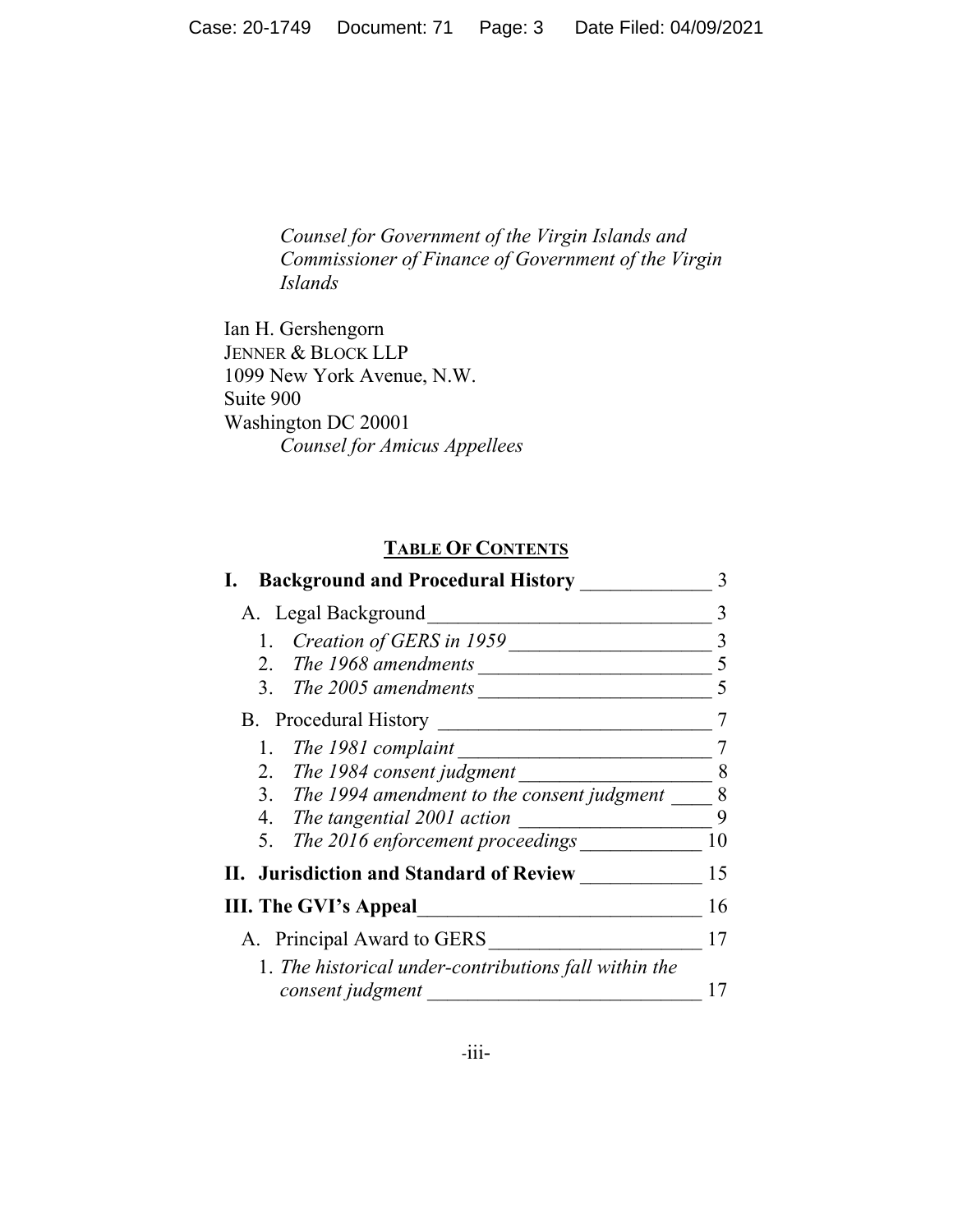| 2. The GVI's historical under-contributions were        |    |
|---------------------------------------------------------|----|
| properly before the District Court                      | 19 |
| 3. Direct contributions to GERS and the true-up process |    |
| do not offset the award                                 | 28 |
| 4. The expert reliably calculated the \$18.9 million in |    |
| principal                                               | 31 |
| B. Award of Fees and Interest to GERS                   | 32 |
| 1. The statutes are not intended only for willful       |    |
| misconduct                                              | 33 |
| 2. The District Court erred by applying the statutes    |    |
| retroactively                                           | 35 |
| 3. GERS's action was timely                             | 42 |
| <b>IV. GERS's Cross-Appeal</b>                          | 51 |
| A. GERS's Textual Arguments                             | 54 |
| <b>GERS's Authorities</b><br>$\mathbf{B}$               | 59 |
| C. The Parties' Historical Understanding                | 62 |
| <b>V.</b> Conclusion                                    | 66 |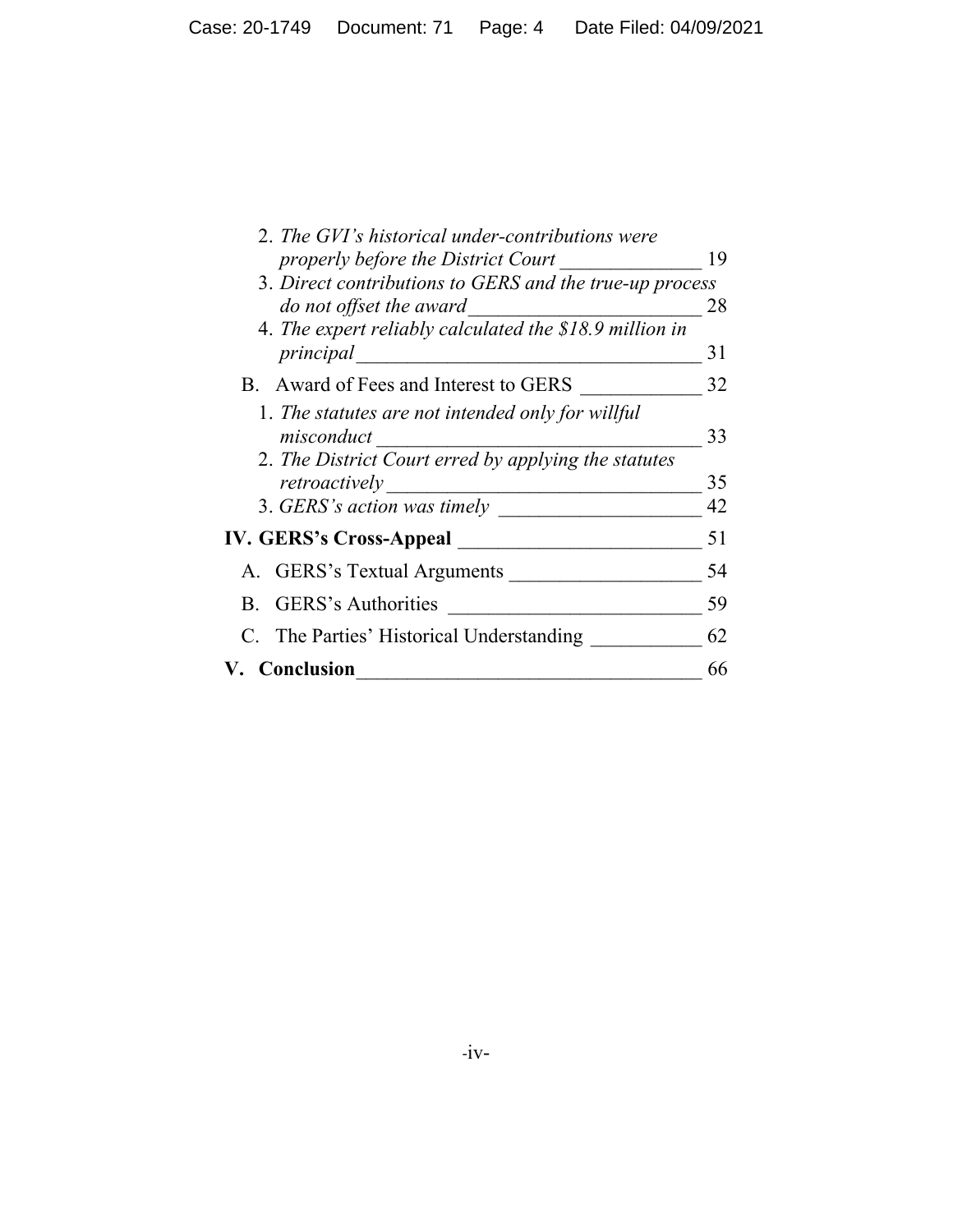## OPINION OF THE COURT

 $\overline{\phantom{a}}$  , where  $\overline{\phantom{a}}$ 

SMITH, *Chief Judge*.

The promise of a pension is critical to the retirement security of many of us who work. And retirement security "is often compared to a three-legged stool supported by Social Security, employer-provided pension funds, and private savings."<sup>1</sup> When an employer's promise of deferred compensation goes unfulfilled, the expectations of many-a-pensioner are upended. That threat looms for a substantial share of the citizenry of the U.S. Virgin Islands because of the perilous financial condition of its Government Employees Retirement System ("GERS").

When a public-pension system reaches the point where it is actuarially unsound, the blame rarely lies with a single person, political party, or institution. Economic recession, unfunded legislative mandates, poor investment strategies—all can conspire to destabilize a pension system. And each bears responsibility for GERS's untenable financial state.

But GERS has also faced a unique challenge. Virgin Islands law seemingly fails to obligate anyone to fund GERS when employee-compensation-based contributions and associated investment returns fall short of the assets required, based

<sup>1</sup> Former Rep. Sander Levin, *Social Security at 75: Don't Mess with Success*, HUFFPOST (Aug. 16, 2010, 12:00 PM), http://www.huffpost.com/entry/social-security-at-75-don\_b\_ 683384.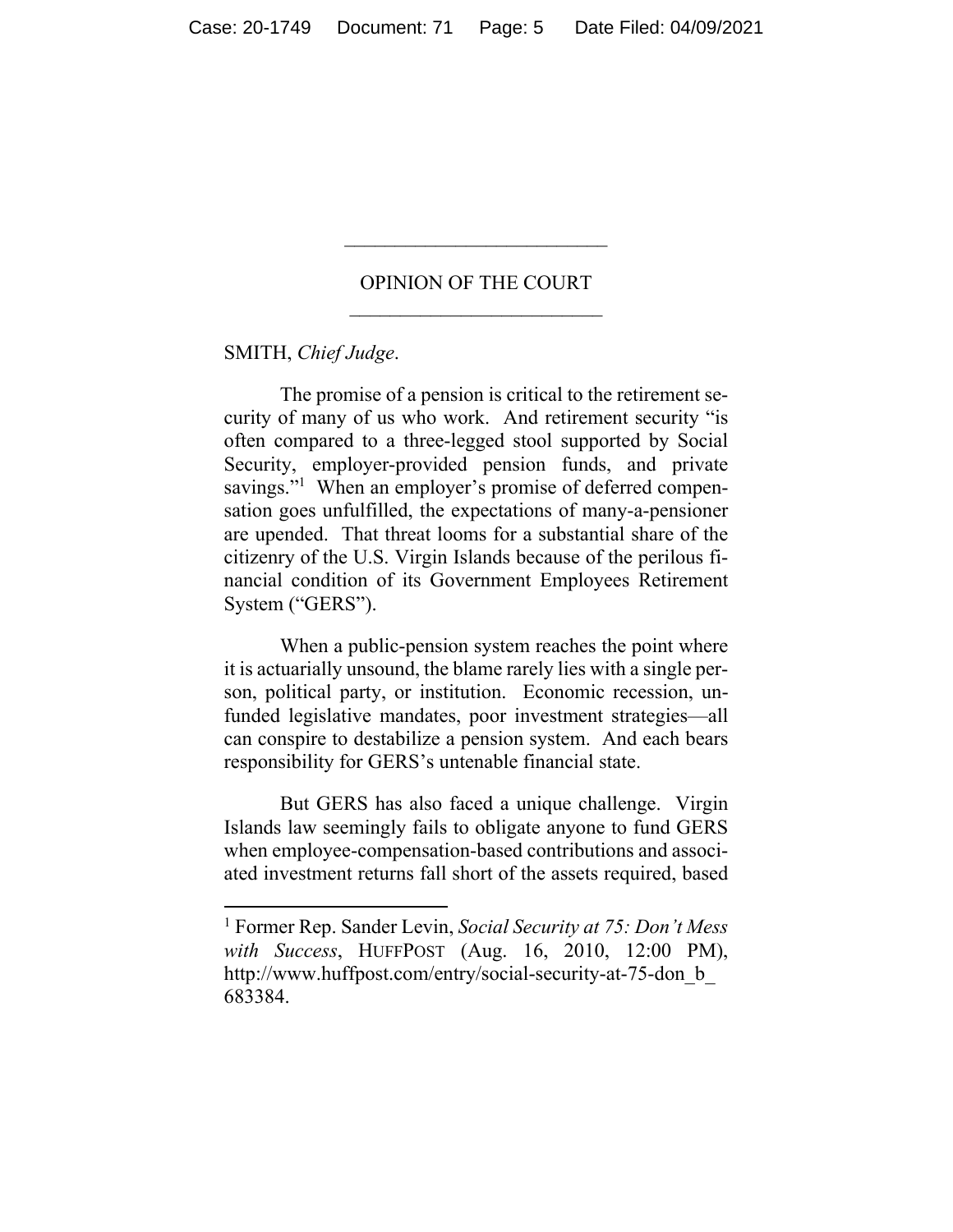on actuarial assessments, to meet future pension commitments. For decades, GERS has experienced annual deficits between its assets and projected liabilities to system participants. Its aggregate shortfall now stands at about three billion dollars leaving the system on the brink of insolvency.

 Yet the Government of the Virgin Islands ("GVI") is itself fiscally challenged and has at times failed to remit to GERS all the employer contributions it is statutorily mandated to make. GERS has repeatedly sued the GVI for these contributions—first in 1981, resulting in a consent judgment, and most recently in 2016, when GERS sought to enforce that judgment in court. GERS claimed that, as far back as 1991, the GVI had contributed tens of millions of dollars less than required by the statutory percentages of employee compensation. GERS also sought to compel the GVI to step into the billion-dollar breach, arguing that—independent of these fixed-percentage contributions—the GVI must fully fund GERS to the point of actuarial soundness.

With an appointed expert's help, the District Court awarded GERS an amount calculated to reflect the GVI's historical percentage-based under-contributions. We will affirm that award of principal. But the Court erred when it enhanced the award by applying late-arriving interest and penalty statutes retroactively. We will vacate the portion of the judgment to GERS that includes those enhancements and remand with instructions for the District Court to reduce its award accordingly. Finally, the Court determined that the consent judgment does not require the GVI to fund GERS for the delta between its assets and liabilities. We, too, find no anchor for this sweeping duty GERS seeks to impose on the GVI, so we will affirm the District Court's ruling in GERS's cross-appeal. Even were we to cut that obligation on a rationale made of whole cloth,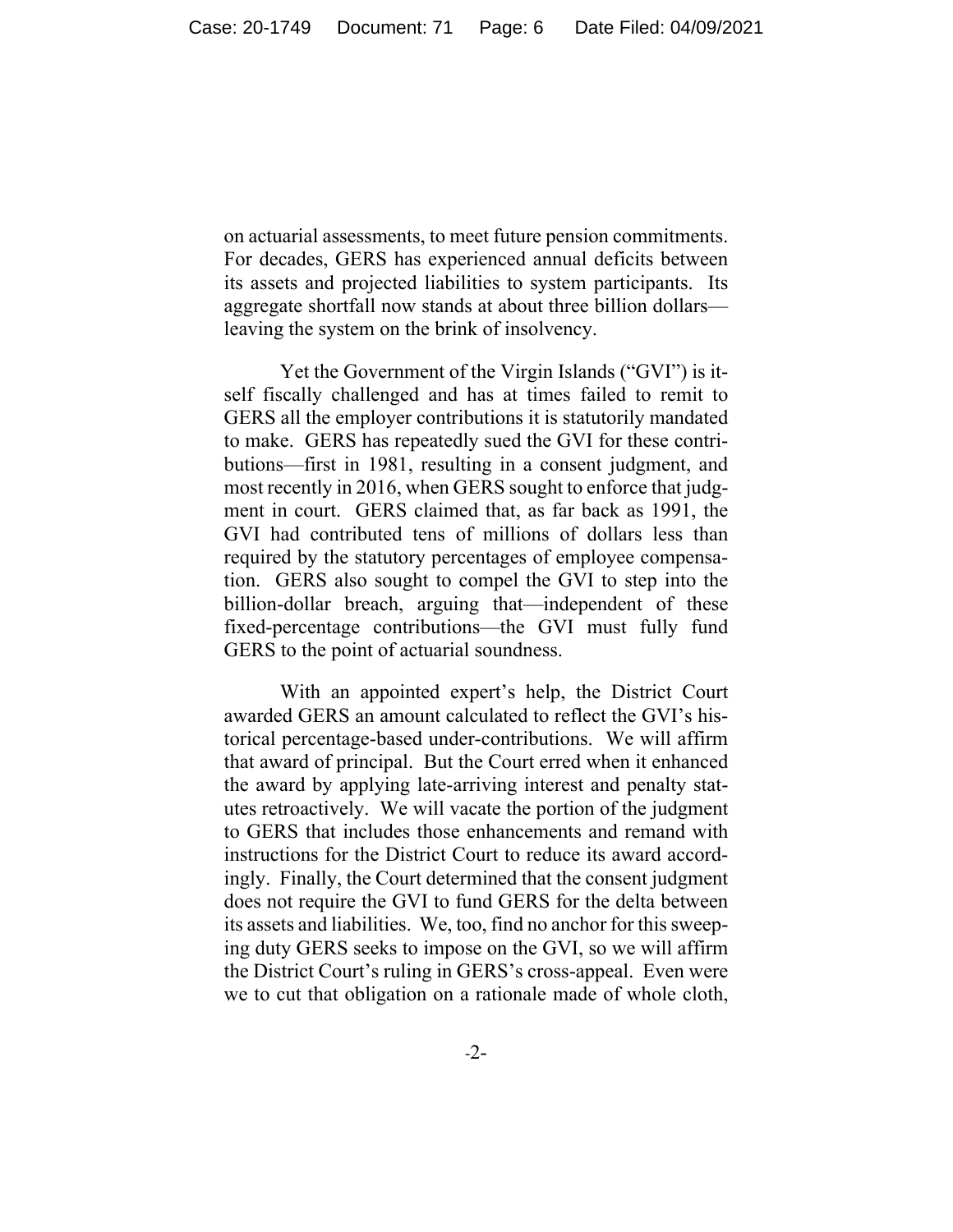the system would remain insolvent. The citizens of the United States Virgin Islands—population 106,405<sup>2</sup>—simply cannot pay the necessary billions. The cure for GERS's chronic underfunding is not judicial but legislative—if not at the territorial level, then perhaps on Capitol Hill.

## **I. BACKGROUND AND PROCEDURAL HISTORY**

We need not trace the long and winding road across laws, history, politics, and litigation that has brought the Virgin Islands' public-pension system to where it is today. Instead, we hew to the legal framework relevant to the questions presented and to the procedural narrative by which this case and the parties' arguments have wended their way to us.

#### **A. Legal Background**

*1. Creation of GERS in 1959.* By passing Act 479, effective October 1, 1959, the unicameral legislature of the Virgin Islands ("the Legislature") created GERS as the retirement system for GVI employees. GERS was "established as a trust, separate and distinct from all other entities"; endowed with "the powers and privileges of a corporation"; and required to transact all its business and hold all its assets in its own name. Act of June 24, 1959, No. 479, §§ 701(c), 715(a), 1959 V.I. Sess. Laws 92, 94, 104. The Legislature vested responsibility for operating GERS in a board of trustees, which has the power to authorize the purchase or sale of investments, make

<sup>2</sup> United States Census Bureau, *U.S. Virgin Islands Demographic Profile Summary File – 2010 Census of Population and Housing* (2013), *available at* https://www.census.gov/ schools/facts/u.s.%20virgin%20islands.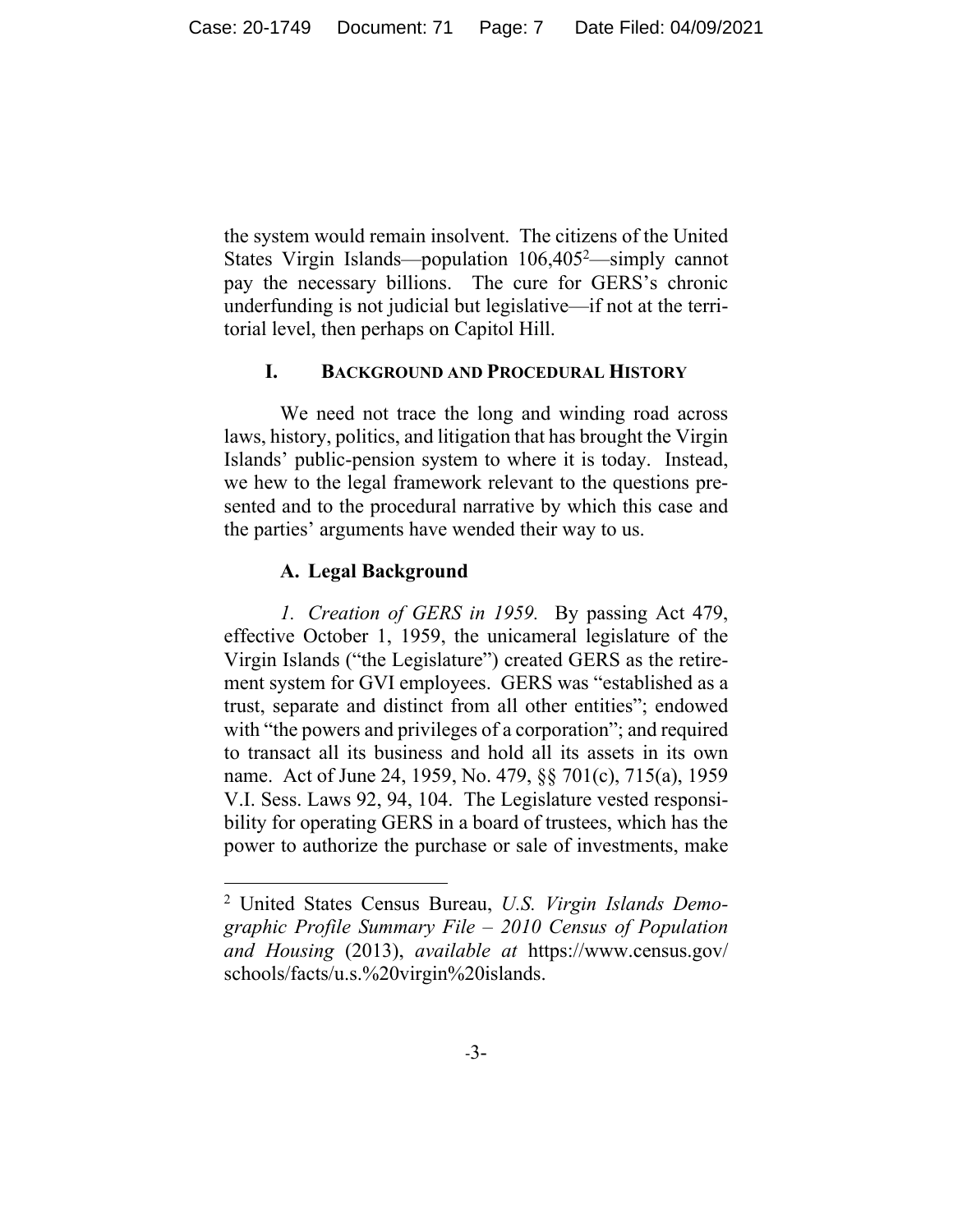contracts, and "sue and be sued" under the GERS name. *Id.*  § 715(b)(3), (6). The system was "established as a part of the Division of Personnel in the office of the Government Secretary," with the Director of Personnel acting as both administrator of GERS and secretary of the board. *Id.* § 715(c).3

Act 479 also purported to fund GERS. It implemented section 718 of the new Retirement Code, which provided first that "[t]he various obligations of the system shall be financed in accordance with actuarial reserve requirements from contributions by members, contributions by the employer, interest income, and other income accruing to the system." *Id*. § 718. Section 718 then required employees to contribute to GERS via a "deduction from compensation" at a rate of four percent, with an annual compensation cap. *Id.* It also set an annual compensation floor so that the GVI, as employer, would contribute four percent for an employee "whose minimum rate in his class of position is \$1200 per annum, or less." *Id.* 

Unlike the specified employee contribution rate, section 718 did not fix the rate for the GVI's employer contribution. Instead, Section 718 obligated the GVI to "make [employer] contributions concurrently with the contributions by members in an amount which, if paid during such service, and added to the members' contributions, together with regular interest, will be sufficient to provide actuarial reserves" for the payment of benefits under the system. *Id.* These concurrent employer contributions were to "be determined by applying a percentage rate to the aggregate compensation of the members for each regular

<sup>&</sup>lt;sup>3</sup> In 1987, the Legislature amended section 715 to classify GERS as an "independent and separate agency" of the GVI. Act of June 24, 1987, No. 5265, § 1303(a), 1987 V.I. Sess. Laws 92, 97; *accord* 3 V.I.C. § 715(a).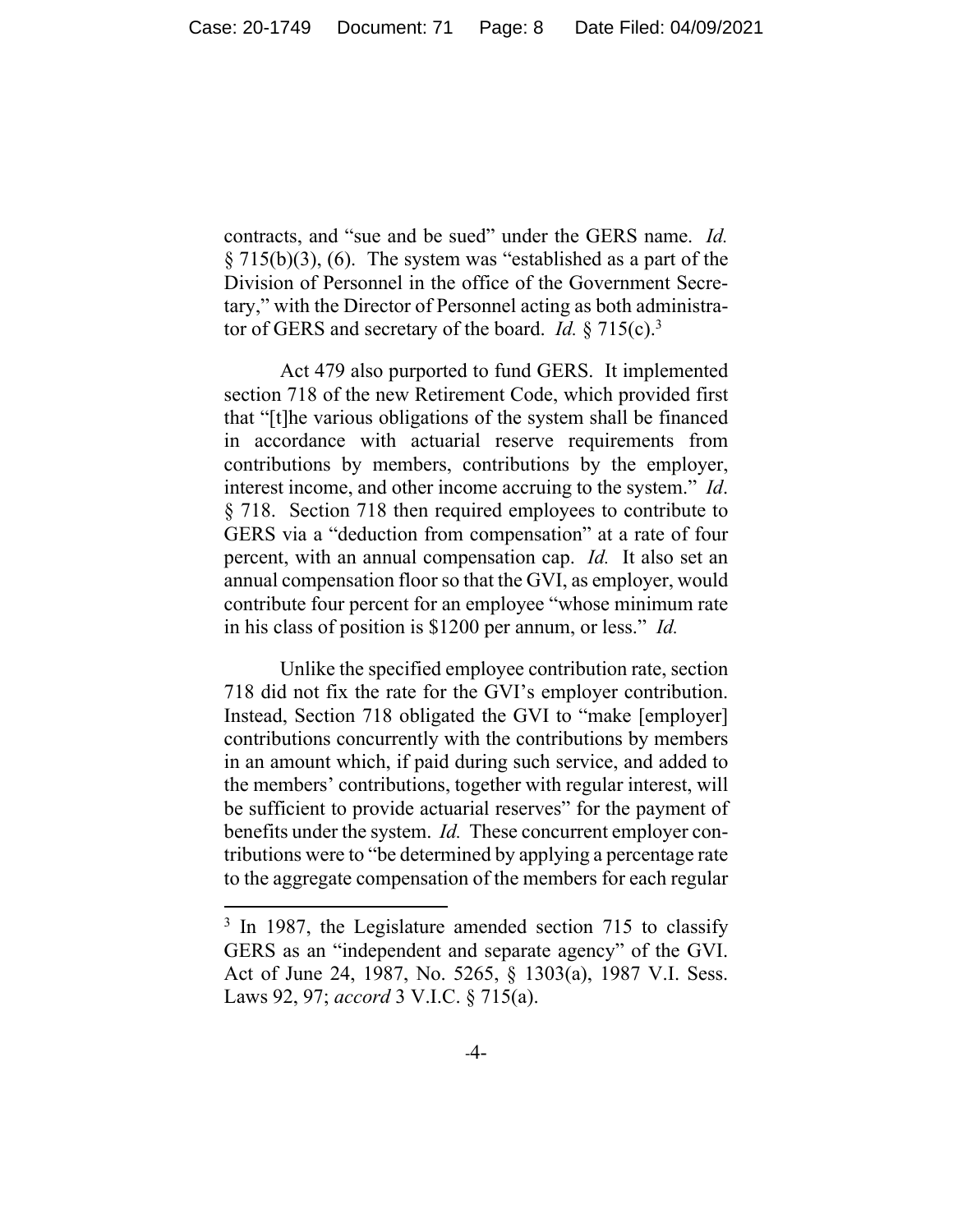payroll period." *Id.* Section 718 provided for an annual computation "of the actuarial reserve requirements" of the system and, in a provision reminiscent of its first sentence, looked for financing to "contributions by the members as above provided and by contributions by the employer." *Id.* 

*2. The 1968 amendments.* In 1968, the Legislature passed Act 2098, which amended section 718. Act of February 8, 1968, No. 2098, 1968 V.I. Sess. Laws, Pt. I, 9. Act 2098 divided section 718 into subsections, with its first sentence on "actuarial reserve requirements" becoming subsection (a). *Id.*  § 718(a). Act 2098 retained the four-percent employee contribution rate but changed the compensation caps and minima. *See id.* § 718(b), (c). It also slightly modified the provision for annual computation of the system's actuarial reserve requirements. *Id.* § 718(e). In a gloss on the original language of subsection (f), Act 2098 provided that "[t]he employer shall make contributions which together with the members' contributions and the income of the system will be sufficient to provide adequate actuarially determined reserve for the annuities and benefits herein prescribed." *Id.* § 718(f). And for the first time, the employer's contribution rate was fixed at a percentage of employee compensation—on a temporal gradient from 4.00% for the period before July 1, 1968 to 7.63% for the period after July 1, 1971—by the terms of subsection (g). *Id.* § 718(g). Both employer and employee contributions were to be paid into the system each payroll period. *Id.*   $§ 718(h).$ 

*3. The 2005 amendments.* Relevant amendments were later adopted when the Legislature passed the Retirement System Reform Act of 2005. Act of Nov. 2, 2005, No. 6794, 2005 V.I. Sess. Laws 380.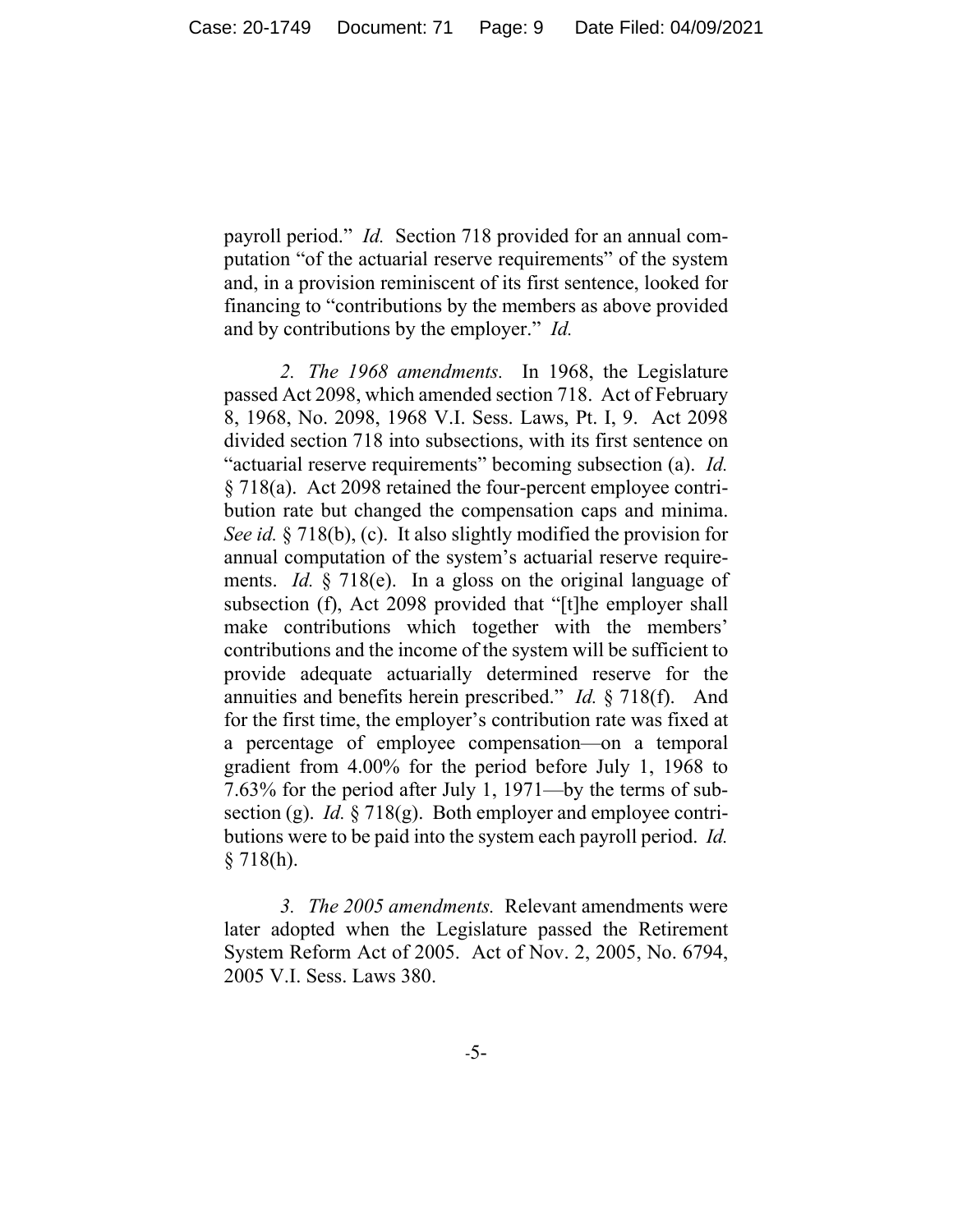First, the bill added new subsections to section 704. That section now provides that "[r]etirement contributions paid for a prior period, whether by employer or by member, must be charged a delinquent fee of 1.5% for each calendar month or part thereof that paid [*sic*] contributions should have been paid." 3 V.I.C. § 704(q). Such delinquent contributions "include[] prior period contributions due to incorrect wages and contributions from an earlier report or wages and contributions that should have been reported, but were not." *Id.* The 1.5 percent "assessment may not be waived," *id.*, unless the GERS administrator in "exceptional circumstances" grants a waiver—and then, "only once for an employer during any one fiscal year." *Id.* § 704(r).

Second, the 2005 amendments require the accrual of interest on delinquent contributions to GERS. Under the new provision, "[w]henever any agency, department[,] instrumentality, or employer fails to make timely contributions, interest shall accrue on the amount of the contributions not paid based on the system's domestic fixed income investment rate of return not to exceed the rate of 9%." *Id.* § 736(b).

Third, the Legislature amended existing provisions of section 718 by, among other things, adding that "the Board may actuarially determine the rate of contribution for members and employers of the system," *id.* § 718(a), and that "[t]he employer and employee contributions must be paid to the system within ten days after the closing of each payroll period," *id.* § 718(h). The Board, however, "may not increase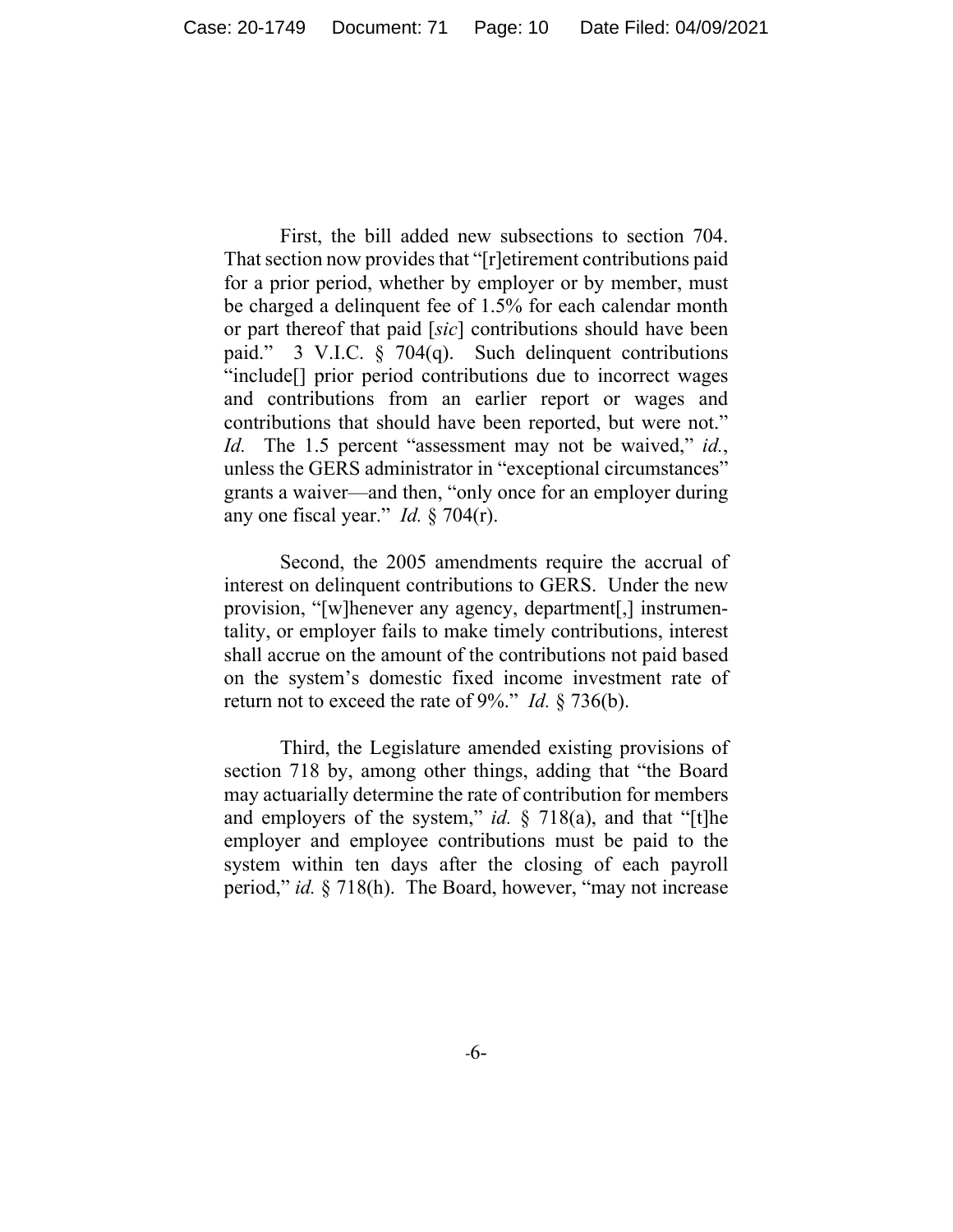rates, in addition to rates already in effect, by more than 3.0% over a five-year period." *Id.* § 718(b).4

Finally, the 2005 act codified section 734, under which "[a]ll payments required by this chapter to be made by the employer to the retirement fund are continuing obligations of the Government." *Id.* § 734. This provision ensures that "funds owed to the system by the employer should never be capable of escaping payment due to a statute of limitations." V.I. 26th Legis., Bill No. 26-0071, Bill Summary, Section 21.

#### **B. Procedural History**

*1. The 1981 complaint.* Exercising its "power to sue and be sued in its own name," GERS filed a complaint in 1981 against the GVI and its Commissioners of Finance in the District Court of the Virgin Islands. *Emps. Ret. Sys. of Gov't of V.I. v. Quinn*, No. 3:81-cv-5 (D.V.I.), Compl. 1 2; JA754.<sup>5</sup> GERS alleged that the Commissioners had failed to timely remit several pay periods' worth of employee contributions to GERS and commingled these funds with the GVI's. GERS also alleged that the GVI had failed to timely remit to GERS "its matching retirement contribution of 11%," as required by

<sup>&</sup>lt;sup>4</sup> This constraint on GERS's rate-setting ability resides in the subsection of the statute on employee contributions. But GERS seems to understand that it equally applies to the employer rate. Indeed, GERS's inability to unilaterally increase the GVI's required employer contribution percentage is arguably what makes GERS's cross-appeal justiciable. We express no opinion on the scope of GERS's authority under section 718(b).

<sup>&</sup>lt;sup>5</sup> Citations preceded by "JA" are to the parties' Joint Appendix.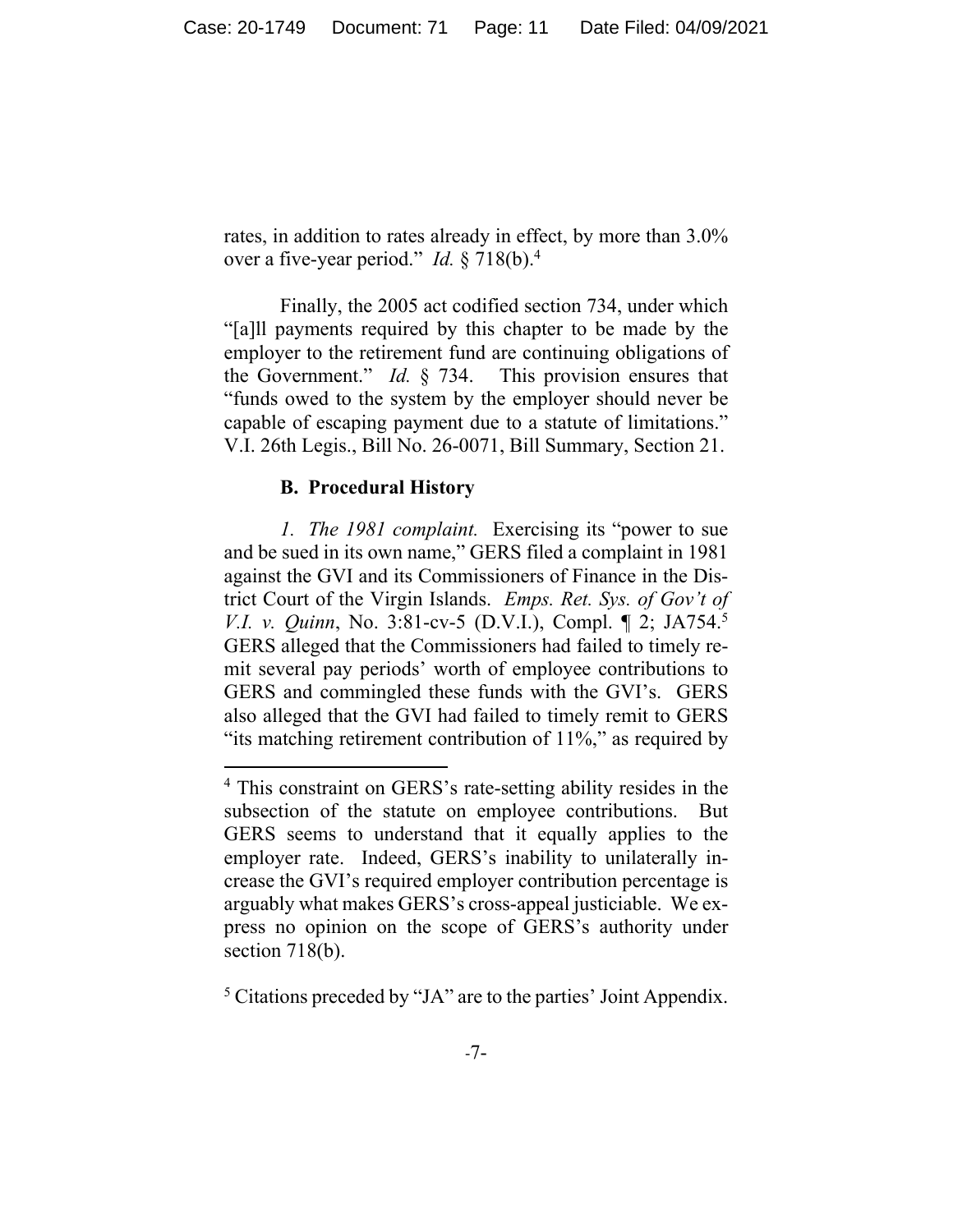statute, to the tune of nearly \$500,000. 1981 Compl*.* ¶ 9; *see also id.* ¶ 4 (noting GVI's responsibility "to contribute 11%" as "the employer"). GERS requested injunctive relief ordering the Commissioners and the GVI to timely pay GERS all funds due and owing, preventing the Commissioners from commingling funds, and restraining the GVI "from future withholding of matching contributions." *Id.* at 3. GERS also sought interest of at least 18 percent annually on all funds due and owing, as well as attorneys' fees and costs.

*2. The 1984 consent judgment.* After written and oral discovery, the parties entered into a consent judgment in 1984. The judgment acknowledged that the GVI's Commissioner of Finance "receives and releases employee and employer retirement contributions." JA113. So it obligated "defendant, Commissioner of Finance, [to], within thirty (30) days of each payroll period, certify and pay into the Employees' Retirement System Fund the total amount due of employee and employer contributions as defined in Title 3, Section 718." JA113–14. The judgment recognized that "[a]t this time, the Court does not have jurisdiction to compel the payment of the legal rate of interest by the Commissioner of Finance on deliqneunt [*sic*] employee and employer contributions." JA114*.* But it also provided that "if an act is established by the Legislature, authorizing the payment of interest, this Consent Judgment shall be amended to reflect such change." *Id*. A Virgin Islands assistant attorney general executed the consent judgment on behalf of all defendants.

*3. The 1994 amendment to the consent judgment.* In March 1994, four members of GERS individually filed a federal lawsuit against GERS, several of its trustees, and the GVI alleging chiefly that the GVI had been dilatory in making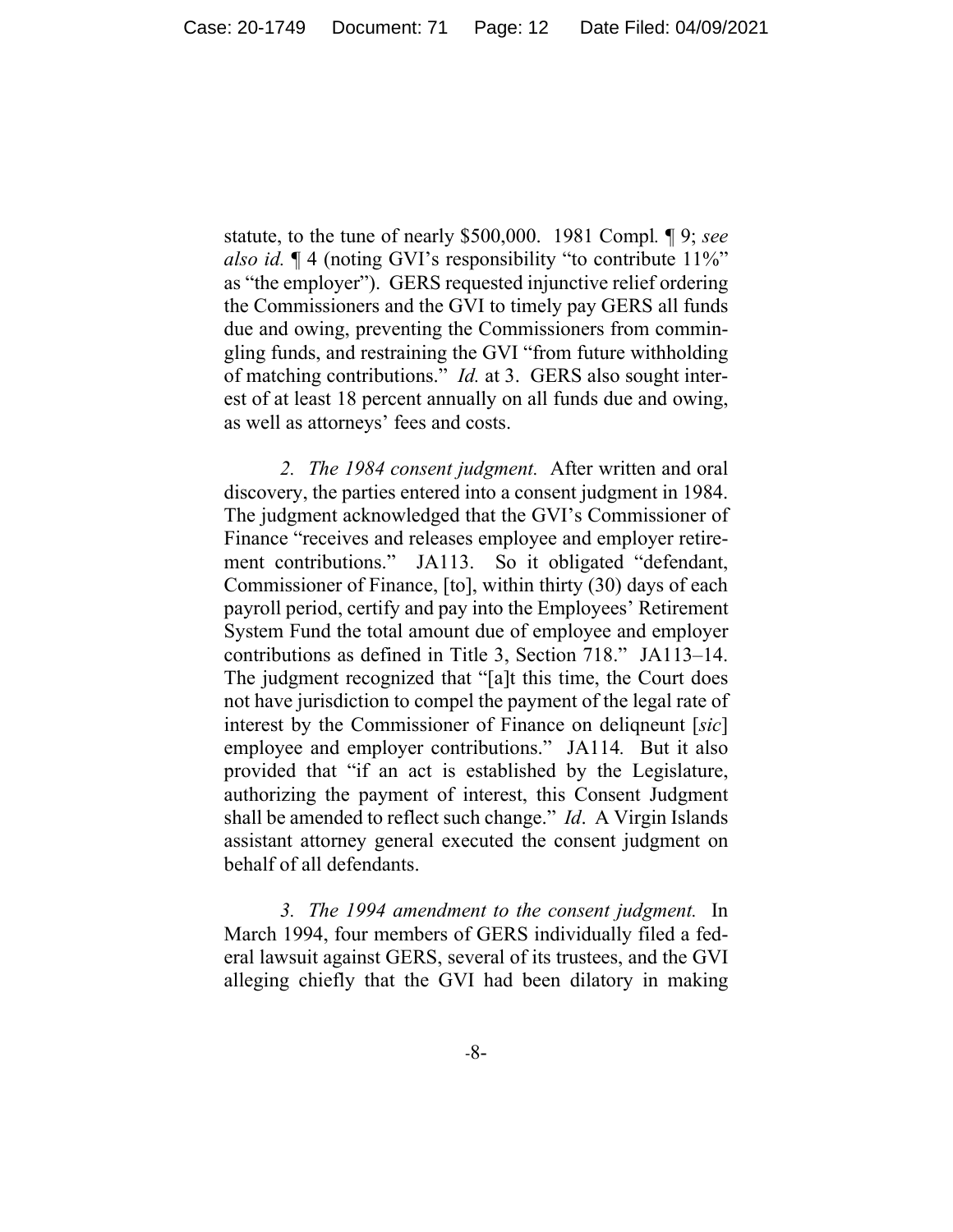required payments to GERS under the consent judgment. *See Molloy v. Monsanto*, Civ. No. 1994-30, 1994 WL 326237, at \*1 (D.V.I. June 9, 1994). Among the motions filed by the *Molloy* plaintiffs was a motion to enforce the consent judgment, seeking to require the GVI to remit employee and employer contributions to GERS within 30 days of each payroll period. *Id.* That motion, although filed in *Molloy*, was "considered as having been filed in the litigation that produced the consent judgment," *id.* at \*1 & n.6, and the District Court denied it without prejudice. *Quinn*, 1994 WL 326224, at \*1 (D.V.I. June 9, 1994) (noting allegation that "the amount of GERS money in the government's bank account has increased more than fifteen fold since December 1984").

Hoping to remedy these and other issues related to the consent judgment, GERS and the GVI jointly asked the District Court to modify it. The modified consent judgment, entered in April 1994, ordered that a separate interest-bearing bank account in the name of GERS be created for the Commissioner to use when depositing employer and employee contributions, "interest[,] and all other monies received of every kind and description belonging to the System." JA316. The parties also agreed on an auditing process, deposit logistics, and an investment interest allocation methodology. The provisions of the 1984 consent judgment were otherwise retained. Upon completion of motions practice, and following conferences with the District Court, any disagreement between the parties about the amended consent judgment seemed to have dissipated by late 1994.

*4. The tangential 2001 action.* In 2001, GERS sued the Governor of the Virgin Islands, the Legislature, and the GVI seeking to compel the payment of contributions required under discrete 1994 legislation that enacted a special early retirement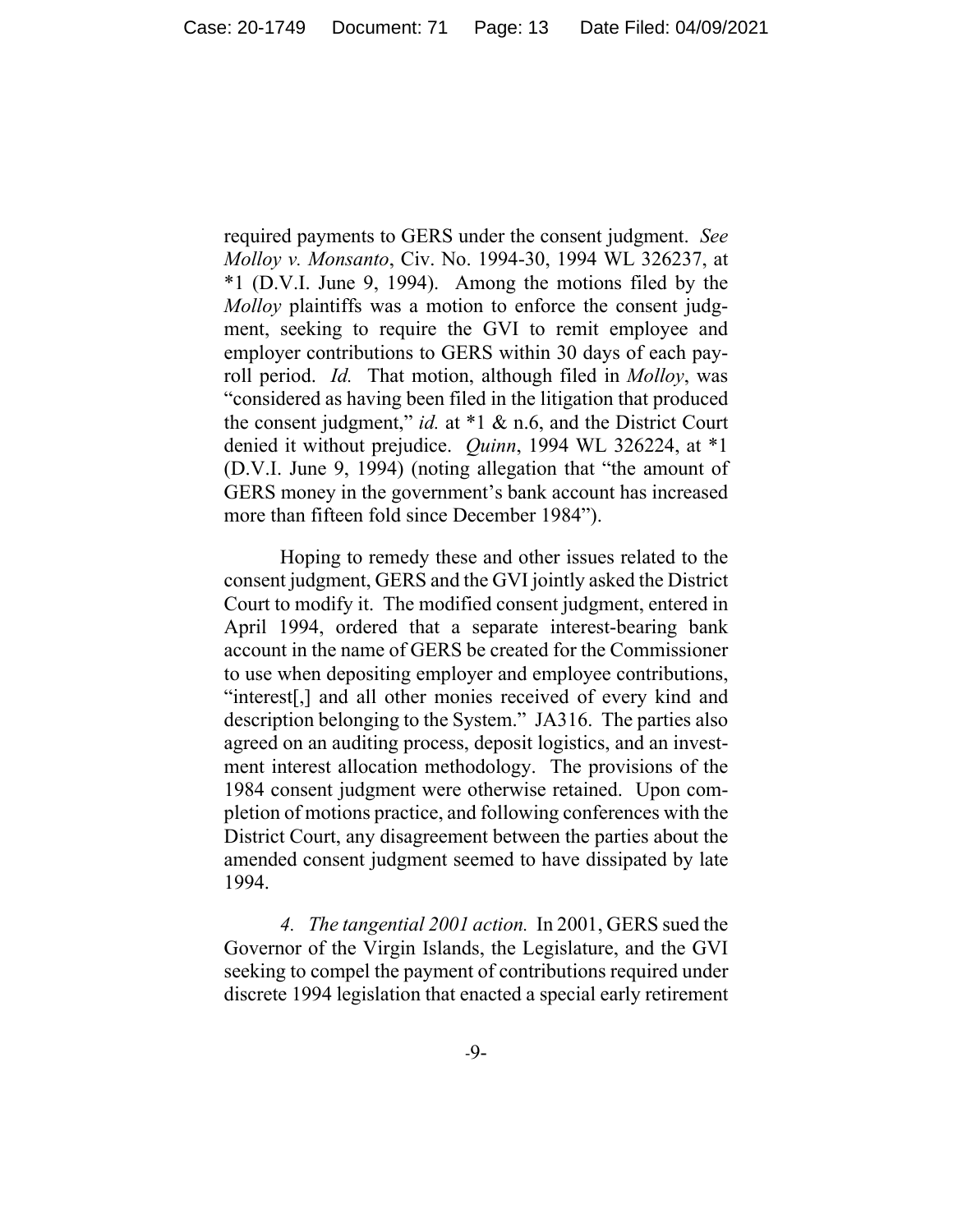incentive program aimed at avoiding layoffs of certain employees. *See, e.g.*, *Gov't Emps. Ret. Sys. v. Turnbull*, 134 F. App'x 498, 500 (3d Cir. May 16, 2005); *see also* 3 V.I.C. §§ 718c, 718(j). That legislation included a financing mechanism requiring the GVI to make special quarterly contributions to GERS to compensate for employee contributions lost because of the early retirement of incumbent contributors. GERS alleged that the 1994 legislation and related amendments did not put in place an adequate financing structure, and thus unconstitutionally impaired an implied contract between the GVI and its employees, in violation of Article 1, Section 10 of the U.S. Constitution.

The District Court in *Turnbull* dismissed GERS's complaint, holding that GERS failed to state a cognizable Contracts Clause claim. *Gov't Emps. Ret. Sys. v. Turnbull*, No. 01-cv-69 (D.V.I. Jan. 23, 2004). We affirmed, albeit on ripeness grounds. We held that GERS "failed to establish a justiciable case or controversy" because "no GERS members have suffered any harm" and there was "no evidence in the record that any GERS members have been denied, or are about to be denied retirement benefits, or were otherwise injured as a consequence of the claims alleged." 134 F. App'x at 501.

*5. The 2016 enforcement proceedings.* In 2016, GERS moved to enforce the consent judgment, alleging that the GVI had violated section 718(f) by failing to fund GERS for the entire delta between its assets and its liabilities to pensioners. GERS referred to this supervening obligation, over and above the fixed-percentage employer contributions spelled out in section 718(g), as the GVI's "actuarially determined employer contribution" or "ADEC." JA89–93. Then, in 2017, GERS moved on an emergency basis to enforce the consent judgment because, for several months beginning in late 2016, the GVI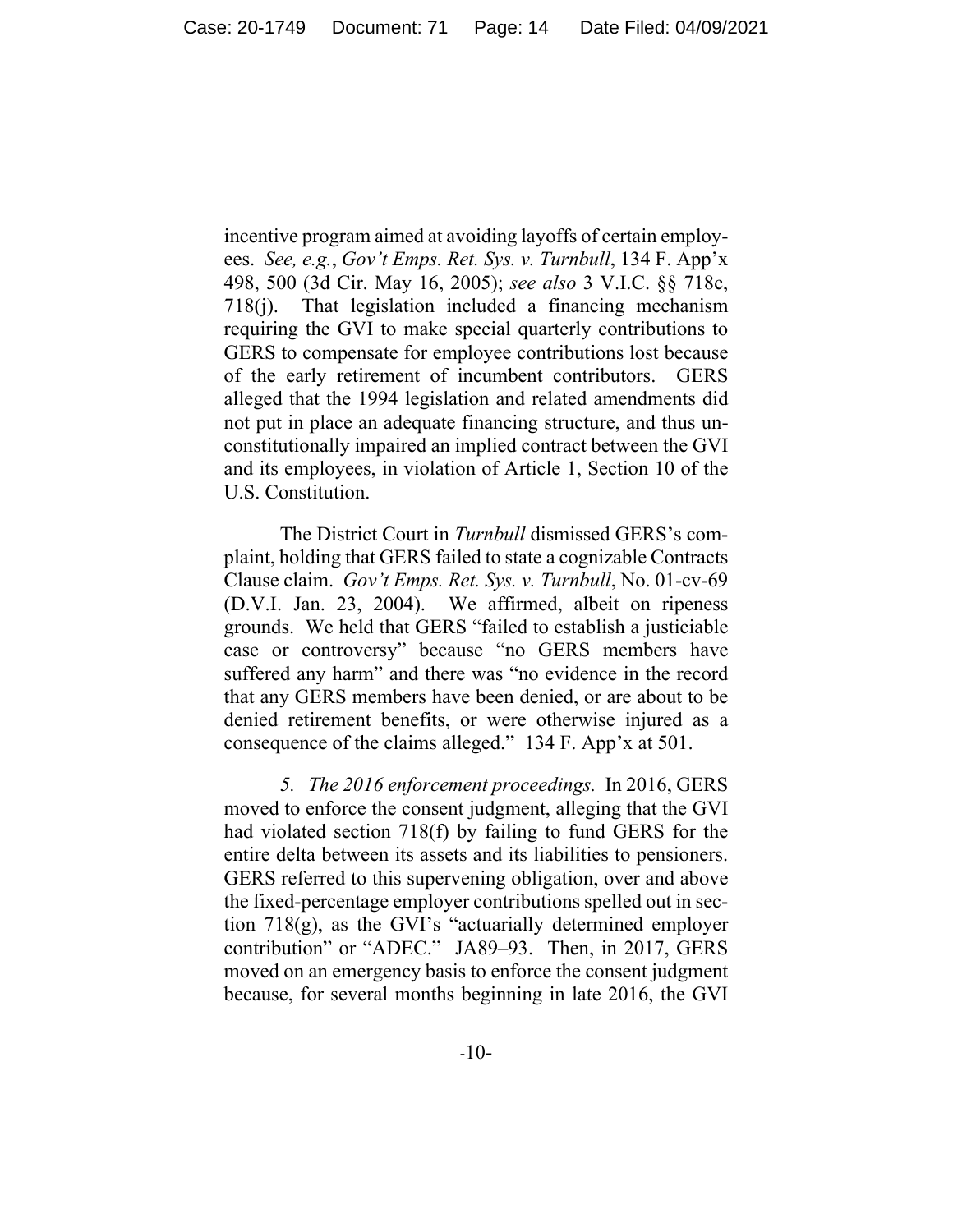withheld wholesale its employees' and its own employer fixedpercentage contributions. GERS filed both enforcement motions in the 1981 *Quinn* action, under its case number and caption. And both motions sought enforcement through a finding that the GVI was in contempt of the consent judgment or, alternatively, by recourse to the District Court's "general equitable powers." JA293–94; JA515.The GVI ultimately admitted to the blanket withholding of fixed-percentage contributions, the District Court found a breach of the consent judgment, and the GVI then repaid a total of about \$36 million—which included principal and interest—by July 2018.

 The proceedings next focused on whether what had occurred was an isolated breach or whether the GVI had failed to remit fixed-percentage contributions to GERS in any prior period. GERS's administrator testified that "missing employer contributions going back years are still outstanding." JA1748. (According to GERS publications, "[t]he issue of prior periods missing employer contributions" first surfaced with the implementation of a new computer system in March 2012. JA3055; JA3082; JA3107.) GERS calculated that the GVI owed over \$72 million in previously missed employer contributions, including interest and penalties, through the end of 2017. Based on a sample population of employees, the GVI claimed that it owed GERS just a few hundred dollars. Because of the disparity in the parties' calculations, the District Court appointed an independent expert, RSM US LLP ("RSM"), to determine the extent of the GVI's arrears for prior periods beginning in 1991 and running through December 31, 2018. The GVI and GERS each had equal access to RSM's data and personnel, and equal obligations to provide records to and cooperate with RSM.

RSM examined all available payroll documents and records of contributions to GERS. RSM concluded that the GVI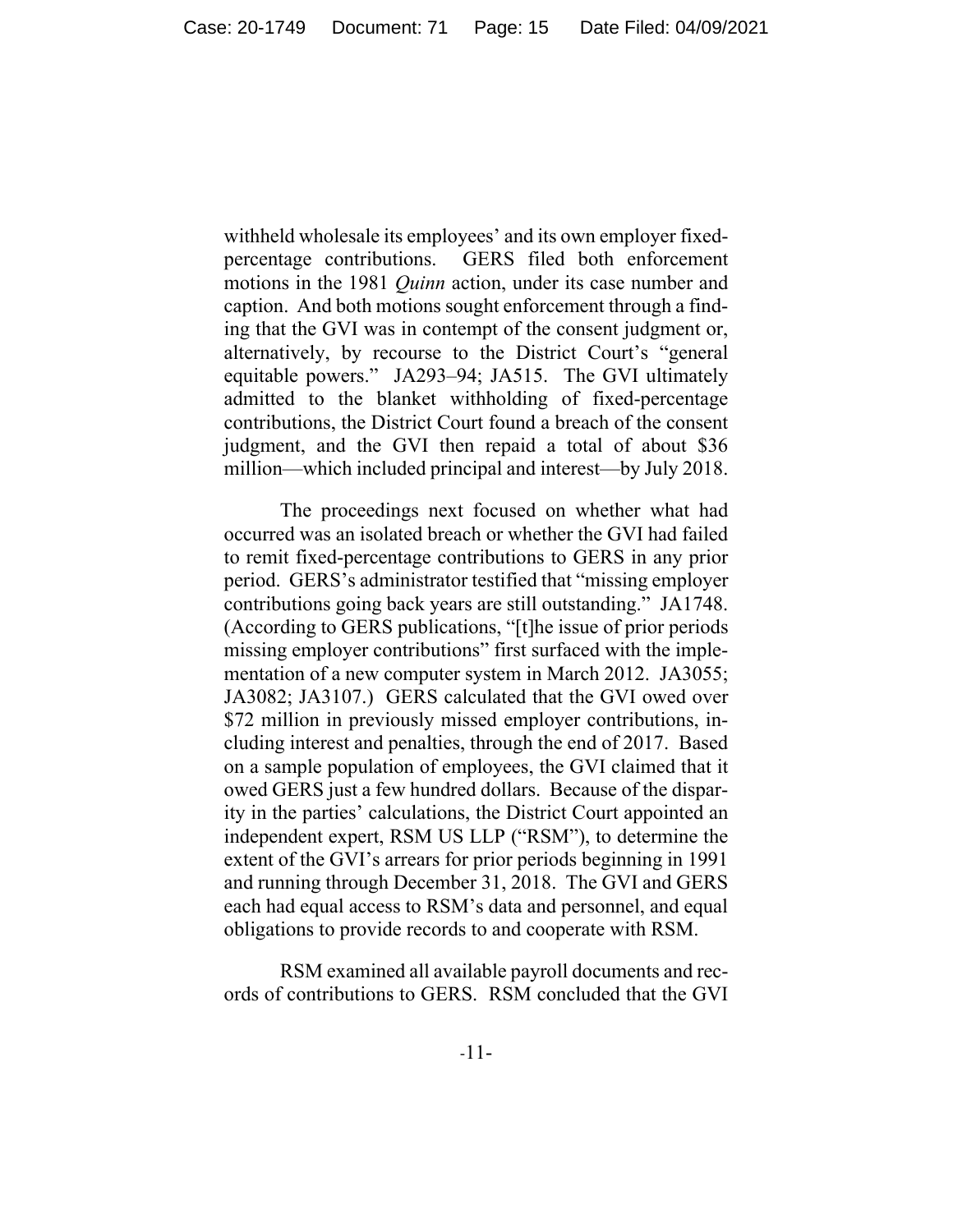had indeed failed to contribute all that was required under the fixed percentages in force during various payroll periods dating back as far as 1991.<sup>6</sup> Based on detailed records covering 2010–2018, RSM determined that the GVI under-contributed to GERS during that period by about \$4.0–\$5.0 million. According to RSM, these under-contributions stemmed from clerical, accounting, and processing errors. In a February 5, 2020 order, the District Court adopted RSM's calculations, awarded GERS \$5.0 million in principal for the GVI's 2010– 2018 under-contributions, and directed RSM to calculate the pre-2010 amounts and undertake an interest analysis. The Court also set a schedule for the parties to brief the appropriateness and amount of interest.

 RSM concluded that the under-contributions during the 1991–2009 period were less certain because of gaps in the relevant pay records. The "[m]ost significant[]" impediment to its obtaining comparable detailed payroll and employment information for the 1991–2009 calculations was that the GVI had changed its payroll software at the end of 2009 without "migrat[ing] detailed historical payroll and employment information." JA4806. Making matters worse, "[t]he [GVI] server on which [the defunct software's] data was stored . . . was decommissioned and did not receive patching and maintenance in recent years." *Id*. Even so, RSM successfully retrieved from the decommissioned server annual payroll reports that included the GVI's historical determinations of each employee's pensionable wages. By subtracting known non-

<sup>6</sup> Over the same timeframe, RSM determined—based on data it characterized as incomplete—that GVI employees also under-contributed to GERS by some \$2.2 million.GERS elected not to pursue current or former GVI employees to recover that amount.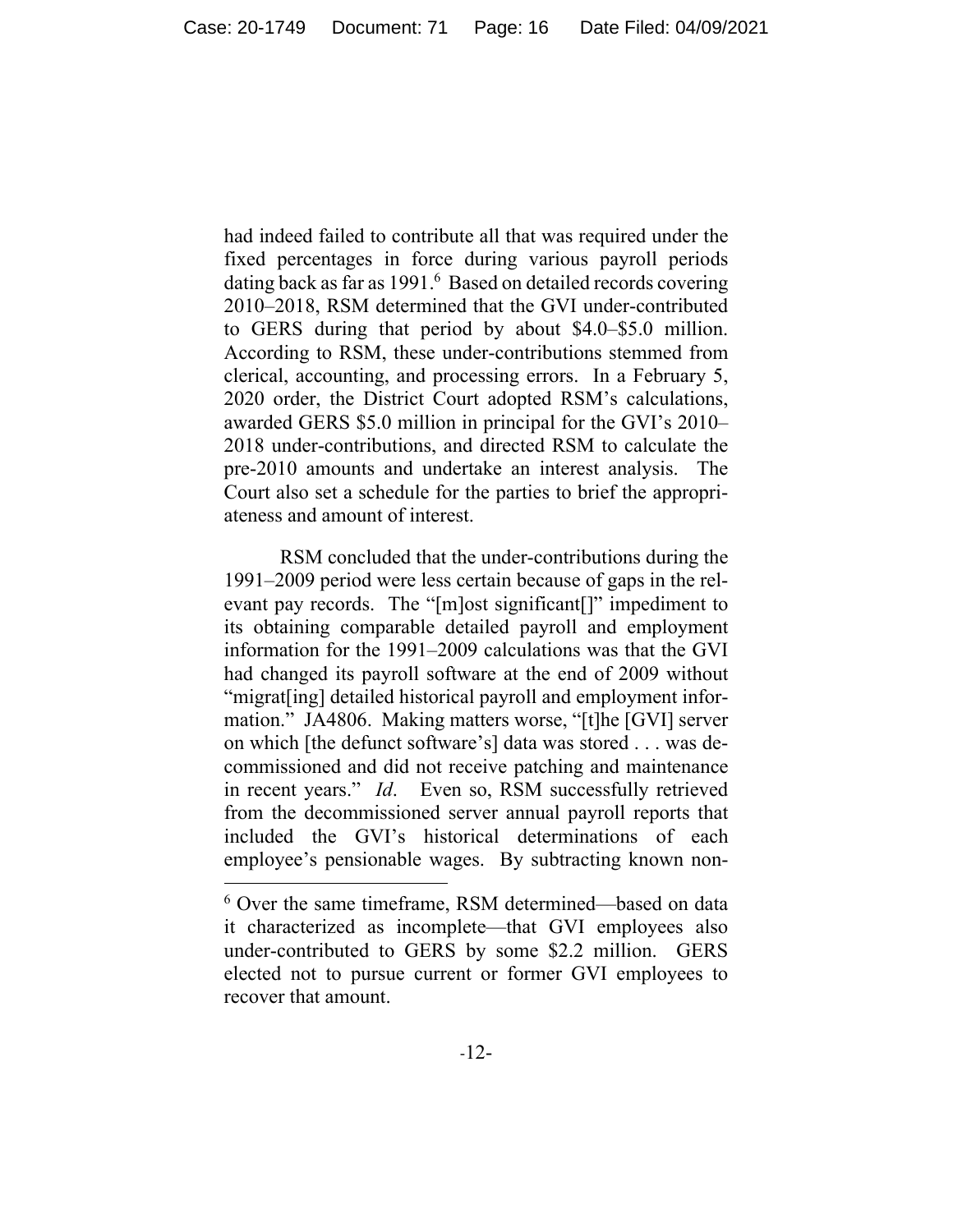pensionable wages, such as overtime pay, from reported gross wages, RSM performed its own calculations of pensionable wages. Applying the statutory contribution percentages to the GVI's and to its own pensionable wage determinations yielded a significant variance between the two as to the GVI's historical contribution obligations. Accordingly, RSM went on to refine its calculations.

RSM began by sampling 20 employees and comparing the GVI's and its own calculation of each employee's pensionable wages with their salary information as documented in Notices of Personnel Action ("NOPAs"), which the GVI generates based on changes in an employee's pay or employment status. This comparison led RSM to assume that the GVI had properly calculated an employee's pensionable wages whenever its calculation was greater than 60 percent of RSM's own initial calculation. RSM thus adopted the GVI's calculations in every such instance across the entire set of raw pensionable wage data from 1991–2009, amounting in toto to 83 percent of the data inputs to RSM's findings for that period.

But for the remaining 17 percent, RSM's and the GVI's pensionable wage calculations varied more significantly. RSM analyzed available payroll records for the 97 employees with the largest variance, requesting historical personnel records, including information relating to annual salaries, from both the GVI and GERS. It estimated an expected pensionable wage amount for these employees by using NOPAs, when available, and, when those were unavailable, GERS's annual benefit summaries. But this methodology accounted for only about 12 percent of the high-variance problem. For the remaining 88 percent of the high-variance data, which "likely erroneously include[d] certain non-pensionable wage types," RSM reduced its own pensionable wage calculations by a ratio derived from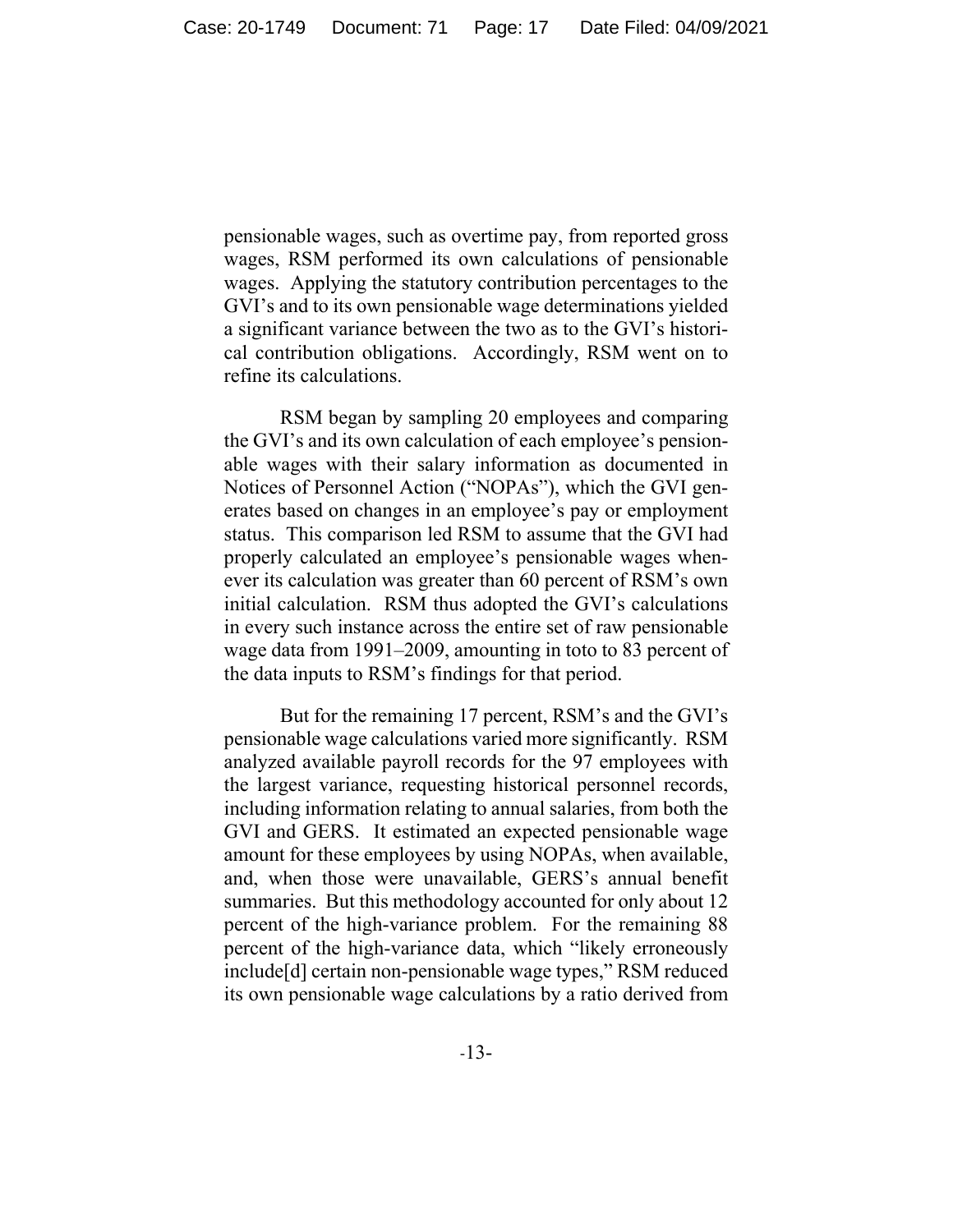a sample of 75 employees for whom there was "sufficient supporting documentation"—the average ratio between their document-supported pensionable wages and RSM's own initial pensionable wage calculations. JA4815–16. RSM then relied on both of its sets of adjusted pensionable wage calculations.

 Using this methodology, RSM determined with 95 percent confidence that the GVI's 1991–2009 under-contributions fell within an interval from about \$11.6 million to \$15.8 million. The District Court chose the statistical midpoint of this range and, in an April 3, 2020 order, awarded GERS \$13,860,879 (hereinafter rounded to \$13.9 million) in principal.

 In calculating interest and fees, RSM applied the 2005 interest and delinquency-fee statutes to the balance of undercontributions the GVI accumulated before the statutes' effective date and, alternatively, only to contributions the GVI missed on or after that date. In its April 3 order, the District Court adopted the former calculation and awarded GERS \$43,161,354 (hereinafter rounded to \$43.1 million) in interest and penalties on the GVI's \$13.9 million in undercontributions from 1991–2009. Based on RSM's calculations, the Court also awarded GERS \$6,121,273 (hereinafter rounded to \$6.1 million) in interest and delinquency fees on the \$5 million in principal for the 2010–2018 under-contributions. The District Court's award to GERS for all the GVI's undercontributions from 1991–2018, inclusive of interest and penalties, totaled about \$68 million.

 Finally, the District Court granted judgment to the GVI on GERS's motion to enforce the consent judgment with respect to the ADEC obligation. The Court reasoned that the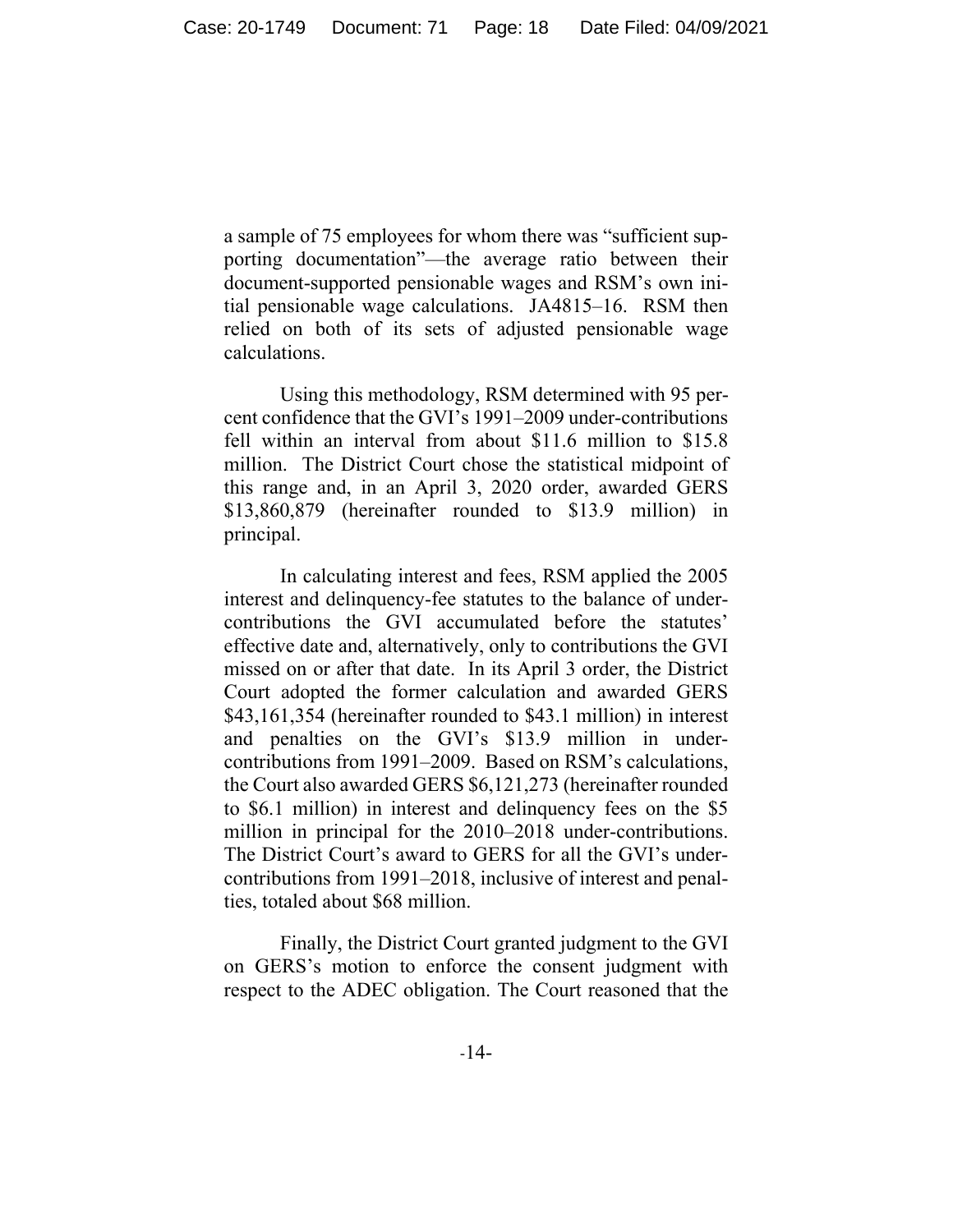consent judgment, which obligated the GVI to make its employer contributions to GERS within 30 days of each payroll period, conflicted with GERS's proffered ADEC obligation, which would obligate the GVI to fund GERS in accordance with the annual actuarial analysis ordered by the Retirement Code.

 The GVI appealed the District Court's award of principal and interest, and GERS appealed the District Court's denial of its motion to enforce the consent judgment as to the alleged ADEC obligation.

#### **II. JURISDICTION AND STANDARD OF REVIEW**

We have jurisdiction to review the District Court's February 5, 2020 and April 3, 2020 orders under 28 U.S.C. § 1291.7 The District Court had jurisdiction over GERS's original 1981 action under Section 22 of the Virgin Islands Revised Organic Act of 1954. 48 U.S.C. § 1612. Its jurisdiction to hear GERS's motion to enforce stems from United States Public

<sup>&</sup>lt;sup>7</sup> The February 5, 2020 order awarding GERS principal for the 2010–2018 period was not listed in the GVI's Notice of Appeal. Federal Rule of Appellate Procedure  $3(c)(1)(B)$  requires that the Notice "designate the judgment, order, or part thereof being appealed." That said, we liberally construe the requirements of Rule 3(c). *Pacitti v. Macy's*, 193 F.3d 766, 776 (3d Cir. 1999). "[W]hen an appellant gives notice that he is appealing from a final order, failing to refer specifically to earlier orders disposing of other claims . . . does not preclude us from reviewing those orders." *Shea v. Smith*, 966 F.2d 127, 129 (3d Cir. 1992) (citation omitted). When, as here, there is a connection between the specified and unspecified orders, review is appropriate. *Pacitti*, 193 F.3d at 777.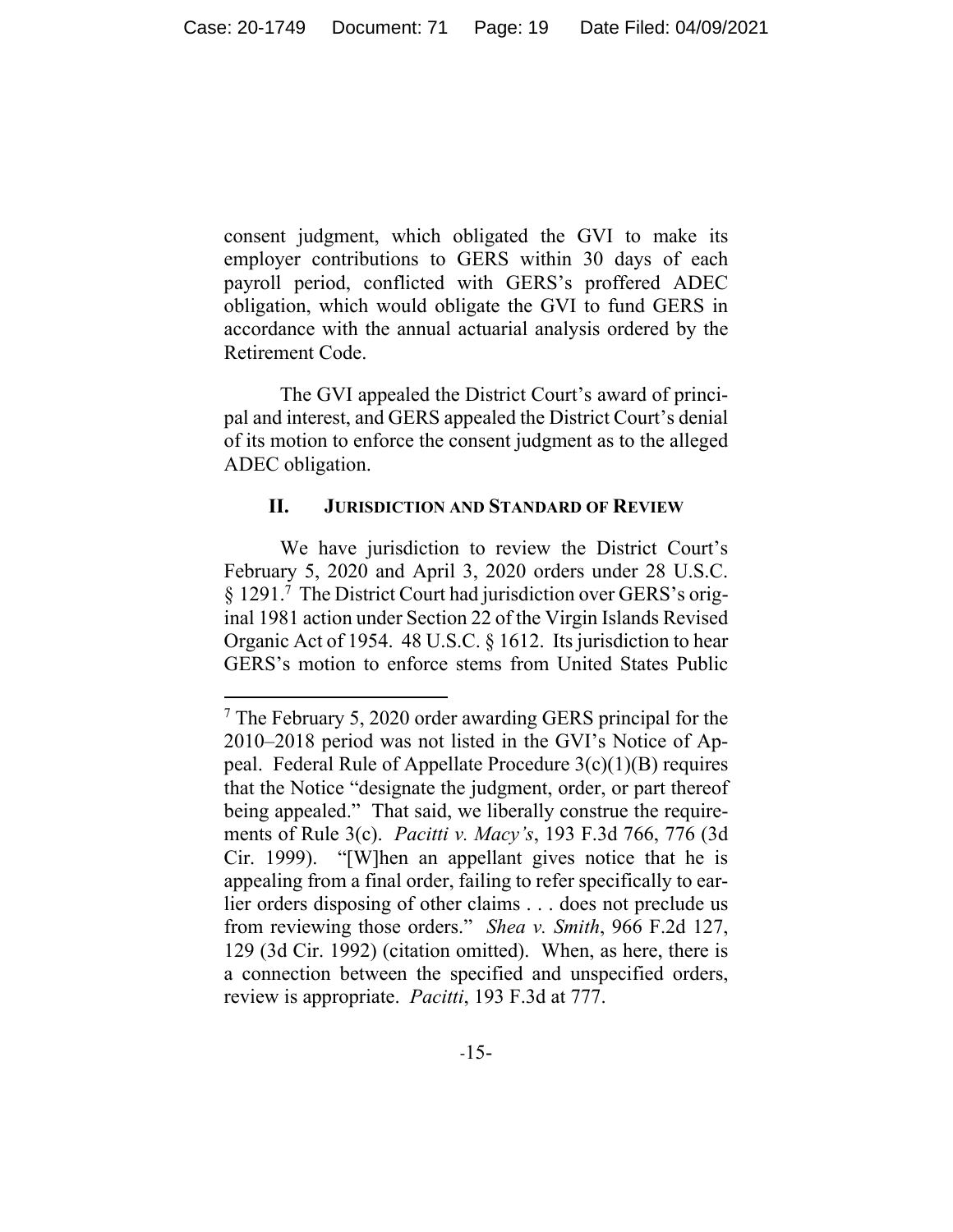Law No. 98-454, 98 Stat. 1732, 1738, sec. 703(b) (codified at 48 U.S.C. § 1612 note (Jurisdiction of District Court Over Pending Cases)).

We review the District Court's interpretation and construction of the consent judgment de novo. *Holland v. N.J. Dept. of Corr.*, 246 F.3d 267, 277–78 (3d Cir. 2001). We also review statutory constructions de novo. *United States v. Hodge*, 948 F.3d 160, 162 (3d Cir. 2020). We review any mixed questions of fact and law de novo insofar as "the primary facts are undisputed and only ultimate inferences and legal consequences are in contention." *U.S. Gypsum Co. v. Schiavo Bros., Inc.*, 668 F.2d 172, 176 (3d Cir. 1981). But when the mixed questions require a district court to make casespecific factual conclusions, our review is deferential examining the record for clear error. *See U.S. Bank Nat'l Ass'n ex rel. CWCapital Asset Mgmt. LLC v. Village at Lakeridge, LLC*, 138 S. Ct. 960, 967–69 (2018).

Interpreting an issue of Virgin Islands law that the Virgin Islands Supreme Court has not ruled on requires us to "predict how [that court] would decide" the matter. *Edwards v. HOVENSA, LLC*, 497 F.3d 355, 361 n.3 (3d Cir. 2007).

#### **III. THE GVI'S APPEAL**

The GVI raises a hodgepodge of objections to the District Court's judgment for GERS on the issue of historical under-contributions. The challenges can be sorted into attacks on the District Court's (A) award of \$18.9 million in principal to GERS and (B) enhancement of that principal with \$49.2 million in interest and fees. We will affirm the District Court's award of \$18.9 million in principal to GERS. We will also affirm its award of \$6.1 million in interest and fees for the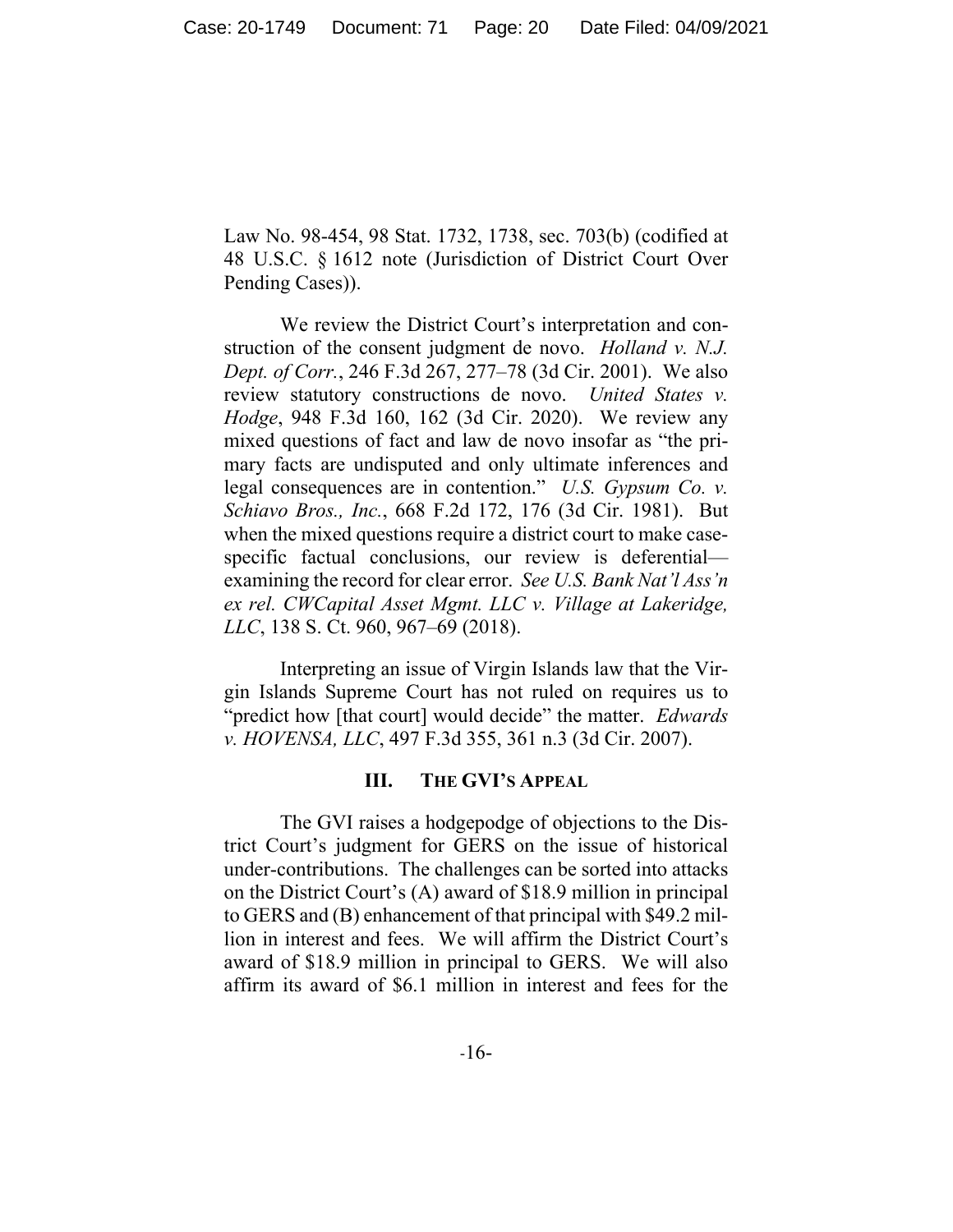2010–2018 period. But the District Court erred by applying the interest and delinquency fee statutes to enhance arrears that the GVI accumulated before those statutes' effective date. We will therefore vacate the \$43.1 million enhancement for the 1991–2009 period and remand with instructions.

#### **A. Principal Award to GERS**

The GVI contends that (1) its under-contributions to GERS from 1991–2018 are beyond the scope of the consent judgment; (2) the issue of whether it under-contributed to GERS was not properly before the District Court; (3) certain of its direct contributions to GERS and the process of "truing up" contributions at the time of an employee's retirement offset the \$18.9 million award; and (4) the portion of the award covering the 1991–2009 period rests on unreliable data.

There is no merit to any of the GVI's arguments.

*1. The historical under-contributions fall within the consent judgment.* The GVI argues that the consent judgment was limited to requiring timely biweekly contributions to GERS. This was different in kind, the GVI claims, from failing to remit all funds that have since been determined were required under the percentages set by statute. But the GVI's argument conflicts with the text of the consent judgment and section 718, both of which require mathematical accuracy.

 That the "biweekly contributions were correct when made and later circumstances may have required an increased contribution," Appellants' Reply Br. 6, is beside the point because the consent judgment and statute are formulaic. A consent decree is interpreted as a contract, with its scope "discerned within its four corners, and not by reference to what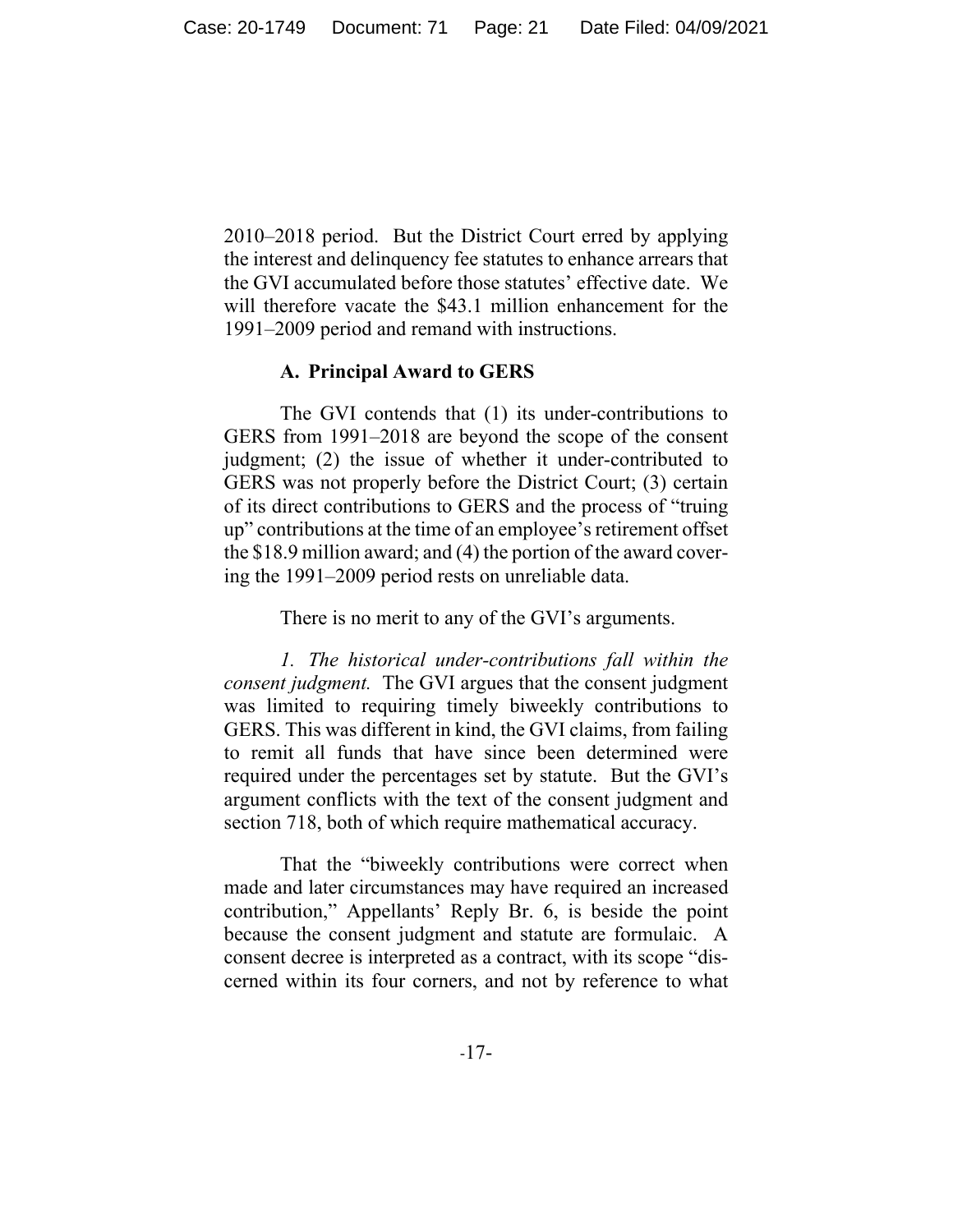might satisfy the purposes of one of the parties to it." *Firefighters Local Union No. 1784 v. Stotts*, 467 U.S. 561, 574 (1984) (quoting *United States v. Armour & Co.*, 402 U.S. 673, 681–82 (1971)). Under the consent judgment, the GVI must pay GERS "the *total amount due* of employee and employer contributions as defined in Title 3, Section 718." JA113–14 (emphasis added). Section 718 in turn sets forth, first, the fixed-percentage framework for deducting employee contributions from paychecks.  $3$  V.I.C.  $\S$  718(b), (d). It then requires "[t]he employer" to "contribute" to GERS in "an amount paid upon a percentage of employees['] compensation" after each pay date, and specifies certain percentages and dates of increase. *Id*. § 718(g); *see also id.* § 718(h). A straightforward reading brooks no argument that funds demanded by the statutory percentages are unrecoverable if inadvertently withheld, whether due to clerical errors or other circumstances. The Retirement Code prohibits both the employer's intentional "refusal" and unintentional "failure" to pay. *See id.* § 736(a) ("Neither the government nor any agency, department, or instrumentality may *fail* or refuse *to pay* the employer's contribution *required by this chapter* within the applicable time limitation." (emphases added)); *accord id.* § 704(s); *see also id.* § 704(q) (classifying as "delinquent" and subject to enhancement "prior period contributions due to *incorrect wages*" (emphasis added)).

Granted, a consent decree's reach is limited by "the general scope of the case made by the pleadings." *Sansom Comm. by Cook v. Lynn*, 735 F.2d 1535, 1538 (3d Cir. 1984) (quotation omitted). But GERS's 1981 complaint made the case that the GVI had failed to contribute the full amount that was required of it as employer. *See, e.g.*, 1981 Compl. ¶¶ 4, 9 (alleging that GVI failed to timely remit to GERS "its matching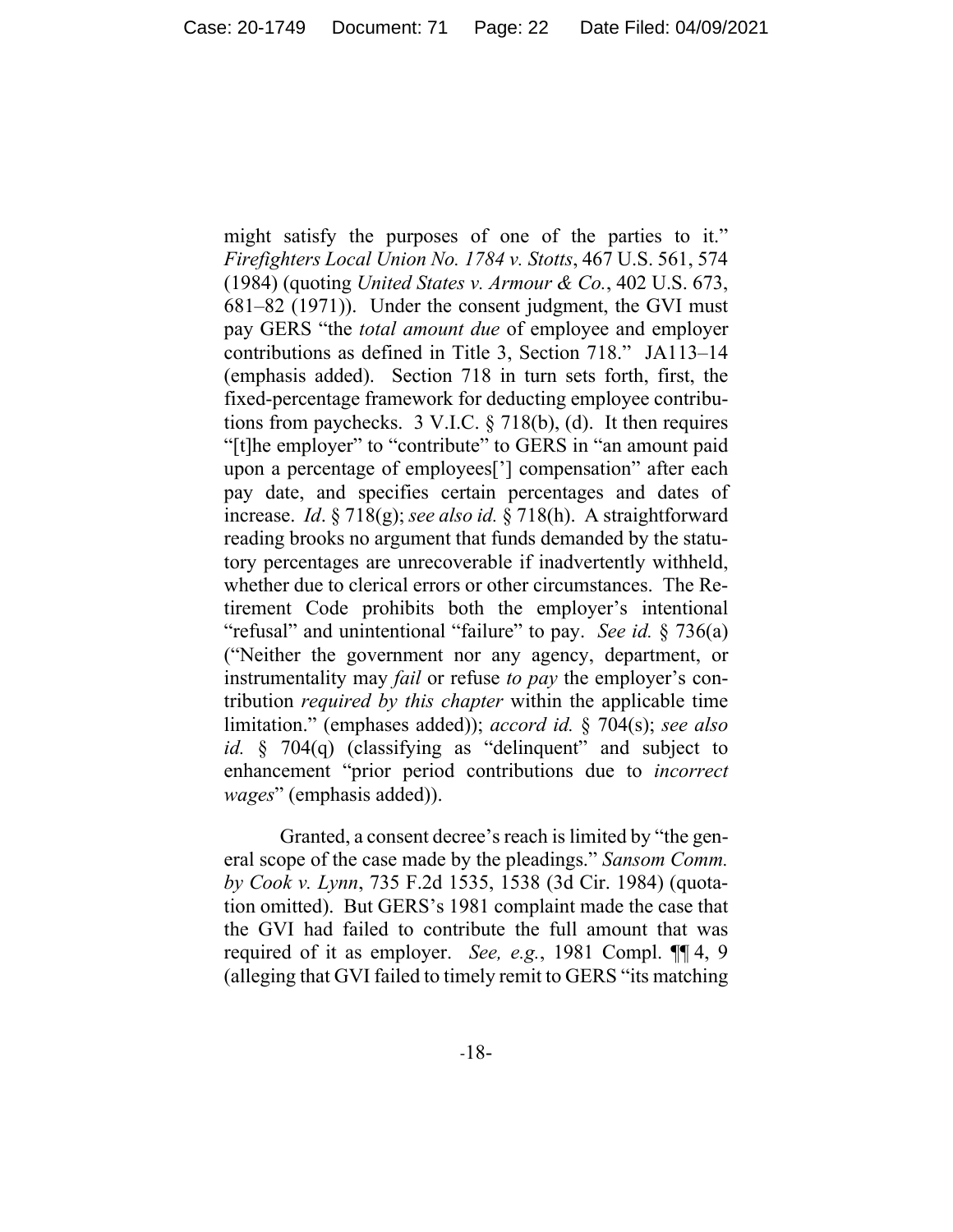retirement contribution of 11%" as "the employer"). And it sought an order compelling the GVI to pay all funds due and owing, including the withheld employer contributions, as well as restraining the GVI "from future withholding of matching contributions." *Id.* at 3. So the general scope of GERS's original complaint jibes with the dictates of both the consent decree and section 718. And even assuming some dissonance between the allegations in the 1981 complaint and the GVI's under-contributions here, we are loath to slice and dice them in order to depart from a plain reading of the consent judgment particularly given the vintage of most of the relevant facts. *See, e.g.*, *Harris v. City of Philadelphia*, 137 F.3d 209, 212 (3d Cir. 1998) (noting that a court should not "strain the decree's precise terms or impose other terms in an attempt to reconcile the decree with [the court's] own conception of its purpose").

We thus conclude that the consent judgment obligated the GVI to make the under-contributions that were the subject of the District Court's award of principal.

*2. The GVI's historical under-contributions were properly before the District Court.* The GVI raises the corollary argument that its liability for historical undercontributions to GERS was not properly before the District Court. To be sure, GERS's enforcement motions that spawned the District Court's evidentiary hearings sought first to impose the so-called ADEC obligation at issue in the cross-appeal, and then to recover contributions that the GVI had intentionally refused to pay GERS beginning in late 2016. In the latter motion, GERS alleged that the GVI stopped timely and fully paying fixed-percentage contributions in 2016 and into 2017, and attached a sworn affidavit from the GERS administrator to support those factual allegations. But GERS did not, in these motions, claim a systemic "unintentional" breach redolent of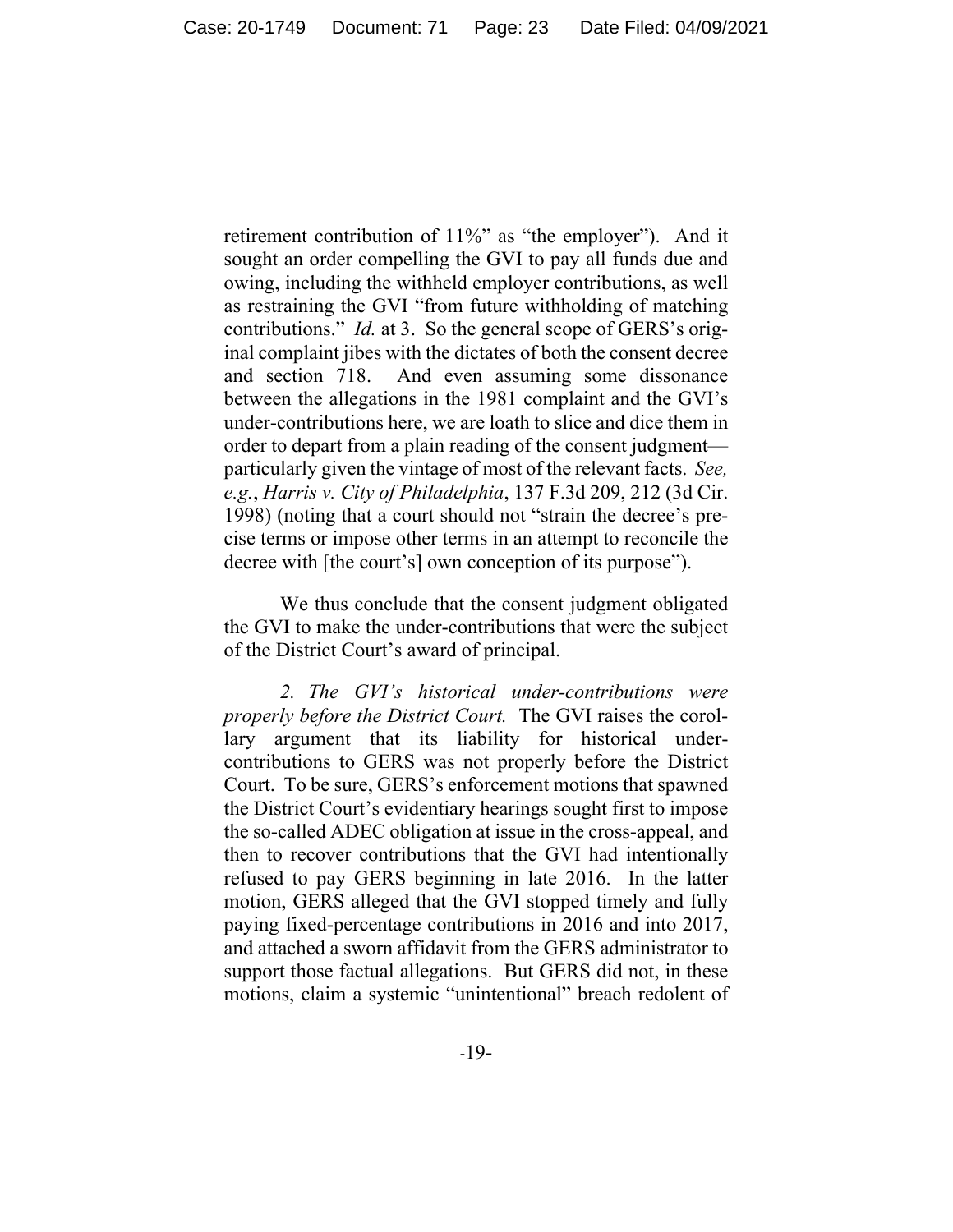the GVI's legacy under-contributions, nor did it seek fixedpercentage deficiencies stretching back decades. That said, we are not troubled by the absence of this issue from either the enforcement motions or the initial proceedings.

First, we cannot say that the District Court clearly erred by concluding that the GVI's historical under-contributions were systemically intertwined with the breaches GERS asserted. Based on GERS's motions, the District Court received evidence from both sides about the extent of the GVI's unpaid liabilities. The District Court then heard testimony about the GVI's various instances of nonpayment over the years, amid the backdrop of GERS's litigation against the GVI for unpaid contributions in the 1980s, 1990s, and 2000s. After hearing the GVI's argument that "the indispensable predicate" to GERS's recovery of missing prior-period contributions was "some sort of supplemental pleading" or "motion that lays [it] out," the District Court ruled that nothing "precludes a court from undertaking its own inquiry to determine . . . the depth and breath [*sic*] of th[e] breach" that "a party points out."8 JA3451–71 ("[A] party certainly doesn't take the role

<sup>8</sup> The award to GERS of the GVI's contribution deficiencies for the 1991–2018 period did not come with an express written conclusion that the GVI breached the consent judgment. The GVI raises this as part of its argument against expanding the scope of GERS's claims to embrace the historical undercontributions. But the District Court made relevant findings and a ruling of breach on this specific issue. For example, at a November 2018 hearing, before instructing the parties to present evidence to value the 1991–2018 missing fixed-rate contributions, the District Court stated: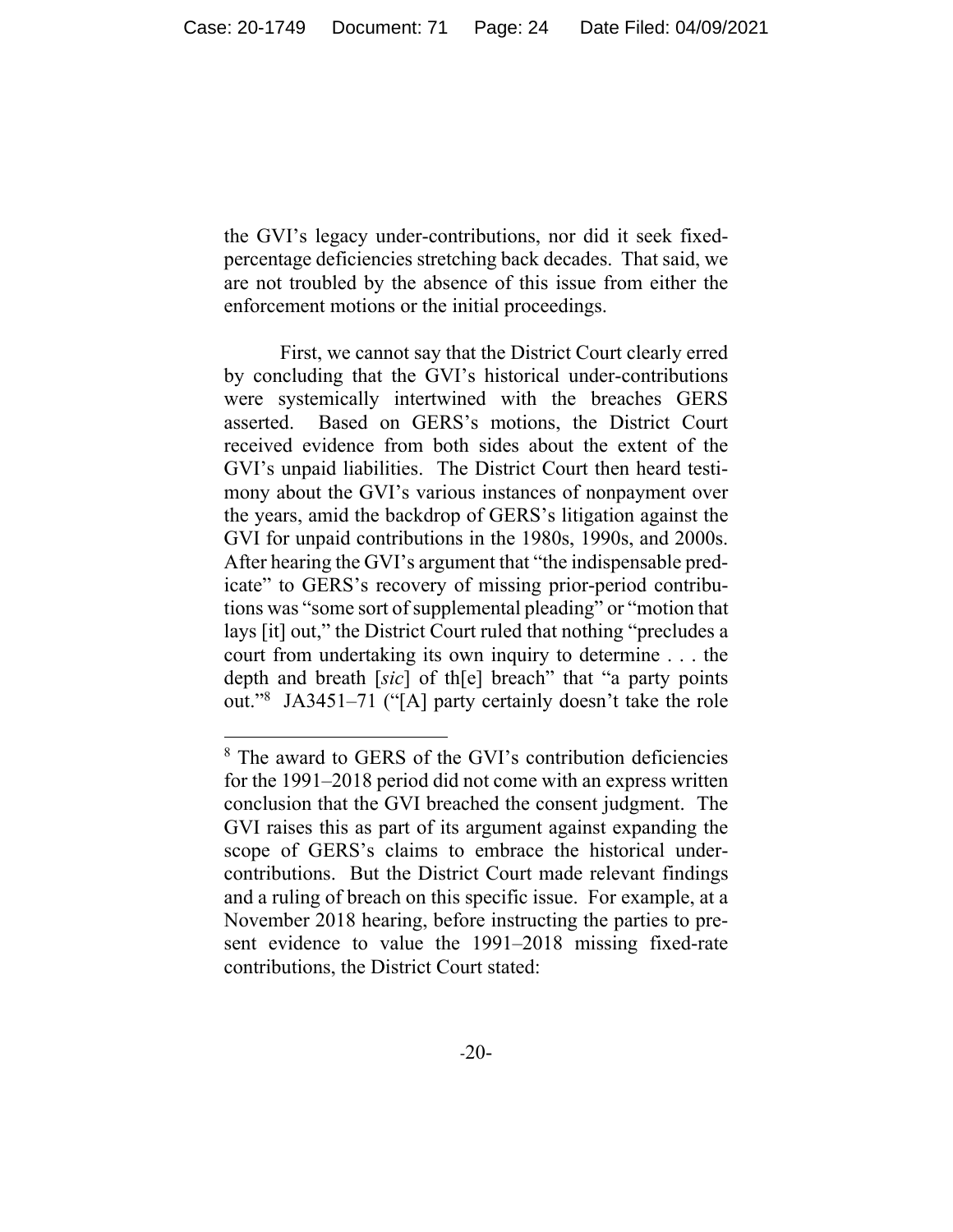of the Court into its hands when it makes suggestions."). Hence the Court's appointment of RSM, the third-party expert, to examine the parties' records and opine on the full range of the GVI's arrears. Before RSM released its first report, the Court concluded that the GVI's intentional withholding of contributions beginning in late 2016 was only a "snapshot in time" of a larger "systemic failure to pay what is due and owing, which systemic failure [has] require[d] the Court to intervene on one, two, and multiple occasions [in the 1980s and 1990s]." JA3774–76.

When a district court "takes a raft of case-specific historical facts, considers them as a whole, balances them one against another," and makes a legal conclusion consisting "primarily" of "factual work," appellate courts should review that conclusion only for clear error. *U.S. Bank Nat'l Ass'n*, 138 S.

> Right now the evidence that has been largely presented by the GERS or by the Government of the Virgin Islands suggests that there is, one, a breach; and two, there is an amount that needs to be determined as to the depth and breadth of that breach. So if the Government wishes the Court to consider any other evidence that hasn't already been provided in the record, then the Government needs to present that sooner rather than later. I think we've covered this issue about the breach. . . . The breach needs to be closed.

JA1969.To take another example, the Court expressed at a subsequent hearing that "the government failed to meet its obligations to make payments on behalf of the employees and the employers," a "deficiency [that] needs to be remedied in short order." JA2970-71.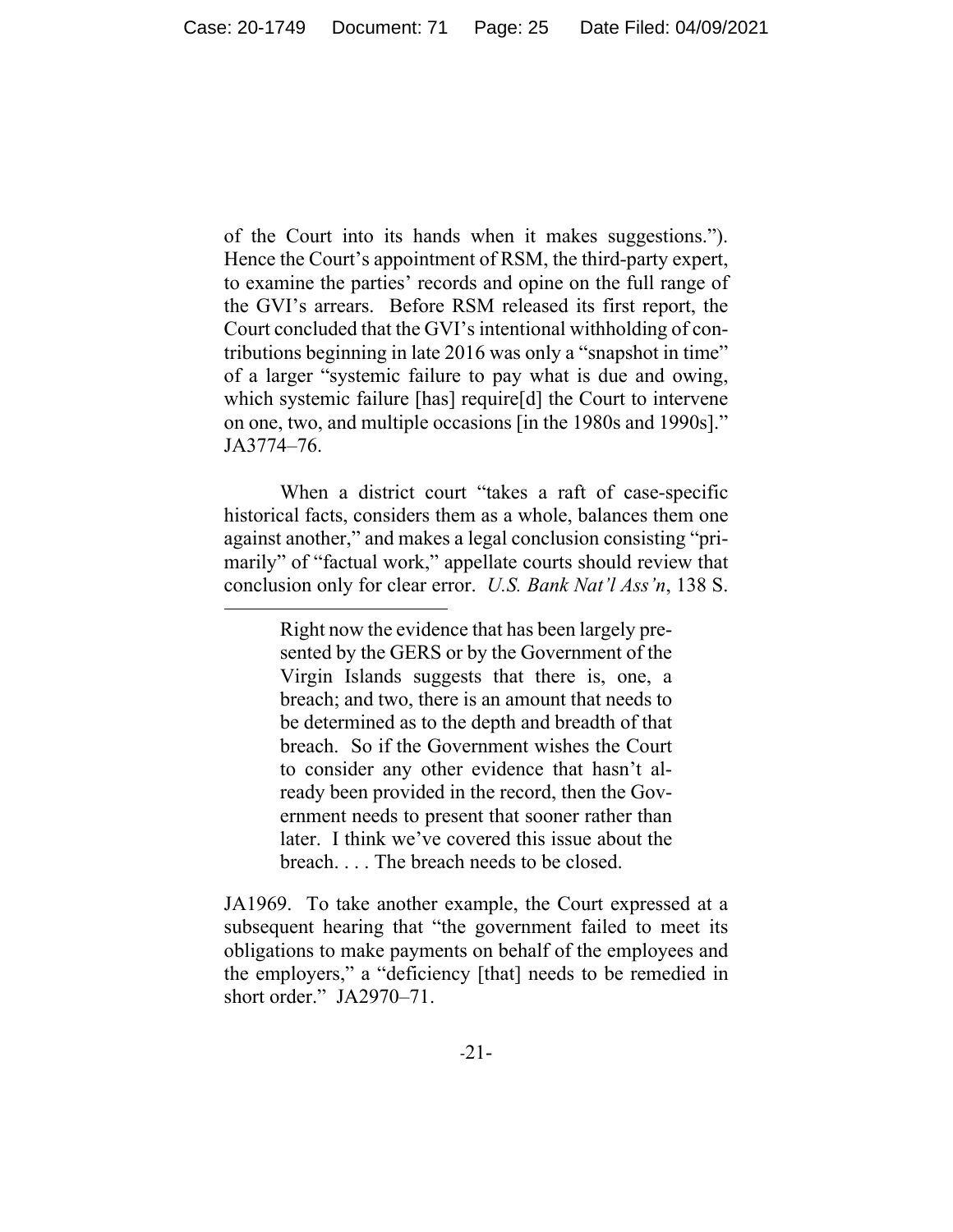Ct. at 967–68 (reserving for de novo review situations where "applying the law involves developing auxiliary legal principles of use in other cases"). That is precisely what the District Court did in concluding that the GVI's under-contributions stretching back to 1991 were systemically related to the initial ADEC and 2016 alleged breaches at the heart of GERS's enforcement motions.<sup>9</sup> We decline to disturb the District Court's conclusion, which was based on the consent judgment, GERS's allegations, and decades of legal and factual development—all of which are memorialized, but only partially, in 6,000-odd pages of appendix that the parties have submitted on appeal. Simply describing the District Court's inquiry "indicate[s] where it (primarily) belongs: in the court that has presided over the presentation of evidence, that has heard all the witnesses, and that has both the closest and the deepest understanding of the record." *Id.* at 968; *see also Manning v. Energy Conversion Devices, Inc.*, 13 F.3d 606, 607 (2d Cir. 1994) (affirming district court order and rejecting argument that it "improperly expand[ed] the scope of the settlement agreement because . . . . district court's factual finding as to what [was] meant by the term 'parties' was not clearly erroneous").

Even were we to second-guess the District Court's conclusion that the breach GERS alleged was a snapshot of the breach later borne out by the evidence, we would still uphold inclusion of the GVI's legacy under-contributions in the litigation. If a claim, though never pleaded, is tried by express or

<sup>&</sup>lt;sup>9</sup> Our reluctance to hold that the District Court could not chart this course finds support in a district judge's ability to issue civil contempt sanctions sua sponte after giving the contemnor notice and an opportunity to be heard. *See, e.g.*, *Carty v. Turnbull*, 144 F. Supp. 2d 395, 396 (D.V.I. 2001).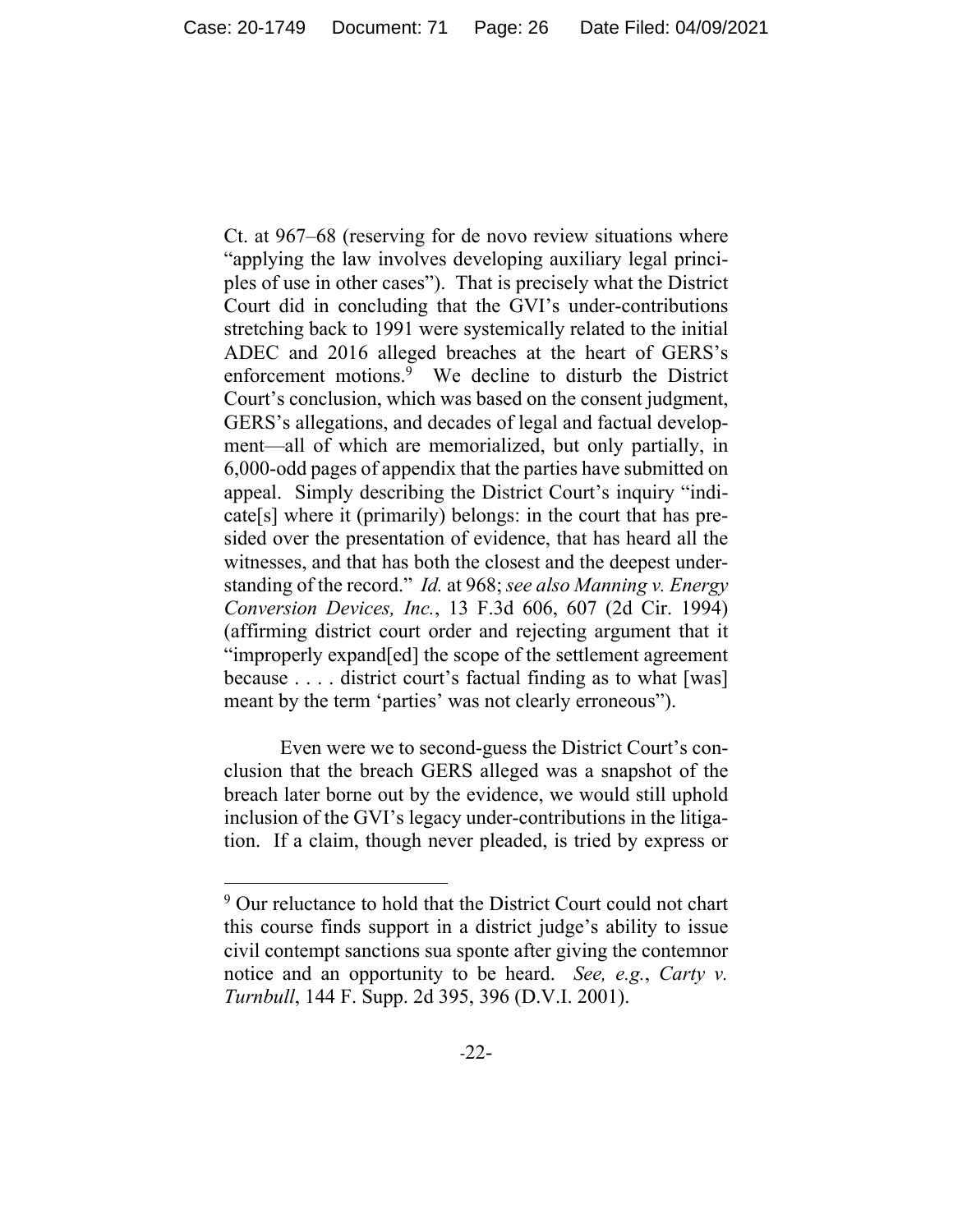implied consent of the parties, the pleadings may be deemed to conform even after judgment or on appeal.10 *Schultz v. Cally*, 528 F.2d 470, 474 (3d Cir. 1975) (citation omitted); *see also*  Fed. R. Civ. P. 15(b)(2). Determining whether an issue was litigated by implied consent requires balancing three factors: whether the parties recognized that the unpleaded issue entered the case, whether the evidence supporting it was introduced

<sup>&</sup>lt;sup>10</sup> The operative filings animating this round of proceedings were GERS's enforcement motions. Those motions are, strictly speaking, not pleadings within the meaning of Federal Rules of Civil Procedure 7 and 10. But in the context of enforcing the decades-old consent judgment based on a live complaint, GERS's contempt motions setting forth allegations of breach are, in substance, pleadings. *See, e.g., Pleading*, BLACK'S LAW DICTIONARY (11th ed. 2019) ("[a] formal document in which a party to a legal procedure (esp. a civil lawsuit) sets forth or responds to allegations"). The parties shared this understanding in the District Court. For example, the GVI in its briefs referred to "the motion to enforce the Consent Judgment (Doc. #2)" as "essentially the operative pleading in this litigation." JA2463 (also describing what GERS "alleged" therein). And when counsel for the GVI argued that GERS needed to "plead" the issue of historical under-contributions, the District Court asked, "When you say 'plead,' do you mean a complaint?" Counsel responded: "Well, we're in the motion-to-enforce stage. But a motion that lays out [the under-contributions]. There certainly is no motion in the court's file that says anything like that, let us respond, let us take the discovery and we'll try it." JA3454–57. Our holding on this point is limited to the particular facts of this case and should not be taken to mean that garden-variety motions are "pleadings" that can be conformed to evidence via Rule 15.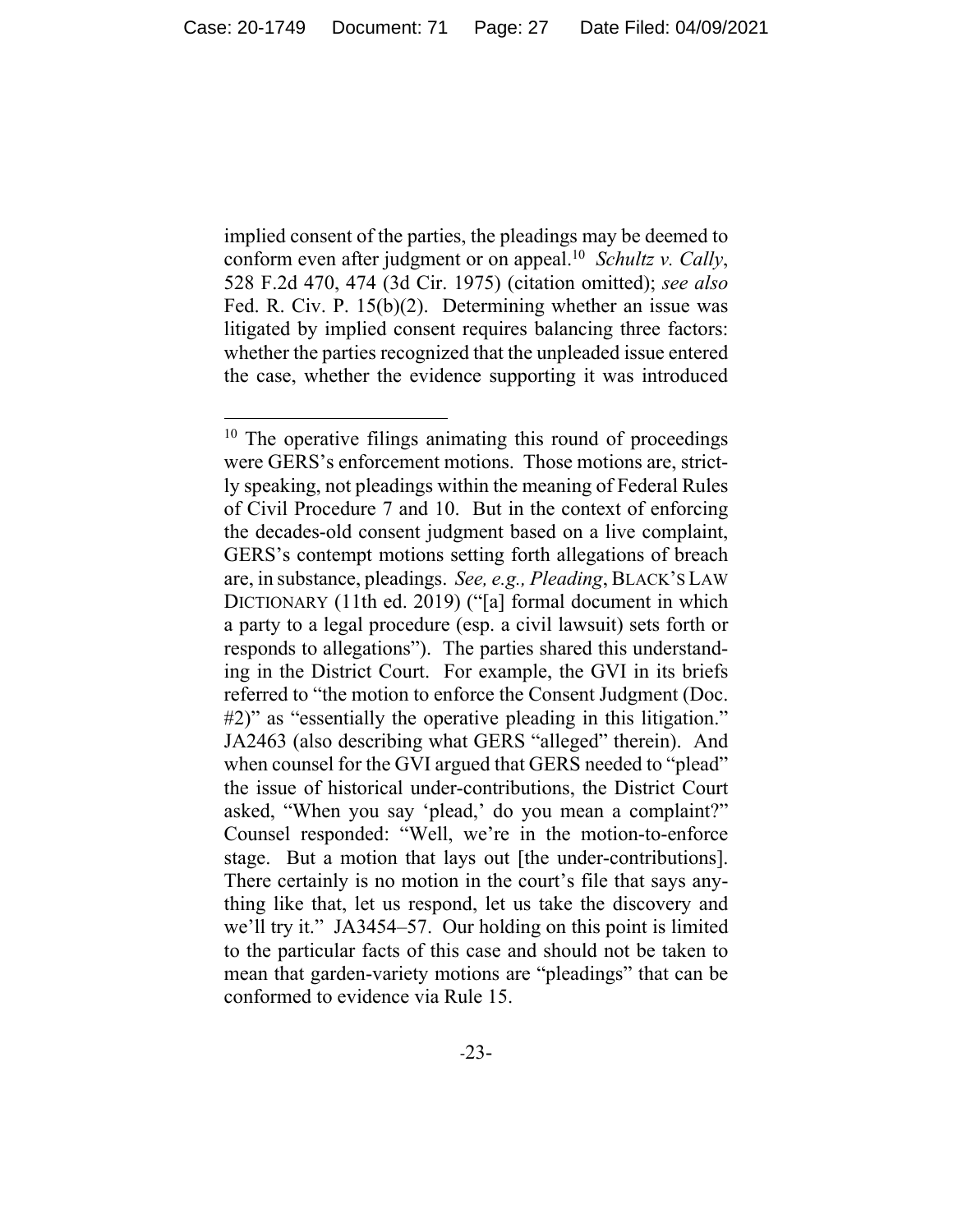without objection, and whether a finding of consent prejudiced the opposing party's opportunity to respond. *Douglas v. Owens*, 50 F.3d 1226, 1236 (3d Cir. 1995) (citations omitted). The prejudice factor is the touchstone for granting leave to amend under Federal Rule of Civil Procedure 15(b). *See United States v. Hougham*, 364 U.S. 310, 316–17 (1960).

It is difficult to imagine how it could have been any clearer to the parties that a new theory of breach entered the case by, at the latest, November 2018. The issue of the GVI's historical under-contributions was expressly raised for the first time at a hearing on September 27, 2018, when the Court questioned the GVI's counsel for several minutes about this new variant of the original contempt issue. Then, on November 26, 2018, the Court again inquired about the issue with GVI counsel before hearing relevant testimony from GERS's administrator, and then instructed the GVI to respond to GERS's proffered under-contribution calculations. The Court reiterated in an order several days later that the GVI was to respond specifically to the witness's report summarizing these missing contributions. (The GVI's legacy under-contributions came to be called missed "prior-period" contributions, distinguishing them from the more current deficiencies first adjudicated in the proceedings.) Thereafter, so many hearings and briefing opportunities proliferated that it would be a waste of paper and ink for us to recount them all here. Evidentiary hearings targeted to this issue occurred in February, March, and May 2019, after which the Court appointed the third-party expert to determine the amount of the GVI's historical under-contributions. RSM then issued two reports in 2020, one each for 1991–2009 and 2010–2018, with attendant opportunities afforded both parties to furnish evidence, object to RSM's methodology, examine and cross-examine a representative of RSM, and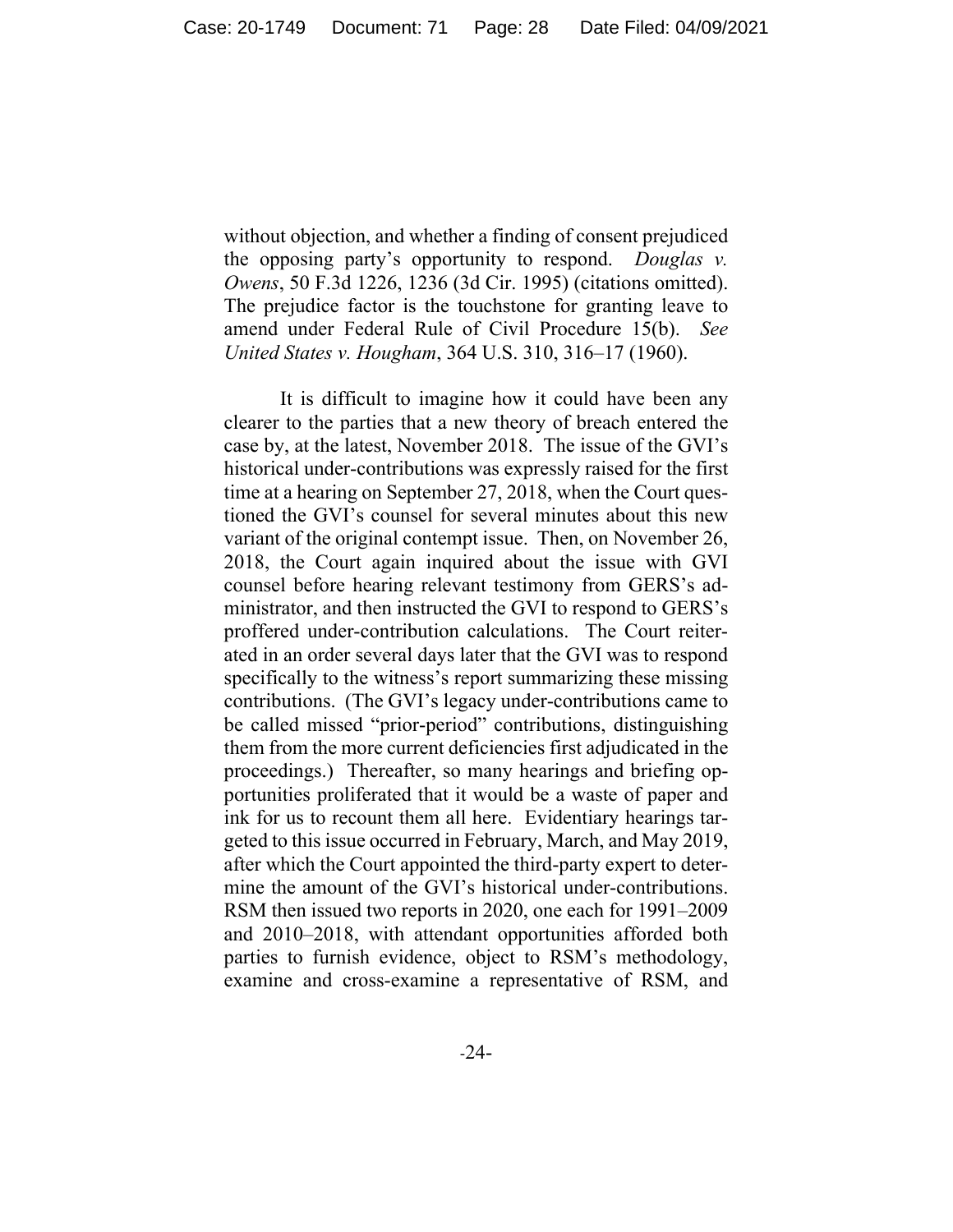argue related matters of law to the Court. The first factor thus strongly favors a determination that the parties litigated the issue of the GVI's under-contributions by implied consent.<sup>11</sup>

Nor was there prejudice to the GVI. Though it opposed introduction of its legacy under-contributions into the case, the GVI fully litigated the issue in the above-mentioned evidentiary hearings, status conferences, and papers across the span of nearly two years. The GVI was hardly "denied a fair opportunity to defend and to offer additional evidence on th[e] different theory." *Evans Prods. Co. v. W. Am. Ins. Co.*, 736 F.2d 920, 924 (3d Cir. 1984) (prejudice where "the [new] the-

<sup>&</sup>lt;sup>11</sup> Notwithstanding Rule 15's ostensible requirement of a "trial," pleadings may be deemed amended to conform to the evidence presented at hearings before a district judge. For example, in the context of *habeas corpus* proceedings, the Supreme Court of the United States "see[s] no reason why an evidentiary hearing should not [equate with a trial for Rule 15(b) purposes] so long as the [State] gave any sort of consent and had a full and fair opportunity to present evidence bearing on the claim's resolution." *Banks v. Dretke*, 540 U.S. 668, 704–05 (2004) (cleaned up). We, too, see no reason why the evidentiary hearings preceding the District Court's entry of judgment in this matter should not equate with a "trial" under Rule 15(b). Nor, seemingly, did the GVI. After the District Court noted that "in an enforcement it's a breach of a court order and it's a little bit different . . . than a trial on the merits," counsel for the GVI agreed: "when I say a trial [I mean] *an adversarial proceeding in which after the parties have taken discovery we can try the questions that Your Honor has identified*." JA3456–57 (emphasis added). That is what occurred below, and no party suggests otherwise.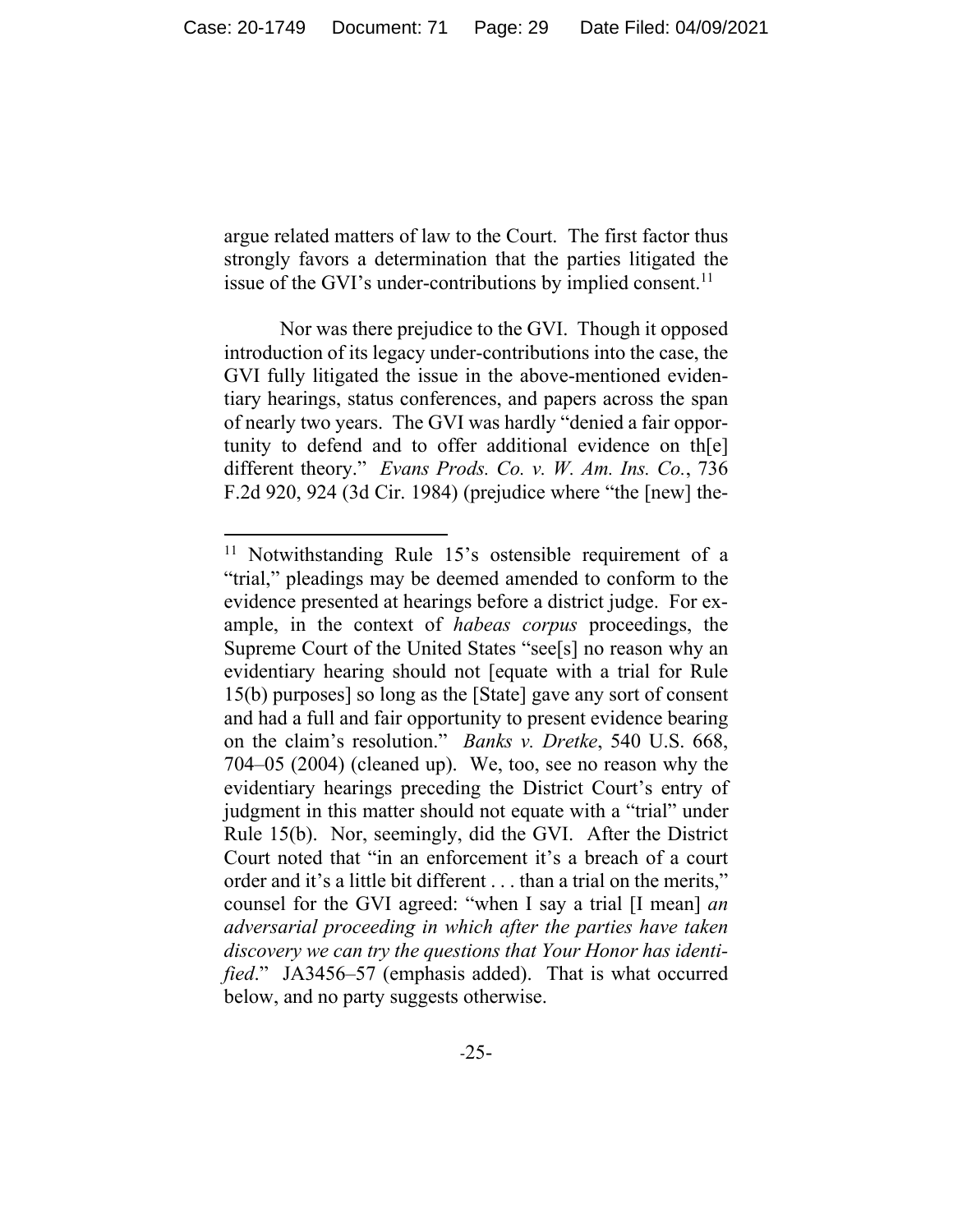ory . . . had not been squarely presented and litigated at any stage of the proceedings"); *see also Douglas*, 50 F.3d at 1236 (severe prejudice where implied amendment "allowed the jury to consider another theory of liability against Griffith without Griffith having had the opportunity to defend against this new claim"). We cannot conceive of anything the GVI might have done differently had its historical missed contributions been litigated in some other fashion.

We also glean from the extensive record before us no prejudice to the GVI's ability to assert legal defenses. Though the GVI could have sought to raise the statute of limitations against GERS in a separate action, we think it unlikely that any portion of such a case would have been time-barred. To begin with, by "continuing" the GVI's contribution obligations indefinitely, section 734 of the Retirement Code effectively defeats any statute-of-limitations defense at least for deficiencies incurred on or after its effective date in 2005.12 At all events, Virgin Islands law prescribes a 20-year statute of limitations on actions to enforce a federal court judgment. 5 V.I.C.  $\S 31(1)(B)$ <sup>13</sup> In view of the discovery rule, which we have

<sup>&</sup>lt;sup>12</sup> We express no opinion on whether section 734 was intended to apply retroactively.

<sup>&</sup>lt;sup>13</sup> Other courts have held that enforcement of consent decrees is subject only to equitable defenses—not legal defenses such as the statute of limitations. *See, e.g.*, *Bergmann v. Mich. State Transp. Comm'n*, 665 F.3d 681, 683–84 (6th Cir. 2011); *Brennan v. Nassau Cnty.*, 352 F.3d 60, 62–63 (2d Cir. 2003); *see also Cook v. City of Chicago*, 192 F.3d 693, 695 (7th Cir. 1999) (Posner, C.J.) (holding that consent decrees are contracts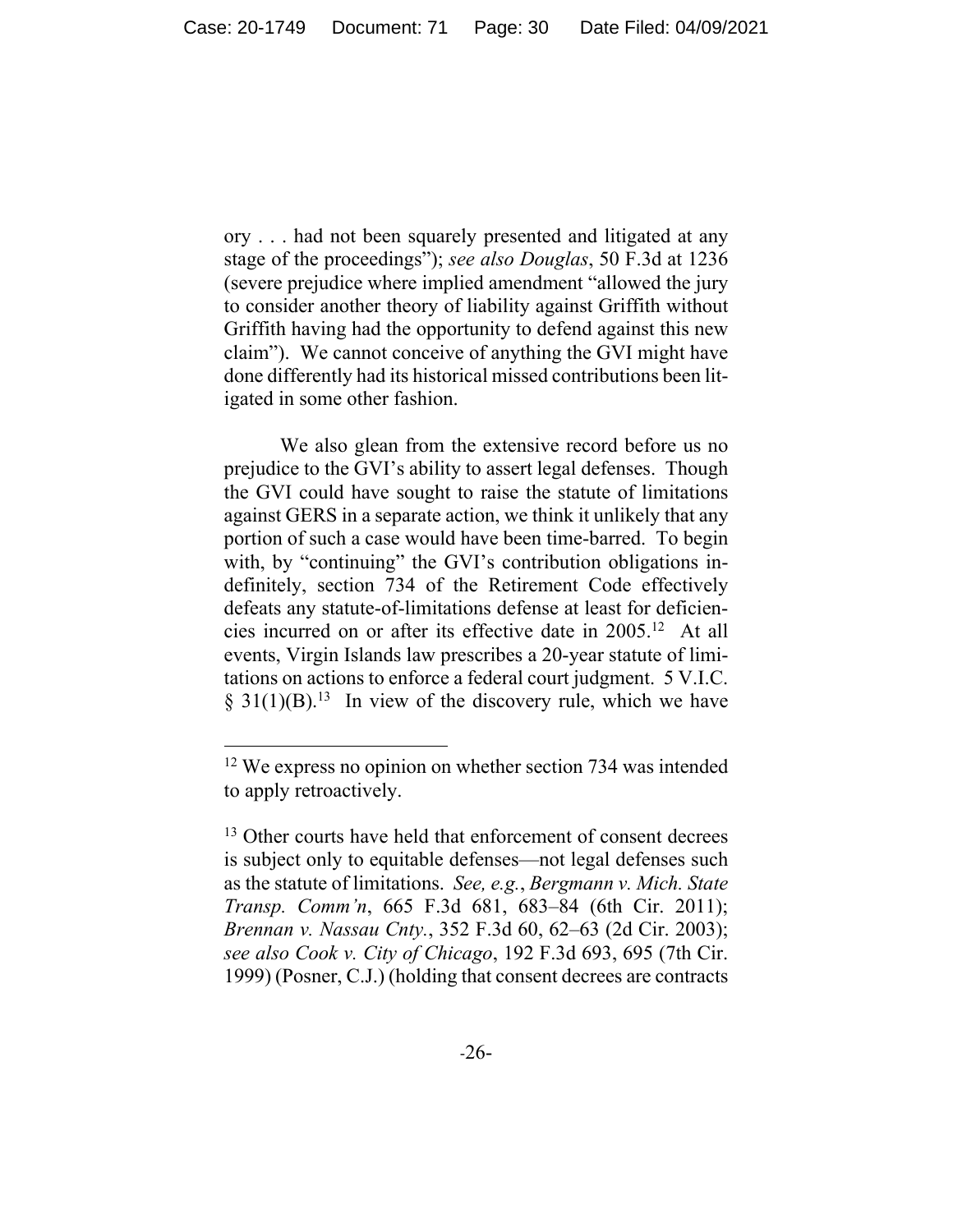applied in Virgin Islands cases "when the injury or its cause is not immediately evident to the victim," *Joseph v. Hess Oil*, 867 F.2d 179, 182 (3d Cir. 1989); *accord MRL Dev. I, LLC v. Whitecap Inv. Corp.*, 823 F.3d 195, 202 (3d Cir. 2016), GERS could have brought a timely separate action for all the 1991– 2018 under-contributions it recovered in these proceedings.<sup>14</sup> The parties agree that GERS did not discover the historical

from interpretive standpoint but equitable decrees from remedial standpoint "and therefore [are] subject to the usual equitable defenses"). We take Virgin Islands law at face value, without deciding whether to follow these other Circuits' approach.

<sup>&</sup>lt;sup>14</sup> The Legislature exercised its power under the 1984 amendments to the Revised Organic Act of 1954, 48 U.S.C. § 1612, to vest the territorial courts (now the Virgin Islands Superior Court) with "original jurisdiction in all [local] civil actions regardless of the amount in controversy."  $4$  V.I.C.  $§$  76(a); *Callwood v. Enos*, 230 F.3d 627, 631 (3d Cir. 2000). As the GVI concedes, the District Court of the Virgin Islands retained jurisdiction to enforce the consent judgment because the original action was "pending before the district court as of October 1, 1991, the effective date of the Virgin Island[s] Legislature's implementing legislation." *Isidor Paiewonsky Assocs., Inc. v. Sharp Props., Inc.*, 998 F.2d 145, 153 (3d Cir. 1993). Though we do not believe any of GERS's claims "go far beyond the Consent Judgment's scope," regardless, it would not have been "unfair in the extreme to allow GERS to . . . invoke[e] the district court's long-defunct local jurisdiction" over such claims. Appellants' Br. 48. The GVI makes no argument that a territorial court would have afforded it more procedural or substantive rights, or reached a different conclusion in applying Virgin Islands law, than did the District Court.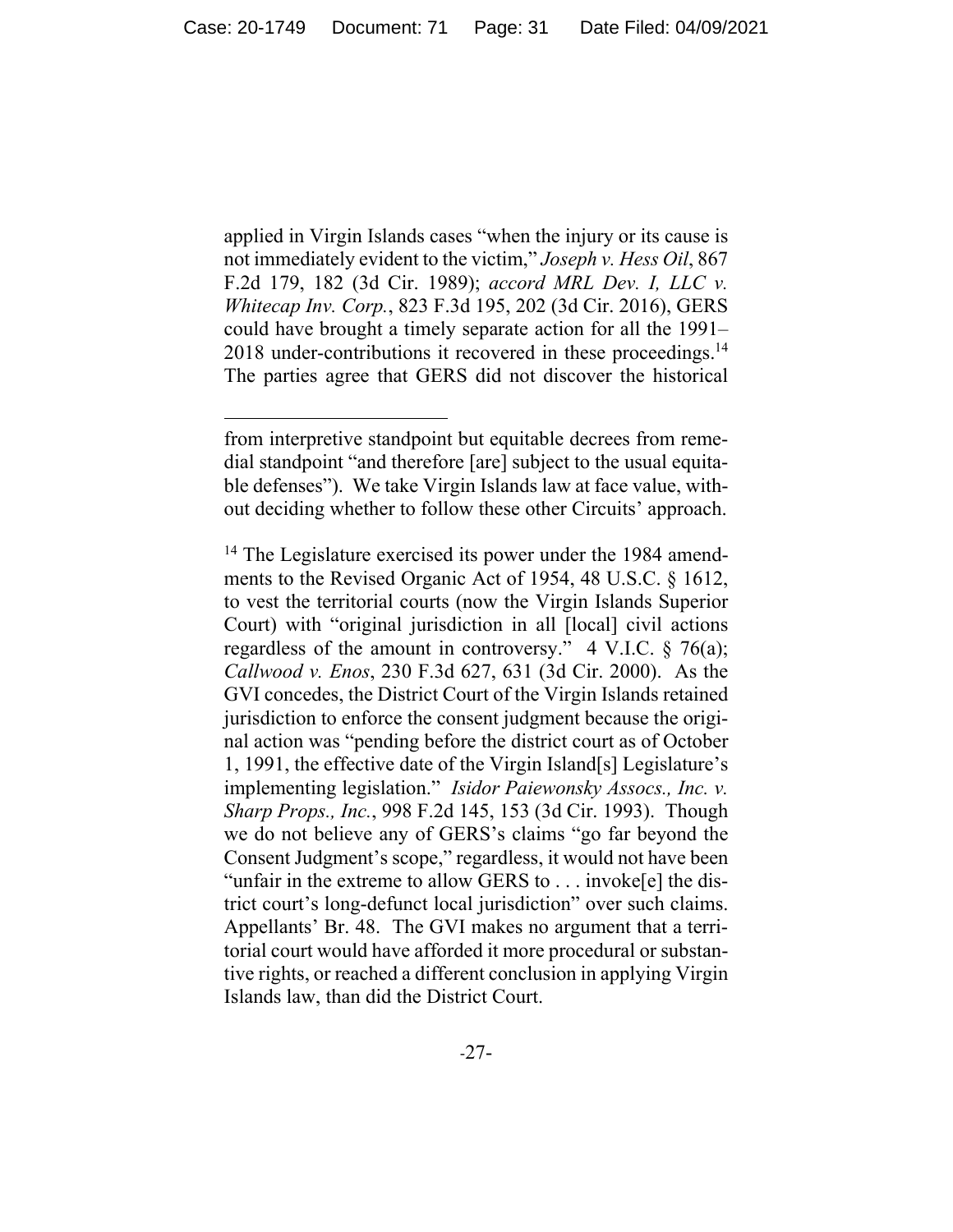under-contributions until it implemented a new computer system in March 2012, and the issue was first testified to by a witness and taken up by the Court in these proceedings in September 2018. Until that time, it appears that the GVI was also unaware, and it has not argued that GERS's failure to discover the missed contributions sooner was unreasonable. So even if GERS's motions did not fairly implicate the GVI's legacy under-contributions, conforming the allegations to the claims litigated would not deprive the GVI of otherwise available legal defenses.

In sum, the District Court did not clearly err by resolving factbound mixed questions in favor of adjudicating the GVI's historical under-contributions as part of the breach that GERS alleged in its enforcement motions. Accordingly, the GVI suffered no prejudice from inclusion of that issue in the case and, in fact, fully litigated it.

*3. Direct contributions to GERS and the true-up process do not offset the award.* Next, the GVI urges that the District Court's \$18.9 million judgment to GERS should be offset by the GVI's "direct contributions to GERS" of some \$24 million since the beginning of 2015. Appellants' Br. 37– 38. Relatedly, the GVI argues for an offset because the parties agreed to some sort of "settlement" under which GERS would reconcile the GVI's actual and required contributions for each employee upon the employee's retirement. *See* Appellants' Reply Br. 5–7, 12–13; *see also* Appellants' Br. 16–17, 26–27. These arguments miss the mark.

Evidence the GVI cites as supporting its direct contribution argument shows that amounts are appropriated, in the sum of \$7 million annually beginning in the fiscal year ending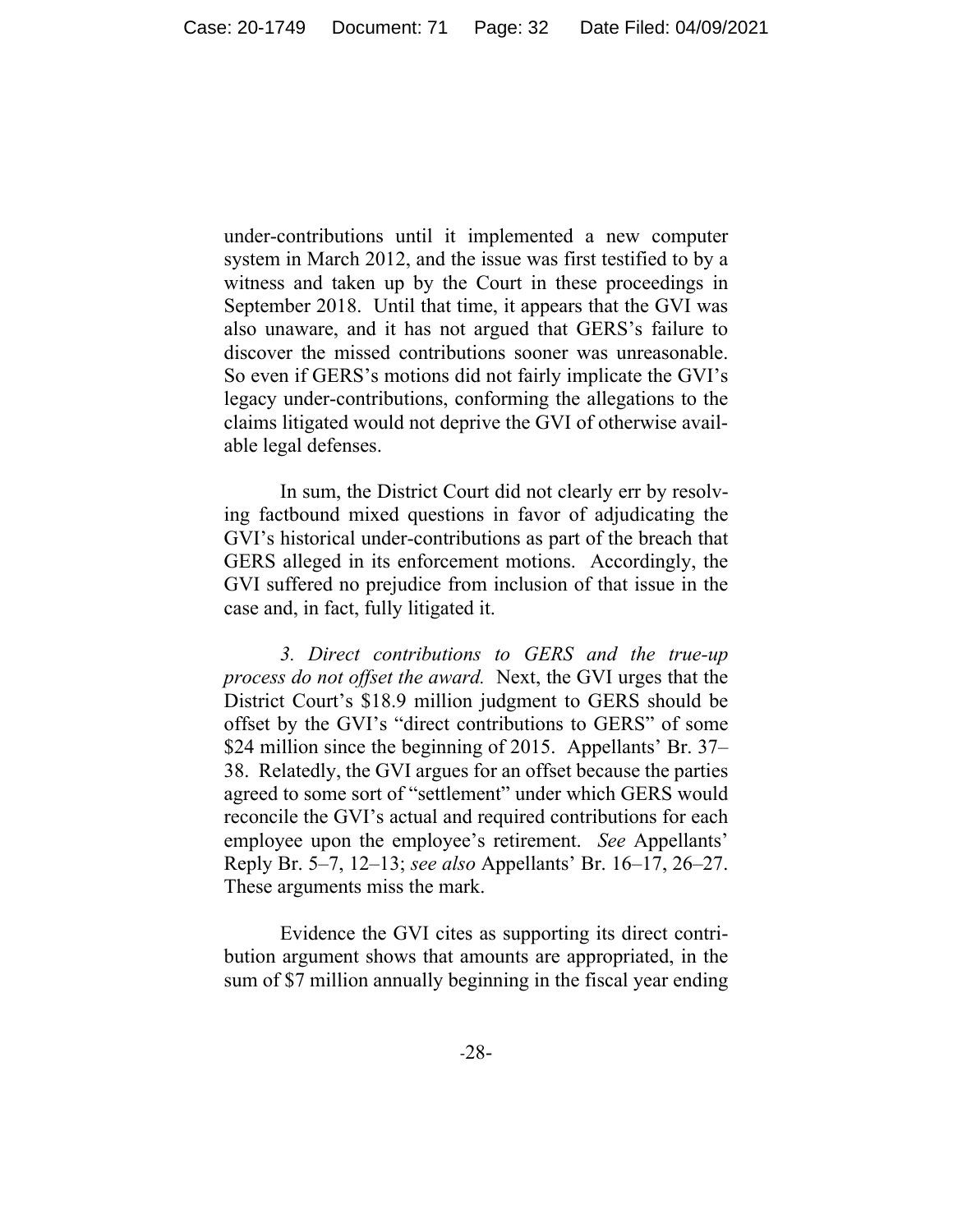September 30, 2013, from the "Internal Revenue Matching Fund" to GERS. Act of July 5, 2011, No. 7261, § 13, 2011 V.I. Sess. Laws 84, 92; JA3108 (discussing Act 7261). This annual direct contribution requirement flows from separate legislation and does not speak of the GVI's contributions as employer. Nor does it suggest any relationship to the GVI's obligations to GERS under section 718.15 *E.g.*, Act 7261, § 13 (providing for contribution "[n]otwithstanding any law or provision to the contrary"). The GVI's partial fulfillment of an annual fixed-sum contribution requirement does not entitle it to offset distinct contributions it owes GERS as percentages of employee compensation.<sup>16</sup>

Whether the true-up reconciliation process for retiring employees conceptually ensures no under-contributions, as the GVI argues, is beside the point. For starters, the "settlement agreement" to which the GVI attributes the true-up process is not in the record. All we can surmise is that, after discovering the under-contributions, the parties agreed to reconcile the GVI's actual and required contributions associated with an employee upon her retirement.<sup>17</sup> We see no evidence that this

<sup>&</sup>lt;sup>15</sup> For the same reasons, the District Court's award is not an "unlawful sanction," as the GVI urges. Appellants' Br. 38–39.

<sup>&</sup>lt;sup>16</sup> GERS reported on August 11, 2020, that it had "received \$42 million [of the \$56 million due] from the Internal Revenue Matching Fund under Act No. 7261." GVI's Suppl. App. at 5.

<sup>&</sup>lt;sup>17</sup> We have also found oblique references in the record to GERS's unsuccessful attempts as of October 2013 to negotiate a settlement agreement for the prior ten months of missing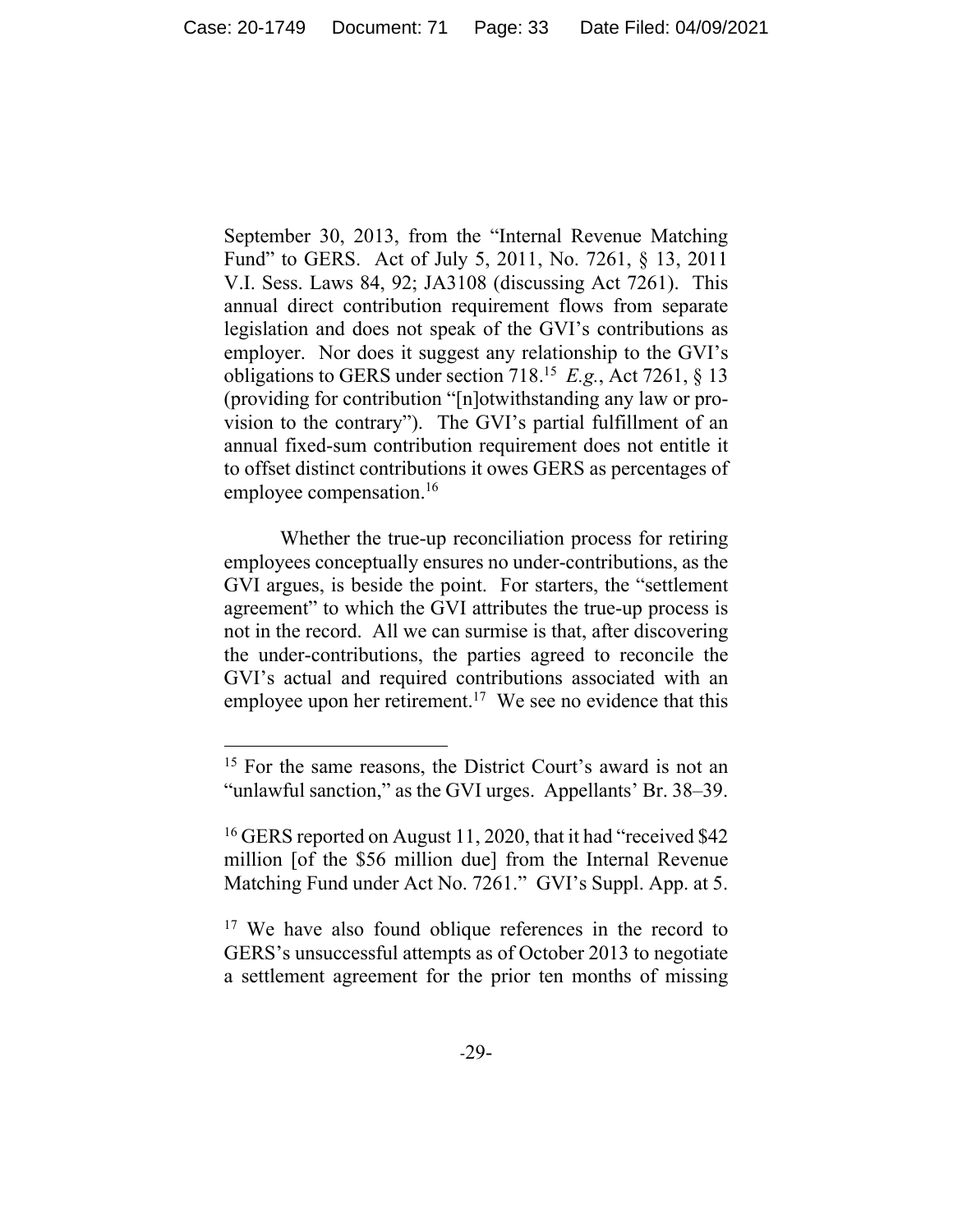arrangement was intended to modify the GVI's obligations under the consent judgment, which would have required court approval. *See, e.g.*, *United States v. Am. Cyanamid Co.*, 719 F.2d 558, 565 (2d Cir. 1983). What's more, the true-up process is a relatively recent phenomenon that could not cure the GVI's under-contributions linked to employees who retired prior to its implementation. And RSM's examination of a "test sample population" led it to conclude that "members who had retired" under the true-up process "were not part of the GERS Claim calc[ulation]."18 JA3733. The true ups sampled were all for "employees [who] were not part of the GERS Claim, which suggests that they were retired or moved." JA3752. Nor do the equities support GERS forgoing contributions and associated investment returns to which it is entitled until an employee retires. As the District Court put it, "I don't think the [1981] Complaint was just talking about people who were applying to retire." JA1914. So the District Court could have reasonably concluded that none of the funds paid to reconcile contribu-

employer contributions, and to an unexecuted settlement agreement dealing with missing employer contributions from October 1, 2010 through December 31, 2012. These settlement efforts do not support the GVI's argument and suggest instead that out-of-court resolution of GERS's claims has persistently eluded the parties.

<sup>&</sup>lt;sup>18</sup> In excluding true-up payments, RSM's 2010–2018 report noted that "review of [true-up] information provided to date has seemingly all related to employees outside the scope of the GERS claim," though the expert did "not receive[] a complete record of payments by the GVI to GERS for end-ofemployment GERS settlements." JA4048.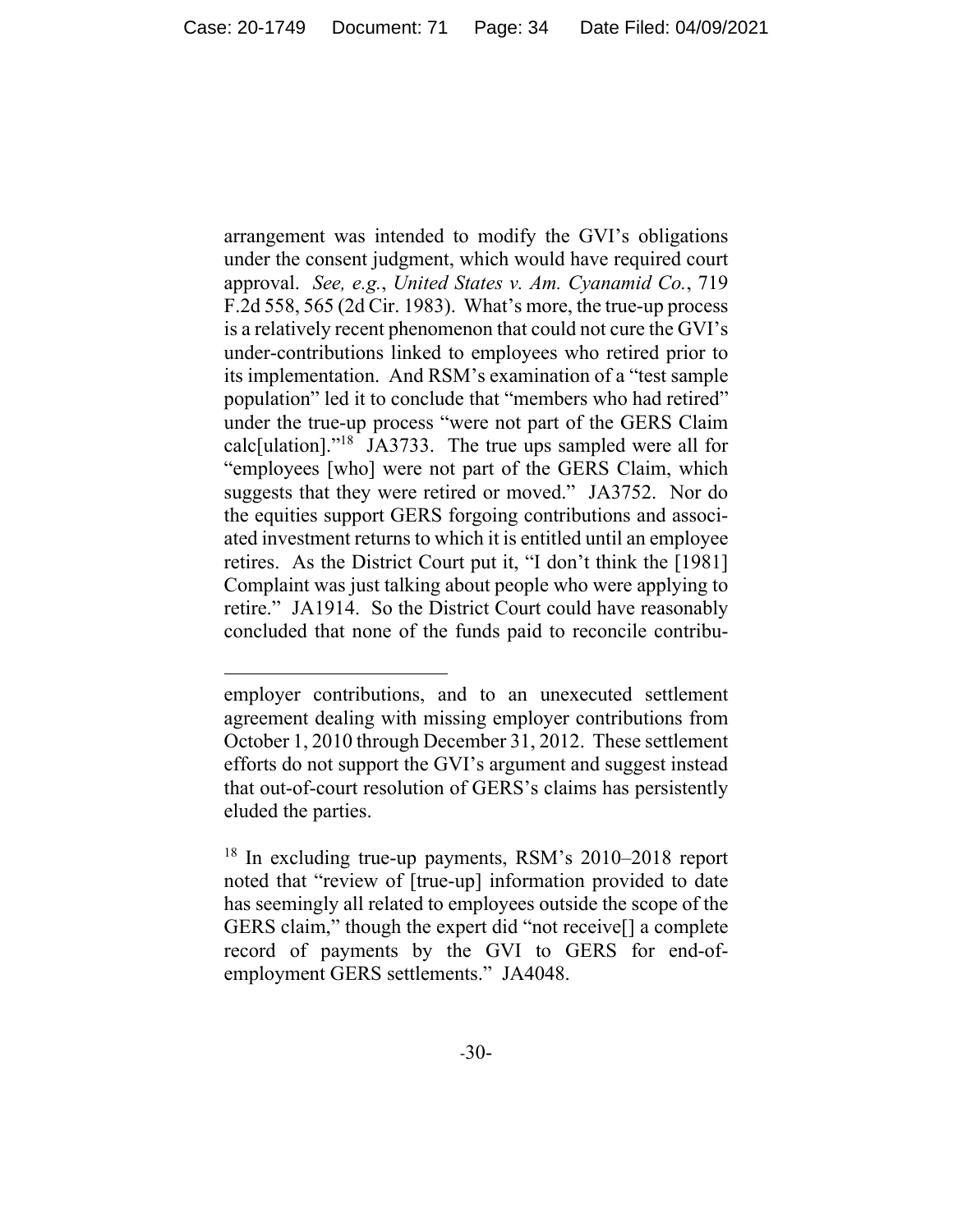tions associated with employees who retired after institution of the true-up arrangement should have been deducted from the award to GERS.

*4. The expert reliably calculated the \$18.9 million in principal.* The GVI contends that the portion of RSM's analysis calculating 1991–2009 under-contributions turned on unreliable data because NOPAs imperfectly capture total compensation paid to a particular employee. RSM recognized as much in declining to rely on NOPAs for the 2010–2018 period.19 But it did choose to rely on them in part to calculate under-contributions from 1991–2009 because of the dearth of other competent records. The GVI thus seems to contend that this portion of the expert's analysis flunked the reliability prong of *Daubert v. Merrell Dow Pharm., Inc.*, 509 U.S. 579 (1993)—yet without citing that landmark precedent.

The GVI made this argument to the District Court, to no avail. We agree with the Court's finding that RSM's 1991– 2009 methodology, described above in Section I.B.5, mitigated the problems of relying exclusively on NOPAs by benchmarking NOPA data against other sources of information, such as an employee's actual gross wages. And based on a sample of 10 employees with both NOPAs and GERS annual benefit summaries, RSM determined that the salary reported on GERS's records was, on average, within four percent of that reflected in the GVI's records. Finally, the GVI's embrace of

<sup>&</sup>lt;sup>19</sup> The expert observed two types of inaccuracies associated with GERS's reliance solely on NOPAs to calculate what the GVI owed in 2010–2018 under-contributions: "a) employees [*sic*] actual hours worked may differ from hours contemplated in NOPAs, and b) employee's [*sic*] actual start and end dates may differ from dates included within NOPAs." JA4050–51.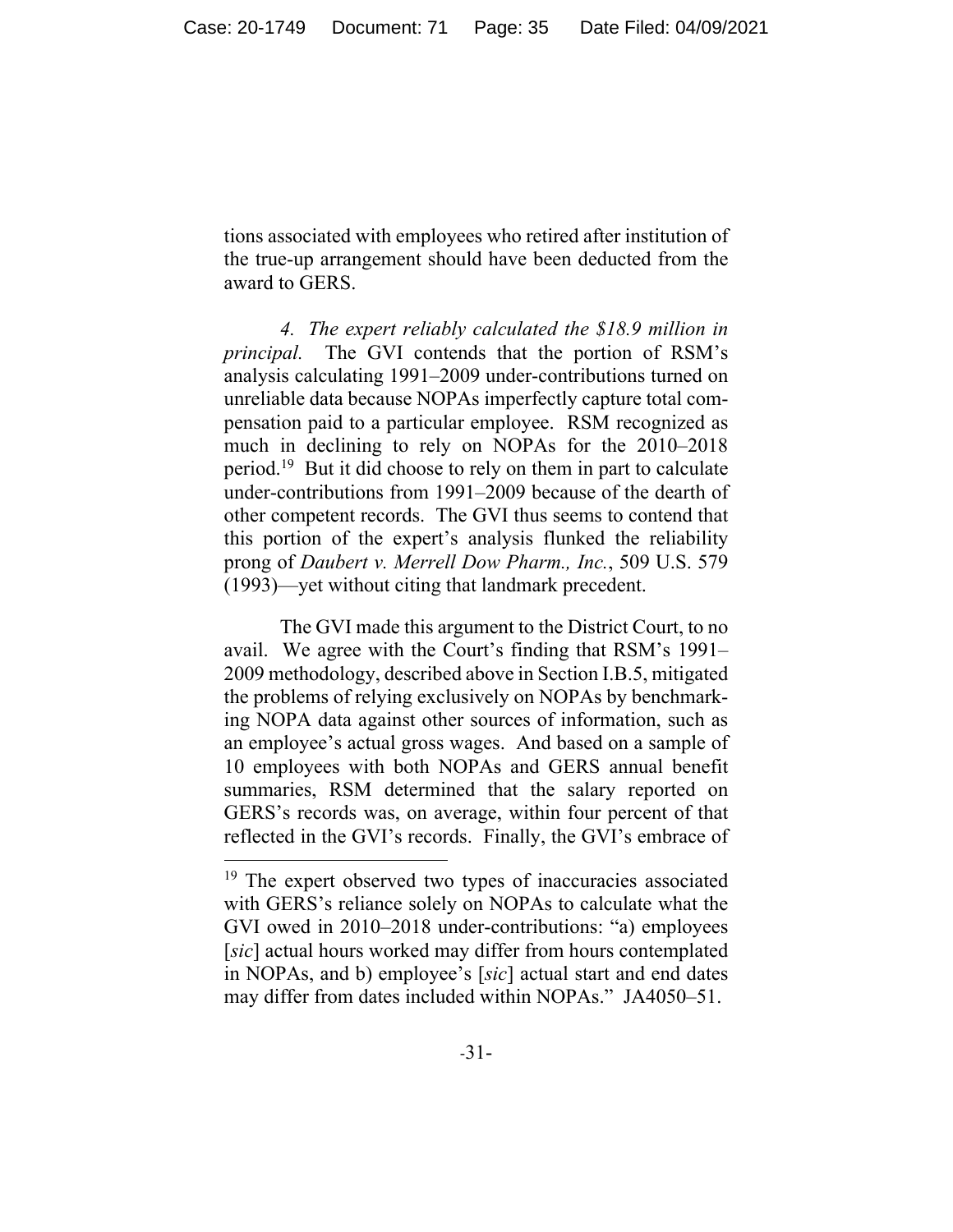the true-up process, with its substantial reliance on NOPAs, undermines its objection. Particularly when a defendant's poor recordkeeping confounds data inputs, as was the case here, "absolute certainty" in expert opinions is not required. *Dodge v. Cotter Corp.*, 328 F.3d 1212, 1222 (10th Cir. 2003); *see also Klein-Becker USA, LLC v. Englert*, 711 F.3d 1153, 1163 (10th Cir. 2013) ("Although plaintiffs must generally establish damages with specificity, some estimation is acceptable if necessitated in part by the Defendants' poor record keeping." (cleaned up)); *cf. Anderson v. Mt. Clemens Pottery Co.*, 328 U.S. 680, 687–88 (1946) (articulating FLSA damages burden-shifting framework "where the employer's records are inaccurate or inadequate"); *Reich v. Gateway Press, Inc.*, 13 F.3d 685, 701 (3d Cir. 1994) ("If the employer fails to produce accurate records about the employee's wages and hours, the court may then award damages . . . even though the result may only be approximate." (citing *Mt. Clemens*, 328 U.S. at 687–88)).

We thus have no basis to conclude that the District Court abused its discretion in admitting the expert testimony. *See In re Paoli R.R. Yard PCB Litig.*, 35 F.3d 717, 749 (3d Cir. 1994).

\* \* \*

 Seeing no merit to any of the GVI's challenges to the District Court's award of principal, we will affirm the judgment insofar as it awards GERS \$13.9 million for the 1991– 2009 period and \$5 million for the 2010–2018 period.

#### **B. Award of Fees and Interest to GERS**

The GVI's second set of arguments goes to the District Court's \$49.2 million award of interest and delinquency fees.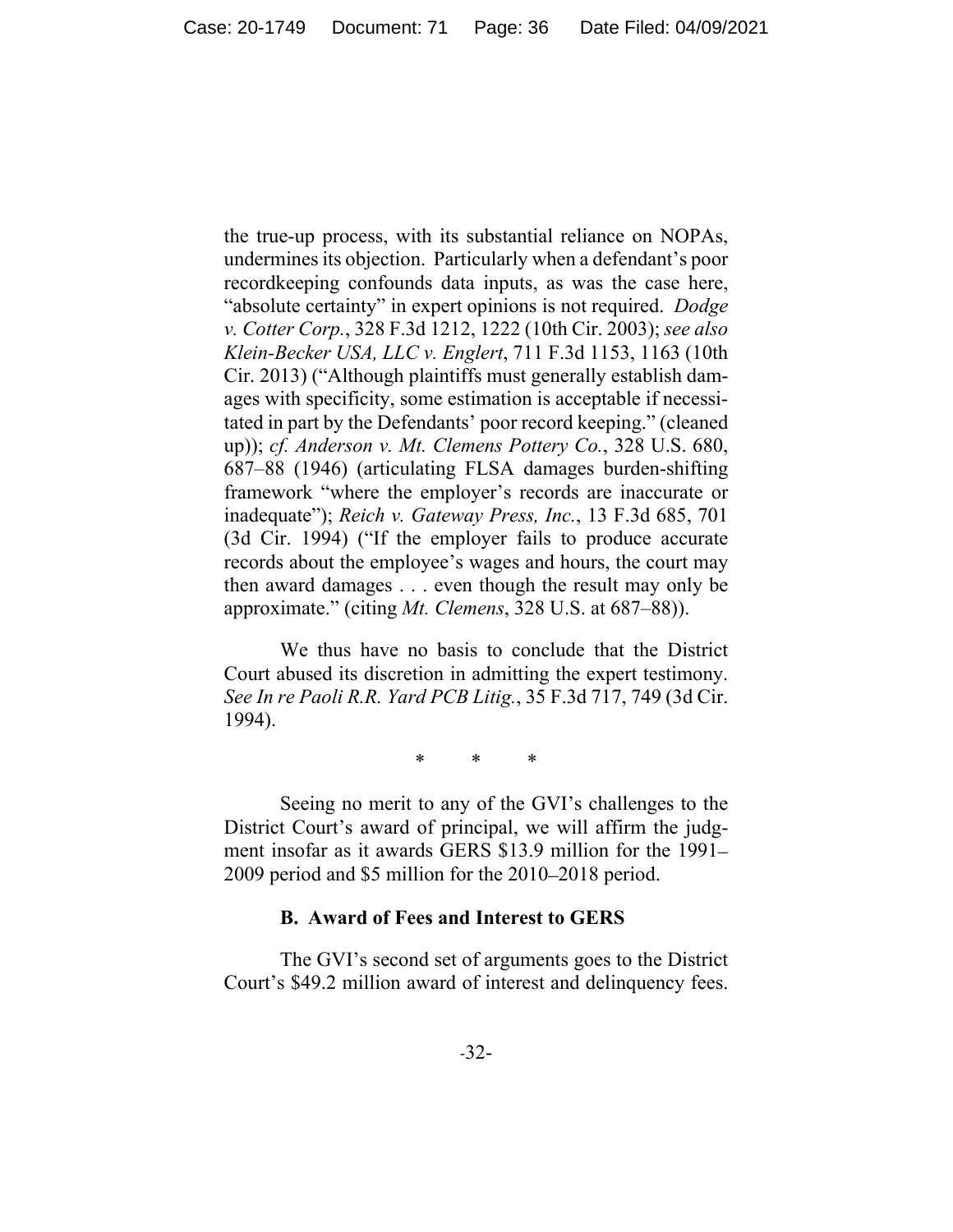Although there was no statutory authority in 1984 on which these enhancements could be based, the consent judgment provided that it "shall be amended" if Virgin Islands law later authorized interest on delinquent contributions. JA114. Two statutes enacted in 2005 did just that: one imposing a 1.5 percent delinquency fee "for each calendar month or part thereof that paid [*sic*] contributions should have been paid," 3 V.I.C.  $\S 704(q)$ –(r), and the other requiring interest "not to exceed the rate of 9%" on contributions not timely paid to GERS. *Id.*  § 736(b). The District Court adopted a set of the expert's calculations that applied the two statutes to the GVI's accumulated arrears as of the statutes' effective date and to all its under-contributions after that date.

The GVI contends that the District Court improperly applied both statutes, and in three ways. First, the GVI argues that the statutes apply only to the failure to timely make biweekly contributions and not to the failures responsible for its under-contributions. Second, the GVI contends that the District Court applied them retroactively to contributions missed before their effective date, without the necessary legislative intent. Third, the GVI asserts that interest and fees on most of the under-contributions cannot be recovered due to the statute of limitations or laches. We address each of these arguments in turn, and see merit in only the second.

1. *The statutes are not intended only for willful misconduct.* The GVI maintains that the District Court should not have enhanced the \$18.9 million with interest and delinquency fees because the GVI "timely made" employer contributions, which only later turned out to be insufficient, and because its under-contributions to GERS were not willful. Appellants' Br. 44, 48–52. But neither statute carries a scienter requirement; each speaks only of the unmodified failure to contribute. *See*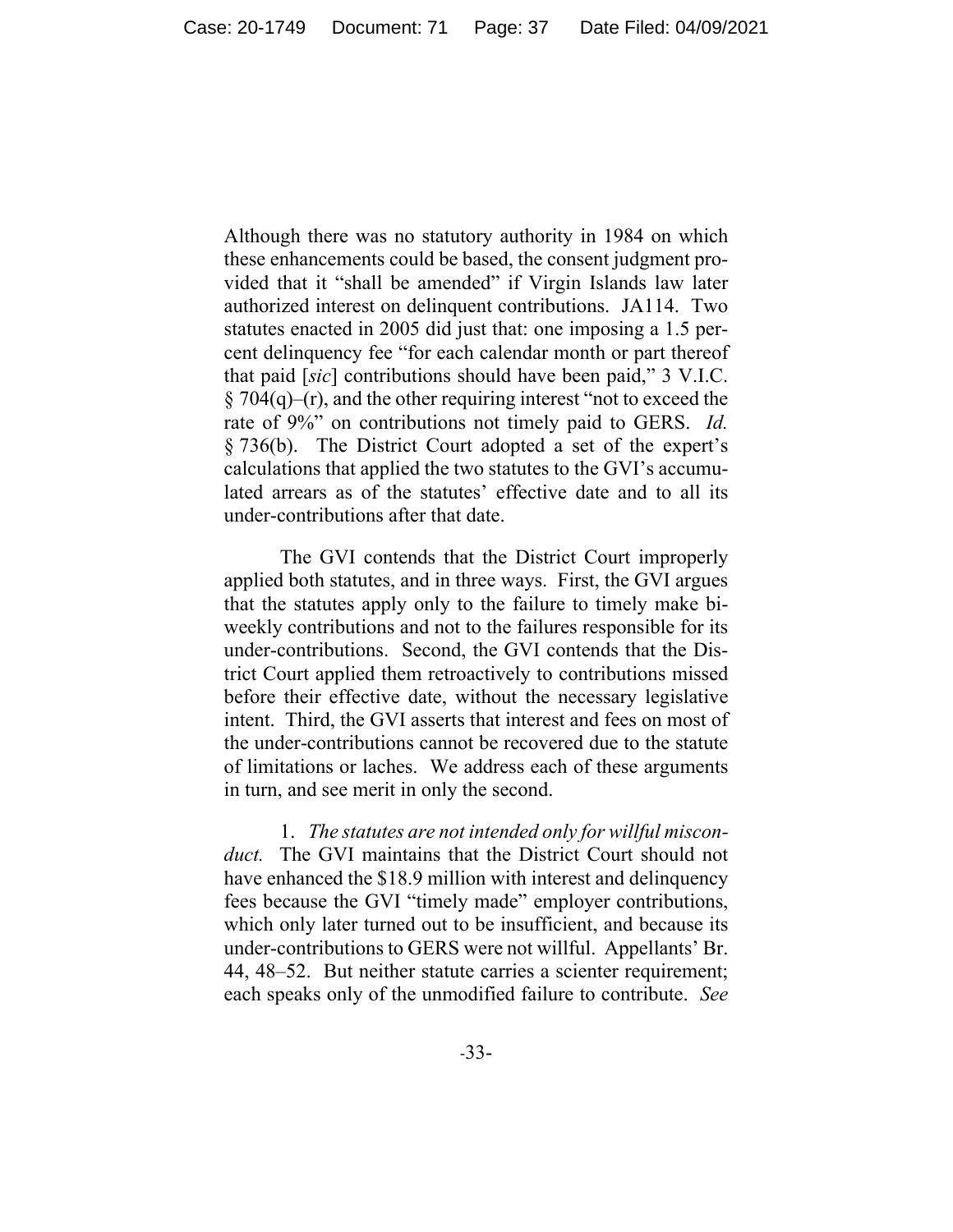3 V.I.C. § 704(q) (imposing delinquency fee when "contributions should have been paid"); *id.* § 736(b) (triggering interest when "employer fails to make timely contributions"). In fact, the delinquency-fee statute seems to embrace non-willful conduct such as deficient "prior period contributions due to *incorrect wages.*" *Id.* § 704(q) (emphasis added). scienter-free focus of the two statutes jibes with other relevant provisions of the Retirement Code that proscribe both the "refus[al] to pay," which suggests an intentional act, and the mere "fail[ure] . . . to pay." *Id.* § 736(a). We typically refrain from reading into statutes words that plainly aren't there, *Romag Fasteners, Inc. v. Fossil, Inc.*, 140 S. Ct. 1492, 1495 (2020), and we refuse to do so here. Nor must a party show willfulness to enforce a court order. *Harley-Davidson, Inc. v. Morris*, 19 F.3d 142, 148 (3d Cir. 1994).

At all events, the District Court lacked authority to waive the interest and delinquency fees. For its part, the delinquency-fee statute applies necessarily ("must be charged"), subject only to the GERS administrator's granting a waiver in "exceptional circumstances beyond the employer's control." *Id*. § 704(q)–(r). Plainly, no waiver was granted here. The GVI cites no case authorizing a court to substitute for the GERS administrator in the waiver process, and authority from other contexts weakens that argument. *See, e.g.*, *United States v. Lauersen*, 648 F.3d 115, 116–18 (2d Cir. 2011) (per curiam) (holding that district court properly interpreted 18 U.S.C. § 3612(h) as authorizing only Attorney General, and not district courts, to waive all or part of delinquency and default penalties), *cert. denied*, 565 U.S. 959 (2011); 18 U.S.C. § 3612(h) ("The Attorney General may waive all or part of any interest or penalty under this section . . . if, as determined by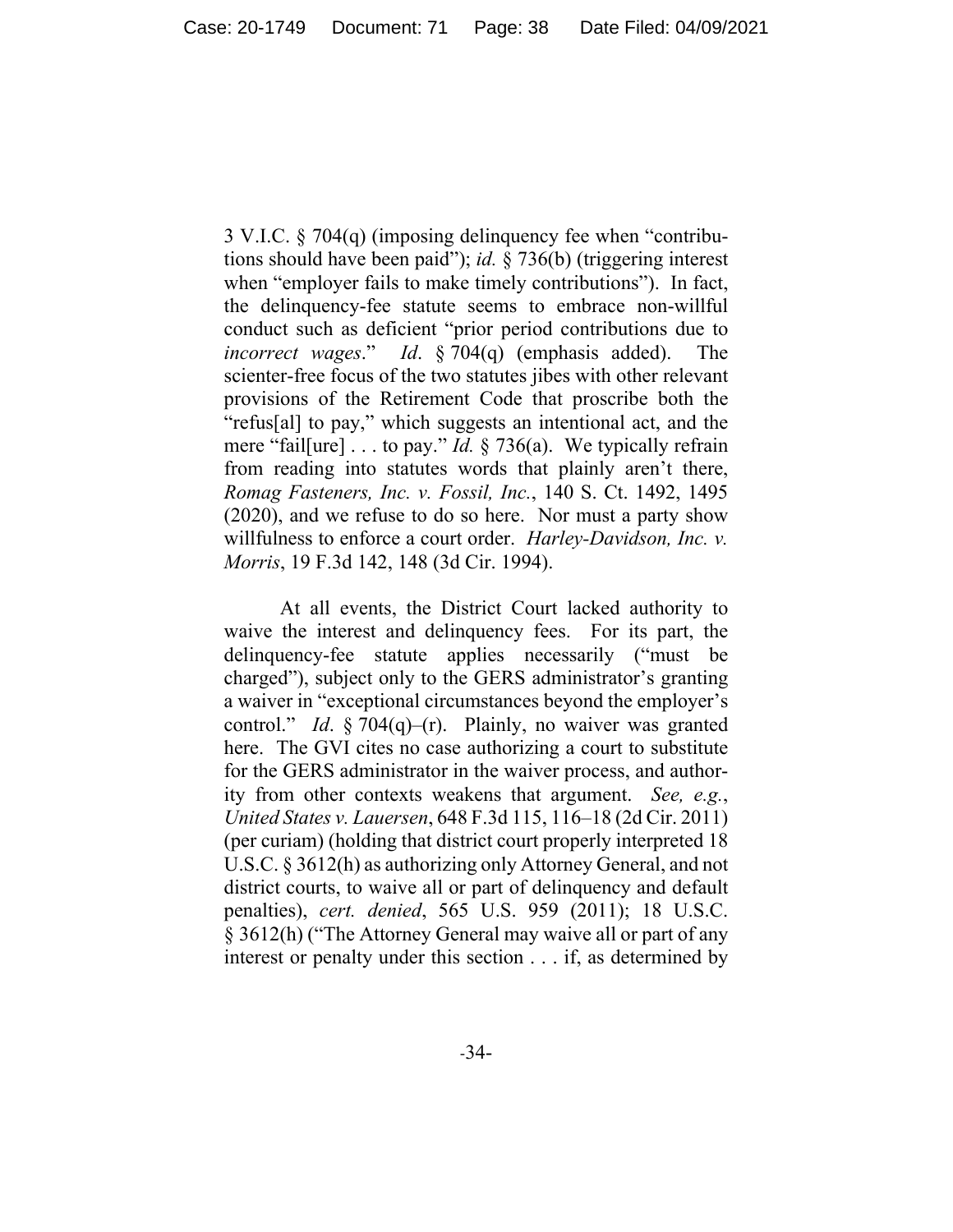the Attorney General, reasonable efforts to collect the interest or penalty are not likely to be effective.").

The interest statute is also mandatory but, unlike the fee statute, provides no mechanism for waiver. Given the limited circumstances enumerated for delinquency-fee waivers, the interest statute's conspicuous lack of any comparable provision means that no waiver at all will be allowed. In short, a district court is not free to waive interest. *See Lauersen*, 648 F.3d at 116–17 (concluding that Congress did not implicitly grant waiver authority to district courts when, in other subsections of statute, it "explicitly detailed the circumstances under which . . . penalties could be waived"); *cf. Elkins v. Moreno*, 435 U.S. 647, 665–66 (1978) (characterizing absence of restriction in one part of statute as "pregnant" when contrasted with other parts of statute, which included that restriction).

The GVI's conduct was therefore subject to both interest and delinquency fees, and the District Court did not err in refusing to waive them.

2. *The District Court erred by applying the statutes retroactively.* The GVI next contends that the District Court should not have imposed interest and delinquency fees on under-contributions that the GVI accumulated before the interest and fee statutes' effective date: November 2, 2005.<sup>20</sup>

 $20$  Although in 1984 it could not "compel the payment of the legal rate of interest . . . on deliqneunt [*sic*] employee and employer contributions," the consent judgment provided that "if an act is established by the Legislature, authorizing the payment of interest, this Consent Judgment shall be amended to reflect such change." JA114. One might ask whether GERS's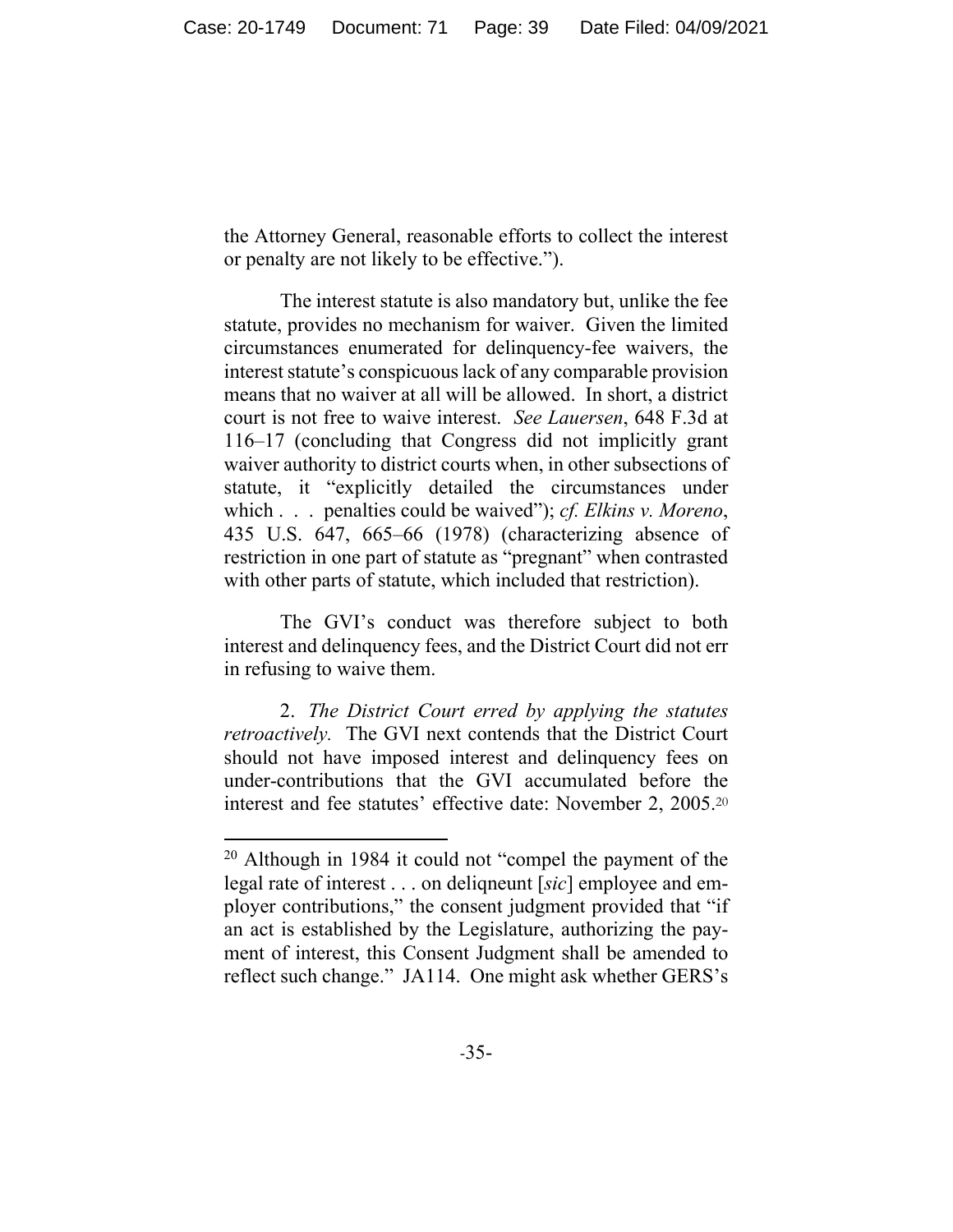failure to seek modification of the consent judgment in the wake of the new interest and delinquency-fee statutes forecloses its recovery of interest and fees. A cursory Reply brief mention aside, the GVI developed no argument for why the "shall be amended" language obligated GERS to file a motion to modify the consent judgment. The GVI's lone acknowledgment that "the Consent Judgment never was amended to include interest," Appellants' Reply Br. 10, suggests that the GVI forfeited this argument. *See, e.g.*, *N.J. Dep't of Env't Prot. v. Am. Thermoplastics Corp.*, 974 F.3d 486, 492 n.2 (3d Cir. 2020) (holding that "argument . . . vaguely presented without legal or factual support . . . is forfeited"); *Barna v. Bd. of Sch. Dirs.*, 877 F.3d 136, 146 (3d Cir. 2017) (noting that we will not "reach arguments raised for the first time in a reply brief or at oral argument"); *In re Wettach*, 811 F.3d 99, 115 (3d Cir. 2016) ("[B]ecause they fail to develop either argument in their opening brief, the Court holds that the Wettachs have forfeited these claims." (citation omitted)). Recall that GERS sought interest on the GVI's delinquent contributions in 1981, and the issuing court, by including the anticipatory provision about interest, ostensibly sought to impose it in the event and to the extent that Virgin Islands law later permitted. And after the District Court found that the GVI breached the consent judgment by intentionally withholding contributions from GERS beginning in late 2016, the GVI willingly repaid those amounts *with* interest and delinquency fees. So whether GERS needed to file what seemingly would have been a pro forma motion is neither an "exceptional circumstance" that favors reaching this unpreserved issue, *Brown v. Philip Morris Inc.*, 250 F.3d 789, 799 (3d Cir. 2001), nor a matter of "public importance" whose non-resolution could lead to a "miscarriage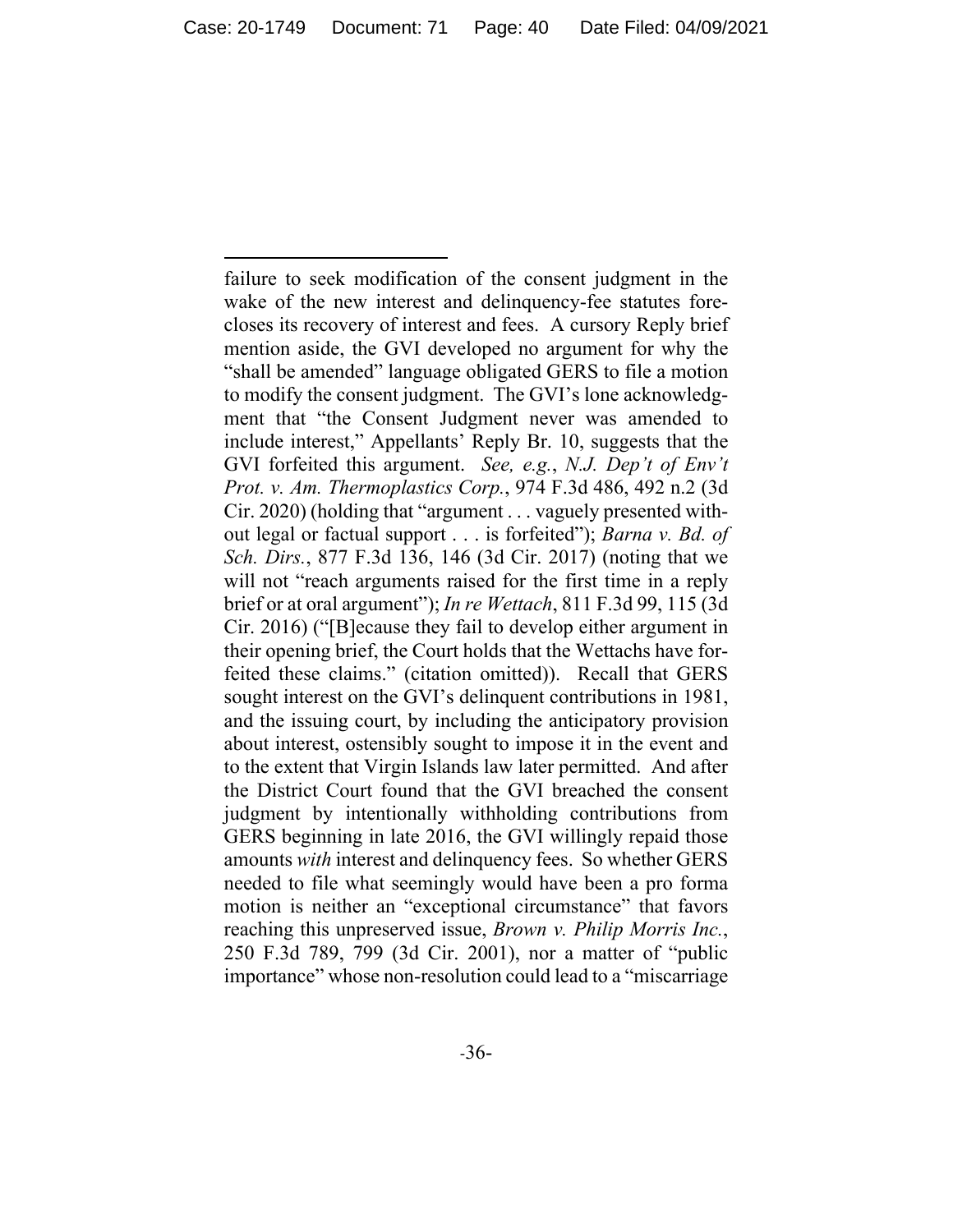The District Court rejected the GVI's argument that this would retroactively enhance its liability, and applied both statutes to the GVI's balance of missed contributions as of November 2, 2005—not just to contributions missed on or after that date. Neither the delinquency-fee provision nor the interest statute contains any express indication that the legislature intended retroactive application. And the GVI asserts, with no contrary indications from GERS, that "[t]here is no legislative history reflecting legislative intent to apply retroactively 3 V.I.C. §§ 704 and 736." GVI's Nov. 16, 2020 Legis. Hist. Ltr., Dkt. No. 57, at 2. The District Court also recognized as much. So the question is whether the statutes increase the GVI's liability for past actions. *See Landgraf v. USI Film Prods.*, 511 U.S. 244, 280–81 (1994); *Atkinson v. Att'y Gen.*, 479 F.3d 222, 231 (3d Cir. 2007). If so, they have retroactive effect and cannot be applied to conduct antedating their effective date.

We agree with the GVI that the statutes have retroactive effect, and thus that the District Court impermissibly applied them retroactively. Before November 2, 2005, the GVI's liability for all its past under-contributions was fixed at their principal amount. By subjecting that principal to interest and fees under the statutes at issue, the District Court "increase[d] [the GVI's] liability for past conduct" and "attache[d] new legal

of justice." *Bagot v. Ashcroft*, 398 F.3d 252, 256 (3d Cir. 2005) (quoting *Loretangeli v. Critelli*, 853 F.2d 186, 189–190 n.5 (3d Cir. 1988)). Further, the 1994 modification to the consent judgment directed the GVI to remit to GERS "interest and all other monies received of every kind and description belonging to [GERS]." JA316. This language provides an alternative basis for allowing GERS to recover interest under the consent judgment once permitted by Virgin Islands law.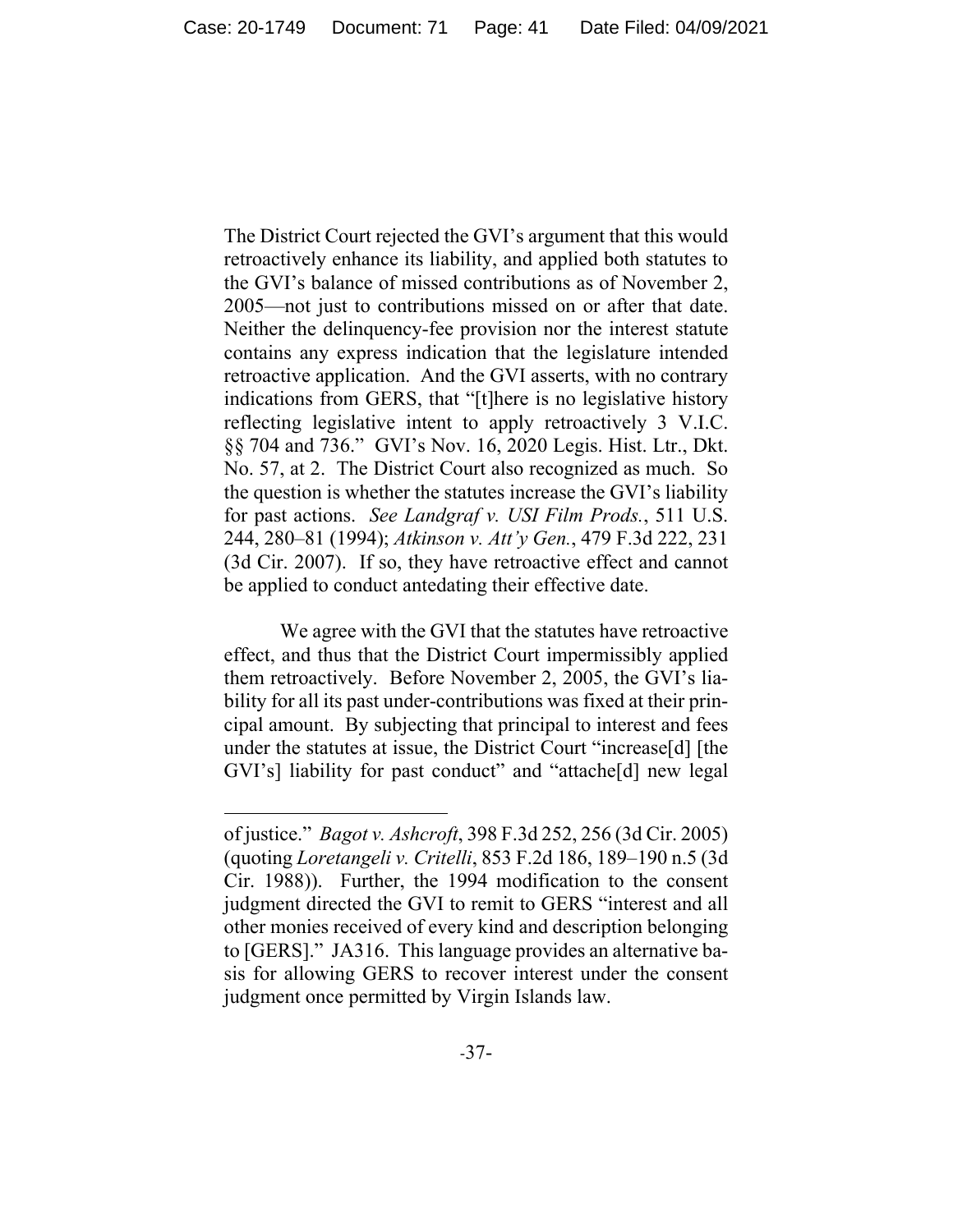consequences to events completed before [their] enactment." *See Landgraf*, 511 U.S. at 266, 269–70, 281.

The District Court looked to an Eleventh Circuit case that addressed postjudgment interest to support applying the statutes to the GVI's pre-existing balance. Yet it is prejudgment interest that provides the better guide. In *Shook & Fletcher Insulation Co. v. Cent. Rigging & Contracting Corp.*, 684 F.2d 1383 (11th Cir. 1982), the Eleventh Circuit held that a new state law increasing the postjudgment interest rate applied to an unsatisfied judgment secured under a prior version of the law that had imposed a lower interest rate. *Id.* at 1388–89. Here, however, the 1984 consent judgment was not a money judgment, nor did it in any way determine the amount of the GVI's liability. And postjudgment interest does not relate to the substantive conduct underlying the judgment. By contrast, the District Court's application of interest and fees increased the GVI's liability for the very same conduct to which GERS sought to attach liability in the enforcement proceedings. For that reason and others, $2<sup>1</sup>$  we look for guidance to prejudgment interest cases such as *F.D.I.C. v. UMIC, Inc.*, 136 F.3d 1375 (10th Cir. 1998). In that decision,

 $21$  For one, a judgment represents the fixed starting point of a judicially determined obligation, one of which the obligor is actually or constructively aware. Increasing the GVI's liability for past conduct of which it was *unaware*, on amounts that had not yet been subjected to judicial determination, would work a significant extension of postjudgment interest doctrine. For another, the statutes amplify the GVI's liability for past events far more than was the case in *Shook & Fletcher*, because the GVI's conduct was previously subject to *no* interest at all, not merely a lower rate.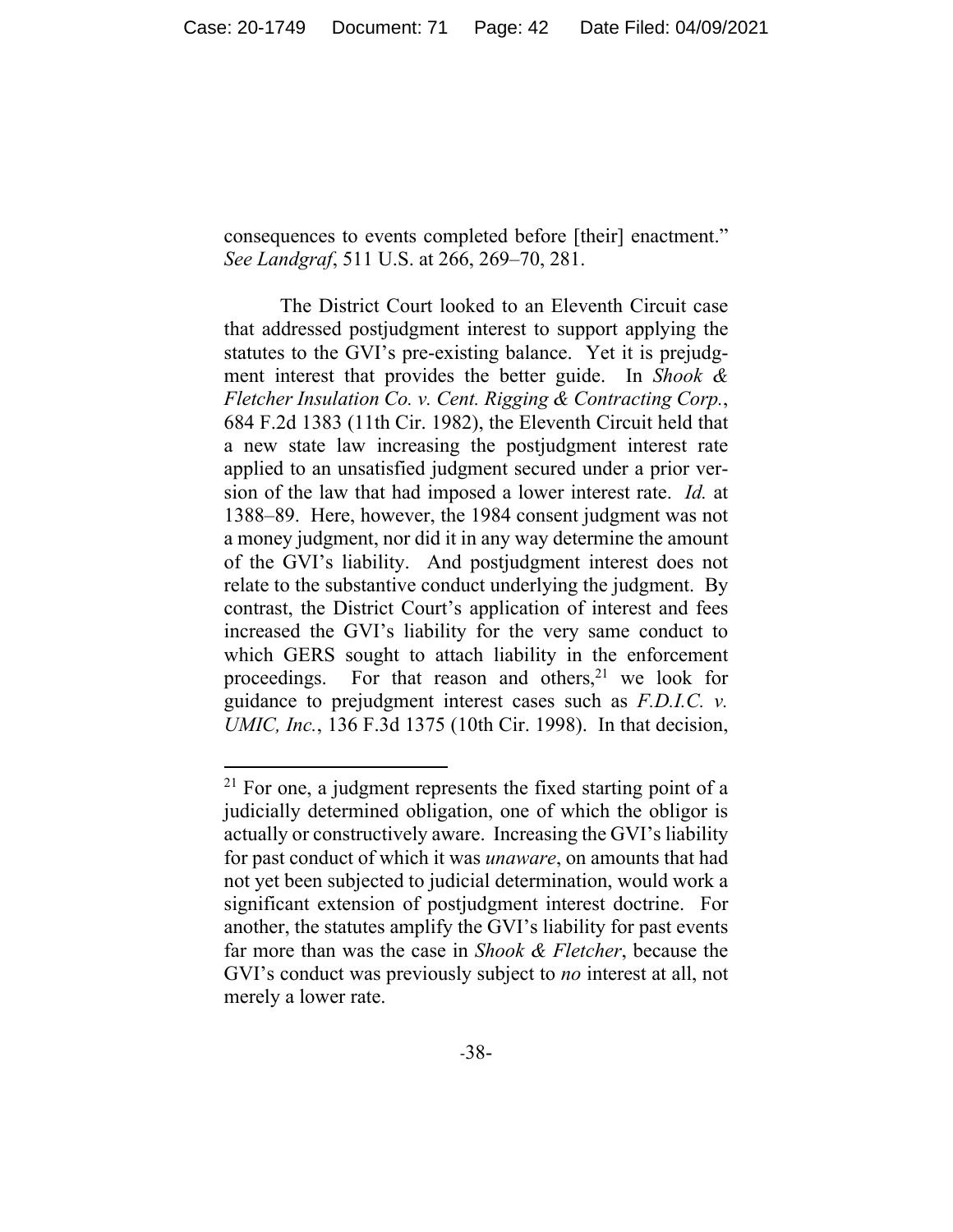the Tenth Circuit held that a federal statute's prejudgment interest provision could not be applied to conduct giving rise to prejudgment interest liability that occurred before its passage. *Id.* at 1385–87. "A prejudgment interest award not only substantially increases monetary liability for proscribed conduct, but it is also very closely tied to the amount of harm done by that conduct. It has all the indicia of a substantive rule that cannot be applied retroactively without an instruction from Congress . . . ." *Id.*; *see also Trout v. Sec'y of Navy*, 317 F.3d 286, 291–92 (D.C. Cir. 2003) (reversing district court's award of prejudgment interest on backpay and attorneys' fees for periods before effective date of interest statute, based in part on *Landgraf*, because "conduct underlying the complaint, rather than the procedural posture of the litigation, has significance"). Likewise, application of delinquency fees and interest is closely tied to the amount of harm for which GERS sought recovery in court—missed employer contributions and associated lost investment income—and increases the GVI's liability for that conduct.

The facts here do not convince us that these applications of *Landgraf* are inapt. First, while the District Court rightly noted that the GVI's under-contributions were not "complete" at the time of the statutes' enactment, JA40–41 (citing *Landgraf*, 511 U.S. at 280), the retroactivity inquiry is more granular. It requires us to "determine the '*important event'* to which the statute allegedly attaches new legal consequences." *Deweese v. Nat'l R.R. Pass. Corp. (Amtrak)*, 590 F.3d 239, 251 (3d Cir. 2009) (quoting *Atkinson*, 479 F.3d at 230) (emphasis added). The Retirement Code makes clear that this event is the discrete occurrence of under-contributing to GERS for a particular payroll period. Even if the GVI's obligations to GERS spanned decades and are "continuing," 3 V.I.C. § 734, the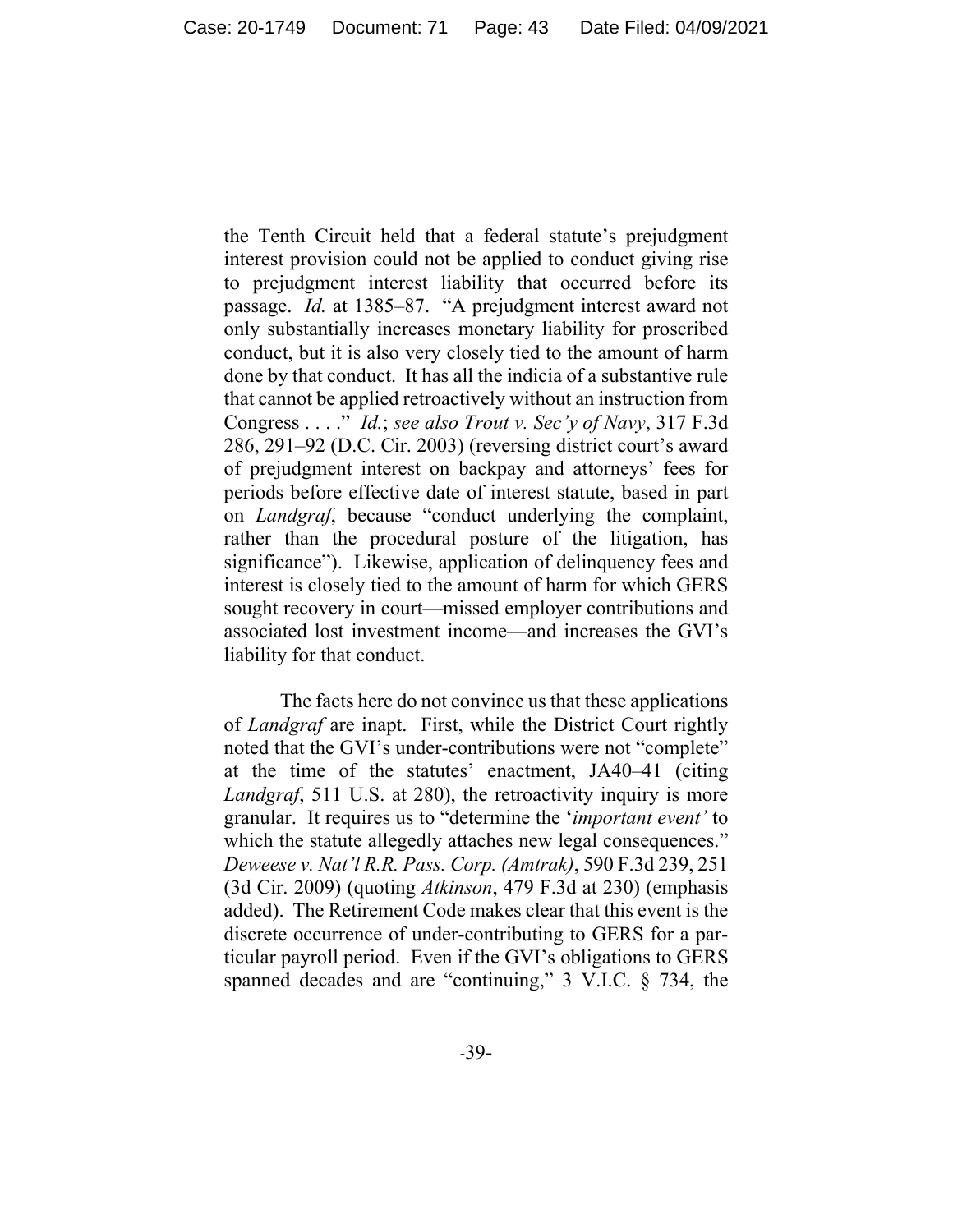"event" of any single under-contribution was complete—and the delinquency incurred—once the applicable time after a payroll period passed without the GVI contributing the full amount required by the contribution rate in effect for that particular period.

Second, though our retroactivity analysis is "guided by considerations" of "reasonable reliance" and "settled expectations," *Atkinson*, 479 F.3d at 231, the GVI's lack of contemporaneous knowledge of the under-contributions—and thus its lack of actual reliance on the prior state of the law—does not remove the taint. As we stated in *Atkinson*, "[i]mpermissible retroactivity . . . does not require that those affected by the change in law have relied on the prior state of the law." *Id.* at 229 (citation omitted). And consider *Landgraf*. There, the Supreme Court "did not base its decision on the specific conduct of Landgraf's employer or on any reliance that either Landgraf or her employer may have had on the state of the law." *Id.* at 228 (citing *Landgraf*, 511 U.S. at 282–84). Rather, the Court "made a general analysis of the impact of the amendment" and found "retroactivity improper because the amendment instituted a legal change that attached a new legal burden to the proscribed conduct." *Id.* Likewise, in *Hughes Aircraft Co. v. Schumer*, 520 U.S. 939 (1997), "[i]t was the new legal burden imposed on events past, rather than the reliance on the former law by the person affected, which was the basis for holding" that the amendment at issue should not have been applied retroactively. *Atkinson*, 479 F.3d at 228–29 (citing *Schumer*, 520 U.S. at 943–45, 948). The GVI's lack of reliance might have colored the District Court's application of the statutes, but it is the new legal burden attached to GERS's past conduct that is dispositive.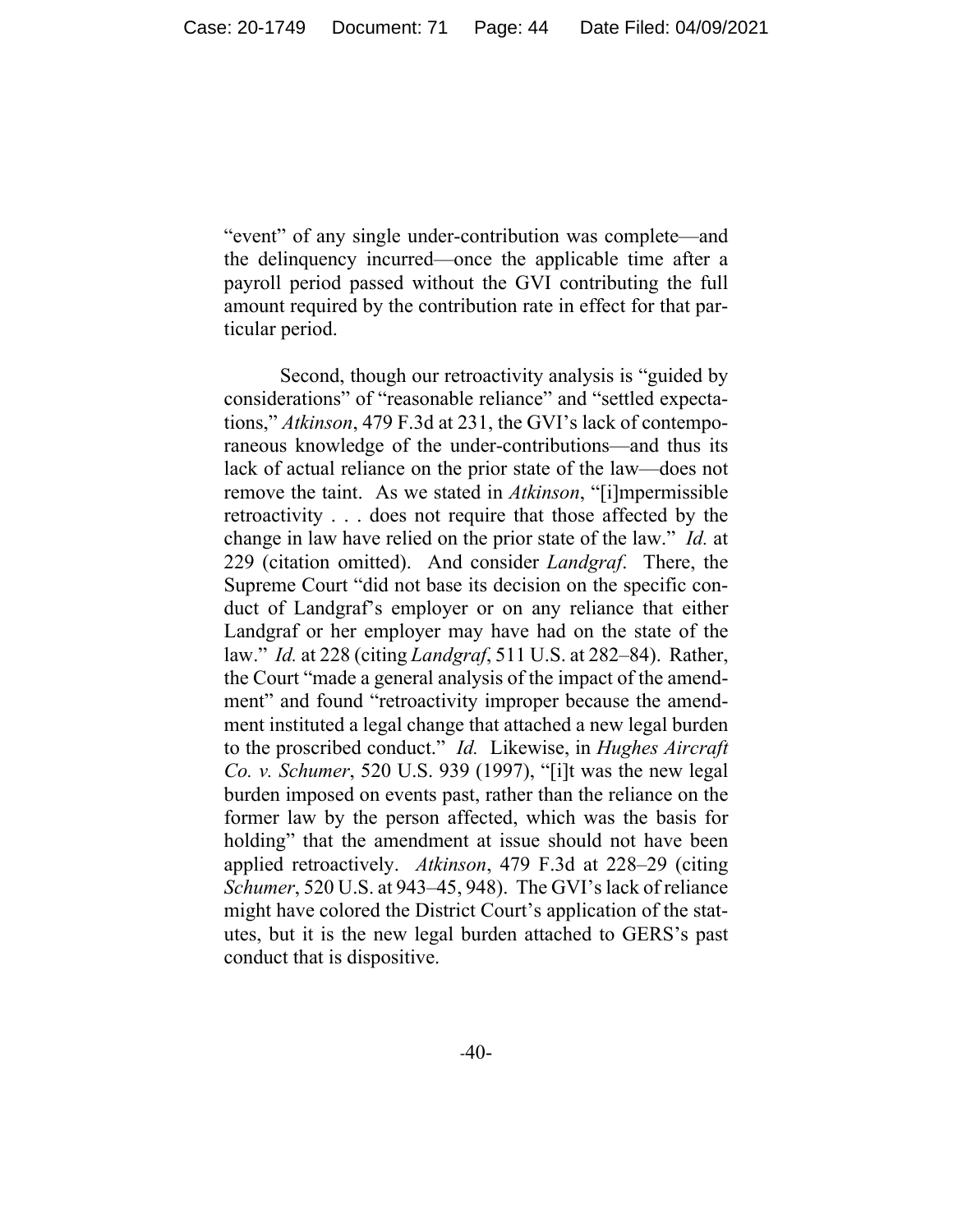Finally, GERS contends that applying the statutes only prospectively would frustrate their remedial purpose. But that is "frequently . . . true" yet "not sufficient to rebut the presumption against retroactivity." *Landgraf*, 511 U.S. at 285. Here, the text of the statutes suggests no remedial purpose—and the parties agree that there is no relevant legislative history. Without more, the fact that, before the statutes' enactment in 2005, GERS had unsuccessfully sued the GVI for under-contributing to a discrete early retirement incentive program does not suggest that the Legislature viewed the unavailability of interest and fees on all delinquent contributions as "failing [the Retirement Code's] purpose." *Cf. Silverlight v. Huggins*, 488 F.2d 107, 108–10 (3d Cir. 1973) (holding that statute waiving Virgin Islands tort immunity, after prior practice of passing special waiver legislation on individual basis was held unconstitutional, applied retroactively to causes of action accruing before its enactment given "sincere[] concern[] that . . . damaged citizens not remain uncompensated" and "reasons given for the introduction of the bill"). And the facts belie GERS's assertion at oral argument that the GVI passed the 2005 statutes to remedy GERS's lost investment income on then-existing  $\S 718(g)$ deficiencies. Neither GERS nor the GVI knew of missing fixed-percentage contributions until 2012, seven years later.<sup>22</sup>

Absent a clear statement of retroactive application in the statutes' text or discernible express legislative intent to apply them retroactively, they cannot impose interest and penalties on contributions that the GVI missed before their effective

 $22$  The consent judgment lacks any suggestion that the GVI agreed to subject itself to retroactive operation of a statute that would otherwise only apply prospectively.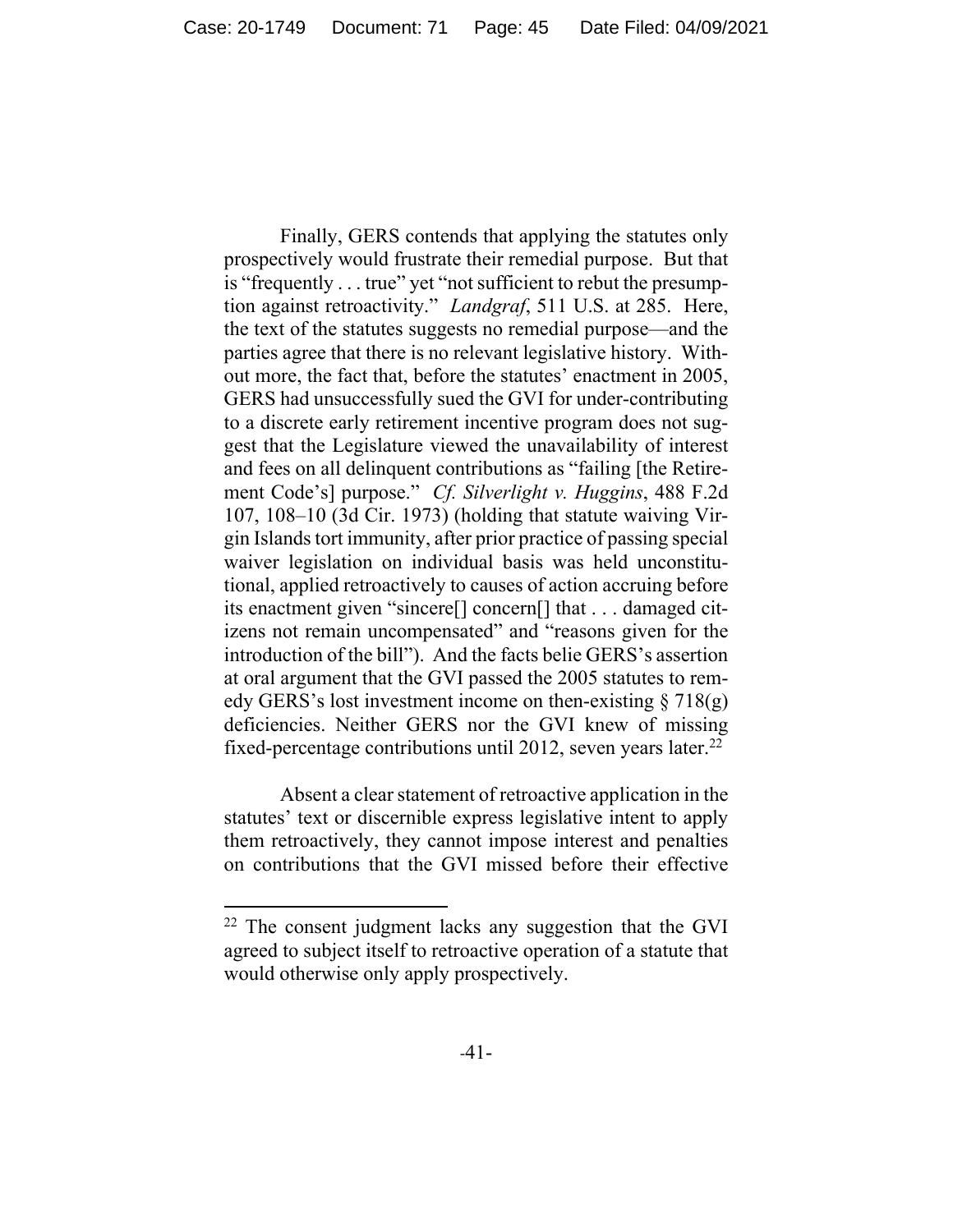date. We will vacate that portion of the District Court's judgment awarding \$43.1 million to GERS in interest and fees for the 1991–2009 period, and remand with instructions to reduce those enhancements accordingly.<sup>23</sup>

*3. GERS's action was timely.* Finally, the GVI argues that the vast majority of its under-contributions are not subject to interest or fees because the payments were made outside the two-year statute of limitations applicable to an "action upon a statute for a forfeiture or penalty." 5 V.I.C. § 31(5)(B). The GVI also maintains that GERS is barred by laches from recovering the enhancements awarded by the District Court. We are unpersuaded and conclude that GERS's recovery of interest and fees is timely. Even were we to disagree with the decisions of other Circuits holding that enforcement of consent decrees is subject only to equitable defenses, *see, e.g.*, *Bergmann*, 665 F.3d at 683–84; *Brennan*, 352 F.3d at 62–63; *see also Cook*, 192 F.3d at 695, and even assuming GERS's enforcement motions are subject to statutes of limitations,  $24$  the applicable limitations period would not bar GERS's recovery.

<sup>23</sup> In the set of calculations pertinent to the District Court's \$13.9 million award of principal for the 1991–2009 period, RSM figured the total amount of interest and fees for undercontributions on or after November 2, 2005 at \$6,804,260: \$5,542,163 in delinquency fees and \$1,262,096 in interest.

<sup>&</sup>lt;sup>24</sup> The Virgin Islands' limitations periods apply to the "[t]ime for commencement" of new actions. 5 V.I.C. § 31 ("Civil actions shall only be commenced within the periods prescribed below."). GERS's enforcement motions did not commence a new action but were filed in an existing one.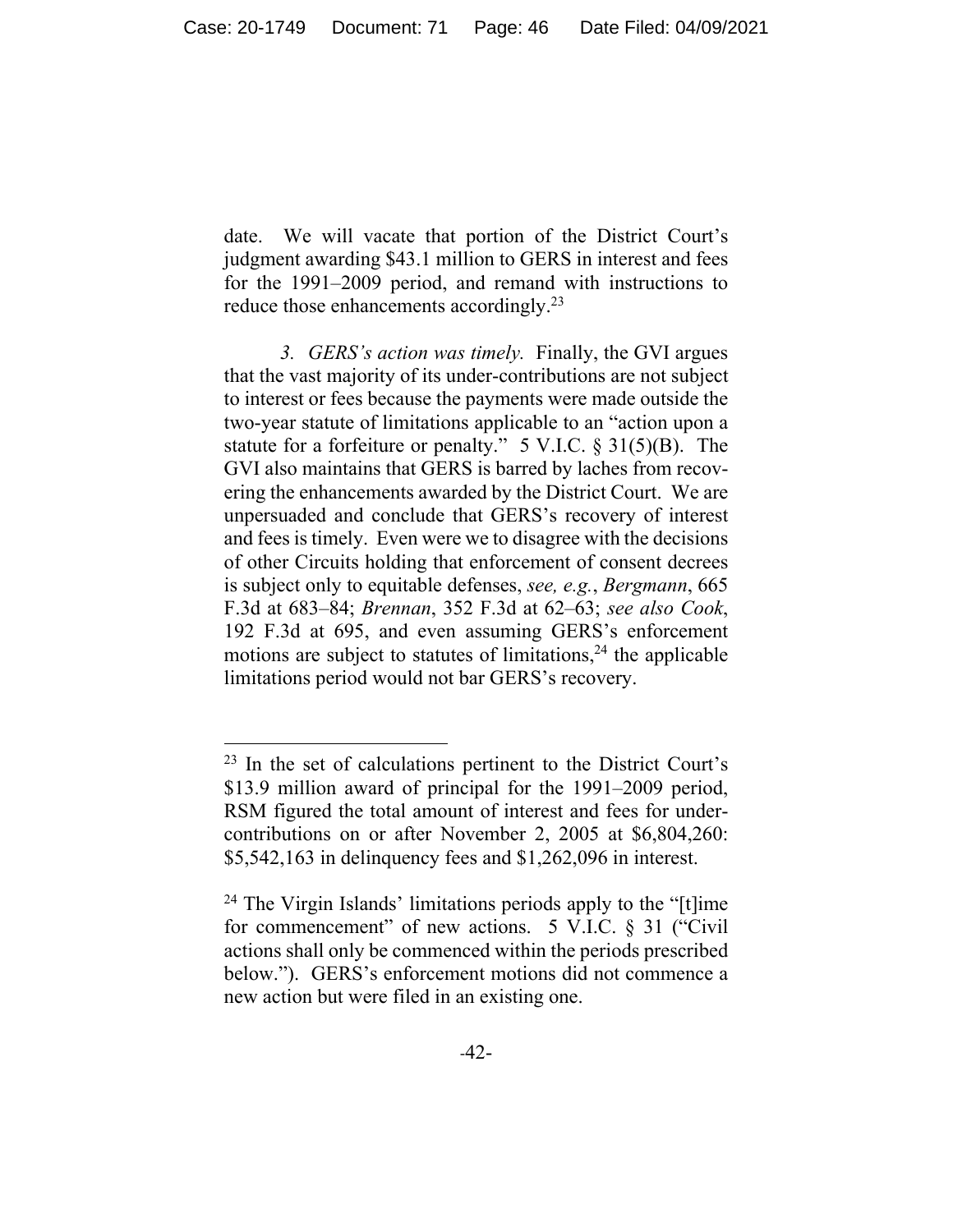Contrary to the GVI's position, the award of interest and fees to GERS—both in form and substance—did not stem from an action "upon a statute for a forfeiture or penalty," but motions to enforce "a judgment or decree of any court of the United States . . . or Territory."  $5$  V.I.C.  $\S$  31(1)(B), (5)(B). So if any limitations period applies, it would be the 20-year statute of limitations discussed above rather than the two-year statute of limitations that the GVI invokes. *Id.* Just as GERS's proceedings to enforce the consent judgment against the GVI's under-contributions discovered in 2012 would be timely under the 20-year statute of limitations, so too its recovery of interest and fees on those deficiencies.

Nor does laches bar GERS's recovery here, though the District Court may have short-circuited some of the analysis by concluding that GERS is a "sovereign" immune from laches. JA30–35. We are not convinced that GERS is entitled to sovereign status and, for the reasons set forth below, conclude that the GVI's laches defense nevertheless fails on the merits.

A creature of statute, GERS was established as an "independent and separate agency" of the GVI with the "powers and privileges of a corporation." 3 V.I.C. §§ 715(a), 701(c). But unlike "all other semi-autonomous instrumentalities" of the GVI, the V.I. Legislature failed to recognize GERS as a tax-exempt entity when the system was created. V.I. 26th Legis., Bill No. 26-0071, Bill Summary, Section 1. Hence the provision in the 2005 amendments to the Retirement Act granting tax-exempt status to GERS. *See* 3 V.I.C. § 701(f). Endowed by statute with corporate powers and privileges, and taxed as a corporation rather than treated as an exempt government agency, GERS at its inception lacked some of the hallmarks of a sovereign government unit.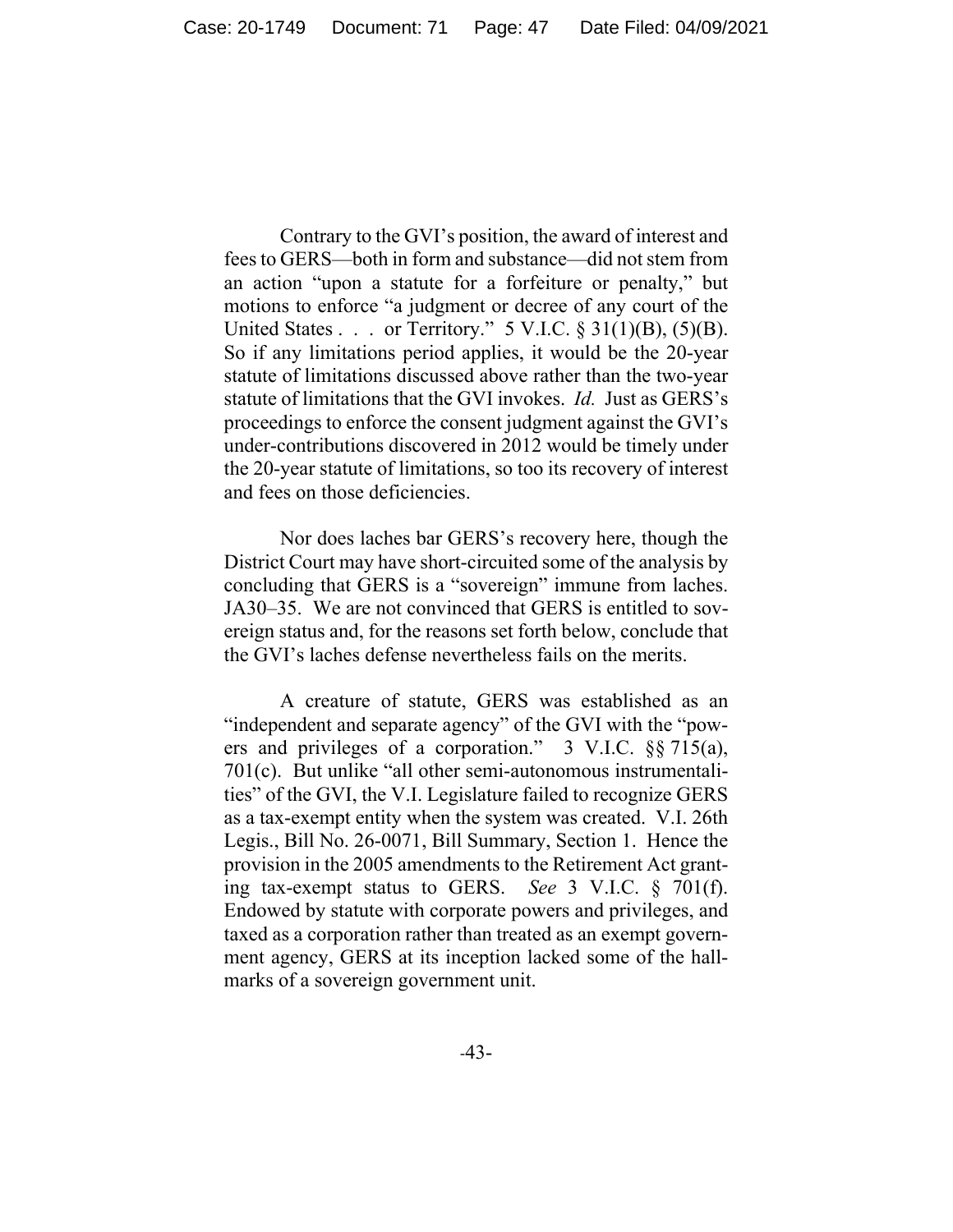Likewise, endowing a government agency with the right to "sue and be sued" is persuasive evidence that the Legislature waived the agency's immunity from timeliness defenses such as laches and the statute of limitations.25 *See, e.g.*, *U.S.V.I. Econ. Dev. Auth. v. Hypolite*, No. ST-16-CV-268, 2019 WL 451370, at \*3 (V.I. Super. Ct. Jan. 28, 2019) (collecting Virgin Islands cases). This the Legislature did, granting the GERS board the power to "sue and be sued" in the GERS name and requiring that GERS assets be held in its own name and segregated from those of the GVI.  $3$  V.I.C.  $\S$  $\S$  701(c), 715(b)(6). Territorial courts have held that a semi-autonomous agency chartered as a "public corporation," with its own assets and legal existence, that could "sue and be sued" lacked sovereign immunity from the statute of limitations. *Hypolite*, 2019 WL 451370, at \*3. That conclusion may obtain for timeliness defenses involving GERS as well.

 $25$  Courts analyze immunity from the statute of limitations in tandem with immunity from equitable timeliness defenses, such as laches. *See, e.g.*, *Guar. Tr. Co. of N.Y. v. United States,*  304 U.S. 126, 132 (1938) (discussing purpose of exempting sovereigns from defense of laches and operation of statutes of limitations); *Dole v. Local 427, Int'l Union of Elec., Radio & Mach. Workers, AFL-CIO*, 894 F.2d 607, 612 (3d Cir. 1990); *In re Hooper's Estate*, 359 F.2d 569, 578 (3d Cir. 1966) ("[T]he general principle that claims of the sovereign are not subject to the defenses of laches and the statute of limitations, is applicable to the Territory [of the Virgin Islands], unless expressly waived, and is implied in all its enactments." (citing *Bd. of Cnty. Comm'rs v. United States*, 308 U.S. 343, 351  $(1939)$ ).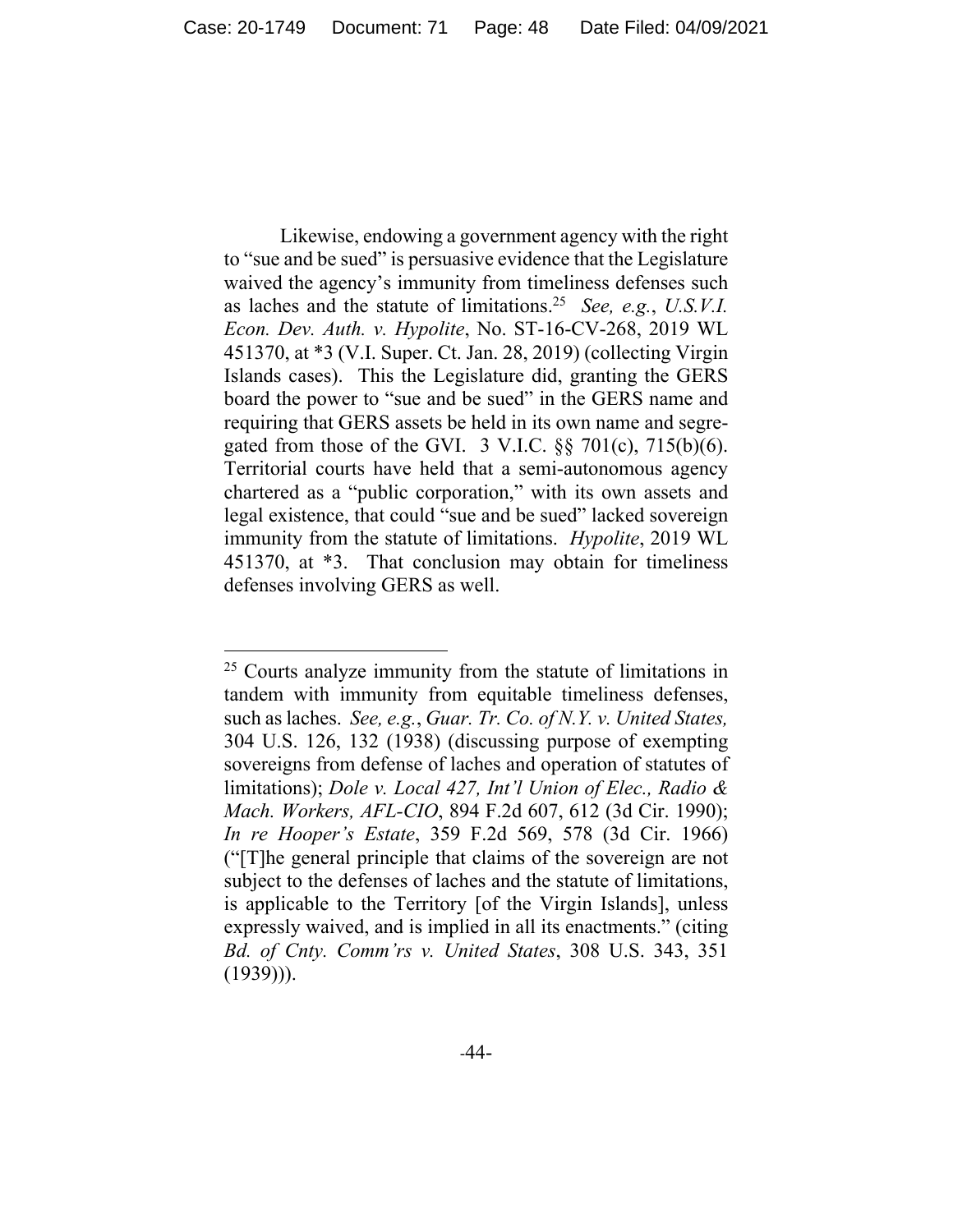What's more, Virgin Islands law suggests that "public corporations" generally, and GERS specifically, *are* subject to certain statutes of limitations—something inconsistent with the recognized exclusion of sovereigns from timeliness defenses where they sue in their own name or for their constituents' benefit. *See, e.g.*, *Hooper's Estate*, 359 F.2d at 578 ("[I]mmunity is based upon the public policy of protecting the citizens from damage to or loss of their public rights and property through the negligence of public officers." (citing *Guar. Trust Co. of N.Y.*, 304 U.S. at 132)). For example, ordinary limitations periods "shall apply to actions brought in the name of any *public corporation* in the Virgin Islands, or for its benefit, in the same manner as to actions by private parties." 5 V.I.C. § 34 (emphasis added). And a provision of the Retirement Code suspends operation of the statute of limitations as against GERS for certain obligations. *See* 3 V.I.C. § 740 ("Notwithstanding title 5 Virgin Islands Code, chapter 3, any payment due the retirement system for services, repayment of loans or mortgages, or for the repayment of any amounts due to error or overpayment are not extinguished by the statute of limitations  $\ldots$  ."). Such a carve-out suggests that GERS may otherwise remain subject to statutes of limitations and not constitute a "sovereign" immune from timeliness defenses.

We do not decide whether GERS is a private, public, or quasi-public corporation or, for that matter, whether its status renders it immune from laches. All we decide in this regard is that GERS's immunity is too dubious a basis for rejecting the GVI's argument. That said, the GVI's laches argument fails on the merits. A party asserting laches as a defense must establish (1) an inexcusable delay in bringing the action and (2) prejudice. *See, e.g.*, *U.S. Fire Ins. Co. v. Asbestospray, Inc.*, 182 F.3d 201, 208 (3d Cir. 1999). The crux of the GVI's case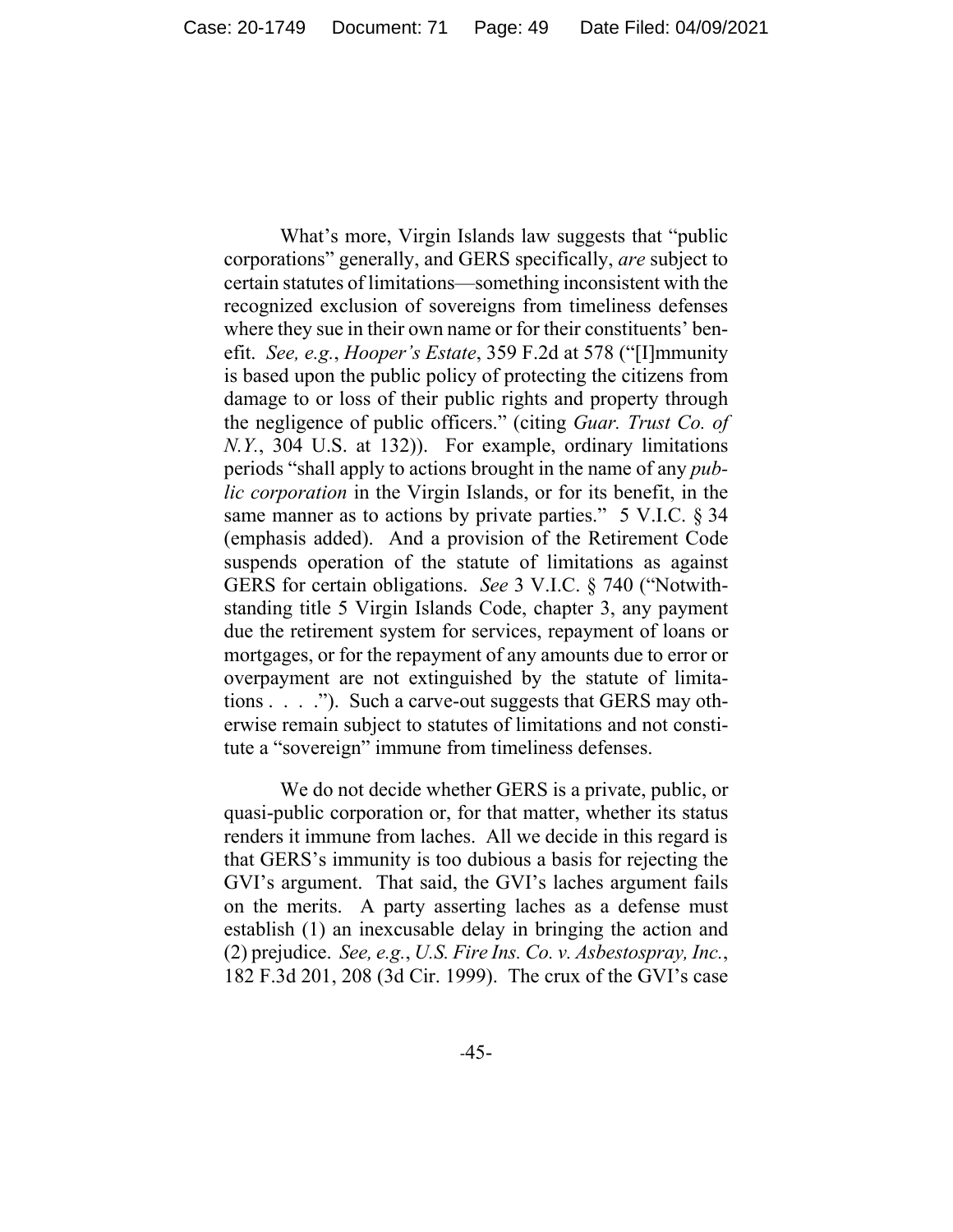for laches is that GERS delayed too long "in seeking delinquency fees and interest," which prejudiced the GVI because the expert had "difficulty in locating and making use of old records and data entries." Appellants' Br. 54. Neither assertion holds water.

First, GERS's delay in bringing the enforcement proceedings that led to the award of interest and fees was excusable. After suing the GVI in 1981 and obtaining the consent judgment in 1984, GERS was in court to modify it in 1994. Then, in 2001, GERS sued the GVI for under-contributing to a separate early retirement incentive program. GERS appealed dismissal of that suit in 2005, and we affirmed for lack of ripeness because it was too soon to say that "GERS members have been denied, or are about to be denied retirement benefits." *Turnbull*, 134 F. App'x at 501. Having pursued its rights in court for decades, and following this defeat, GERS might have reasonably been wary of instituting further litigation when in 2012 it discovered the GVI's under-contributions. Instead, it waited to again sue the GVI until the pension system was just a few years from the brink. And in the interim, GERS tried to work with the Virgin Islands governor and the Legislature on pension funding solutions, even proposing remedial legislation.26 The length of the delay in absolute terms was fairly

<sup>&</sup>lt;sup>26</sup> The GVI maintains that we cannot consider facts about GERS's out-of-court efforts because they lie outside the record. But many of them can be found in this case's extensive record, and those that cannot are appropriate for judicial notice. *See, e.g.*, *Benak ex rel. Alliance Premier Growth Fund v. Alliance Capital Mgmt. L.P.*, 435 F.3d 396, 401 & n.15 (3d Cir. 2006) (judicially noticing a New York Times article on content of settlement); *United States v. Pozsgai*, 999 F.2d 719, 731 (3d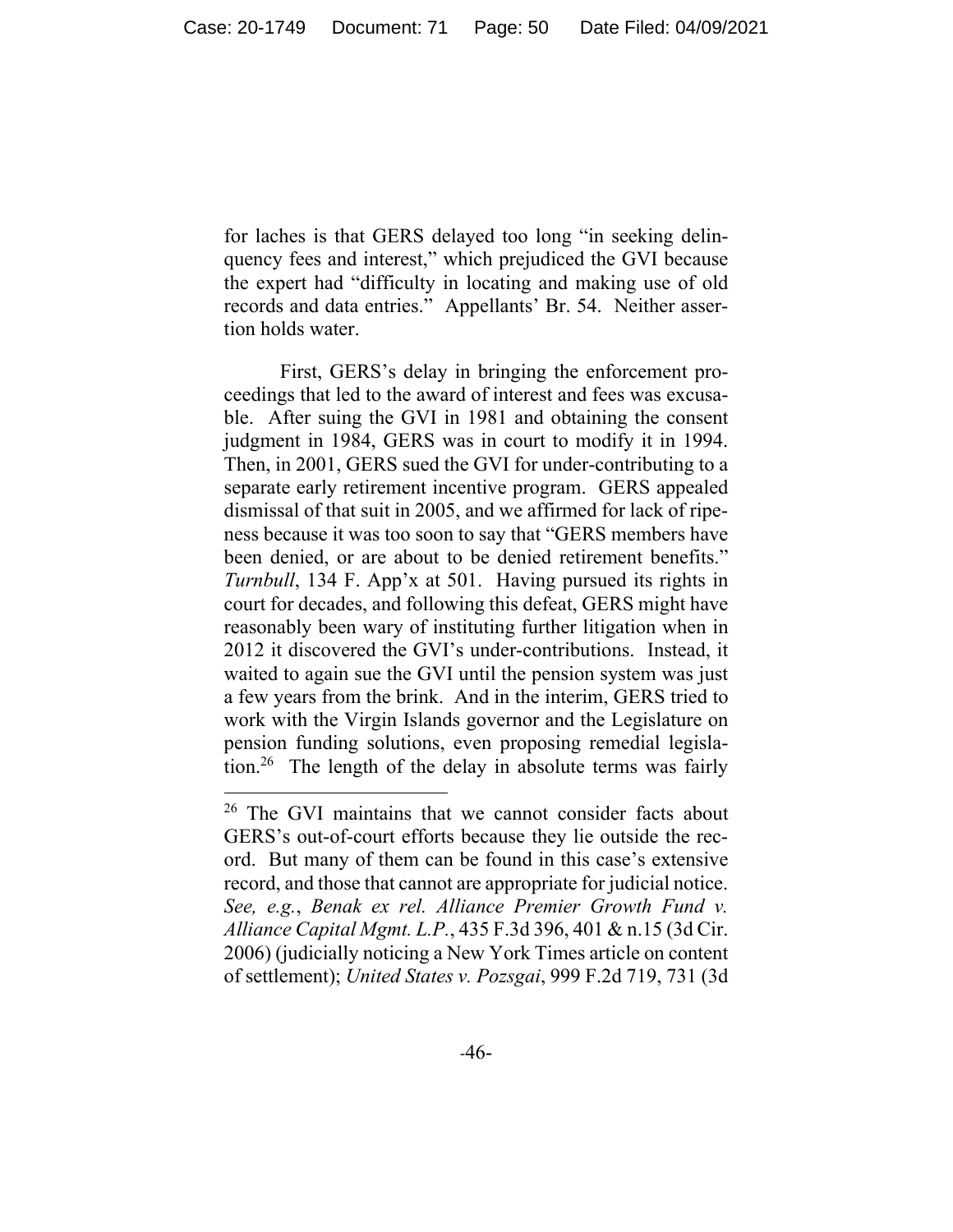modest, especially given the Virgin Islands' 20-year statute of limitations on enforcement of federal-court judgments and, as further context, the territory's six-year statute of limitations on actions to recover under a contract or "upon a liability created by statute." 5 V.I.C.  $\S 31(1)(B)$ ,  $(3)(A)$ – $(B)$ . As noted above, GERS waited four years after discovering the missing fixedpercentage contributions to launch the proceedings that yielded the District Court's interest and fee award. *See, e.g.*, *Evergreen Safety Council v. RSA Network Inc.*, 697 F.3d 1221, 1226 (9th Cir. 2012) (noting that laches clock starts "when the plaintiff knew (or should have known) of the allegedly infringing conduct" and stops when "the lawsuit in which the defendant seeks to invoke the laches defense" is begun). That's well within the realm of reasonable delay, as shown by *Marshak v. Treadwell*, 595 F.3d 478 (3d Cir. 2009). There, we held that it was not inordinate delay to wait five years after entry of a judgment or injunction to initiate contempt proceedings. *See id.* at 496–97 (distinguishing *Univ. of Pitt. v. Champion Prods., Inc.*, 686 F.2d 1040 (3d Cir. 1982), where plaintiff waited 50 years to sue and there was no previously imposed injunction).

Second, the GVI's prejudice argument lacks the necessary predicate showings. The GVI appears to claim that GERS's delay exacerbated the lacunae in the pre-2010 records, which lie at the heart of the GVI's unsuccessful challenge to RSM's methodology. But the GVI does not explain how the state of those records would have benefitted had GERS sued nearer to 2012. In fact, according to RSM, the unavailability of detailed pre-2010 data was chiefly attributable to the GVI's institution of new payroll software at the end of 2009 without migrating the historical records or later performing mainte-

Cir. 1993) (appellate court may take judicial notice of matter not before district court).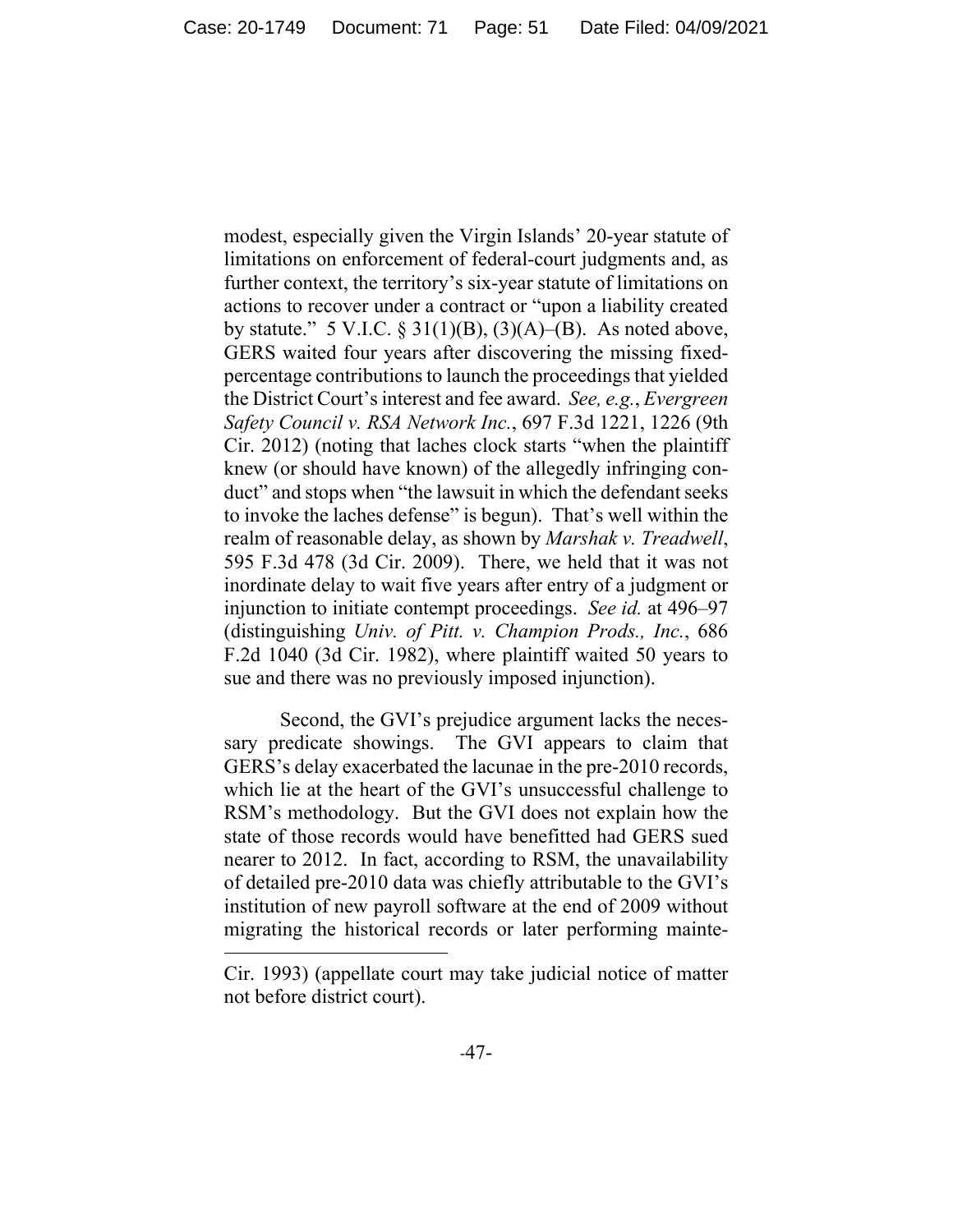nance on the decommissioned server. Even if records somehow would have been more robust had GERS sued earlier, any prejudice was shared by both parties. RSM did not structure its methodology with a thumb on the scale in favor of GERS because of evidentiary gaps. It examined the existing records provided by both parties and, with 95 percent confidence, calculated an interval into which the GVI's 1991–2009 undercontributions fell. Nor did the District Court, in adopting the statistical midpoint of that range, punish the GVI for having incomplete records. In arguing laches below, the GVI articulated no cognizable prejudice attributable to the passage of *decades* since entry of the consent judgment. Its argument here founders on even shallower shoals.

 Finally, even if the requisites for laches were met, we would balk at applying the doctrine to bar GERS's recovery of interest and fees. To begin with, for many months after GERS began these proceedings in 2016, the GVI intentionally withheld from GERS all of its employees', and its own, fixedpercentage contributions. The GVI has claimed only that it "fell behind" due to unspecified "exigent circumstances."<sup>27</sup> Appellants' Reply Br. 12. But the record reveals nothing exigent that would sufficiently excuse this conduct. On the contrary, the GVI's Commissioner of Finance testified that these

 $^{27}$  The parties have attributed much of the interregna in the District Court proceedings to the damage wrought by Hurricane Irma and Hurricane Maria, both of which occurred in September 2017. But the hurricanes cannot excuse the GVI's misconduct; the chronology doesn't fit. The GVI began withholding fixed-percentage contributions from GERS beginning in late 2016 and for months thereafter. And GERS brought its emergency enforcement motion as to these withheld funds in March 2017.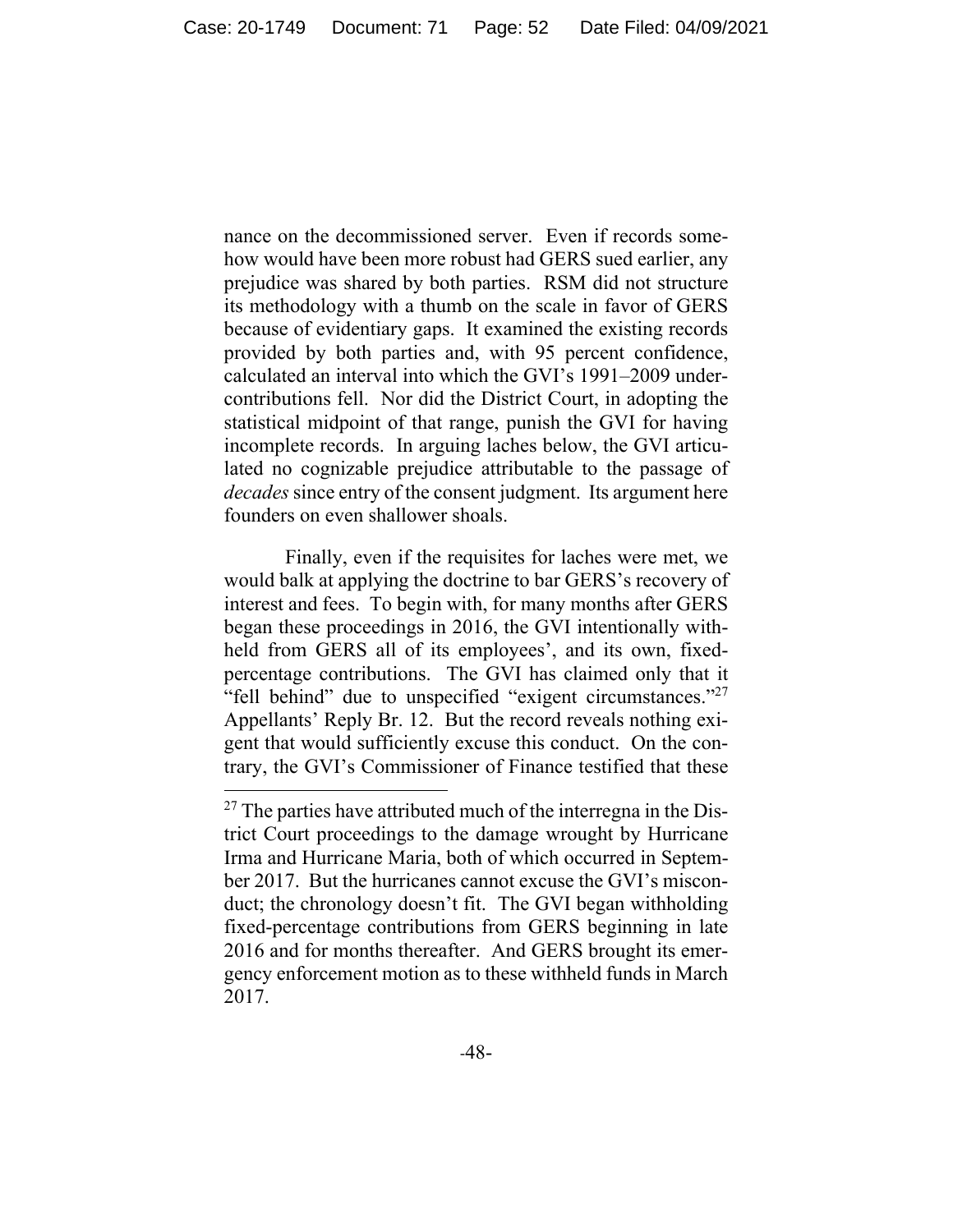contributions were intentionally withheld because of garden variety capital concerns that led the GVI to de-prioritize its commitments to GERS—cash flow problems he could scarcely differentiate from those faced by the GVI *after* it resumed contributions. Unconvinced, the District Court held that the GVI's conduct breached the consent judgment, and the GVI ultimately handed over some \$36 million in principal and enhancements for these withheld contributions. "Any willful act concerning the cause of action which rightfully can be said to transgress equitable standards of conduct is sufficient cause for" a court to "refus[e] to aid the unclean litigant." *Monsanto Co. v. Rohm & Haas Co.*, 456 F.2d 592, 598 (3d Cir. 1972). The GVI can hardly invoke laches now after intentionally breaching a court order, rendering its hands unclean with respect to part of GERS's action.

Nor need we apply the equitable remedy of laches if doing so would undermine the public's interests in resolution of the affected claim. *See, e.g.*, *Virginian Ry. v. Sys. Federation No. 40*, 300 U.S. 515, 550 (1937) ("Courts of equity may, and frequently do, go much farther both to give and withhold relief in furtherance of the public interest than they are accustomed to go when only private interests are involved." (citations omitted)); *Md.-Nat'l Capital Park & Planning Comm'n v. U.S. Postal Serv.*, 487 F.2d 1029, 1042 (D.C. Cir. 1973) ("Equitable remedies depend not only on a determination of legal rights and wrongs, but on such matters as laches, good (or bad) faith, and *most important* an appraisal of the public interest." (emphasis added) (citation omitted)). The economic health of the Virgin Islands rests to a large degree on the soundness of its public-pension system. It cannot be over-emphasized that the central government is the Islands' largest employer. GERS represents about 30 percent of the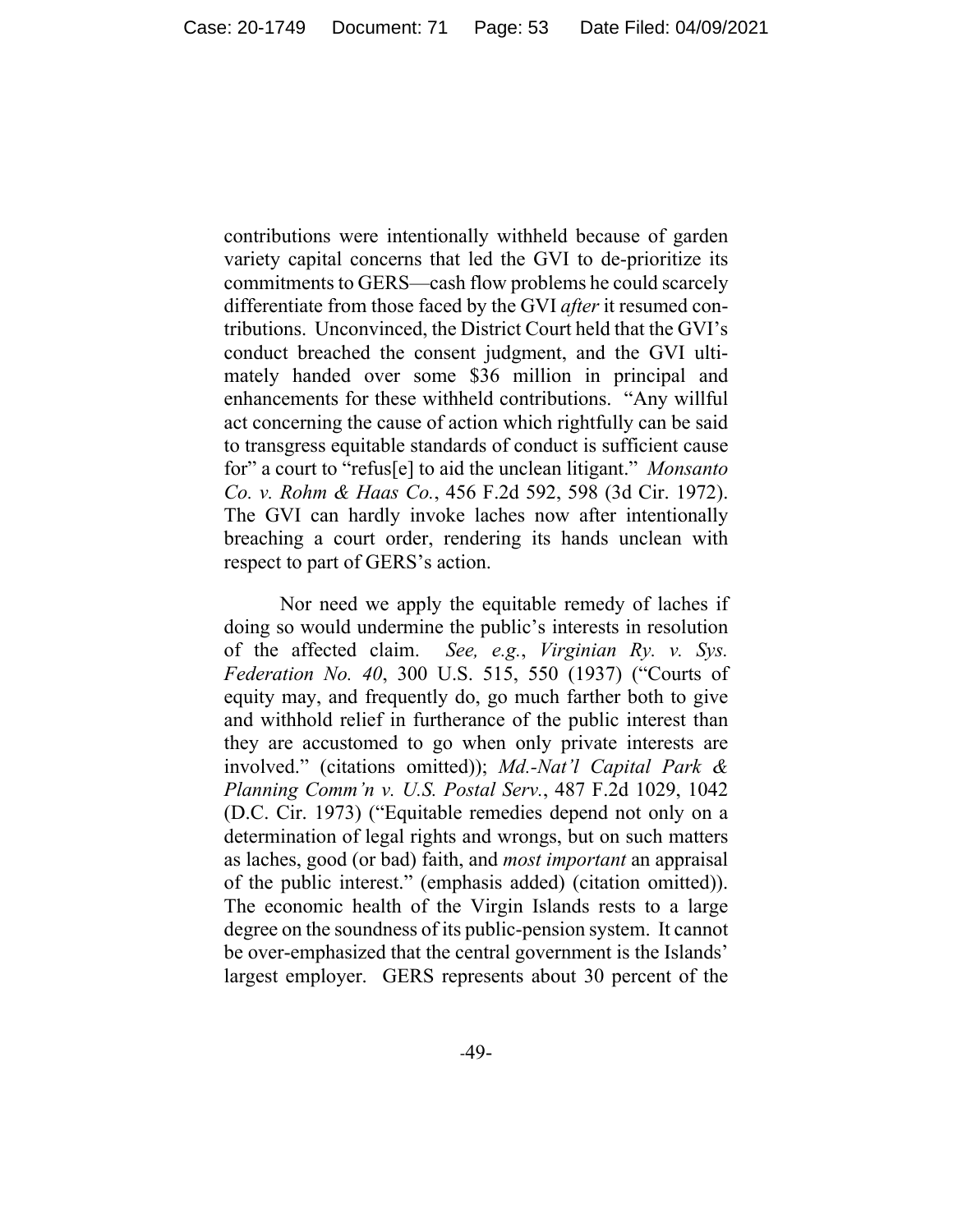Islands' gross domestic product. It "covers approximately 20% of the entire population of the Virgin Islands." JA3958– 59.At oral argument, GERS estimated that about a third of the Islands' population contributes to GERS or depends on it for income. The system's receipt of tens of millions of dollars in interest and fees is of the highest public importance. We would decline to resolve the weighty issue of GERS's entitlement to those funds on grounds of laches even if the defense would otherwise seem to apply.

We therefore conclude that the GVI's timeliness defenses do not bar any component of the District Court's award of interest and fees to GERS.

\* \* \*

The consent judgment and applicable law require mathematical compliance, so the GVI's failures to contribute what was required by statutorily fixed percentages, even if inadvertent, breached the consent judgment. In proceedings that first centered on the GVI's failure to remit fixed-percentage contributions beginning in late 2016, the District Court later widened the lens—assisted by an appointed expert—and found a breach reaching back as far as 1991, when the GVI began shorting the percentage contributions to which GERS was entitled. We will not disturb that approach because the Court's factbound conclusion about the extent of the asserted breaches was not clearly erroneous and, at all events, because GERS's original pleadings and allegations in its enforcement motions may be deemed amended as necessary to encompass that recovery. Neither the GVI's direct contributions to GERS under separate funding legislation nor its compliance with a recent process designed to reconcile contributions paid and owed for a retiring employee demands an offset. And we perceive no abuse of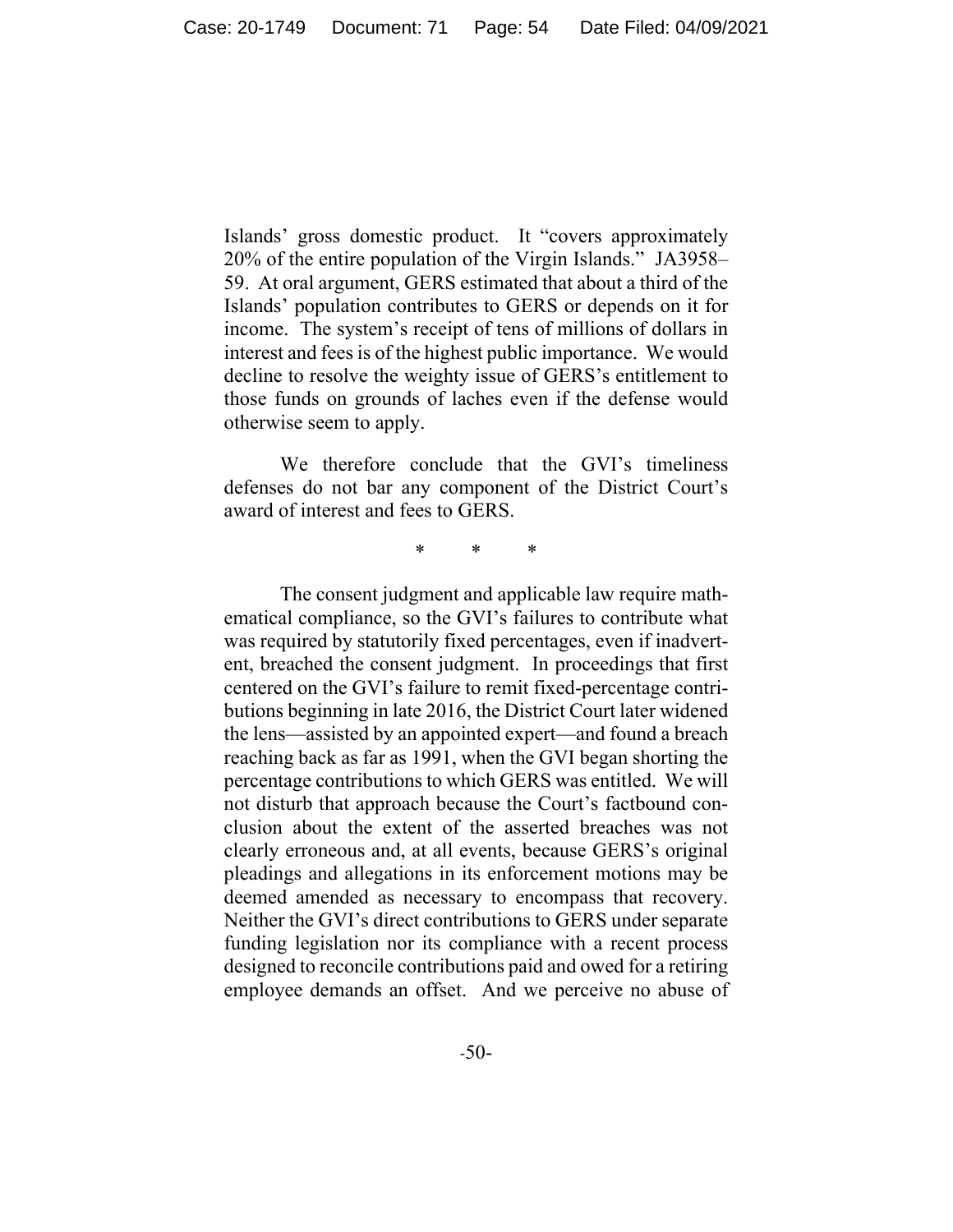discretion in the District Court's reliance on the expert's methodology for calculating the 1991–2009 under-contributions. We will affirm the District Court's award to GERS of \$18.9 million in principal.

GERS brought enforcement proceedings within about four years of discovering these under-contributions, so its recovery of interest and fees on those debts is timely. In fact, the District Court had no discretion to waive the interest and fees. But nothing suggests that the Legislature intended to apply the late-arriving interest and fee statutes retroactively. We will vacate the District Court's award to GERS of \$43.1 million in enhancements for the GVI's 1991–2009 arrears and remand for imposition of a lesser award excluding interest and fees on contribution deficiencies that the GVI incurred before the statutes' effective date. Because there are no retroactivity problems associated with the District Court's award of \$6.1 million in interest and fees for the 2010–2018 period, we will affirm that portion of the judgment.

#### **IV. GERS'S CROSS-APPEAL**

Even a judgment of tens of millions of dollars only postpones GERS's day of reckoning by a matter of months. So GERS appeals the District Court's separate ruling that the consent judgment does not obligate the GVI to contribute billions to actuarially equalize GERS's assets and its liabilities to pensioners. GERS derives this sweeping "ADEC" (short for "actuarially determined employer contribution") obligation from section 718(f), which requires the GVI to "make contributions which together with the members' contributions and the income of the system will be sufficient to provide adequate actuarially determined reserve for the annuities, benefits and administration of the System herein prescribed."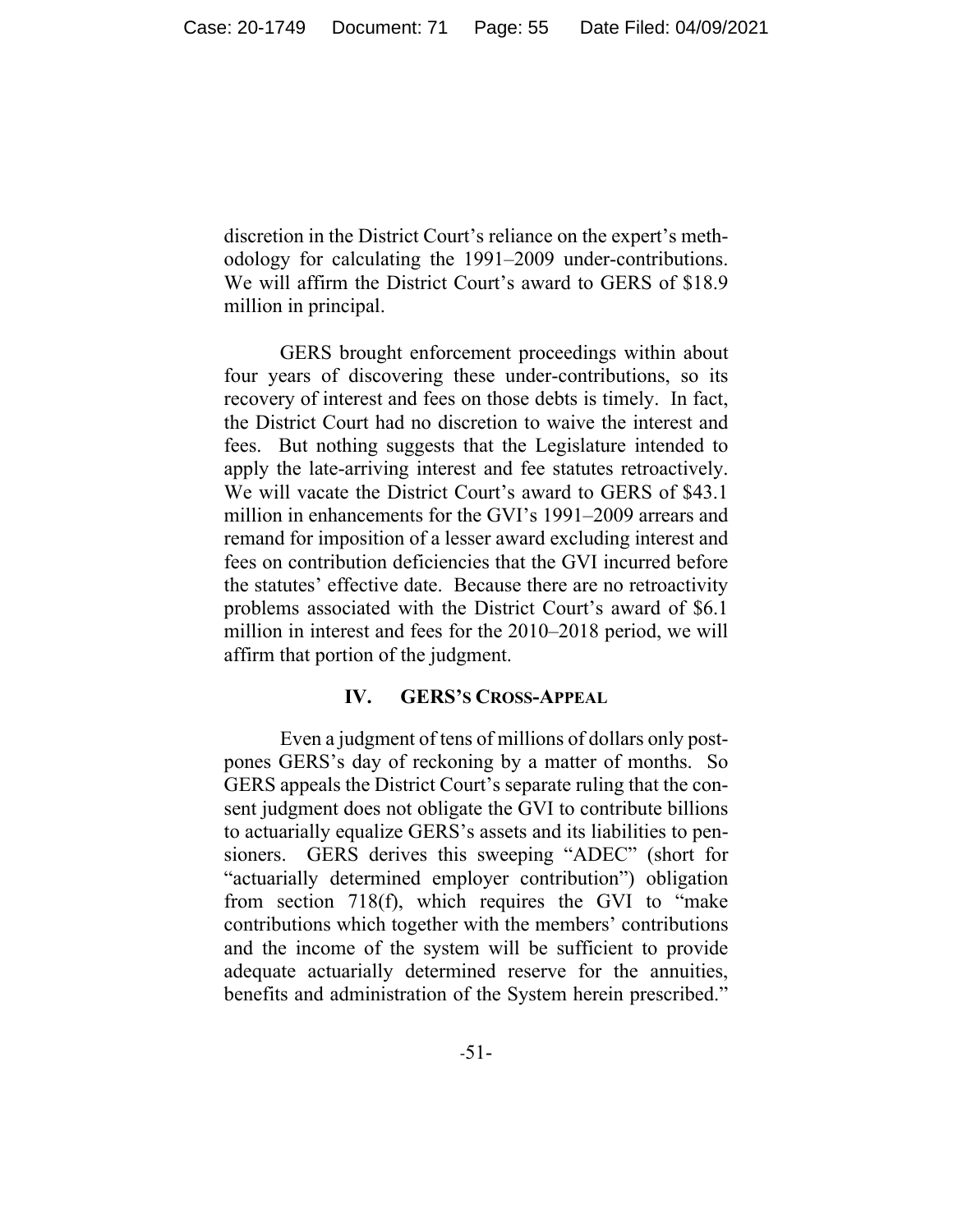3 V.I.C. § 718(f). GERS interprets this provision to require the GVI to make GERS actuarially sound should the fixedpercentage contributions of the GVI and its employees, along with GERS's investment income, fail to do so. For its part, the GVI maintains that section 718(f) merely announces the Legislature's intent that the fixed-percentage contributions from both the GVI and its employees, as well as GERS's investment income, together yield an actuarially sound reserve for pension benefits.<sup>28</sup> The District Court rejected GERS's argument, reasoning that the employer contributions contemplated by the consent judgment and section 718 trace to payroll periods something irreconcilable with the proposed ADEC's dependency on an annual actuarial accounting.

<sup>&</sup>lt;sup>28</sup> At a hearing before the District Court, counsel for the GVI conceded that "[t]here is an obligation to pay" the ADEC but argued that it is "an obligation that is not part of this consent decree." JA1786–88 ("we're not disputing that" the GVI is statutorily obligated "to make the actuarially determined employer contribution"). Counsel for the GVI sought to walk back this statement in subsequent briefing and, before us, maintains that there is no such ADEC obligation. We will not tether our prediction of how the Virgin Islands Supreme Court would decide this issue to counsel's (apparently inadvertent) oral statement. It is not a binding "judicial admission" because whether the GVI is obligated under Virgin Islands law to make the ADEC contribution to GERS is an issue of law, not a fact susceptible of admission. *See, e.g.*, *Swift & Co. v. Hocking Valley Ry.*, 243 U.S. 281, 289–90 (1916) (putative admissions about "legal effect" are "inoperative"); *accord New Amsterdam Cas. Co. v. Waller*, 323 F.2d 20, 24 (4th Cir. 1963), *cert. denied*, 376 U.S. 963 (1964).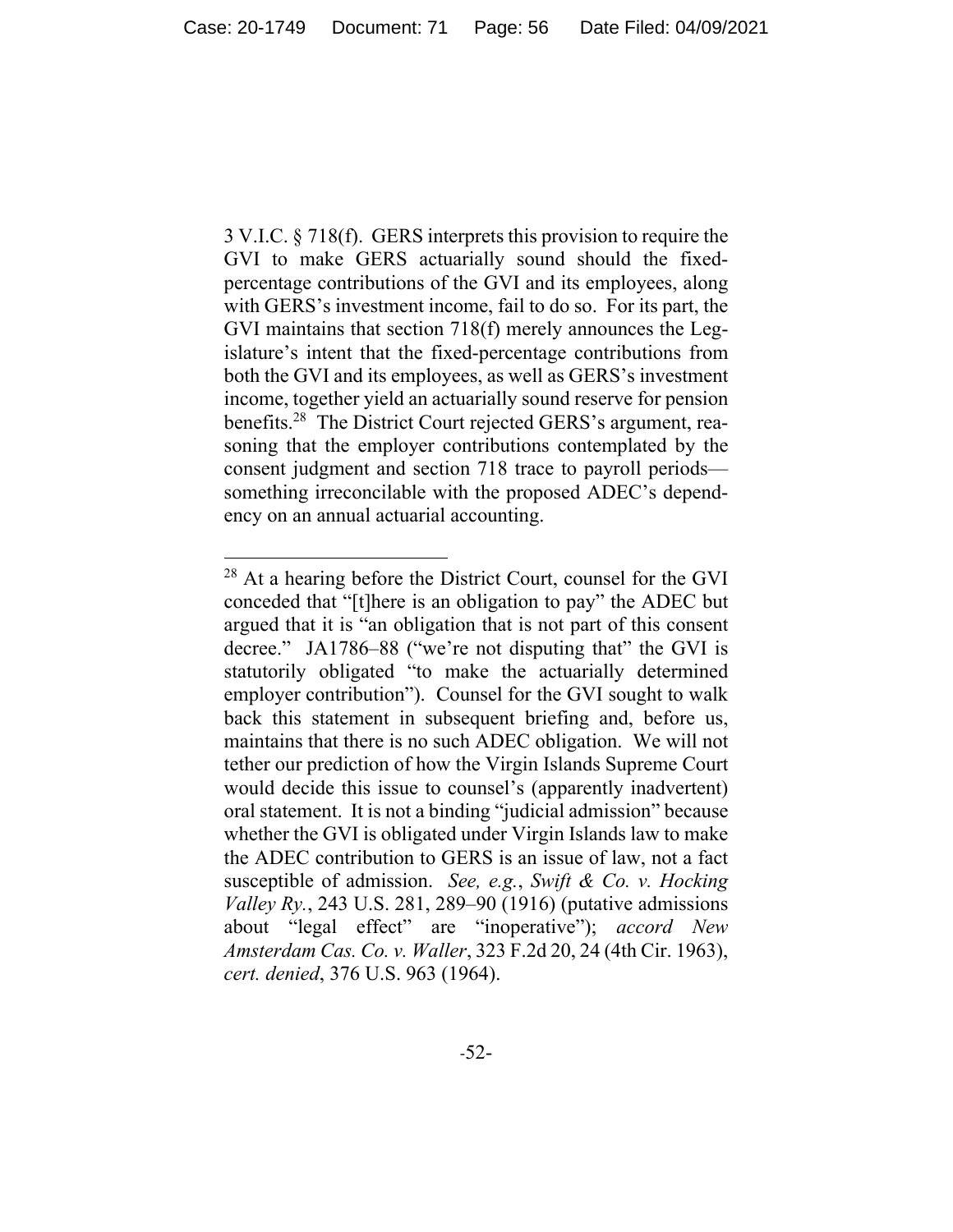We conclude that the Virgin Islands Supreme Court would refuse to read GERS's proffered ADEC requirement into section 718(f). The text of the statute and GERS's cited authorities do not support imposing an obligation solely on the GVI to fund GERS to the point of actuarial soundness. And although there is scarce legislative history relevant to the meaning of the provision, testimony of GERS representatives to the Legislature reveals that the GVI's employer contributions under section 718 have been understood for decades as limited to fixed percentages of employee compensation. The statutes are best read to require that the fixed-percentage contributions of employees and employers be calibrated to account for the changing actuarial needs of the system. But those same statutes do not provide a mechanism for keeping GERS actuarially funded if that fixed-rate funding structure comes up short—whether because of proliferating unfunded legislative mandates, GERS's own mismanagement, flawed actuarial projections, or the like.29 We will therefore affirm the District Court's judgment on this issue.

 $^{29}$  In dissent, our colleague attributes to us a reading of section 718(f) that "preclude[s] what Section 718 otherwise requires" and "bak[es] a funding shortfall into the statute." Dissenting Op. at 18. We have trouble understanding the recipe. To begin with, our dissenting colleague recognizes, as do we, that section  $718(g)$  "has never had a  $\lceil \cdot \rceil$  rate increase cap" comparable to that on employee contributions. Dissenting Op. at 23. So his assertion that our reading of section 718 assumes the Legislature's "self-sabotage" in erecting "a hard-cappedcontribution system," Dissenting Op. at 18, does not even survive to the end of the dissenting opinion. At all events, the Legislature's choice of an actuarially calibrated fixed-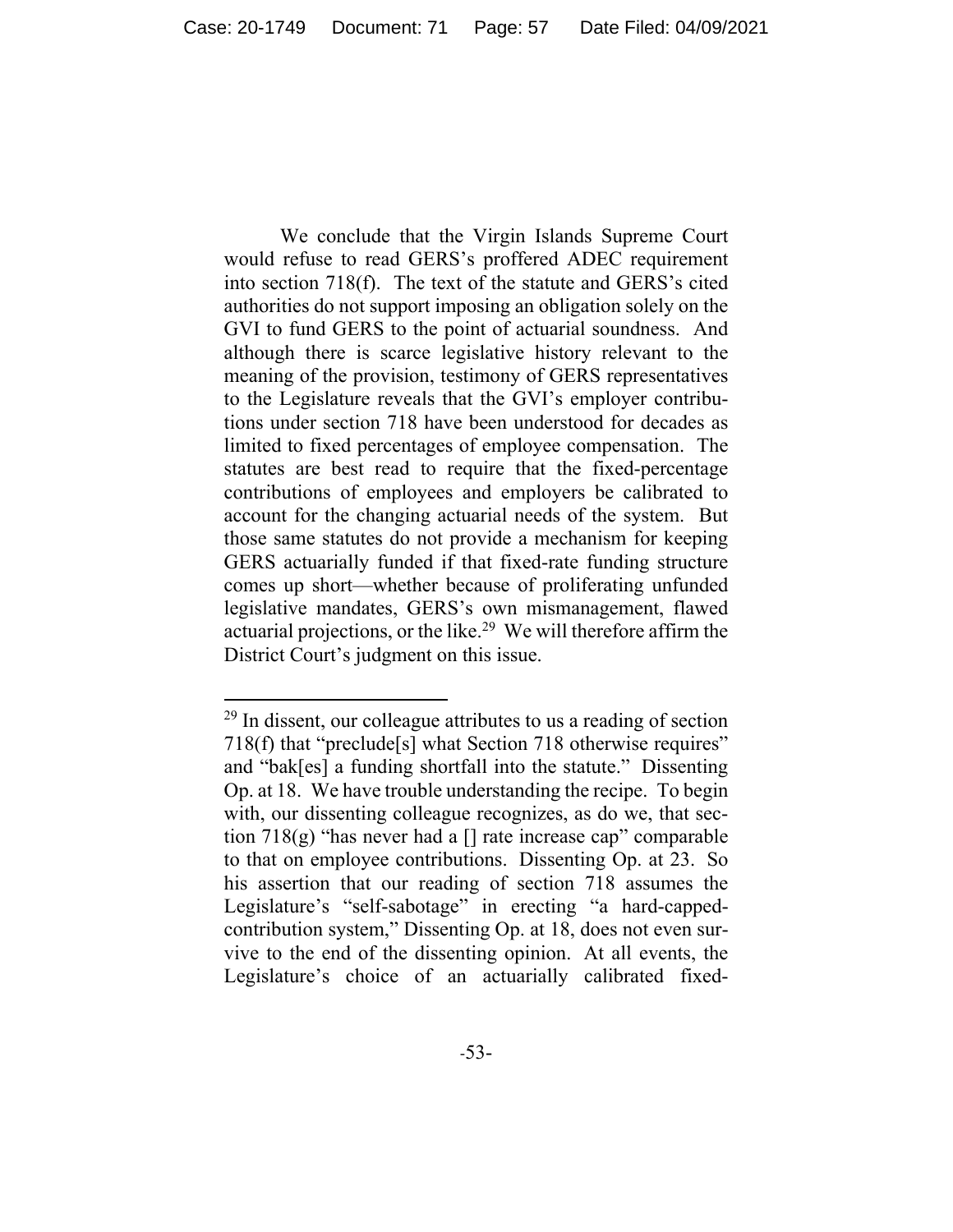## **A. GERS's Textual Arguments**

 GERS's central statutory argument for imposing the ADEC obligation on the GVI is that not doing so would render section 718(f) superfluous. If all section 718(f) does, GERS protests, is announce the Legislature's sanguine intention that the schedule of percentages suffice to fund the system, then section 718(f) has no independent content. But GERS never explains why it is superfluous, particularly given the statute's amendment history, to interpret section 718(f) as requiring that the employer contribution percentages first spelled out in subsection (g) in 1968 not be fixed but dynamic over time in proportion to the evolving actuarial needs of the system. It may well be that those percentages have *not* been accurately calibrated to the actuarial needs of the system, for whatever reason, but that provides no justification for a supervening ADEC obligation that would render superfluous the statute's percentage contribution mechanism.

percentage structure to meet the system's evolving needs does not *ensure* a shortfall. The Retirement Code has often been amended to, for example, increase the contribution rates, change how those rates are set, and allocate responsibility for funding various pension entitlements—such as the costs of the special early retirement incentive program and the costs of administering the system, both of which are borne by the GVI. That fixed-percentage contributions may well have been meeting the system's needs until the 1990s makes the charge of "self-sabotage" sound a bit overstated. *See* Dissenting Op. at 18. And, of course, GERS always had—indeed, has availed itself of—recourse to separate legislation to attempt to address underfunding, such as the \$7 million lump-sum annual payments from the GVI that it secured. *See supra* Section III.A.3.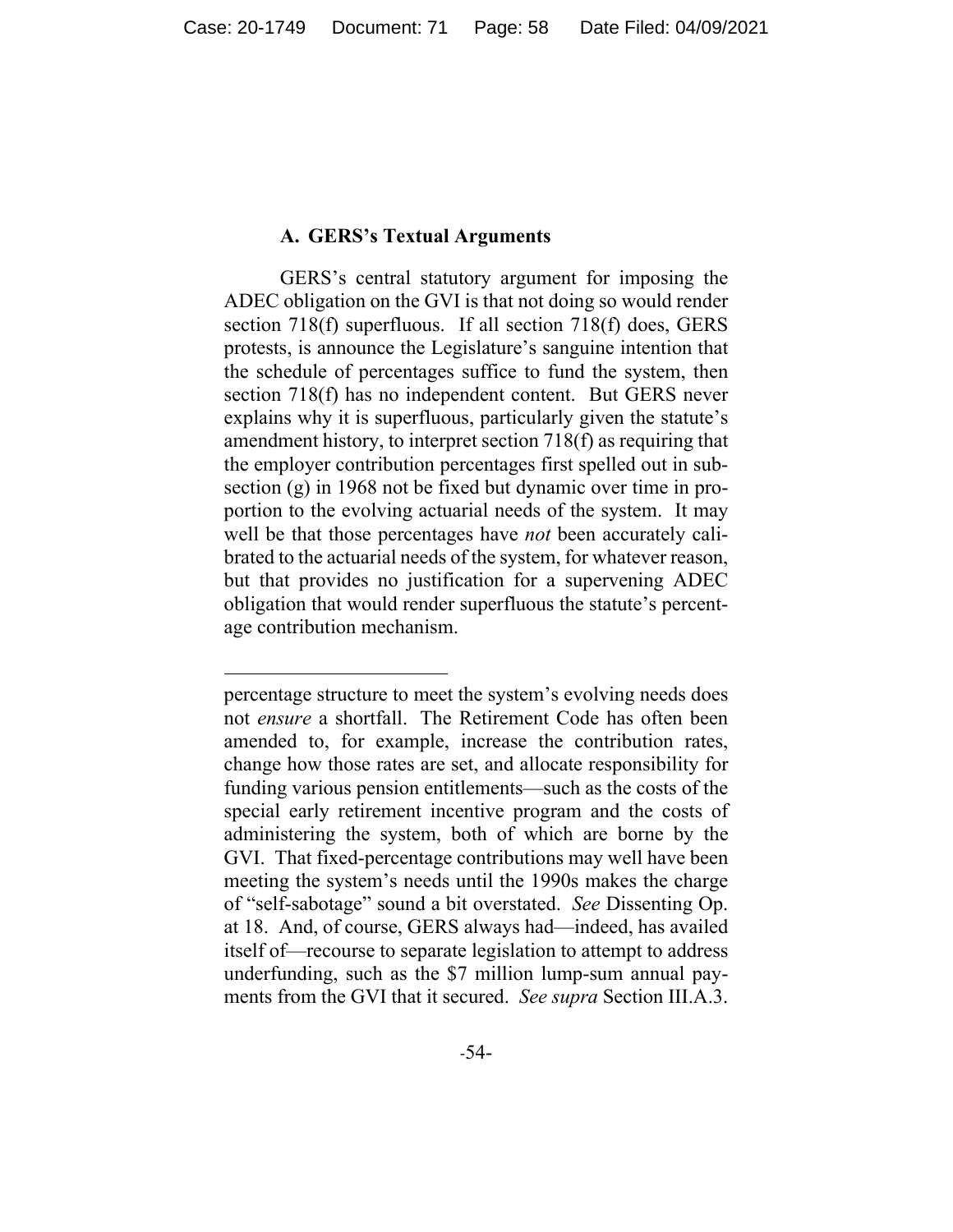To begin with, saddling the GVI alone with the obligation to fund GERS to the point of actuarial soundness is, at best, inconsistent with the text of section 718. And, at worst, imposing such an obligation contradicts the import of the statutory language. While section 718(f) requires the "employer [to] make contributions" that "will be sufficient to provide adequate actuarially determined reserve" for benefits to pensioners, the linkage between those phrases is "which together with the members' [i.e., employees'] contributions and the income of the system." 3 V.I.C. § 718(f). A more natural reading of section 718(f), then, is that actuarial soundness is a function of *all* of the following: the GVI's contributions as employer, its employees' contributions, and GERS's investment income earned through prudent financial decisions.<sup>30</sup>

<sup>&</sup>lt;sup>30</sup> Our dissenting colleague tries to wield the last antecedent rule against our reading of section 718, applying the rule to section 718(f) to assert that "the limiting phrase 'shall make contributions' modifies the noun it immediately follows: 'employer.'" Dissenting Op. at 19–22. To start, we doubt that the last antecedent rule even applies here. The purported limiting language is only preceded by one antecedent: "The employer shall make contributions." That means there is no potential ambiguity for the interpretive canon to resolve, since the other candidates follow after that so-called limiting language. At all events, our point is simply that section 718(f) lacks the clarity needed to support a supervening obligation borne solely by the GVI to make GERS actuarially sound. So we look to, among other related provisions of the Retirement Code, an earlier subsection. *Cf. New Prime Inc. v. Oliveira*, 139 S. Ct. 532, 538 (2019) ("We've long stressed the significance of the statute's sequencing." (citations omitted)); *Pac.*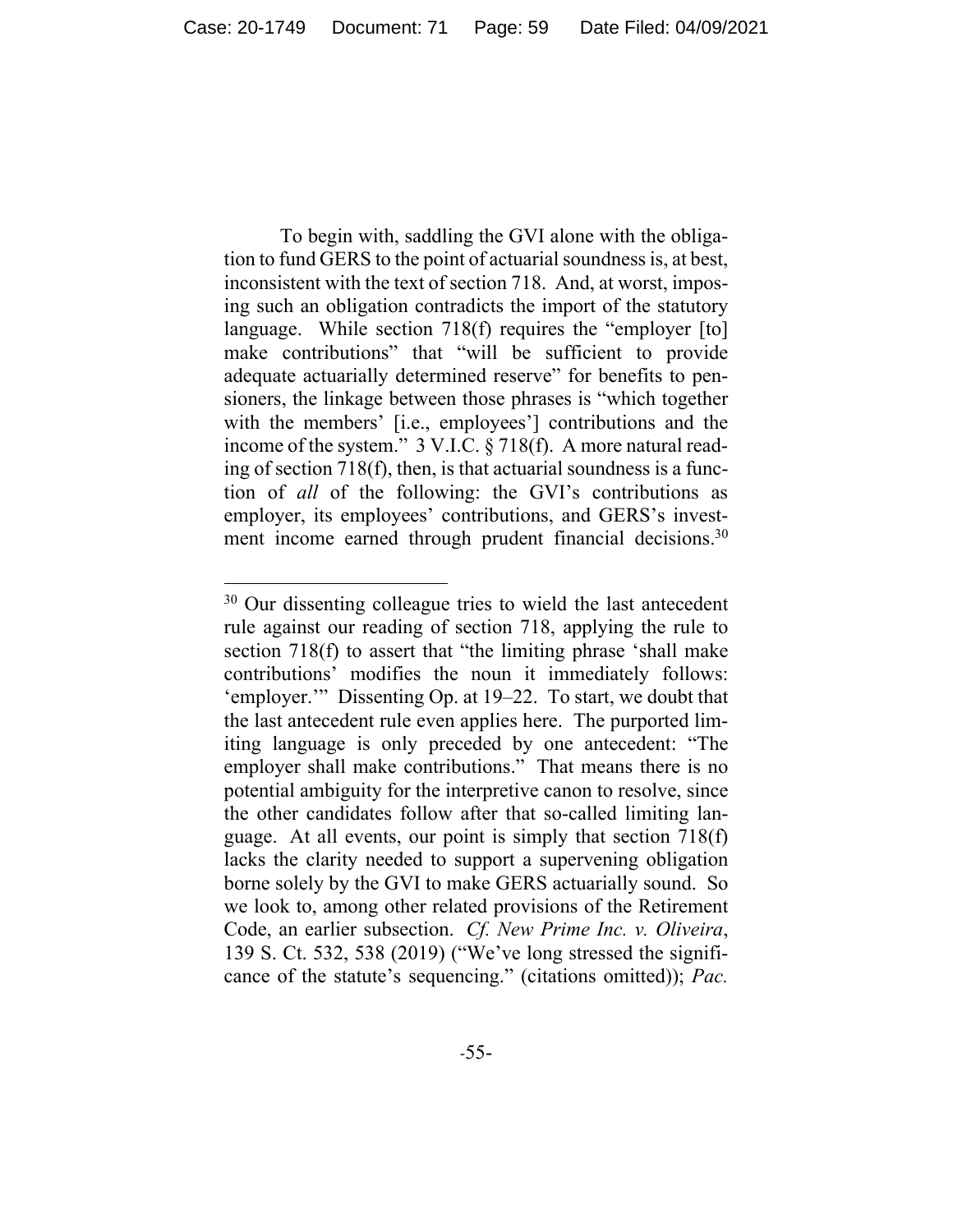Even if this provision—by naming the GVI first and then, in a subsidiary clause, mentioning employees and investment income—could somehow be read to elevate the GVI's responsibility, a preceding subsection vitiates that reading by equalizing the input of *all stakeholders* to the actuarial soundness of the system: "The various obligations of the System shall be financed in accordance with actuarial reserve requirements from contributions by members, contributions by the employer, interest income, and other income accruing to the System." *Id.* § 718(a). Granted, the first sentence of subsection (a) may be redundant of subsection (f). But GERS seeks to give content to the latter that would seemingly *contradict* the former. Such an approach finds no support in canons of statutory construction. *See United States v. Bass*, 404 U.S. 336, 344 (1971) (recognizing that "courts should interpret a statute with

*Emplrs. Ins. Co. v. Global Reinsurance Corp. of Am.*, 693 F.3d 417, 430 (3d Cir. 2012) (highlighting importance of "a bigpicture look at the [provision's] place in the [statute's] overall structure," with attention to how "structure" and "sequen[ce]" "create an obligation"). Section 718(a) independently supplies that "[t]he various obligations of the System shall be financed in accordance with actuarial reserve requirements from contributions by members, contributions by the employer, interest income, and other income accruing to the System," with the Board able to periodically "*actuarially determine the rate of contribution for members and employers* of the System." 3 V.I.C. § 718(a) (emphasis added). There is no antecedent confusion here either, just the Legislature's clear indication that pension entitlements be financed according to actuarial reserve requirements from inputs by all stakeholders and that the GERS Board actuarially determine both employee and employer contribution rates.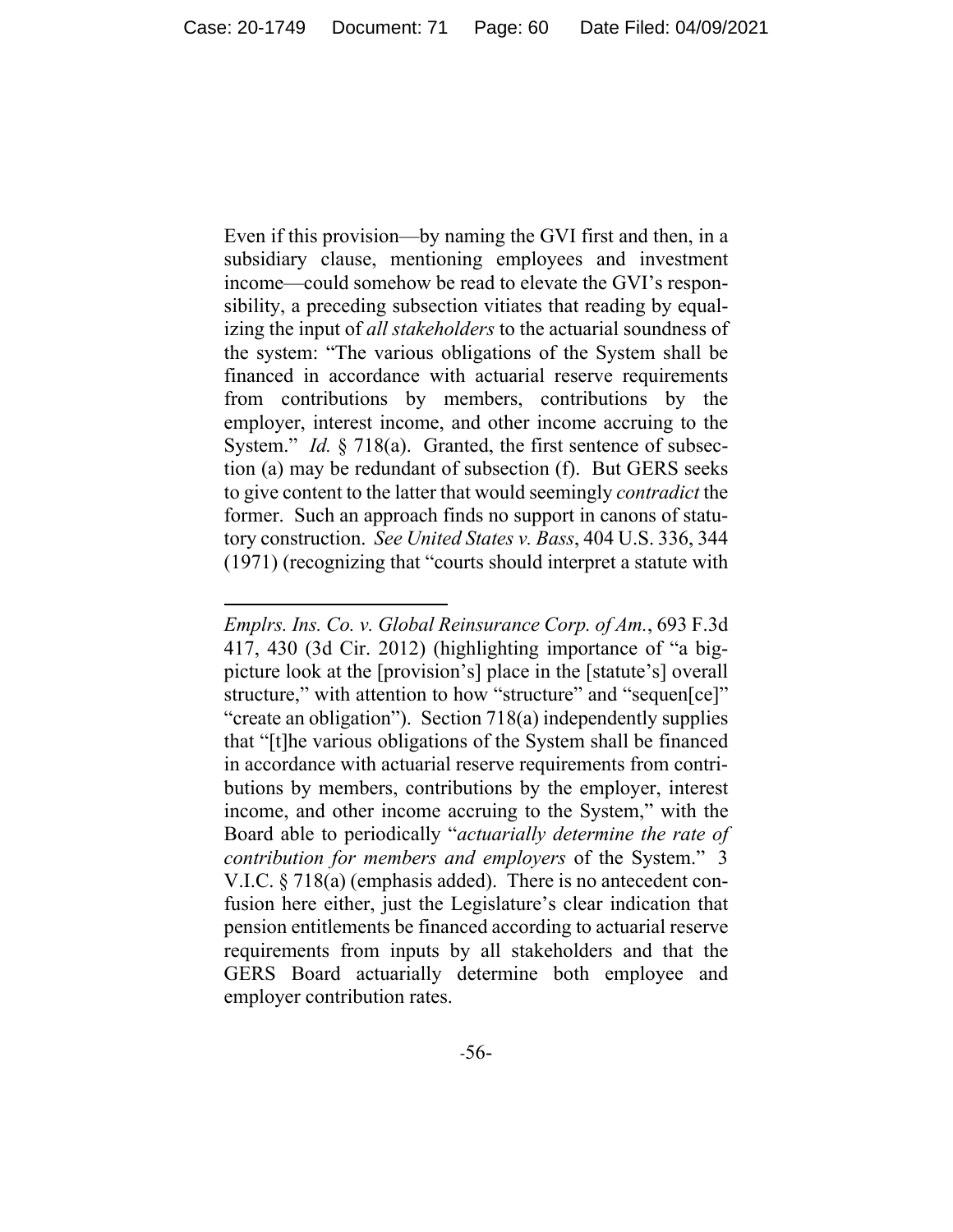an eye to the surrounding statutory landscape and an ear for harmonizing potentially discordant provisions").

 With the text of the statute offering little or no support for GERS's position, we ask why, if the Legislature sought to impose on the GVI a supervening obligation to fund GERS to actuarial soundness, it would have promulgated (and routinely amended) a detailed schedule of employee compensation percentages for the GVI to contribute? *See* 3 V.I.C. § 718(g). GERS tries to save the fixed-percentage scheme from superfluity by characterizing it as the employer's perennial default and the ADEC as the conditional obligation, triggered only when the fixed percentages underserve the system. Set aside the reality that the so-called conditional would have swallowed the default in each of the last 30-odd years—and thus that GERS's reading, like the GVI's, still casts the Legislature as Pollyanna. At bottom, GERS's conception conflicts with the statute's history. Recall that the 1959 legislation creating GERS established a fixed-percentage employee contribution but, though using similar actuarial reserve language, did not attach a percentage to the employer's contribution. From the beginning, "*[t]he amount of contributions by the employer* for the various purposes of the system *shall be determined by applying a percentage rate* to the aggregate compensation of the members for each regular payroll period." Act of June 24, 1959, No. 479, § 718, 1959 V.I. Sess. Laws 92, 111 (emphases added).Unsurprisingly, the Legislature amended the statute to announce just such a schedule of percentages that the GVI would need to contribute as employer. Act of Feb. 8, 1968, No. 2098, § 718(g), 1968 V.I. Sess. Laws, Pt. I, 9, 9 (defining first employer contribution window as "pay periods starting: before July 1, 1968"). The historical progression suggests that the Legislature enacted the fixed-percentage employer contri-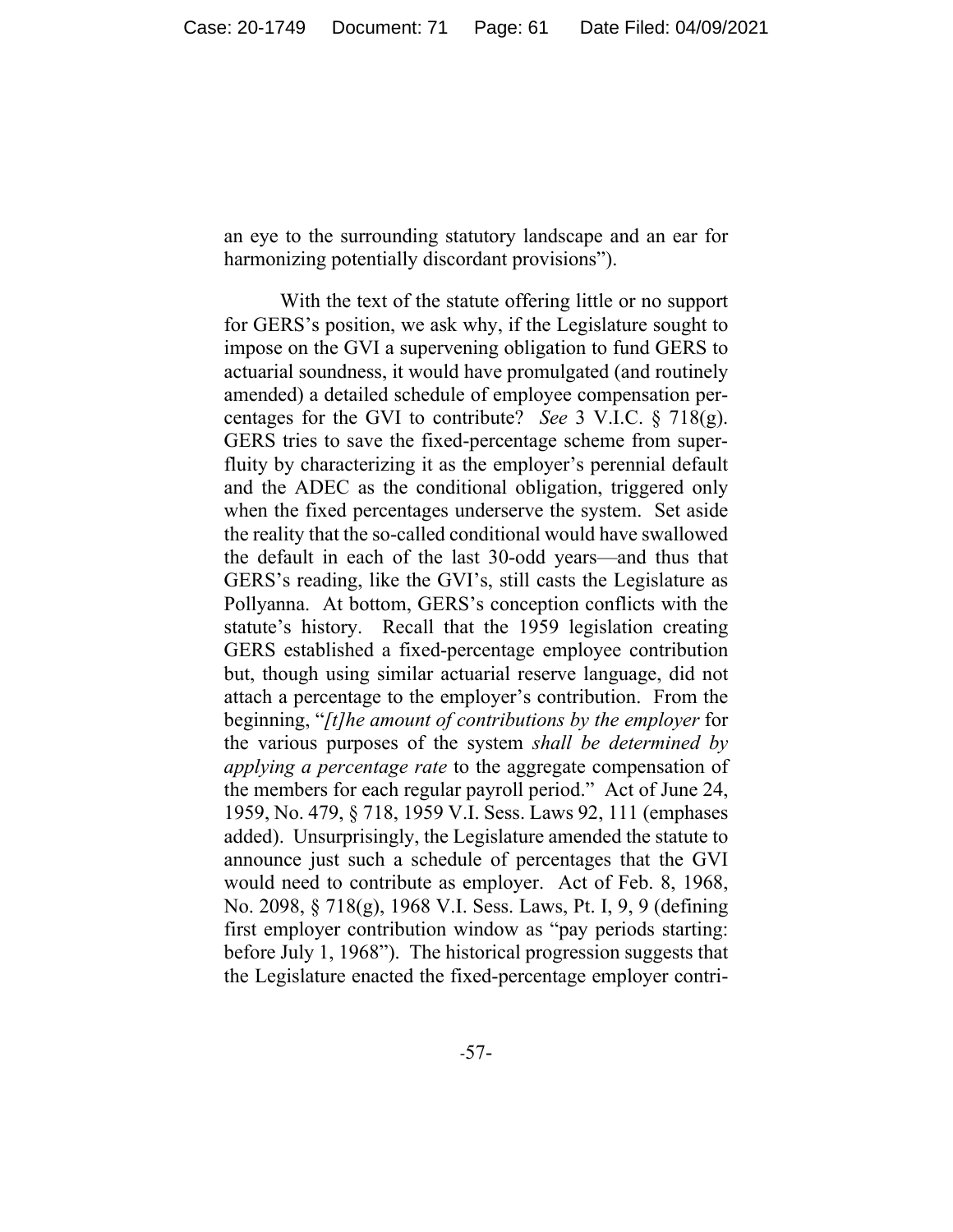butions to instantiate the actuarial soundness requirement.<sup>31</sup> Nothing suggests that it ever sought to upend this consistent structure *sub silentio* by imposing a second, separate ADEC obligation.

 GERS next argues that the consent judgment and, by implication, the Legislature could have used words such as "fixed" if it wished to cabin the employer's obligation to fixedpercentage contributions. But the establishment of a detailed schedule of percentages, without a comparable articulation of the GVI's potentially limitless mandate to fully fund GERS, militates against inferring any legislative intent to create the ADEC. Legislatures do not hide elephants in mouseholes. *Whitman v. Am. Trucking Assocs.*, 531 U.S. 457, 468 (2001). There is no provision for "actuarially determined employer contributions" in the statute—only sources of contributions that, "together," must provide an "actuarially determined reserve." *See, e.g.*, *Bates v. United States*, 522 U.S. 23, 29 (1997) (noting that courts "ordinarily resist reading words or elements into a statute that do not appear on its face"). In view of subsection (f) and the surrounding statutory landscape, any

<sup>&</sup>lt;sup>31</sup> Unlike our dissenting colleague, we think it unremarkable that the Legislature struck from the 1968 version of section 718 the original provision that "the amount of contributions by the employer for the various purposes of the system shall be determined by applying a percentage rate to the aggregate compensation of the members." *See* Dissenting Op. at 26 & n.28. After all, in those same 1968 amendments, the Legislature *for the first time* fixed the employer's percentage rate to be applied to employees' aggregate compensation. Retaining the vestigial clause may well have caused confusion, or even engendered litigation, about whether there was an additional percentage that the GVI needed to contribute.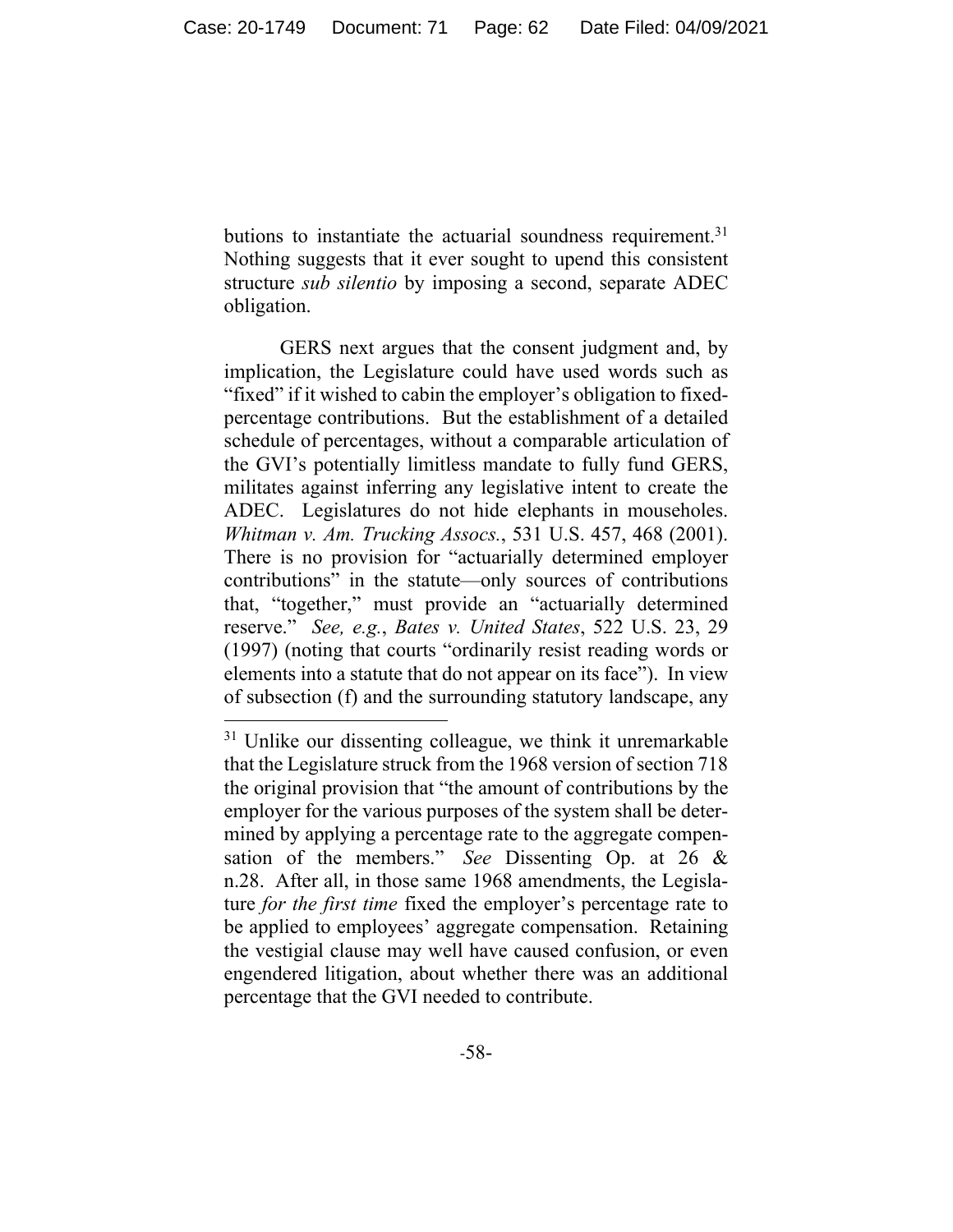suggestion that judges or legislators should have added clarifying language to *exclude* reading in an ADEC obligation strikes us as fanciful.

 To support postulating the ADEC, GERS points finally to section 718a, a provision enacted in 2006 to govern how GERS informs the GVI of needed appropriations. Section 718a provides for transmittal to the Legislature of the "actuarial valuation and appraisal" required by section 718, along with an "itemized estimate of the amounts necessary to be appropriated by the government to [GERS]." 3 V.I.C. § 718a(a). But the lack of an ADEC obligation does not mean that "Section 718a would have no reason to exist in the first place." Cross-Appellant's Reply Br. 8. Even to pay the biweekly contributions, the GVI needs to know approximately how much to appropriate annually for its GERS commitments. And missing from the detailed enumeration of elements required to be included in the appropriations estimate, *see* 3 V.I.C. § 718a(a)– (e), is any clear call for the information most critical to GERS's proffered ADEC: its projected commitments to pensioners for the fiscal year. We think it natural for the Legislature—one year after authorizing the GERS Board to determine and (apparently within limits) increase contribution rates—to enact a statute requiring detailed support for GERS's appropriations requests. All the more so given our plain reading of section 718(f), under which all stakeholders must ensure the pension system's actuarial soundness and rates must be calibrated to actuarial needs.

## **B. GERS's Authorities**

Nor do the cases GERS cites move the needle. Applying them here would assume the answer to the question presented: whether GERS's proffered ADEC obligation flows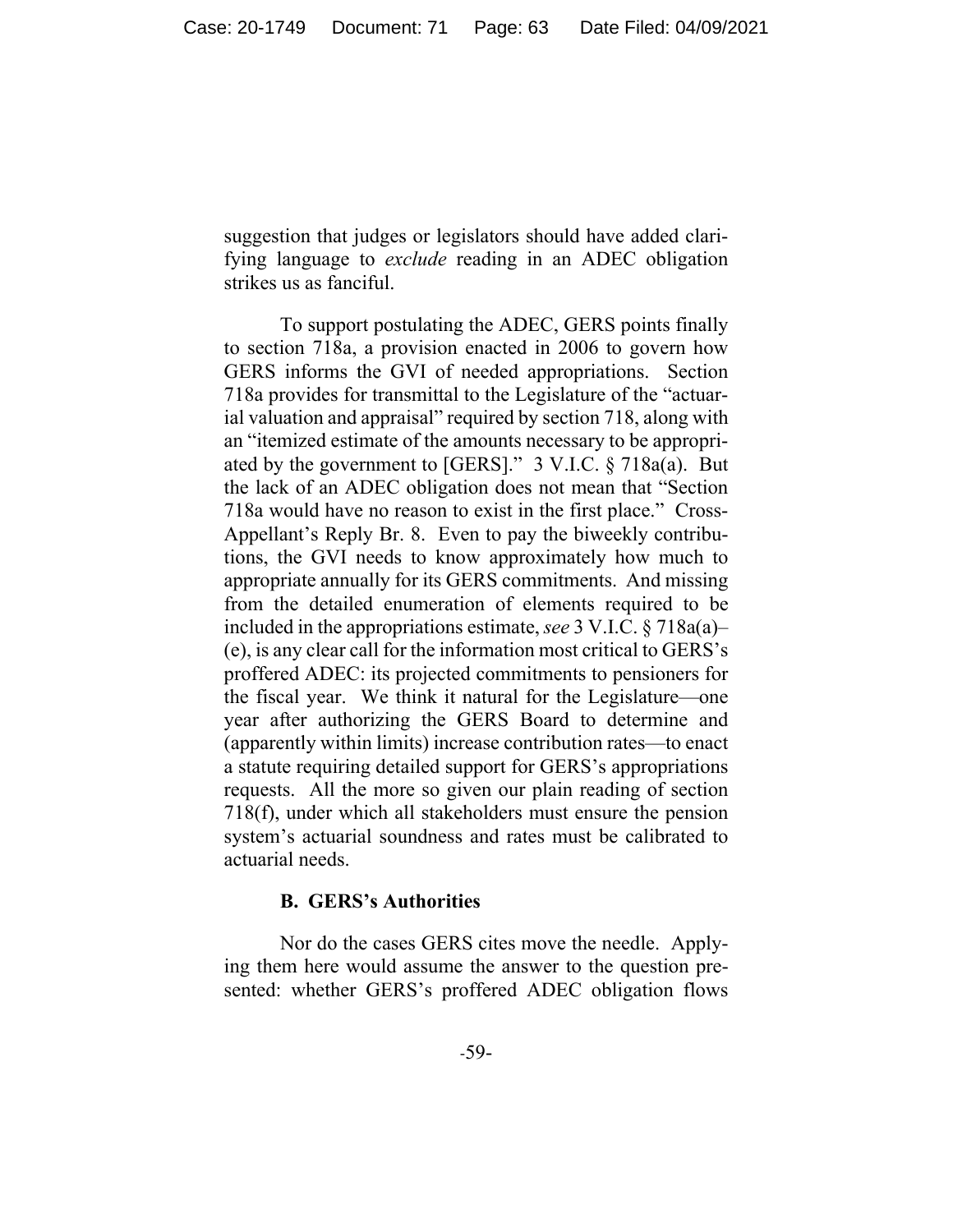from the text of section 718 or should somehow be implied based on the relevant milieu.

Start with GERS's leading case, *Louisiana Municipal Association v. State,* 893 So. 2d 809 (La. 2005). It dealt with statutes that unequivocally provide for *both* an employer contribution rate *and* an actuarially required employer contribution. *See id.* at 837–38; La. Stat. Ann. § 11:103(B)(1)–(3). By contrast, GERS's appeal requires us to determine whether the GVI has any such second obligation independent of the fixedrate contributions set by statute.

GERS's other authorities involve pension regimes under which employees have percentage-based contribution obligations, but the contributions of the employer (*i.e.*, a state and its counties) are actuarially determined.<sup>32</sup> *See, e.g., Hall v. Elected Officials' Ret. Plan*, 383 P.3d 1107, 1110–11 (Ariz. 2016) ("The employee contribution rate was set by statute initially at 6%, with the employer being responsible for contributing the remaining amount necessary to fund a defined benefit upon retirement." (citing Ariz. Rev. Stat. Ann. § 38-810(A) (1985))); *Kaho'ohanohano v. State*, 162 P.3d 696, 706 (Haw. 2007) ("Trustees engage an actuary to determine the employers' normal cost and accrued liability contributions for each fiscal year." (citations omitted)); Haw. Rev. Stat. Ann. § 88-45 (setting forth schedule of fixed-percentage contributions for employees); *Bd. of Trustees of Town of Lake Park Firefighters' Pension Plan v. Town of Lake Park*, 966 So.2d 448, 450 (Fla. Dist. Ct. App. 2007) (noting "mandatory five percent contribu-

<sup>&</sup>lt;sup>32</sup> These cases, and most others that GERS relies on, decided constitutional challenges to legislation that effectively reduced the status quo of pension benefits. The posture of these cases limits their relevance to GERS's claim in this appeal.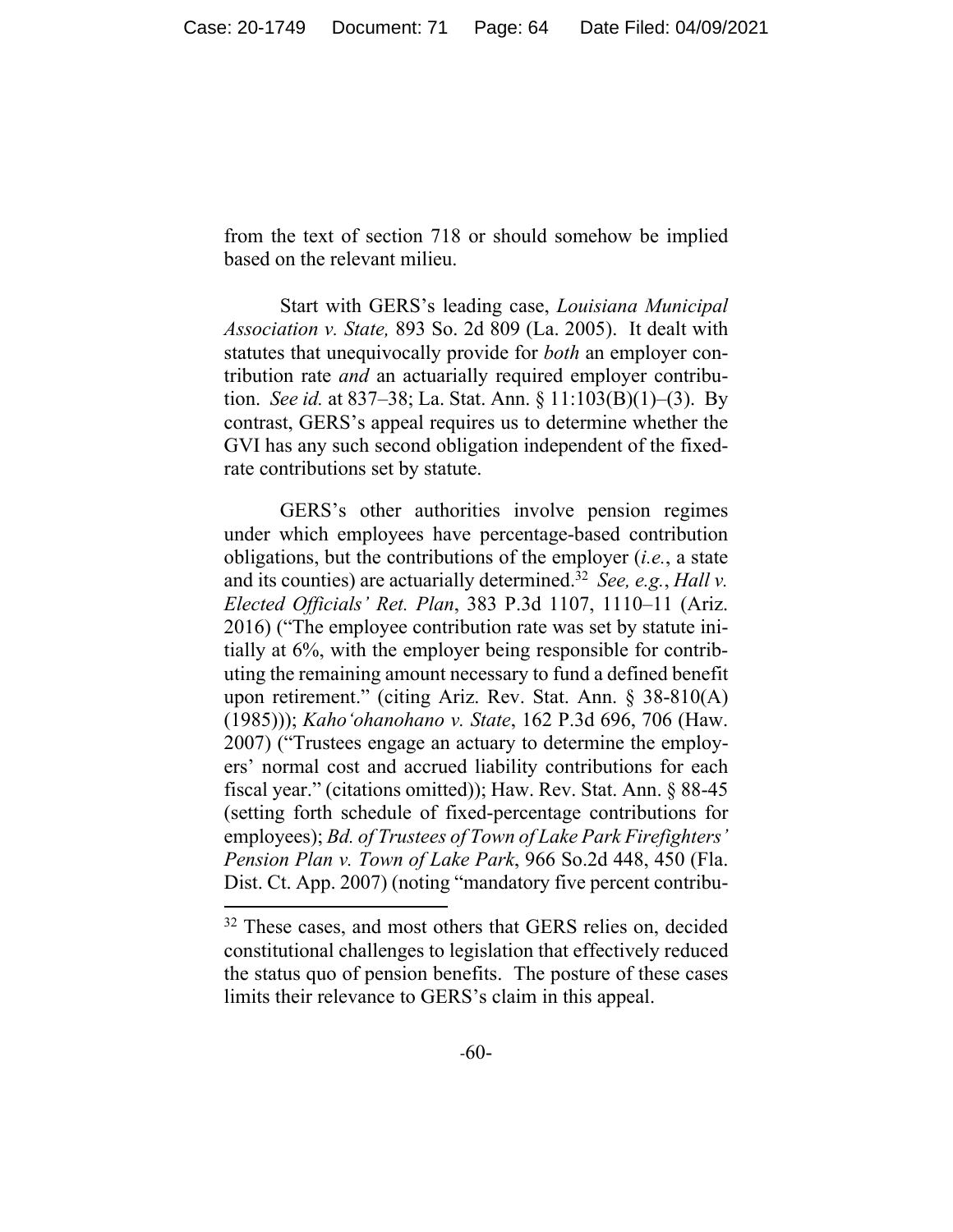tion or payment by each firefighter" and "a mandatory payment by the municipality of 'a sum equal to the normal cost of and the amount required to fund any actuarial deficiency shown by an actuarial valuation as provided in part VII of chapter 112'" (quoting Fla. Stat. § 175.091(1)(g)); *see also Wayne Cnty. Emps. Ret. Sys. v. Wayne Charter Cnty.*, 859 N.W.2d 678, 679 (Mich. 2014) ("Each year, the county is required by Const. 1963 art. 9, § 24, to make an 'annual required contribution' (ARC). An annual actuarial valuation determines the ARC amount." (citation omitted)); Mich. Compl. Laws Ann. § 38.1140m(1) ("The required employer contribution is the actuarially determined contribution amount."). These cases do not help us reconcile the "together" clause of section 718(f) not to mention the first sentence of section 718(a)—with GERS's argument that, in fact, the actuarial funding responsibility lies solely with the GVI.33

Still other cases relate to state statutes that explicitly place the obligation on the employer to make up any shortfall. *See, e.g.*, *Booth v. Sims*, 456 S.E.2d 167 (W. Va. 1994); W. Va. Code § 5-10-31(b) ("[T]he participating public employers'

<sup>33</sup> The statutes at issue in one case that GERS invokes, *Hall*, 383 P.3d at 1110–11, arguably support our plain reading of section 718 in which the fixed-percentage contribution rates are themselves intended to be calibrated for actuarial soundness. *See* Ariz. Rev. Stat. Ann. § 38-810(C) ("[E]ach employer shall make contributions on a level percent of compensation basis for all employees . . . sufficient under the actuarial valuation to meet both the normal cost plus the actuarially determined amount required to amortize the unfunded accrued liability over a closed period . . . that is established by the board taking into account the recommendation of the plan's actuary  $\dots$  .").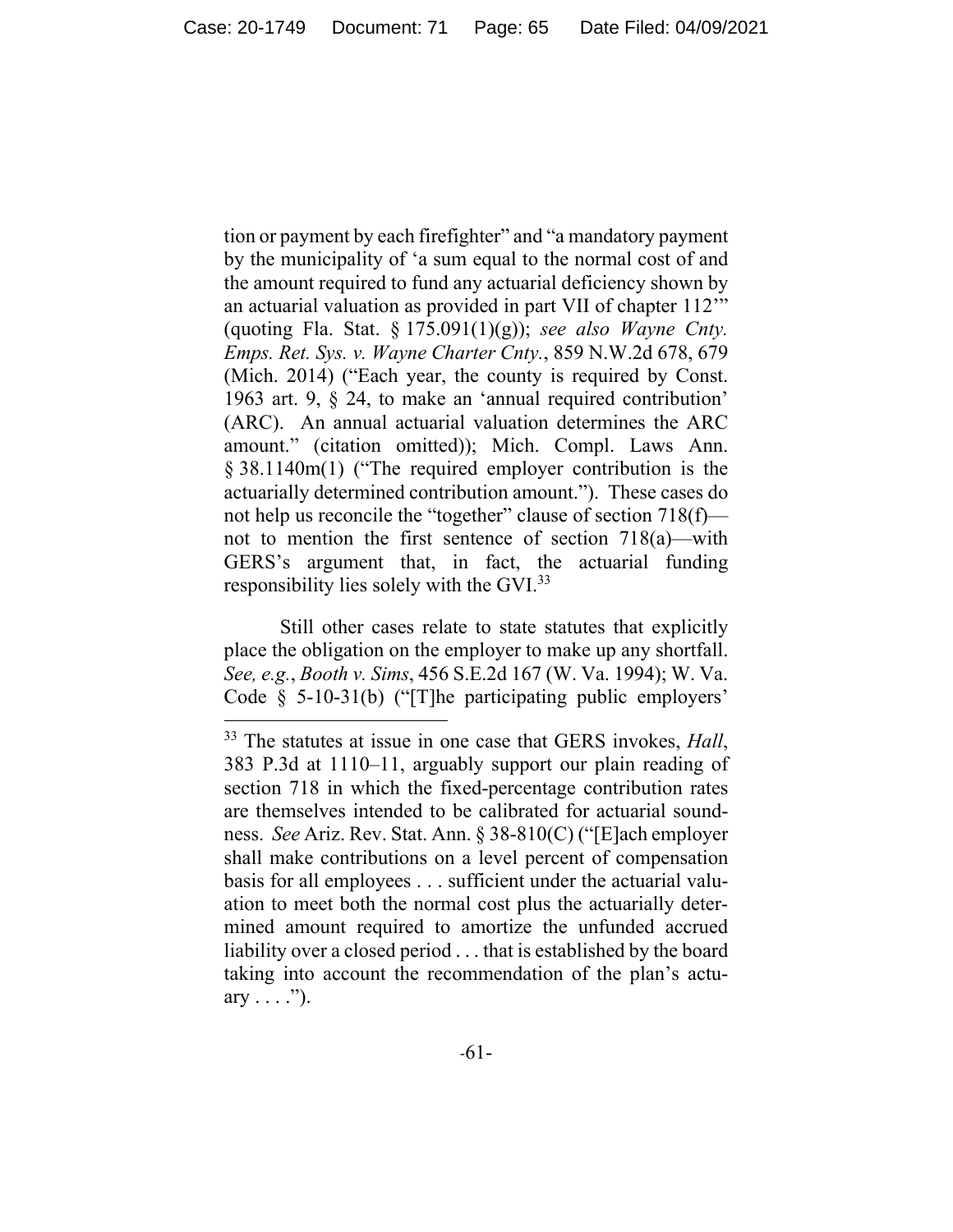contributions . . . shall be a percent of the members' total annual compensation . . . . equal to an amount which, if paid annually by the participating public employers, will be sufficient to provide for the total normal cost of the benefits expected to become payable to all members *and to amortize any unfunded liability found by application of the actuarial funding method*[.]" (emphasis added)). And ERISA's "defined benefit plan" addresses a statutorily defined "asset pool" in which "the employer typically bears the entire investment risk and . . . must cover any underfunding as a result of a shortfall that may occur from the plan's investments." *Hughes Aircraft Co. v. Jacobson*, 525 U.S. 432, 439–40 (1999).

At best, the cases that GERS relies on take us no closer to answering whether section 718(f) obligates the GVI to fund GERS to actuarial soundness. In fact, the specificity with which the regimes addressed in those cases articulate an employer's actuarially determined contribution or shortfall liability renders problematic the less concrete language in section 718(f).

## **C. The Parties' Historical Understanding**

Though there is no formal legislative history contemporaneous with the 1959 or 1968 laws enacting and amending the Retirement Code, subsequent testimony of GERS representatives to the Legislature undermines GERS's argument for the ADEC. In an October 8, 1997 meeting of the Committee on Government Operations about a bill on allocating GERS's administrative expense, a representative of GERS testified to the Legislature that:

> [W]hat would happen in the future is that based on our requirement in the statute that the funding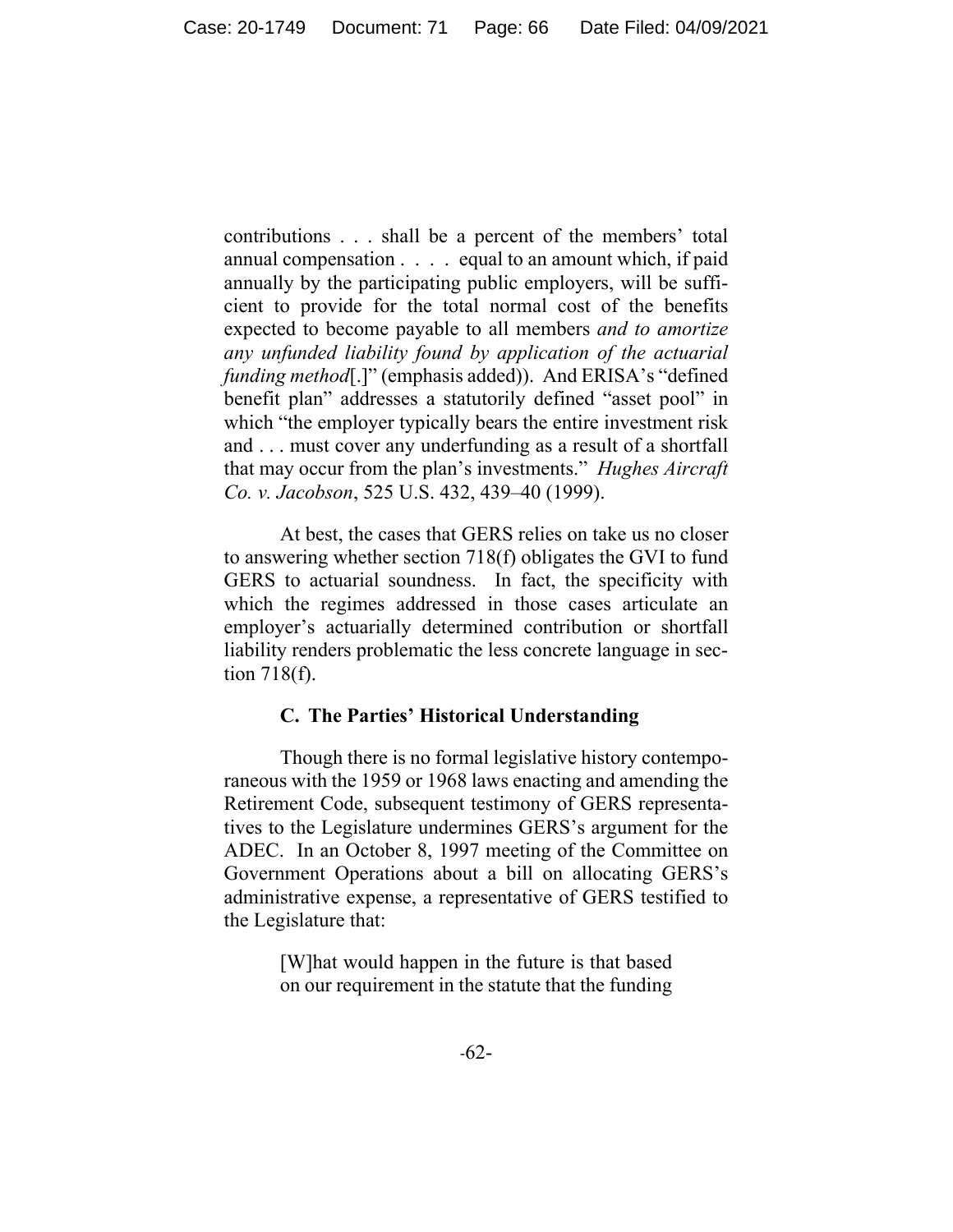of the system be computed on the actuarial reserve basis, we would then need to come back to the Legislature and report our latest findings in term[s] of the actuarial report and *recommend that some adjustment be made in the employer contribution and/or the employee contribution*. *That is basically the only way that the system can begin to address the underfunding*. . . . [T]he latest actuarial evaluation . . . determined that *an additional contribution totaling five—approximately, five and-a-half percent would be needed to be added to the current contribution rate formula* that we have in place.

Oct. 8, 1997 Gov't Ops. Comm. Hrg. Tr. 128:22–130:2 (emphases added). Increasing the fixed-percentage contributions of employees and employers was thus understood as "the only way that the system can begin to address" underfunding.<sup>34</sup>

Eight years later, in a September 12, 2005 session of the same committee, then-Acting Administrator and CFO of GERS, Willis Todmann, testified at a hearing on the 2005 amendments to identify "specific areas . . . where the most immediate action is needed." Hrg. Tr. 12:12–14. Also present

<sup>&</sup>lt;sup>34</sup> Legislators appear to have shared this understanding. Trying to explain how GERS works, in the lead-up to passage of the 2005 bill, Senator Barshinger stated during debate that "[y]ou pay in and interests [*sic*] is made on the money you give in, and in fact *the government throws in an additional percentage, and that creates a pool of money for you*." Sept. 26, 2005 Reg. Sess. (Part II) Hrg. Tr. 46:2–6 (emphasis added).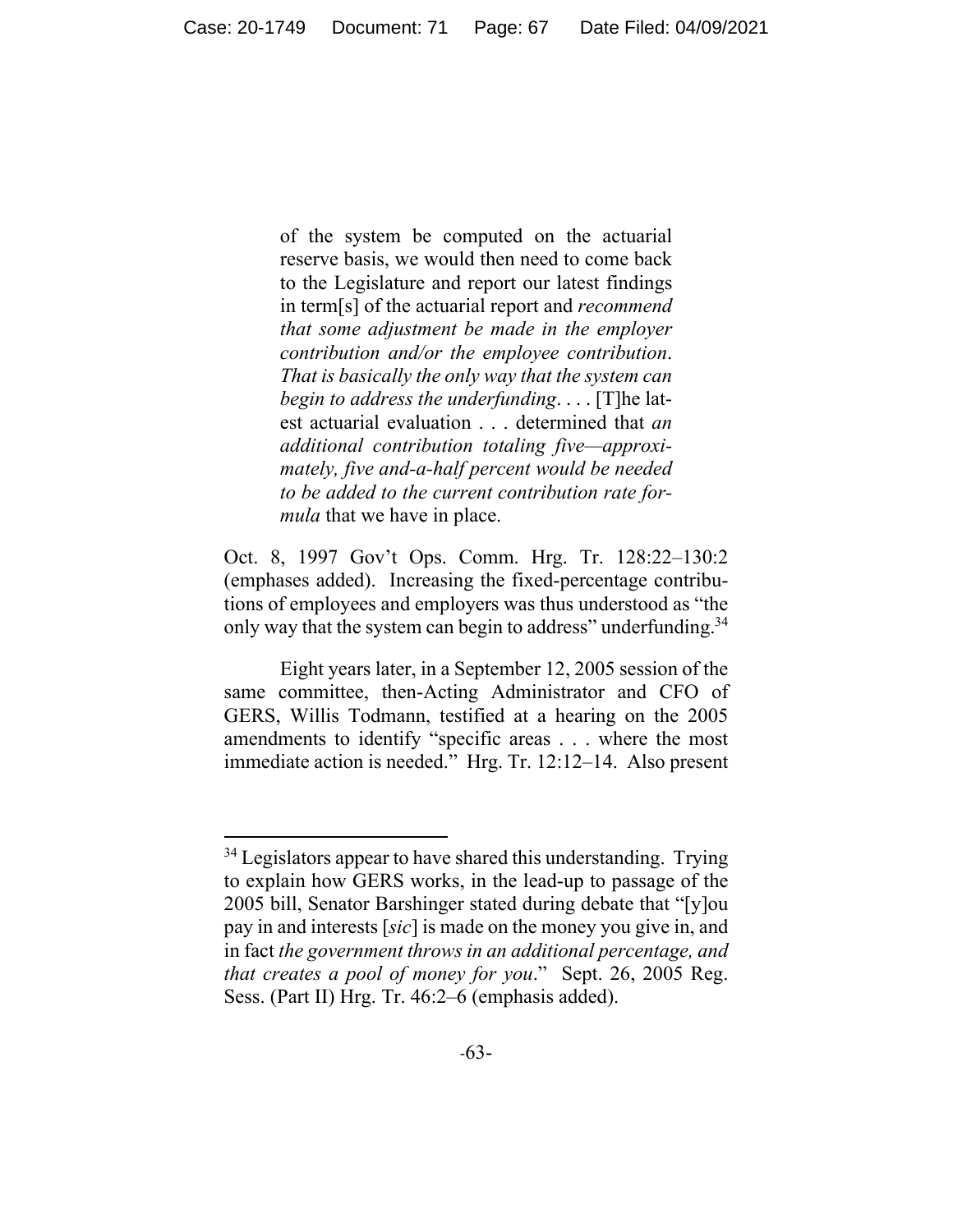# were a member of GERS's Board of Trustees and the Assistant GERS Administrator. Todmann told the Committee:

The System requires full autonomy to *incrementally set and adjust the contribution rates for the employer and employees as may be determined from the annual actuarial valuations*. . . . The various obligations of the System . . . are required to be financed in accordance with the actuarial reserve requirements from the contribution by members, contributions by the employer, interest income, and other income accruing to the System, but in reality, this does not occur because executive and the Legislature randomly determine when contributions are to be increased and how much those contributions should be. Whenever a shortfall occurs in the income from investments and the contributions from the employer and employee, *the shortfall must be made up by the Plan Sponsor and member contributions to keep pace with the actuarial determinations* for the payment of future pension obligations. . . . Although *the statute does not provide for the proper actuarial funding of the System*, the G.E.R.S. has repeatedly requested that the Legislature enact such corrective measures. . . . The enabling Act failed to incorporate a proper funding plan because *it was the intention of the Legislature that the income generated from the investments and the contributions from the employer and employees will meet the funding needs* to pay the future pension benefit obligations. . . . [W]hat is most needed to financially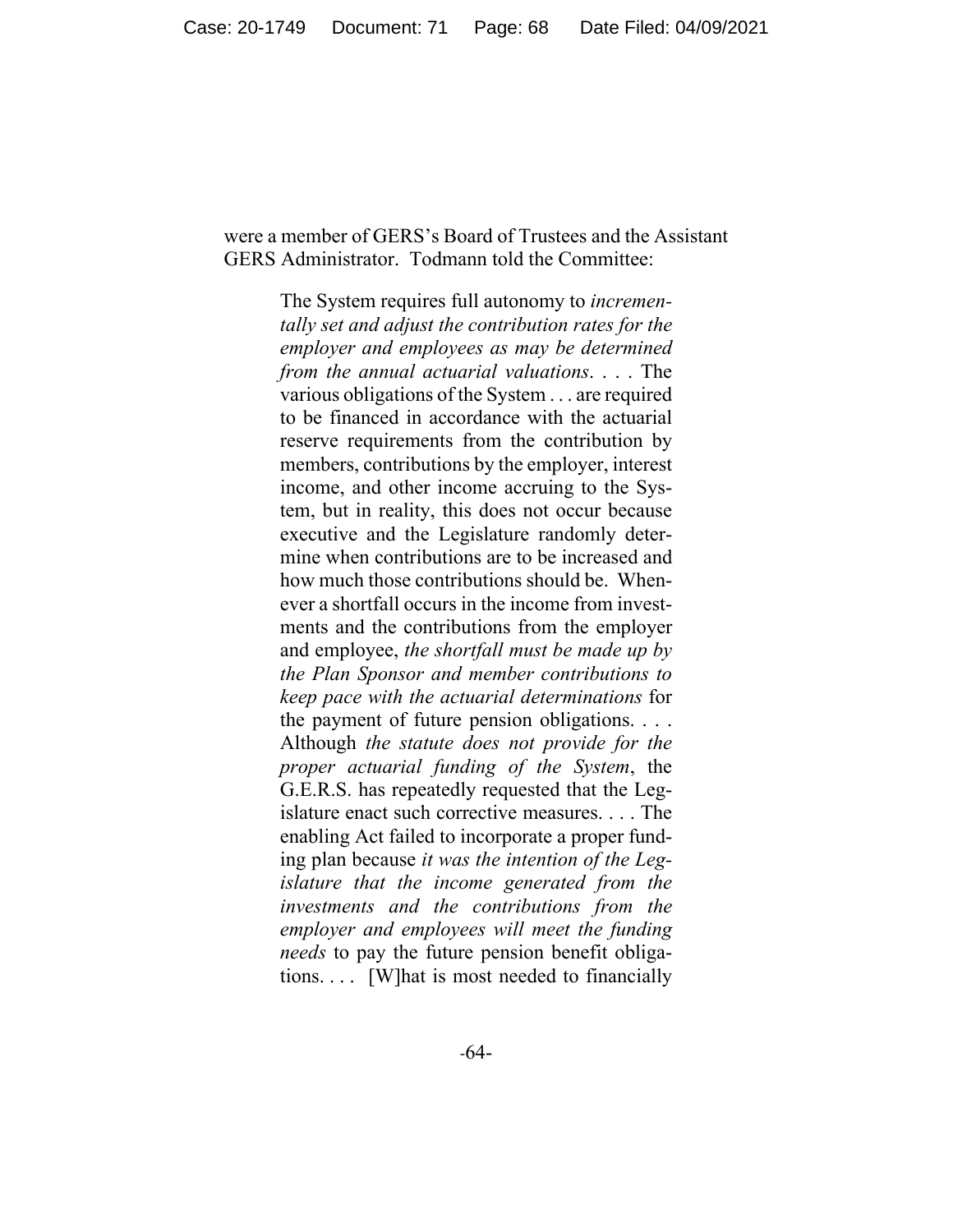reform the System is a corrective funding plan to provide for the annual actuarial funding of the shortfall in the cost of the System. . . . *The annual funding of the G.E.R.S. must be made a "statutory debt" through legislation*.

Sept. 12, 2005 Gov't Ops. Comm. Hrg. Tr. 13:14–17, 14:3–18, 15:3–6, 16:3–8, 17:11–20 (emphases added). Todmann's testimony shows that GERS understood the following: (a) shortfalls "must be made up by" the GVI and employees—rather than just the GVI via a supervening ADEC obligation; (b) the language in section 718(f) reflects the Legislature's "intention" that the fixed contribution rates would be adjusted to provide actuarial soundness; and (c) annual, actuarially required funding of GERS was *not* a "statutory debt" of the GVI. As Todmann and others advocated, the 2005 amendments recognized that "[t]he GERS Board of Trustees is the entity best suited to determine the actuarial level and to *fix appropriate contribution rates*, *commensurate with the future pension benefit obligations of the system*." V.I. 26th Legis., Bill No. 26-0071, Bill Summary, Section 14 (emphasis added); *see* 3 V.I.C. § 718(a). But the 2005 bill neither altered the scope of the GVI's employer contributions in section 718 nor changed any of the language that GERS now invokes to charge the GVI with the ADEC obligation. Nor did its reforms address GERS's "unfunded liability." *See generally* Sept. 22, 2005 Hrg., V.I. Legislature, Committee on Rules and Judiciary.

Though legislative history contemporaneous with the public-pension system's enactment is unavailable, hearing transcripts from the 1990s and 2000s show that both GERS and the Legislature understood the GVI's employer contribution obligation as limited to fixed percentages of employee compensation. Motivating GERS's appeals to the Legislature was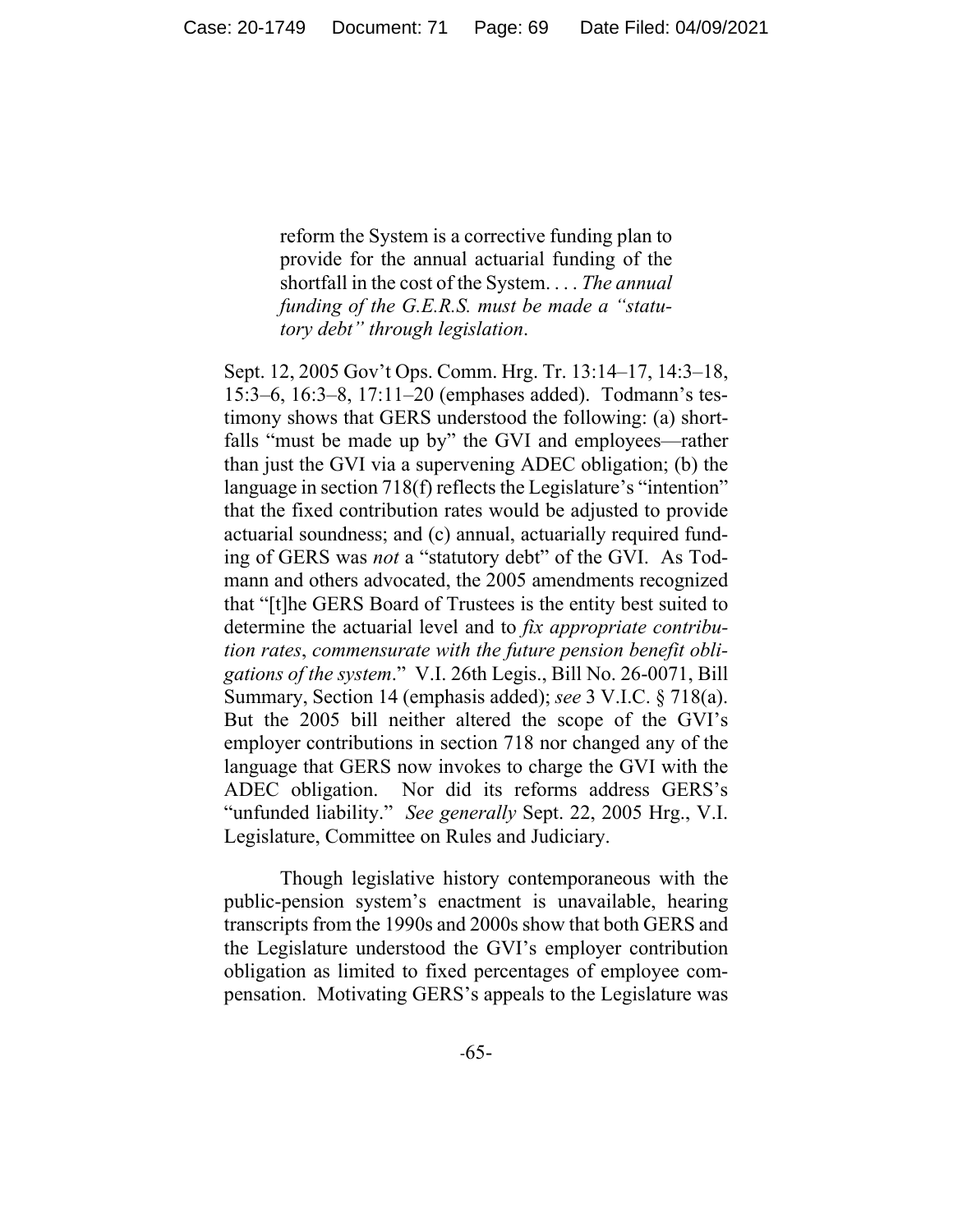a recognition that nothing imposed an additional statutory responsibility on the GVI to assure actuarially sound funding of GERS.

\* \* \*

 Approaching a fiscal cliff, GERS now protests that it will devolve into a pay-as-you-go system by 2023 unless the GVI funds it in accordance with the ADEC (or somehow increases its current contribution rate of 20.5 percent to 68 percent). But these are fiscal policy arguments we cannot entertain. If new pension legislation is needed, as it may well be, such arguments should be made in an appeal to the Legislature. There is simply no compelling interpretation of the statute or any extrinsic evidence that can support reading into Virgin Islands law GERS's proffered ADEC obligation. We will thus affirm the District Court's entry of judgment to the GVI in GERS's cross-appeal.

## **V. CONCLUSION**

Court battles, a consent judgment, settlement efforts, piecemeal legislative fixes, and entreaties to elected officials have animated GERS's 40-year campaign to secure actuarial soundness. But its successes have been qualified in large part by the limitations of the territorial law establishing the publicpension system. And so it goes in this appeal. Our ruling preserves an award of \$18.9 million in principal, \$6.1 million in interest and fees, and what will be additional millions in enhancements for GERS. But we take off the table tens of millions of dollars in enhancements that were awarded to GERS under an unsupportable retroactive application of Virgin Islands law. We have no doubt that GERS needs more possibly billions more—to fend off insolvency. But as mem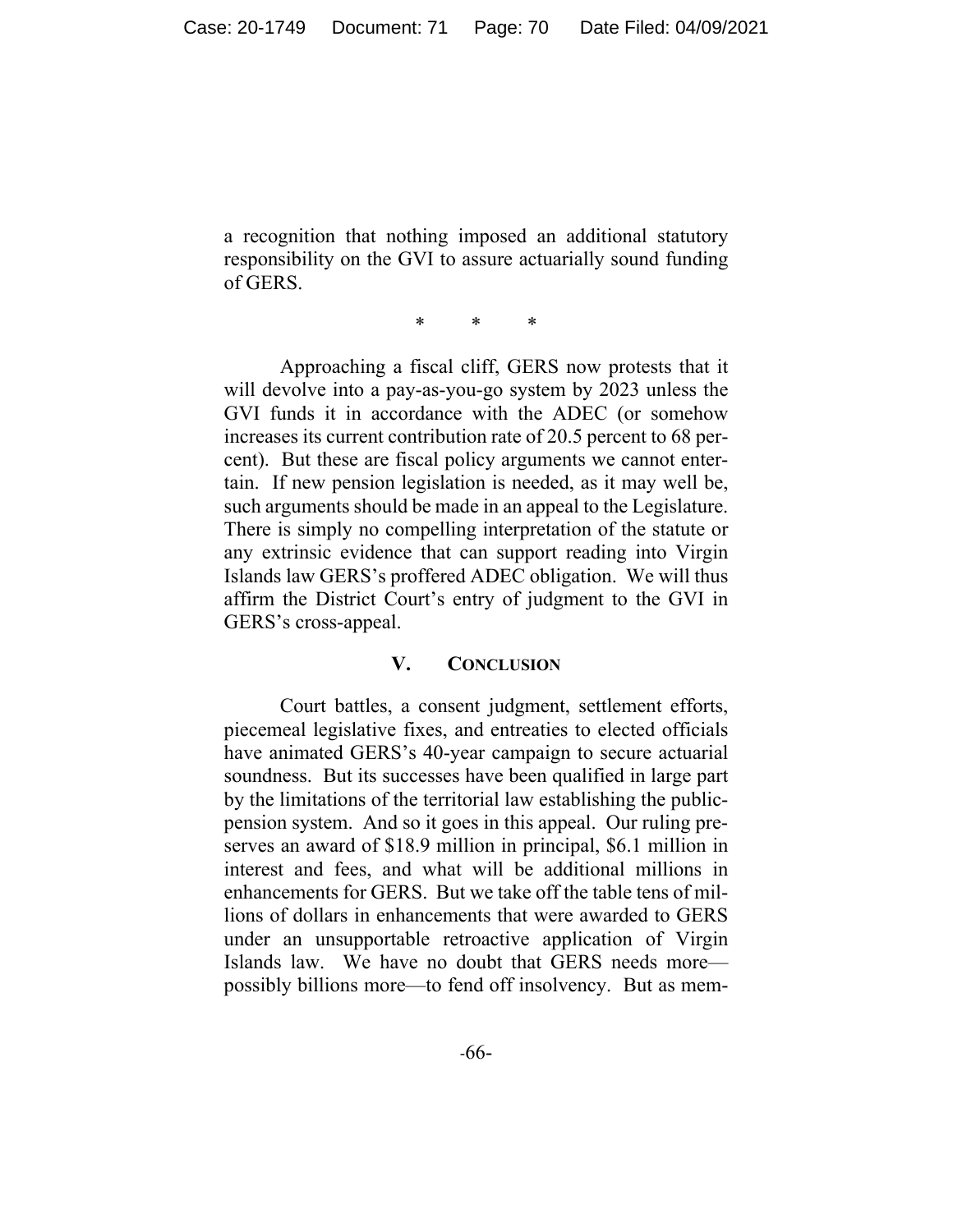bers of the Third Branch, we can neither write legislation nor levy taxes. And we are powerless to re-write imperfect but unambiguous statutes even if doing so would make them better serve the needs of their intended beneficiaries.

Respecting the judiciary's role in our Republic, we in turn expect the GVI to satisfy the judgment of the District Court.<sup>35</sup> We are optimistic that all stakeholders will cooperate

<sup>&</sup>lt;sup>35</sup> Our colleague, concurring in part, takes care to emphasize that, in affirming in part the April 3, 2020 order of the District Court, we hold only "that the GVI is liable for the obligations in the Consent Judgment" and do not "order[] the GVI to disburse monies from the Virgin Islands' treasury." Concurring Op. at 9. And who would disagree that the Legislature's power of the purse is a pillar of the separation of powers and that the judiciary must respect the Legislature's chosen mechanisms for making appropriations? *See generally* 33 V.I.C. §§ 3101 (prohibiting GVI officers and employees from entering into contracts and obligations on behalf of GVI without an appropriation in advance "unless such contract or obligation is authorized by law"), 3106(a) (allowing designated officers of the GVI to exempt certain funds from apportionment); Act of Sept. 29, 2020, No. 8365 (appropriating \$350,000 in fiscal year 2021 for judgments greater than \$25,000). Yet we must bear in mind that the GVI did not challenge the underlying order the 1984 consent judgment—as invalid for lack of an appropriation prior to appealing the District Court's enforcement order. *See United States v. Gov't of V.I.*, 363 F.3d 276, 291– 92 (3d Cir. 2004) (affirming in part enforcement order against GVI, despite argument that district court lacked power to enter underlying order obligating GVI to pay funds without an appropriation, because GVI never challenged propriety of underlying order).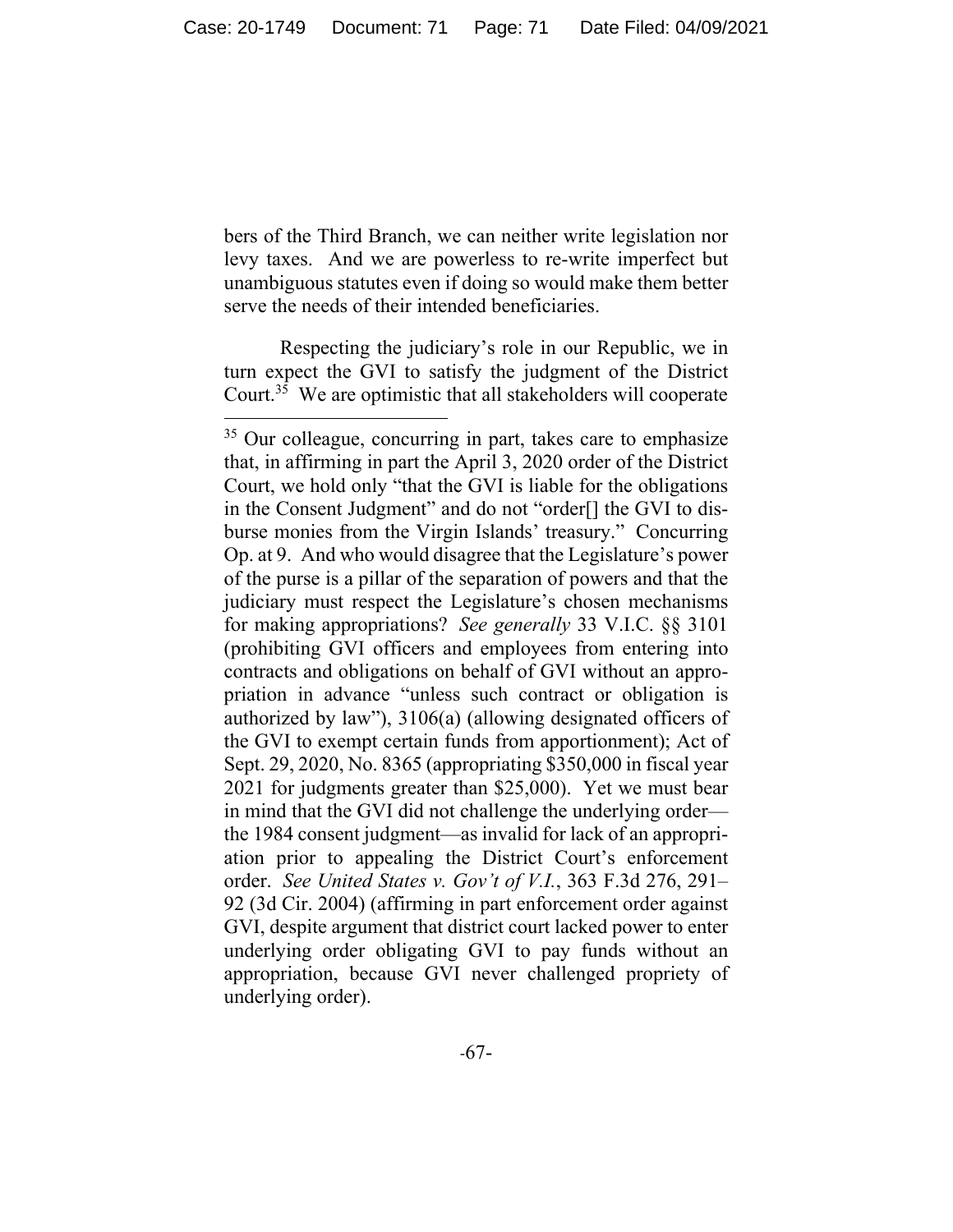in good faith to avert the looming insolvency of GERS. No opinion of ours could make, or even make easier, the hard choices that now confront the United States Virgin Islands and GERS. But our decision definitively underscores the need for pension reform and adequate funding legislation. Hopefully, greater accountability in the shared interests of protecting the deferred compensation of pensioners and the economy of the Islands will carry the day.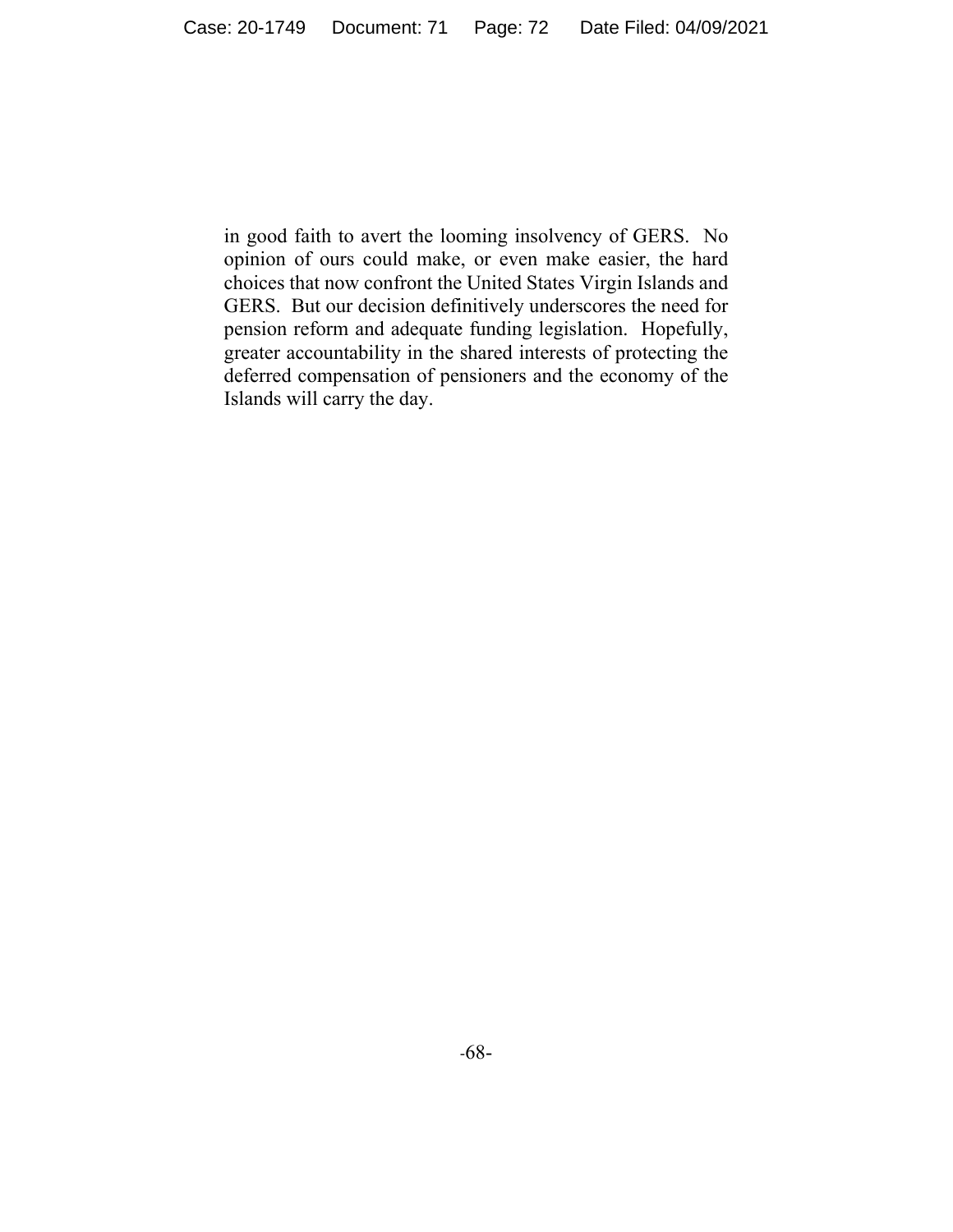## *Government Employees Retirement System of the Virgin Islands v. Government of the Virgin Islands*, Nos. 20-1749 & 20-1766

# MATEY, *Circuit Judge*, concurring in part and dissenting in part.

 Much about this appeal is a familiar story. Like many of our institutions, public pensions date to the Roman Empire, arriving in our new Republic as a comforting promise to injured patriots fighting in the Revolution.<sup>1</sup> Military pensions paved the way for civilian plans, with Massachusetts creating the first public employee retirement system in 1911.<sup>2</sup> Other states joined the rush<sup>3</sup> and, soon enough, state and local

<sup>1</sup> *See* Robert L. Clark, Lee A. Craig & Jack Wilson, A History of Public Sector Pensions in the United States, at 1–3 (2003). In 1832, Revolutionary War pensions extended to those with at least six months of wartime service. *See* Theodore J. Crackel, *Revolutionary War Pension Records and Patterns of American Mobility, 1780–1830*, 16 Prologue 3 (Fall 1984), https://www.archives.gov/publications/prologue/1984/fall/pen sion-mobility.html.

<sup>2</sup> Clark et al., *supra* note 1, at 4.

<sup>&</sup>lt;sup>3</sup> There are currently over 3,400 state and local pension systems in the United States, covering more than 27 million members and beneficiaries. U.S. Gov't Accountability Office, GAO-12-322, *State and Local Government Pension Plans: Economic Downturn Spurs Efforts to Address Costs and Sustainability* 4 (2012), https://www.gao.gov/assets/590/589043.pdf.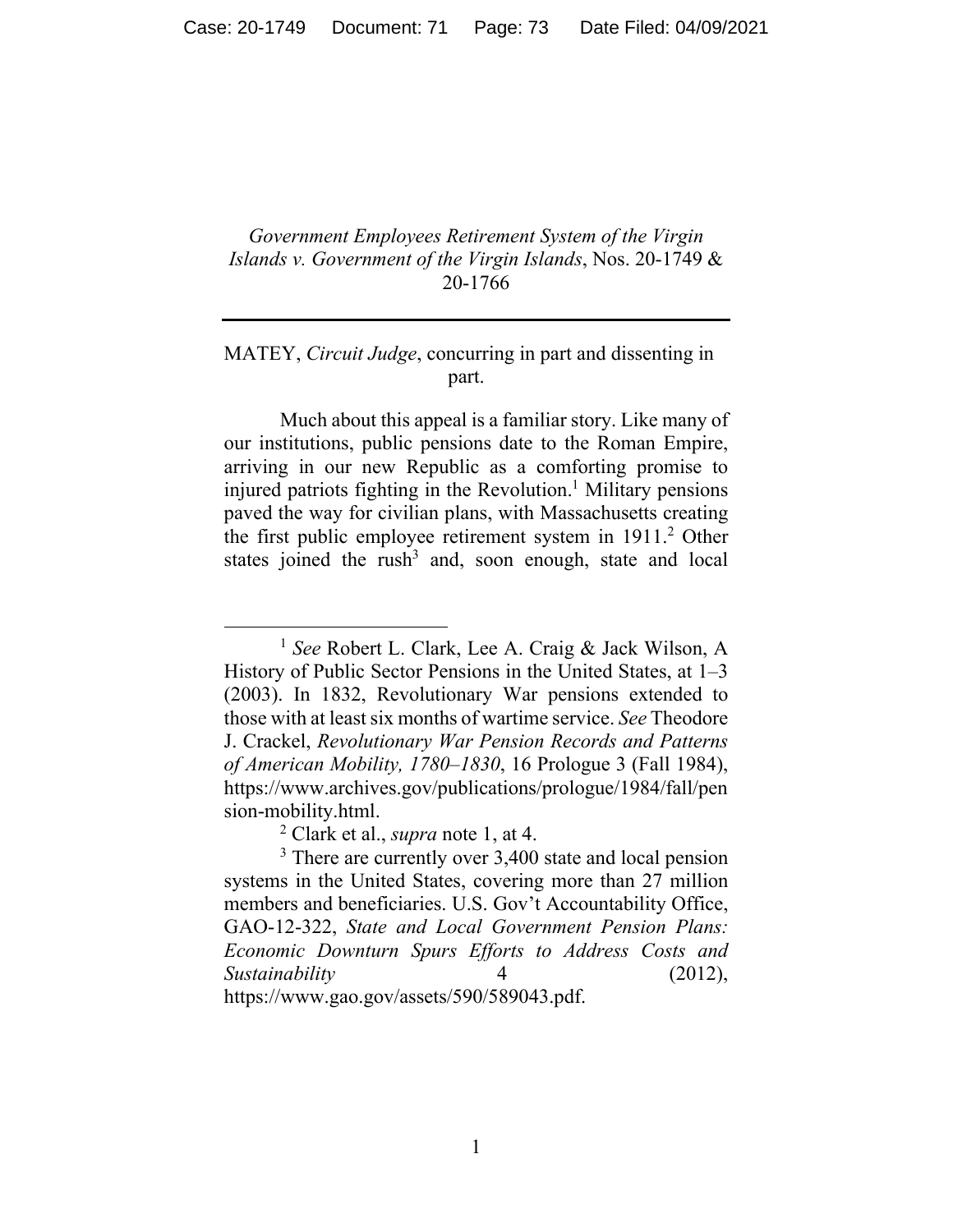pensions became an entitlement of public service.<sup>4</sup> But like many entitlements, pension promises prove hard to keep as lessons hard learned in antiquity<sup>5</sup> are ignored or, perhaps, wished away.<sup>6</sup> Pensions, of course, are guarantees of future income. Funding the benefits due tomorrow means taking prudent fiscal steps today, and every year, for as long as those generous sums remain due.

<sup>4</sup> Clark et al., *supra* note 1, at 5. *See also* Terrance O'Reilly*, A Public Pensions Bailout: Economics and Law*, 48 U. Mich. J. L. Reform 183, 184 (2014) ("The traditional compensation for [a career as a public school teacher, police officer, or firefighter] includes . . . relatively comfortable retirement benefits.").

<sup>5</sup> *See* Clark et al., *supra* note 1, at 1 (observing that "the fall of the Roman republic and the rise of the empire were inextricably linked to the payment, or rather nonpayment, of military pensions").

<sup>6</sup> Thinking dominated by "overoptimistic investment return assumptions" cannot meet the "the rising cost of state and local government employee retirement plans." Andrew Biggs, *Can States Afford Rising Public Pension Debts?*, Forbes (Jul. 28, 2020), https://www.forbes.com/sites/andrewbiggs/2020/07/28/can-

states-afford-rising-public-pension-debts/?sh=697c744b97ee; *see also* Mary Williams Walsh & Danny Hakim, *Public Pensions Faulted for Bets on Rosy Returns*, N.Y. Times (May 27, 2012),

https://www.nytimes.com/2012/05/28/nyregion/fragilecalculus-in-plans-to-fix-pension-systems.html (explaining the effects of overestimating projected rates of return).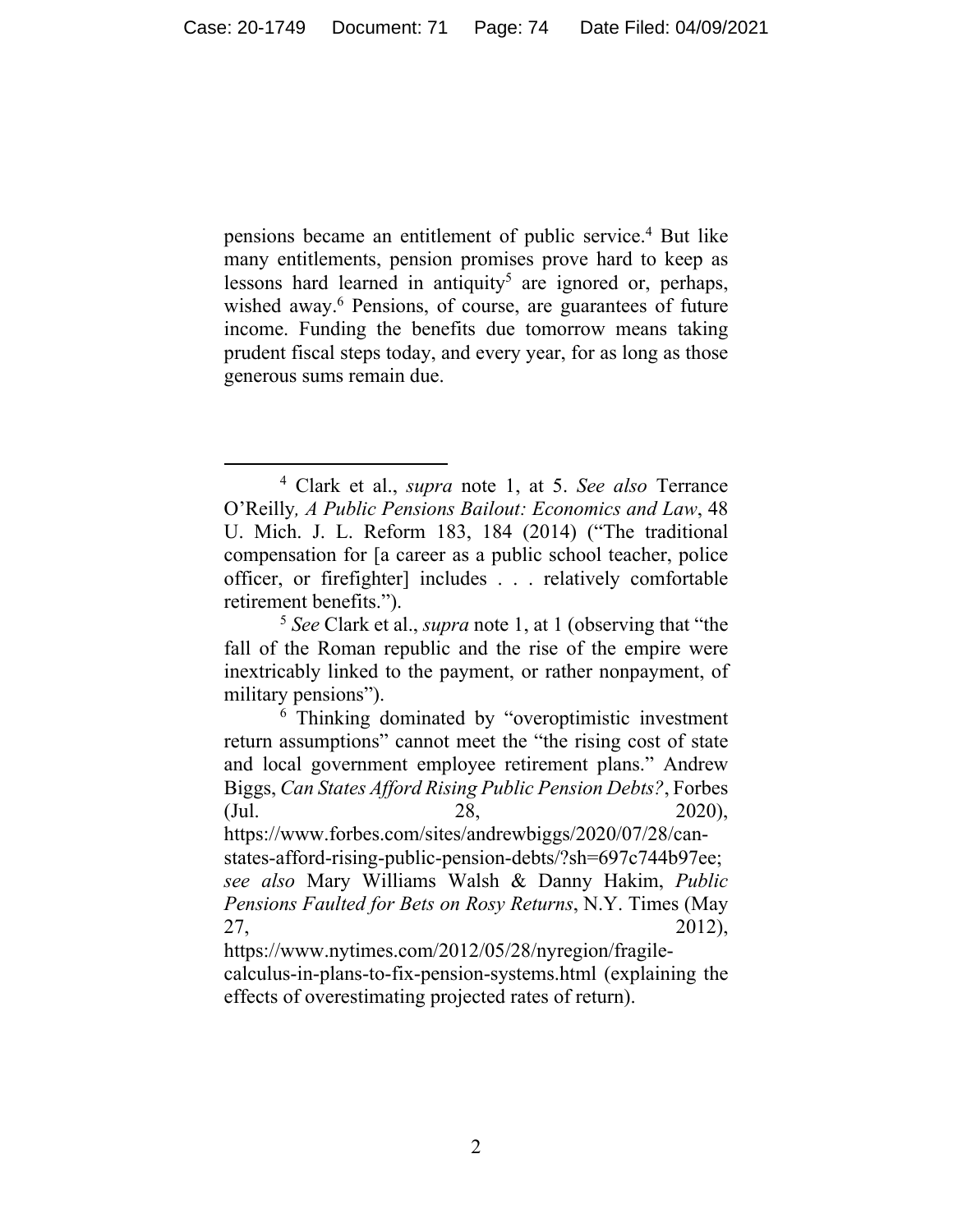But across the country, this has not happened. Economists glumly estimate that state pensions combined hold unfunded liabilities between \$700 billion and \$4.6 trillion.<sup>7</sup> Like a game of dominos, substantial benefits $8$  connect to ever

<sup>7</sup> T. Leigh Anenson, Alex Slabaugh & Karen Eilers Lahey, *Reforming Public Pensions*, 33 Yale L. & Pol'y Rev. 1, 5 (2014). Underfunding for public school pensions alone tops \$900 billion. *Id.* 

James Farrell and Daniel Shoag, *Risky Choices: Simulating Public Funding Stress with Realistic Shocks*, Brookings Inst. (Nov. 30, 2017), https://www.brookings.edu/research/risky-choices-

simulating-public-pension-funding-stress-with-realistic-

shocks/ ("Another shortcoming with the existing debate is that models used by both academics and practitioners generally assume that state and local governments will indeed fund the promises they make. In practice, of course, governments often fail to come up with the money they 'should' contribute according to their funding laws."); Rachel Greszler, *Too-Good-to-be-True Pensions Face Massive Shortfall*, Heritage Found. (May 30, 2017),

https://www.heritage.org/taxes/commentary/too-good-betrue-pensions-face-massive-shortfall ("For many Americans, defined benefit pensions have been a dream come true. After a few decades of labor, they've retired in their 50s or early 60s with a comfortable pension income for life. But that dream come true is too good to last."); Andrew G. Biggs, *Not So Modest: Pension Benefits for Full-Career State Government Employees*, Am. Enter. Inst. 3 (Mar. 2014), https://www.aei.org/wp-content/uploads/2014/03/-aeieconomic-perspective-march-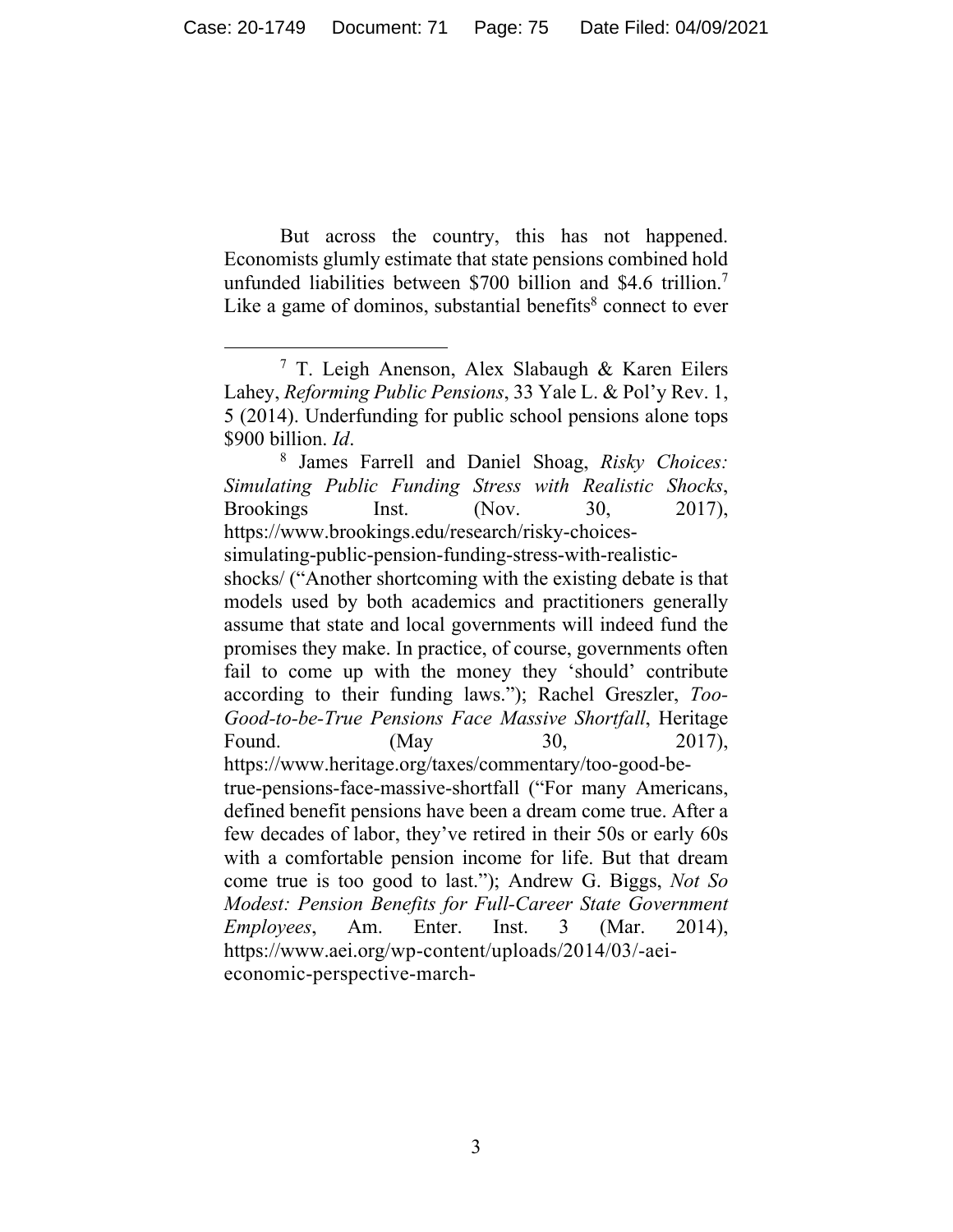more funding from public coffers already spread too thin on a host of other priorities.<sup>9</sup> So even when hindsight highlights the obvious dilemma, it is nearly impossible to get back into the

<sup>2014</sup>\_160053300510.pdf?x91208 ("[M]any state retirement systems produce what might be called 'pension millionaires' that is, employees who will receive more than \$1 million in lifetime retirement benefits.").

<sup>&</sup>lt;sup>9</sup> Naturally, the pull of pension costs necessarily "can squeeze out other important parts of state and local budgets." Andrew G. Biggs, *Have Public Employee Pensions Become More Generous, or less?*, Forbes (Aug. 15, 2018), https://www.forbes.com/sites/andrewbiggs/2018/08/14/havepublic-employee-pensions-become-more-generous-orless/?sh=633e4df11e20.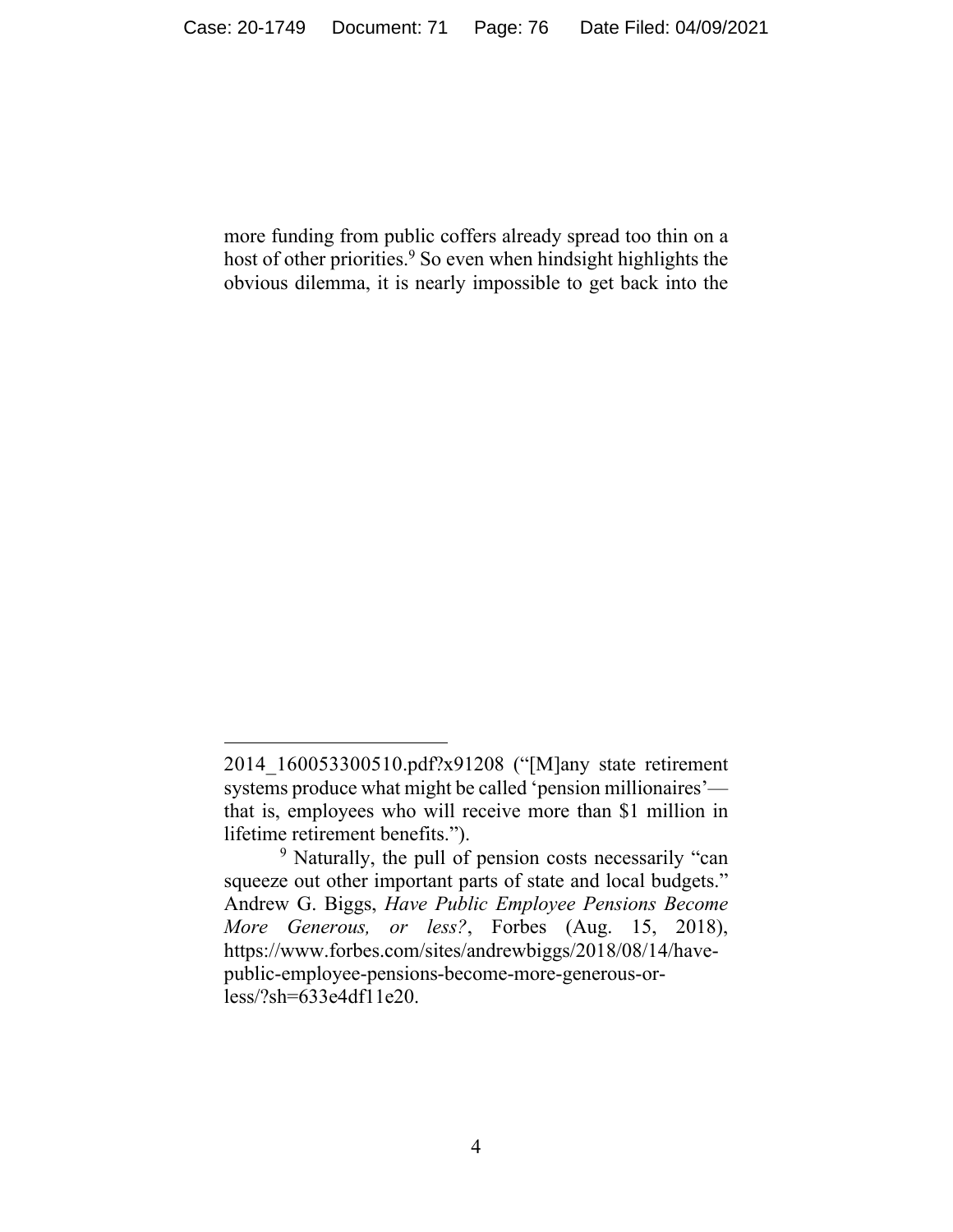black.10 Small wonder scholars have called the public pension crisis a "ticking time bomb."11

<sup>10</sup> *See* Monahan, *supra* note 7, at 123 ("A plan that has an unfunded liability must eventually make up that funding shortfall if it is to pay promised benefits. And the larger a plan's unfunded liability the larger its annually required contributions will be."); O'Reilly, *supra* note 4, at 186 ("Once a pension plan exhausts its reserves, it faces the same dilemma year after year simply to stay even: attempting to fund current retiree benefits out of cash flow while still setting aside adequate funds for the accruing benefits of current employees."); *see also* O. Emre Ergungor, *When States Default: Lessons from Law and History,* 2017-16 Economic Commentary, at 1 (Fed. Reserve Bank of Cleveland, Oct. 2017), https://www.clevelandfed.org/newsroom-and-events /publications/economic-commentary/2017-economiccommentaries/ec-201716-pensions-when-states-default.aspx

<sup>(&</sup>quot;The dire state of public pensions increases the likelihood that, at some point in the future, retirees may find themselves competing with other stakeholders for the same tax dollars in the appropriations process. Bondholders will also insist on being repaid, and residents will still need roads, sewers, water, and education.").

<sup>11</sup> Anenson et al., *supra* note 7, at 11 n.45. Other dire forecasts warn of the "coming pension implosion" resulting from pension plans that were "built on a vision of corporate America where unchanging industries [had] lifetime employees" and established by laws that "are not only anachronistic, but unstable." David John, Rea Hederman & Tim Kane, *Are Pensions the Next Fiscal Crisis?*, Heritage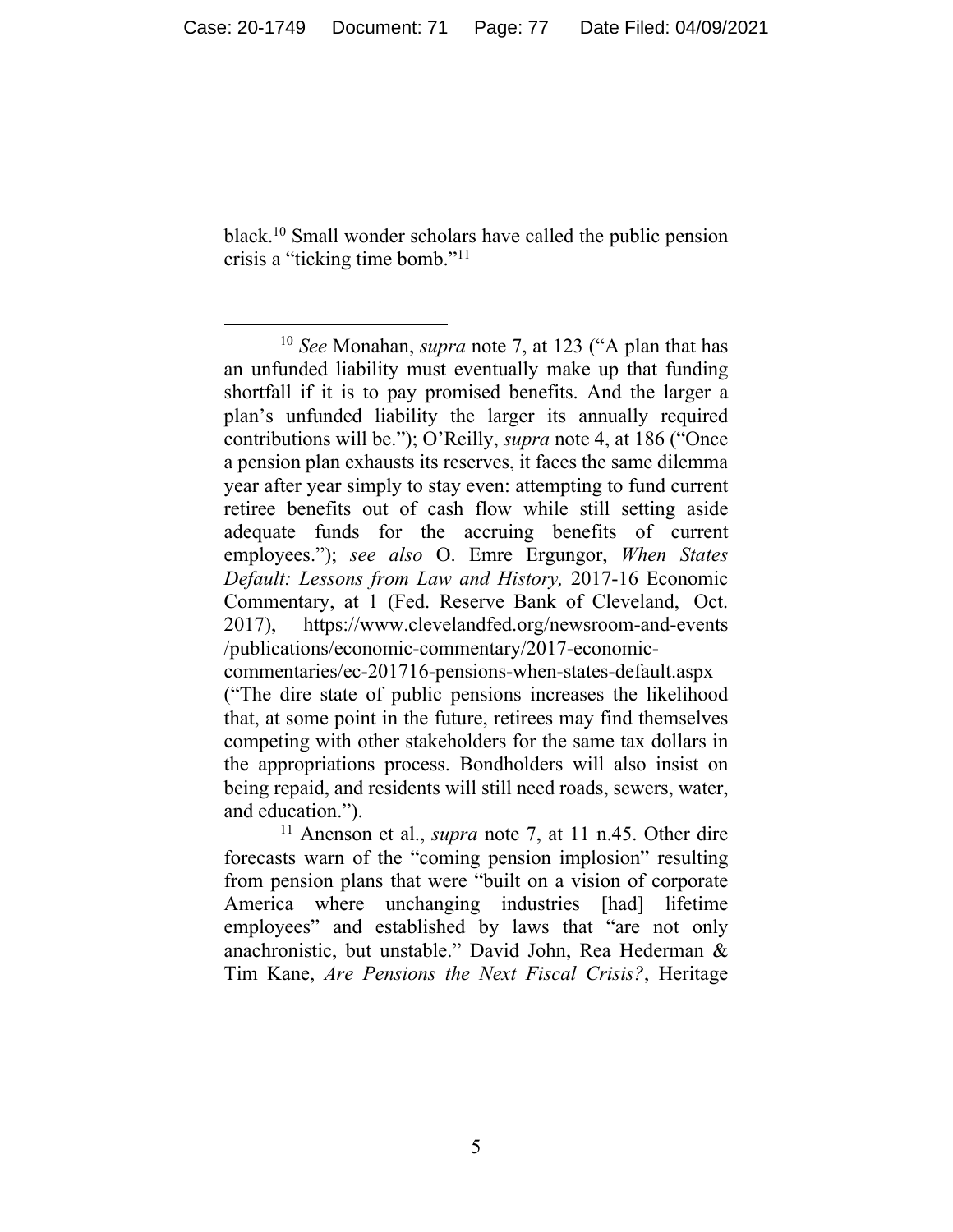All this to say, the facts underlying this case are not unique. This is not a problem specific to the Virgin Islands and GERS. Some cite the aspirational qualities of these promises, questioning how strained governmental budgets can bear lavish subsidies for retirees.<sup>12</sup> Others blame the ballooning

 $12$  In 2018, state and local pensions incurred new liabilities and servicing costs of \$345 billion, while receiving only \$151 billion of public funding. Andrew G. Biggs, *Can States Afford Rising Public Pension Debts?*, Forbes (Jul. 28,

Found. (June 7, 2005), https://www.heritage.org/socialsecurity/report/are-pensions-the-next-fiscal-crisis. *See also*  Erick M. Elder & Gary Wagner, *Can Public Pensions Fulfill Their Promises?*, at 3 (George Mason Univ. Mercatus Ctr., Working Paper, Apr. 2015), https://www.mercatus.org/system/files/Elder-PA-Public-

Pensions.pdf (referring to the pension funding situation in Pennsylvania as a "time bomb"); William G. Gale and Aaron Krupkin, *Financing State and Local Pension Obligations: Issues and Options*, Brookings Inst., at 1 (Jul. 2016), https://www.brookings.edu/wp-

content/uploads/2016/07/Financing-State-and-Local-Pension-Obligations-Gale-Krupkin-1.pdf ("Many states and municipalities are struggling to fund defined benefit pension plans for their employees. . . [A]lmost every state [has] implemented some combination of lower benefit accruals and higher employer or employee contributions."). The coronavirus pandemic has exacerbated the public pension crisis. Mary Williams Walsh, *Coronavirus is Making the Public Pension Crisis Even Worse*, N.Y. Times (Apr. 2, 2020), https://www.nytimes.com/2020/04/02/business/coronaviruspublic-pension.html.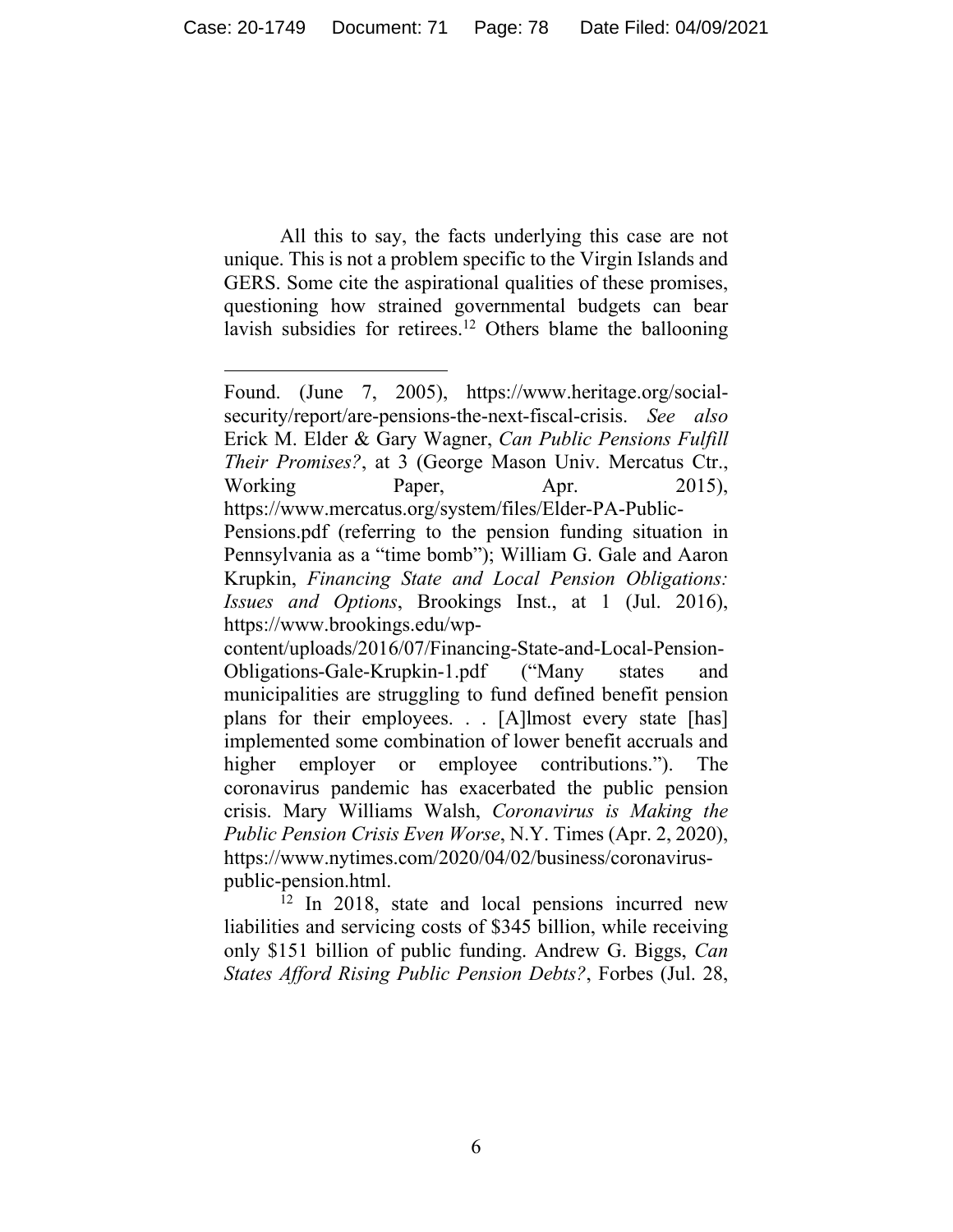costs of all entitlements.13 Several have reflected on how elected officials choose to offer ever-greater benefits and then, "maddeningly, [] choose not to fund public pensions as they are required."<sup>14</sup> But none have suggested an Article III court can resolve the issue. Nor have any courts tried, until today.

https://www.forbes.com/sites/andrewbiggs/2020/07/28/canstates-afford-rising-public-pension-debts/?sh=4e5c612897ee.

<sup>13</sup> *See* Brian M. Riedl, *Deficit Reduction Requires Major Entitlement Reform*, Heritage Found. (May 18, 2011), https://www.heritage.org/budget-and-spending

/commentary/deficit-reduction-requires-major-entitlementreform ("Driven by entitlement costs, the national debt is set to reach cataclysmic levels."); Robert E. Moffit, *Price rises every day without entitlement reform*, Heritage Found. (June 14, 2006), https://www.heritage.org/health-carereform/commentary/price-rises-every-day-without-

entitlement-reform (observing that we are in "a time when entitlement costs already are growing much more rapidly than the tax receipts that are supposed to pay for them").

14 Paul M. Secunda, *Litigating for the Future of Public Pensions*, 2014 Mich. St. L. Rev. 1353, 1374 (2014); *see also*  Frederick M. Hess & Juliet P. Squire, *"But the Pension Fund Was Just* Sitting *There. . ." The Politics of Teacher Retirement Plans*, 5:4 Education Finance and Policy 587, 588 (MIT Press, 2010) ("For public pension funds, including those that cover teachers, the primary safeguard is the self-discipline of public officials and the hope that they will not be unduly tempted by short-term electoral considerations and influential constituencies. Given the state of public pension funds, these safeguards hardly seem adequate.").

<sup>2020),</sup>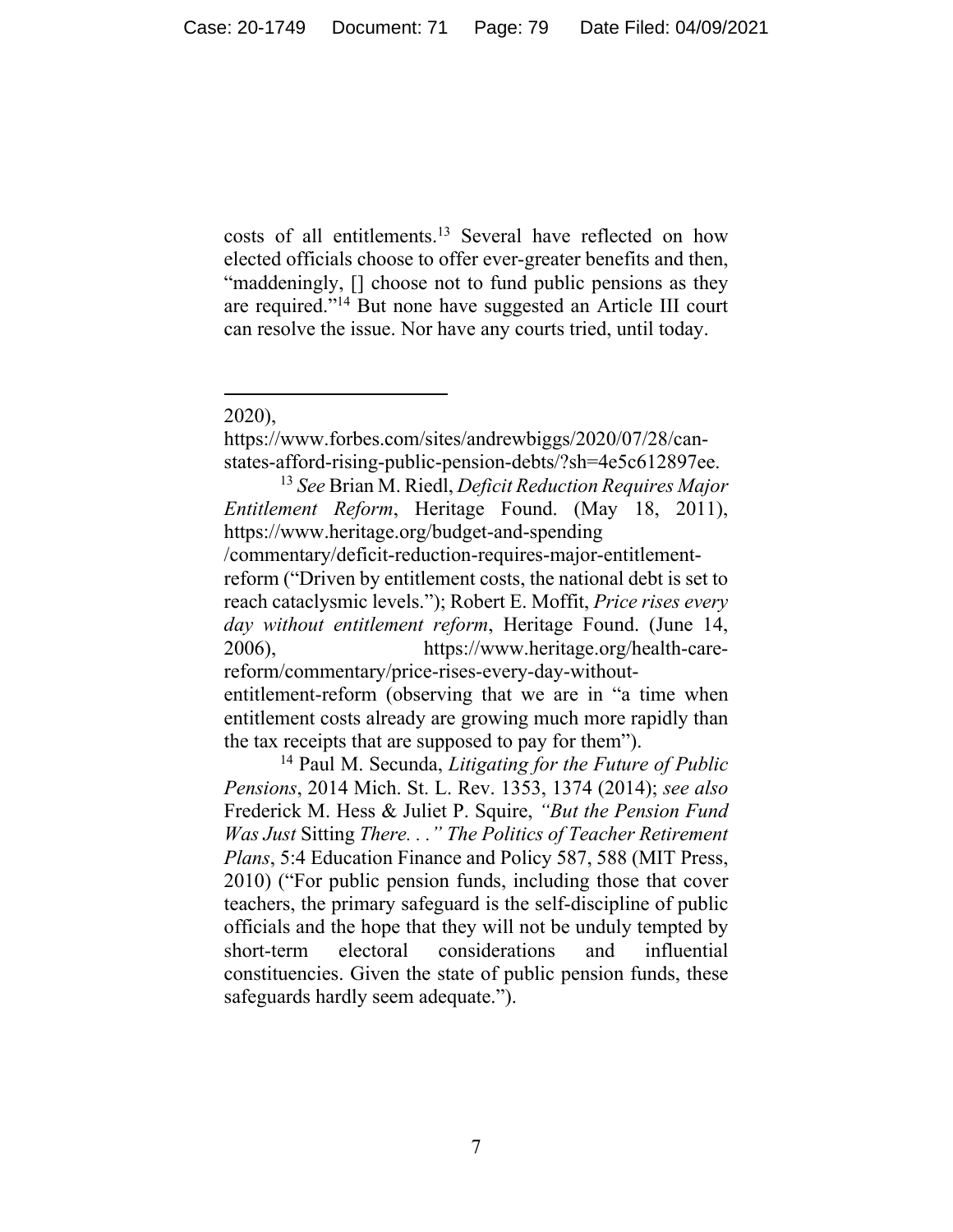I am skeptical. In one sense, the dispute unfolds like a common law contract problem, asking the Court to merely determine the best meaning of an agreement. Viewed through that lens, I agree with much of the Court's reasoning in Part III.A holding the Consent Judgment obligates the GVI for outstanding contributions under Section 718(g). Likewise, I agree with the analysis in Part III.B reasoning that interest and penalties cannot be read into the Consent Judgment retroactively.15 Indeed, as a matter of interpretation, I would go

 $15$  I do not see a need to consult the lack of legislative history to resolve "whether the *statutory text* . . . manifests an intent" to apply retroactively. *Landgraf v. USI Film Prods.*, 511 U.S. 244, 257 (1994) (emphasis added); *see also I.N.S. v. St. Cyr*, 533 U.S. 289, 316 (2001) ("The standard for finding [ ] unambiguous direction" in the first *Landgraf* step "is a demanding one"), *superseded by statute*, REAL ID Act of 2005, Pub. L. No. 109–13, 119 Stat. 310, *as recognized in Nasrallah v. Barr*, 140 S. Ct. 1693 (2020); *Gordon v. Pete's Auto Serv. of Denbigh, Inc.*, 637 F.3d 454, 459 (4th Cir. 2011) (interpreting the "demanding" first *Landgraf* step as "requiring prescription that is truly express and unequivocal") (citing *St. Cyr*, 533 U.S. at 316) (internal citation omitted). I recognize that when the statute is silent on retroactivity, courts have sometimes looked to legislative history. But "[w]hen the express terms of a statute give us one answer and extratextual considerations suggest another, it's no contest. Only the written word is the law, and all persons are entitled to its benefit." *Bostock v. Clayton Cnty., Ga.*, 140 S. Ct. 1731, 1737 (2020). As a result, "legislative history can never defeat unambiguous statutory text," particularly when it does not exist. *Id*. at 1750; *see also Arevalo v. Ashcroft*, 344 F.3d 1, 12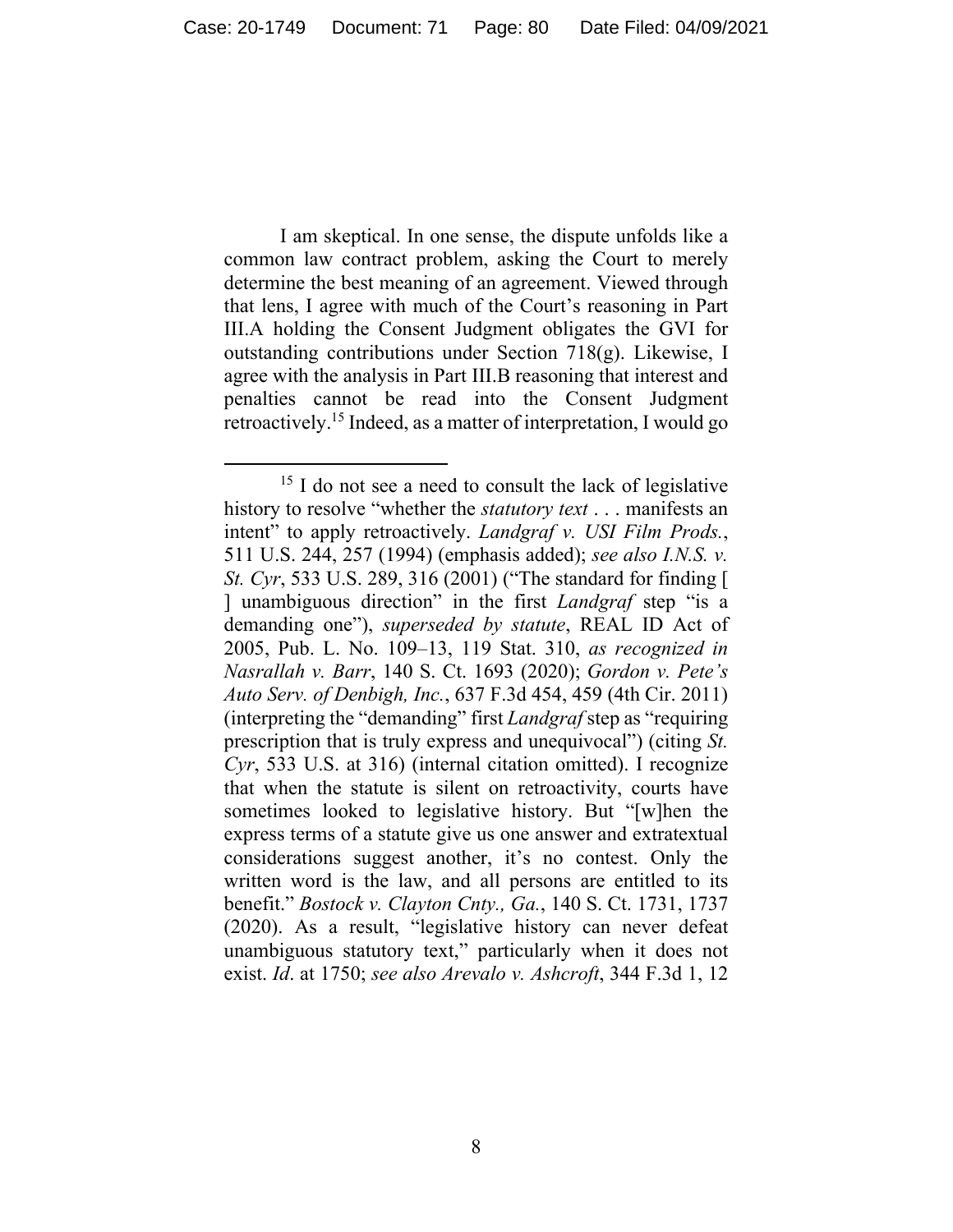further and conclude the Consent Judgment imposes *additional* obligations on the GVI under Title 3 V.I.C. § 718(f), because GVI's responsibility to pay "employer contributions" in Section 718 includes the "employer contributions" required by Section 718(f). If that were the scope of our decision, if this were just two parties asking a court to figure out who owes what, few would find the opinion today noteworthy.

But we are writing on a far bigger stage, one that, I fear, will rightly draw the attention of governors and the governed across the country. If they interpret our decision to mean that the Article III judicial power comprehends a monetary award to pay a general statutory obligation, whether or not the separate sovereign has appropriated funds, a new and dangerous chapter in the pension wars will open.

So I write separately to emphasize the narrower scope of the Court's holding affirming only that the GVI is liable for the obligations in the Consent Judgment. But in doing so, the Court is not ordering the GVI to disburse monies from the Virgin Islands' treasury. And that is because the federal courts almost always lack that authority. We stand, it seems, dangerously close to the Constitutional precipice. The parties need not return and ask us to step off.

## **I. THE CONSENT JUDGMENT**

<sup>(1</sup>st Cir. 2003) ("At most, legislative histories of this type tell us that while Congress may have thought retroactivity to be an important topic, it could not muster a clear consensus on the subject.") (citing *Rivers v. Roadway Exp., Inc.*, 511 U.S. 298, 309 (1994)). For that reason, I see no need to note its absence here.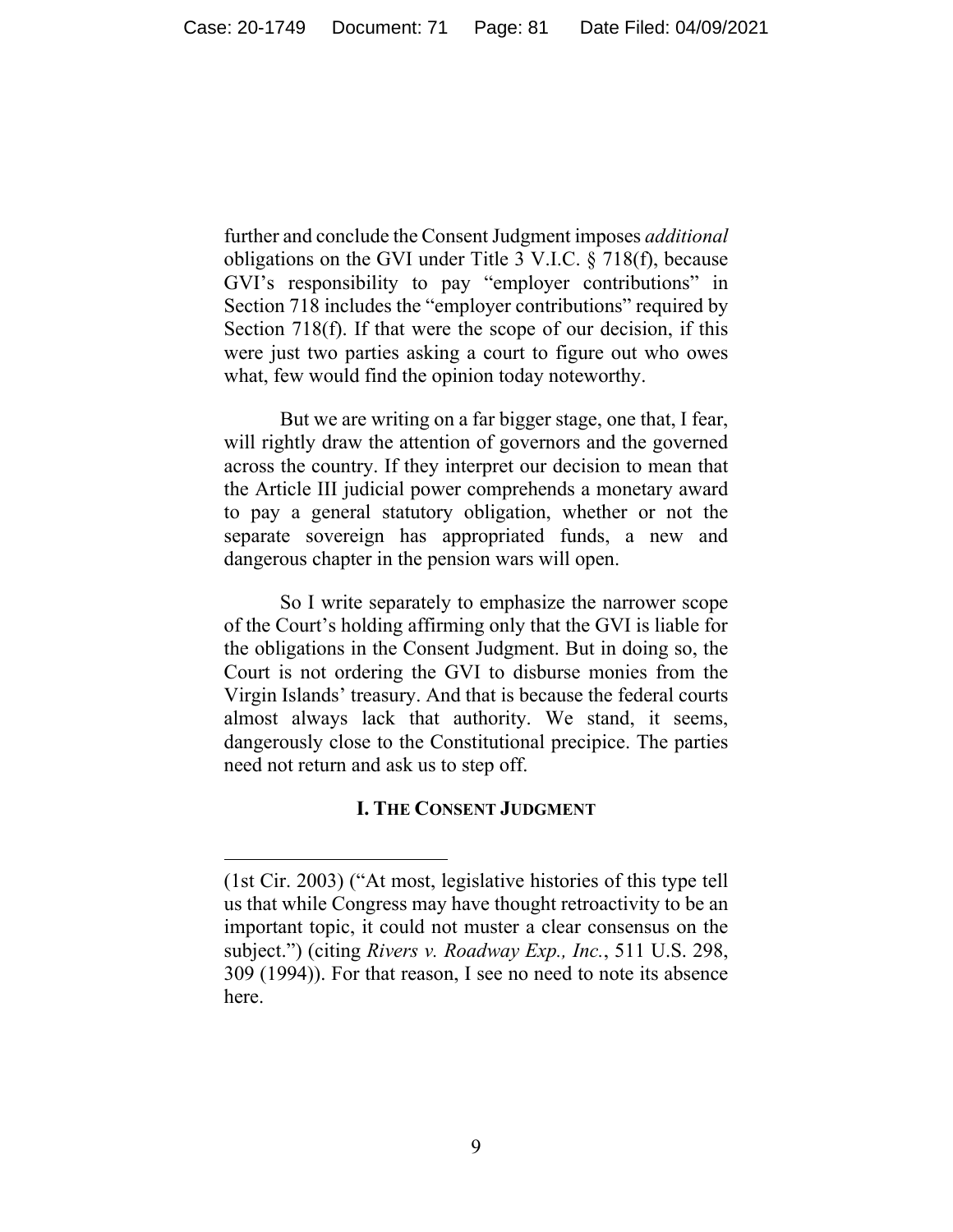GERS's cross-appeal requires examining the ordinary understandings of an agreement. I begin with the small dispute over the best reading of the Consent Judgment. And the principles guiding that analysis—defining the words using their common meaning when drafted—informs the larger dispute over the best reading of Article III. It is a puzzle with only two pieces, both turning on the same questions of interpretation.

## **A. The Consent Judgment Encompasses Section 718(f)**

 Start with the consent judgment, an instrument with "attributes of both contracts and injunctions." *E.O.H.C. v. Sec'y United States Dep't of Homeland Sec.*, 950 F.3d 177, 192 (3d Cir. 2020). Sometimes a consent decree imposes a correction, coercing compliance, handing out punishment, prohibiting future wrongs. That side of the coin matches the power of an injunction. *Id*. But "when a party seeks not to punish but to enforce the other party's commitments," like GERS here, the consent judgment "works more like a contract." *Id.* So the Consent Judgment "is to be construed basically as a contract," *United States v. ITT Cont'l Baking Co.*, 420 U.S. 223, 238 (1975), with traditional principles of interpretation informing the terms. *Flemming ex rel. Estate of Flemming v. Air Sunshine, Inc.*, 311 F.3d 282, 289 (3d Cir. 2002).

 Interpretation of any text turns, of course, on the text. *Tamarind Resort Assocs. v. Gov't of Virgin Islands*, 138 F.3d 107, 110 (3d Cir. 1998) ("It is axiomatic that where the language of a contract is clear and unambiguous, it must be given its plain meaning.") (citing Restatement (Second) of Contracts § 202(3)(a) (1981)); *see also In re Diet Drugs (Phentermine/Fenfluramine/Dexfenfluramine) Prod. Liab.*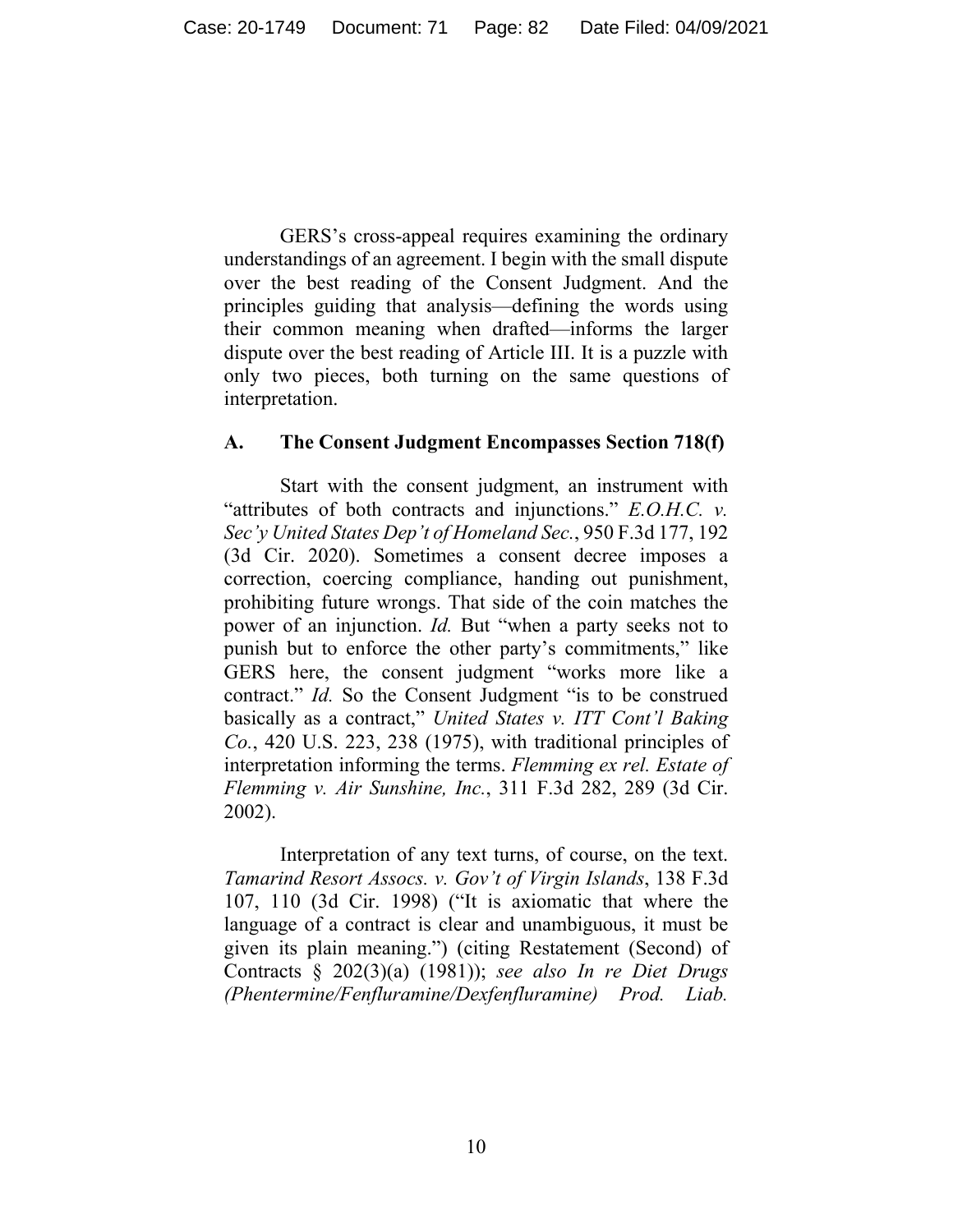*Litig.*, 706 F.3d 217, 223 (3d Cir. 2013) ("When the terms of a contract are clear and unambiguous, its meaning must be determined from the four corners of the contract." (internal citation and quotation marks omitted)). If needed, we can aid that effort by looking at documents "expressly incorporated in the decree." *ITT Cont'l*, 420 U.S. at 238. These principles lead me to conclude that the Consent Judgment includes the GVI's obligations under Title 3 V.I.C. § 718(f), what GERS calls the "actuarially determined employer contribution" or "ADEC." Appellee's Br. at 53.

 Here is why. The Consent Judgment tells the GVI to timely pay "the total amount due of . . . employer contributions as defined in Title 3, Section 718." JA113–14. Naturally, that includes all of Section 718, from (a) to (g). So if Section 718(f) is an "employer contribution," the GVI pays that amount. Section 718 does not explicitly spell out what is, or is not, an "employer contribution." Indeed, that phrase does not appear anywhere in Section 718. But we have plenty of other help.

 Section 718(a) explains who funds GERS: its members, the "employer," and "interest income." Section 718 also details what "contributions" the "employer" makes. For example, Section  $718(g)$  says the "employer shall contribute" a fixed percentage of GVI employee salaries. Likewise, Section 718(k) says the "employer shall . . . contribute to the System" costs of "any special early retirement program." 3 V.I.C. §  $718(k)$  (1995).<sup>16</sup> All of which inform the best reading of the

<sup>16</sup> As is often the case in a decades-old dispute, the locations of these provisions have moved around. Codification of the quoted version of Section 718(k) occurred in 1994. Act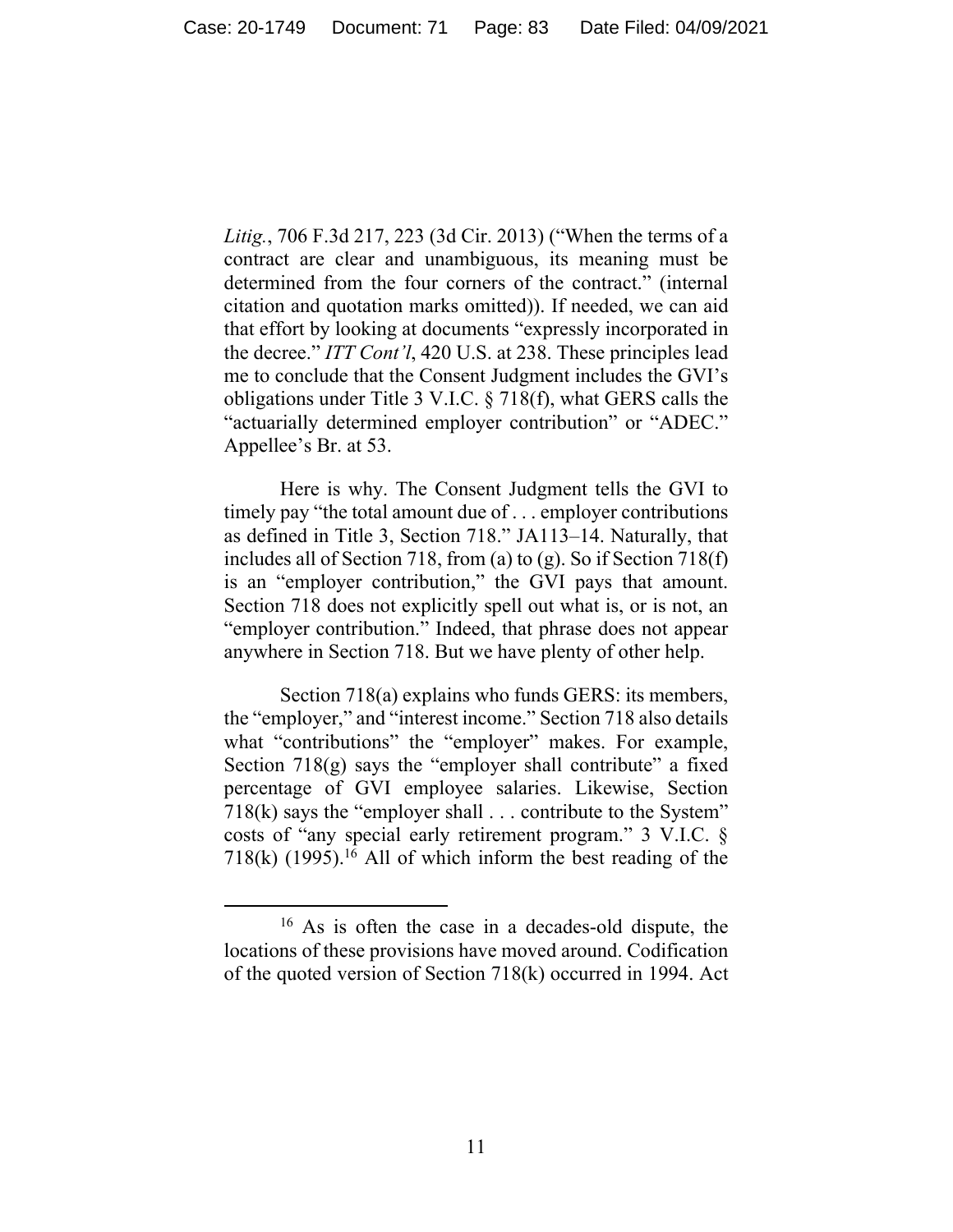similar wording in Section 718(f) that the "employer shall make contributions" to finance the fund's actuarially determined reserve.

 Taken together, there is nothing in Section 718 suggesting that one particular subsection defines "employer contributions," or that Section 718(f) does not. Or, as we have noted, the same words or phrases in different parts of the same statute have the same meaning unless there is "such variation in the connection in which the words are used as reasonably to warrant the conclusion that they were employed in different parts of the act with different intent." *Cf. Official Comm. of Unsecured Creditors of Cybergenics Corp. ex rel. Cybergenics Corp. v. Chinery*, 330 F.3d 548, 559 (3d Cir. 2003) (en banc) (quoting *Atlantic Cleaners & Dyers, Inc. v. United States*, 286 U.S. 427, 433 (1932)). The Consent Judgment reflects that structure, incorporating *all* of the "employer contributions . . . defined in Title 3, Section 718" and thus the "employer . . . contribution" in Section 718(f) as well as the "employer . . . contribut [ions]" in Section  $718(g)$ . That excludes a reading that places Section 718(g), but not Section 718(f), into the Consent Decree. *See* 11 Williston on Contracts § 30:25 (4th ed. 2020) ("When a writing refers to another document, that other document, or the portion to which reference is made, becomes constructively a part of the writing, and . . . [t]he incorporated

of Aug. 26, 1994, No. 6007, § 8(c), 1994 V.I. Sess. Laws 150, 158. A later reorganization moved this section into the current Section 718(j), 3 V.I.C. § 718(j) (2021), and Section 718(k) now addresses the timing and prioritization of the employer's funding of early retirement programs. *See* V.I.C. § 718(k) (2021); Act of Nov. 2, 2005, No. 6794, § 14.4, 2005 V.I. Sess. Laws 380, 396.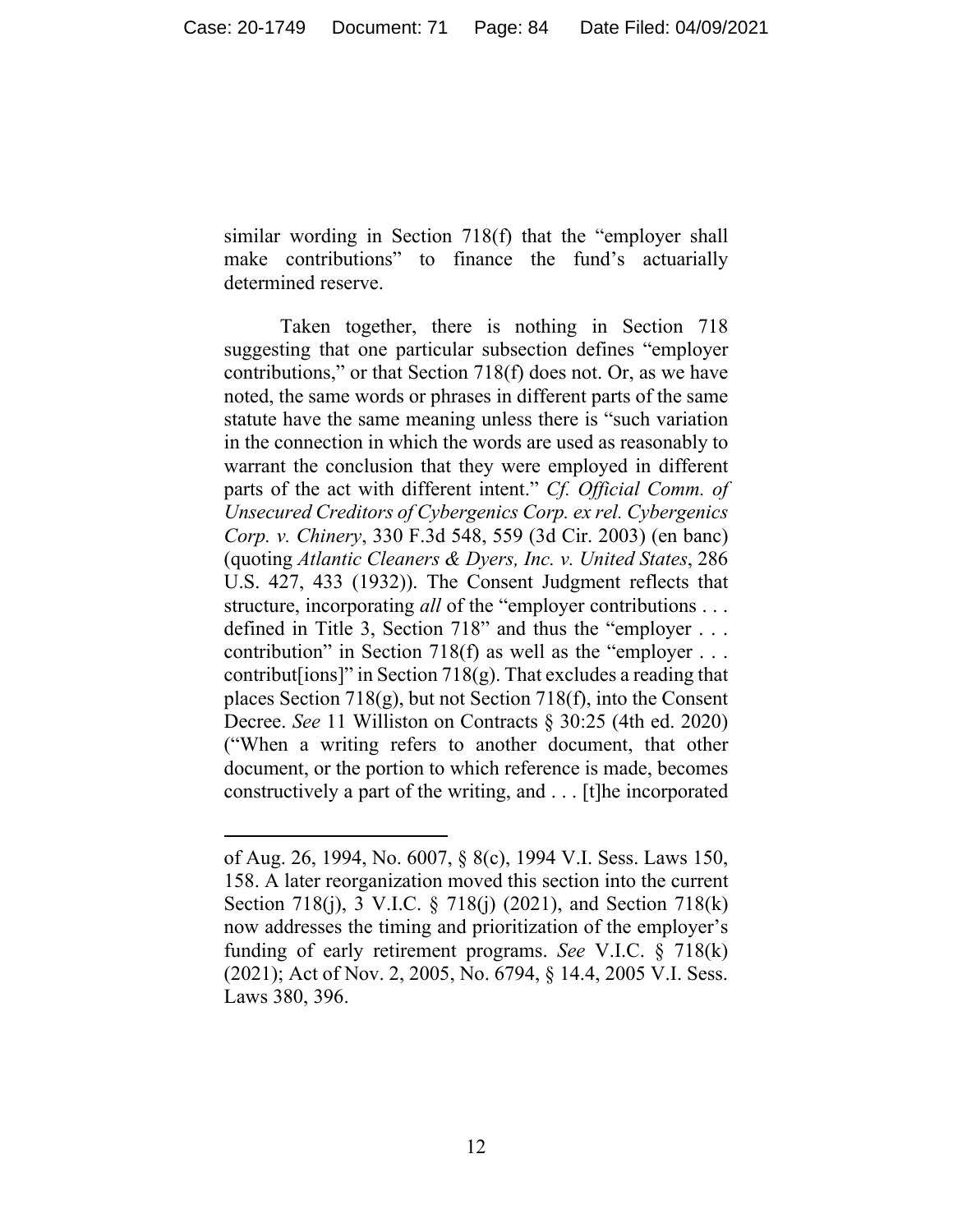matter is to be interpreted as part of the writing."); *see also* Antonin Scalia & Bryan Garner, Reading Law: The Interpretation of Legal Texts 101 (2012) (stating general terms "are to be accorded their full and fair scope" and "are not to be arbitrarily limited").

The District Court saw a flaw in this design. At the time of the Consent Judgment, the ADEC obligation flowed from an annual calculation. *See* § 718(e) (1968).17 In contrast, the Consent Judgment requires payments every pay period. That, the District Court held, makes an ADEC obligation under Section 718(f) impossible. But two obstacles hinder that reading. First, that is not what the Consent Judgment says. And we are not free to reorganize, rewrite, or restate the parties' clearly expressed intentions.

Second, even if it did, that does not read out the obligation of Section 718(f) because nothing prevents a *pro rata* ADEC payment every pay period after calculation. Indeed, that is the process used for all employer and employee contributions. *See* 3 V.I.C. § 718(h) (1968) ("[E]mployer and employee contributions shall be paid into the system each payroll period"), *amended*, Nov. 2, 2005, No. 6794, § 14.3, 2005 V.I. Sess. Laws 380, 397 ("[E]mployer and employee contributions must be paid to the system within ten days after the closing of each payroll period."); 3 V.I.C. § 718(h) (2021) ("[E]mployer and employee contributions shall be paid to the System within ten working days after the pay date."). In other words, even if we accept the District Court's premise that the

<sup>&</sup>lt;sup>17</sup> Section 718(e) currently requires a "bi-annual. computation. Act of Oct. 26, 2015, No. 7802, § 2(f), 2015 V.I. Sess. Laws 147, 155; *see* 3 V.I.C. § 718(e) (2021).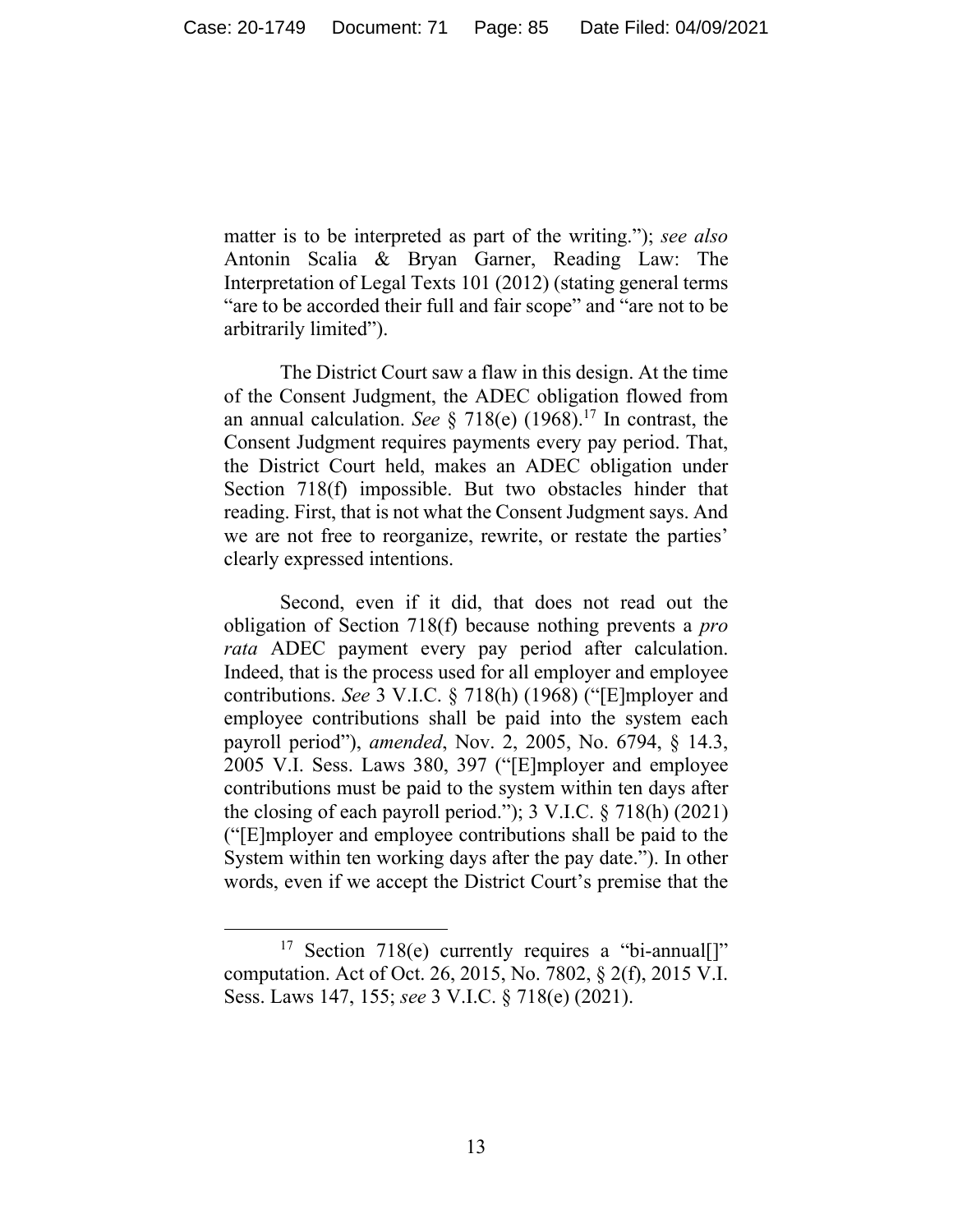Consent Judgment only encompasses regular pay period obligations, that still includes the regular *pro rata* contributions under Section 718(f) each pay period.

# **B. Section 718(f) Obligates the GVI to Contribute the ADEC**

For these reasons, I read the Consent Judgment to include "employer contributions" required by Section 718(f), a conclusion the majority shares. We differ only in defining what Section 718(f) requires. Here again our task is interpretation, not invention. As always, we employ the "fundamental canon of statutory construction" requiring that we "interpret the words consistent with their ordinary meaning" when enacted. *Wis. Cent. Ltd. v. United States*, 138 S. Ct. 2067, 2070, 2074 (2018) (internal quotation marks omitted); *see also United States v. Johnman*, 948 F.3d 612, 617 (3d Cir. 2020). "It is a focused inquiry and '[o]ur analysis begins and ends with the text.'" *United States v. Smukler*, --- F.3d ----, No. 19-2151, 2021 WL 1056021, at \*6 (3d Cir. 2021) (quoting *Little Sisters of the Poor Saints Peter & Paul Home v. Pennsylvania*, 140 S. Ct. 2367, 2380 (2020)). We tackle the task of interpretation using our "toolkit" with "all the standard tools of interpretation" used to "carefully consider the text, structure, history, and purpose" of the statute. *Kisor v. Wilkie*, 139 S. Ct. 2400, 2414–15 (2019) (cleaned up). With that aim, we seek not a perfect answer on meaning, for one does not exist, but to "'reach a conclusion about the best interpretation,' thereby resolving any perceived ambiguity." *Shular v. United States*, 140 S. Ct. 779, 788 (2020) (Kavanaugh, J., concurring) (quoting *Kisor*, 139 S. Ct. at 2448 (Kavanaugh, J., concurring in the judgment)). Using that inquiry, I believe the best meaning of Section 718(f) obligates a GVI contribution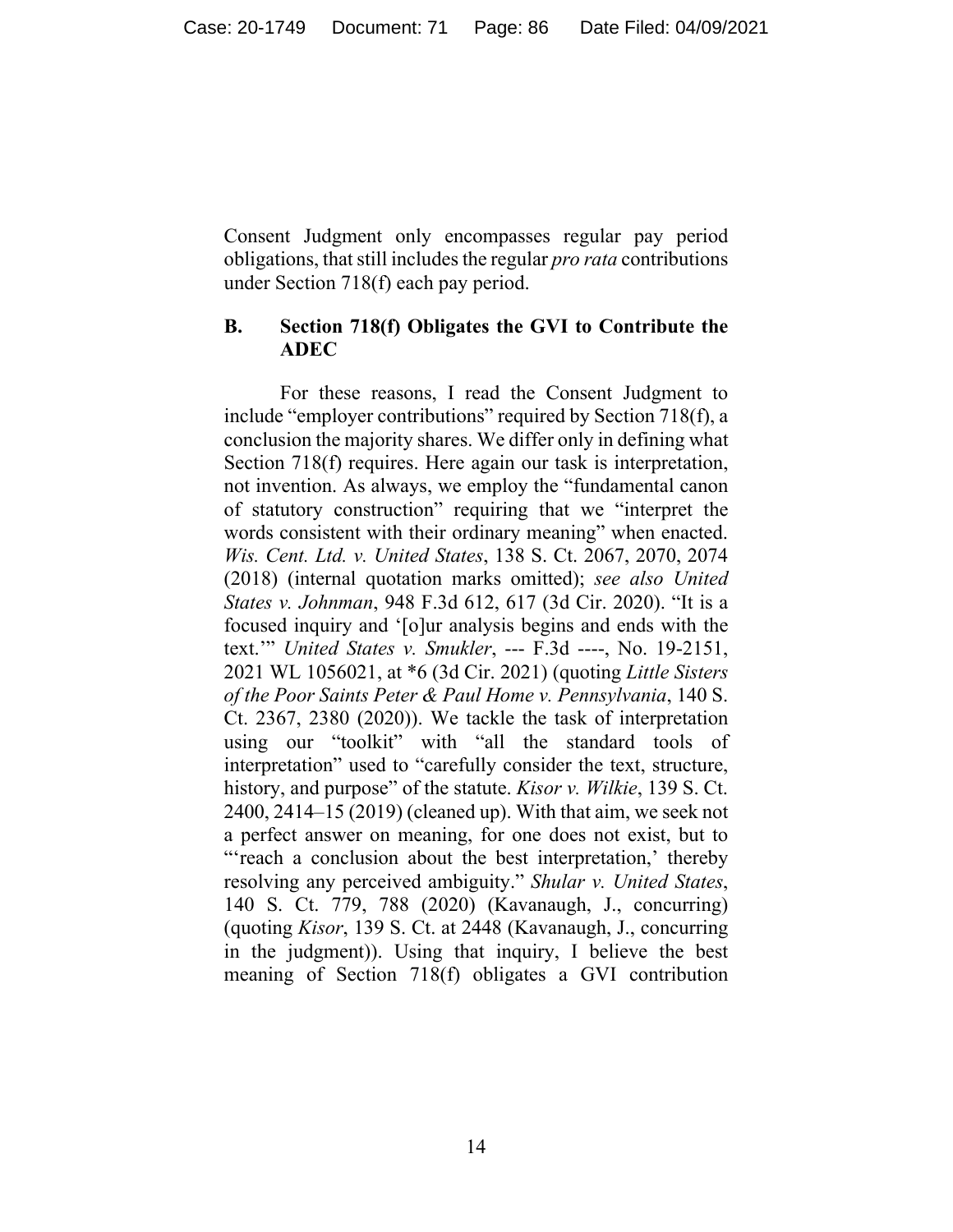separate from its fixed-percentage obligations in Section 718(g) sufficient to fund an "actuarially determined" reserve.<sup>18</sup>

The majority reaches for a different set of tools and, as a result, reads Section 718(f) to merely preview the employer's fixed percentage obligation in Section 718(g). An obligation, they write, to provide no more than "the fixed-percentage contributions of employees and employers to be calibrated to account for the changing actuarial needs of the system." Maj. Op. at 53. But those conclusions do not flow from the text of the statute. Rather, they emerge first from what the statute does not say (based on language deleted in 1968), and second, the testimony of GERS representatives in legislative hearings decades after the statute's enactment. Respectfully, I disagree with both that reasoning and result.

## **1. Section 718 Requires An Adequately Funded Actuarial Reserve**

Before explaining why, let me note our broad areas of agreement. For one, none dispute that Section 718 requires actuarial soundness. That is plain from Section 718(a) requiring that the "obligations of the System shall be financed in accordance with actuarial reserve requirements[.]" 3 V.I.C.  $§$  718(a). As both commonly and technically<sup>19</sup> understood when enacted, a pension plan with a "fully funded" "actuarial

 $18$  To be sure, the question of what the statute requires is separate from whether this Court has the power to enforce such requirements, a question addressed below.

<sup>19</sup> *See Louisiana Pub. Serv. Comm'n v. F.C.C.*, 476 U.S. 355, 357 (1986) (explaining "the rule of construction that technical terms of art should be interpreted by reference to the trade or industry to which they apply").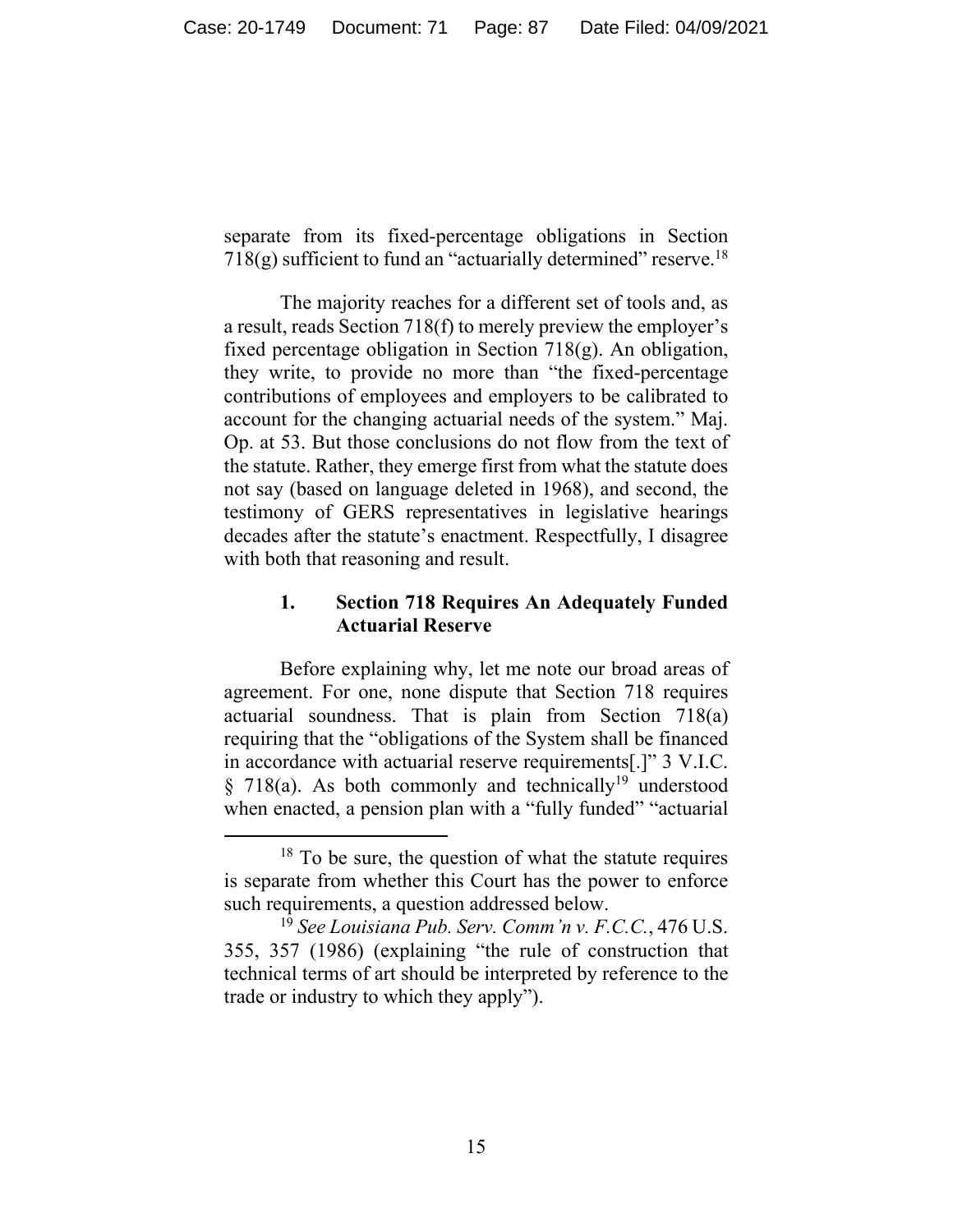reserve" is one in which the "reserve<sup>['s]</sup> assets" have met the "actuarially determined obligation accrued." Dorrance C. Bronson, *Pension Plans – The Concept of Actuarial Soundness*, 20-1 J. of the Amer. Ass'n of Univ. Tchrs. of Ins. 36, 37 (Mar. 1953); *see also Actuarially Sound Retirement System*, Black's Law Dictionary (11th ed. 2019) (defined since 1947 as "[a] retirement plan that contains sufficient funds to pay future obligations, as by receiving contributions from employees and the employer to be invested in accounts to pay future benefits").<sup>20</sup> Using that meaning, Section 718(f) requires the "actuarially determined reserve" to "provide . . . for the annuities and benefits" of the System. 3 V.I.C. § 718(f) (1968). And the "actuarial reserve" contemplated by Section 718 is a pool of assets sufficient to satisfy its liabilities to future retirees. In the parlance of private pensions, this is a "defined benefit" plan—a "general pool of assets" entitling beneficiaries to "a fixed periodic payment"—rather than a defined contribution plan in which "the employer's contribution is

<sup>20</sup> *Accord* Newton L. Bowers, Jr., *An Approximation to the Distribution of Annuity Costs*, 19 Transactions of Soc'y of Actuaries 295, 306 (1967) (defining a pension plan's "actuarial reserve" as "the expected value of future annuity payments."); James A. Graaskamp, *Implications of Vested Benefits in Private Pension Plans: Comment*, 33 J. of Risk and Ins. 489, 493 (Sep. 1966) (describing "present actuarial reserve formulas" in pension plans as requiring "pay[ing] both vested and unvested, earned and unearned benefits"); Phelim Boyle & Mary Hardy, *Guaranteed Annuity Options*, 33 Astin Bulletin 125, 129 (2003) (describing the "traditional actuarial reserving method" as "set[ting] aside additional capital to ensure that the liabilities under the guarantee will be covered with a high probability").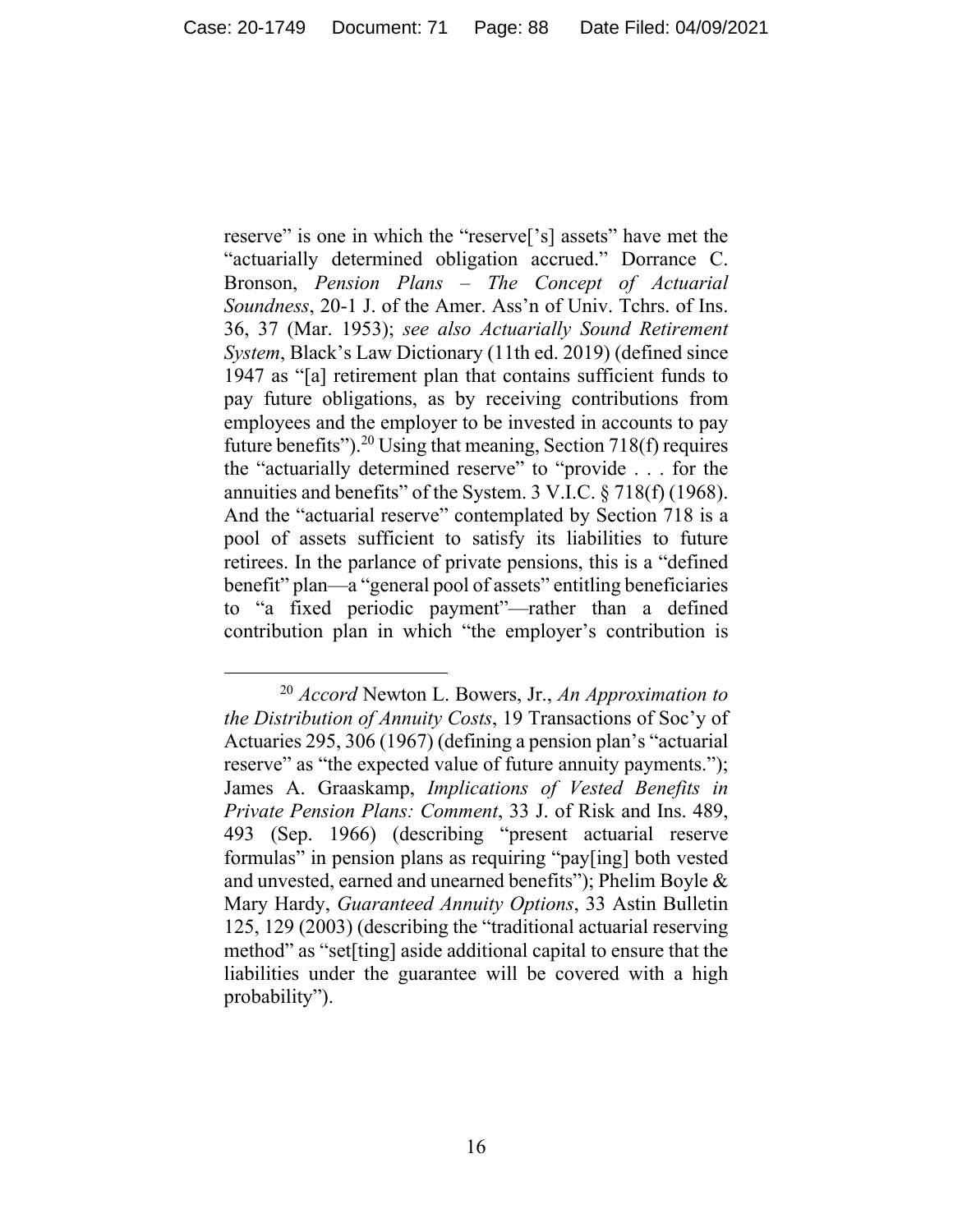fixed and the employee receives whatever level of benefits the amount contributed on his behalf will provide." *Hughes Aircraft Co. v. Jacobson*, 525 U.S. 432, 440 (1999) (internal citations omitted).

So too, all agree that Section 718(f) demands that GERS's "actuarially determined reserve" receive "adequate" funding. No mysterious meaning here. Then, as now, the ordinary meaning of "adequate" in a quantitative context means "equal to what is required." *Adequate*, Black's Law Dictionary (4th ed. 1968); *see also* "adequate, adj." *OED Online*, Oxford University Press, March 2021, www.oed.com/view/Entry/2299 (last visited April 6, 2021) ("Fully satisfying what is required; quite sufficient, suitable, or acceptable in quality or quantity."). In other words, Section 718(f)'s "adequate" modifier does not disturb what is otherwise clear from Section 718: that a particular funding quantum must satisfy the System's future outputs: the members' "annuities" and "benefits."<sup>21</sup> Finally, we reach the same conclusion that the fixed-percentage calibrations in Section 718(b) and Section 718(g) have not, and will not, achieve actuarial soundness. They are not, in other words, adequate. As history and math both prove, when the "actuarially determined reserve" exceeds the sum of those fixed-percentage contributions (plus income), the reserve cannot achieve "adequa[cy]." 3 V.I.C. § 718(f).

<sup>21</sup> And, since 1998, administrative costs. *See* Act No. 5223, §§ 1–2, 1998 V.I. Sess. Laws 234, 234–35 (deleting then Section 718(i) requiring the GVI to fund the system's administrative costs and folding that obligation into Section 718(f).)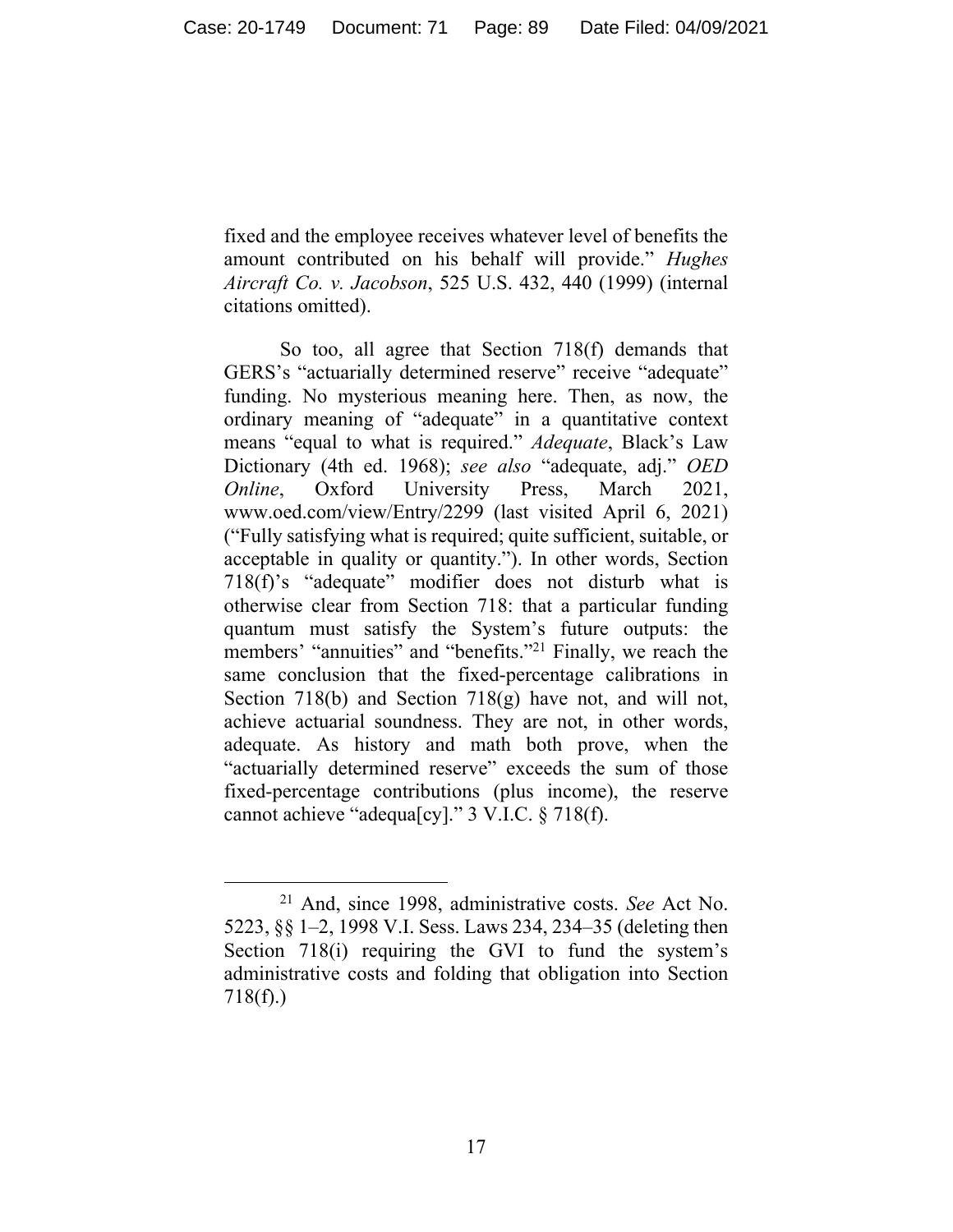#### **2. The GVI Must Ensure Adequacy**

Here is where I depart from the majority. Accepting that (a) the System must fund an actuarially sound reserve, and (b) arithmetic renders that impossible from fixed-percentage contributions alone, then something must make up that difference. The majority calculates differently, reading Section 718(f) to preclude what Section 718 otherwise requires, thereby baking a funding shortfall into the statute. In a bit of self-sabotage, the argument goes, the Legislature really meant to incentivize all to do more by creating a hard-capped contribution system regularly "[re-]calibrated" to "account for the changing actuarial needs of the system." Maj. Op. at 53.22 And I admit, that seems like a good way to marshal the public and political pressure needed to turn aspirations into action. Pay as you go, or face a shortfall sure to shorten the terms of those tasked with finding needed funds. Except that is not what

 $22$  The majority recognizes that the fixed-percentage contributions in Sections 718(b) & (g) "have *not* been accurately calibrated to the actuarial needs of the system." Maj. Op. at 54. So if the "actuarially determined reserve" exceeds the sum of those fixed-percentage contributions (plus interest), the reserve cannot achieve "adequa[cy]." 3 V.I.C. § 718(f).

Even so, the majority asserts that Section 718 does not "*ensure* a shortfall" because the statute can always be amended. Maj. Op. at n.29. That seems to summarize the problem. For to read a law to require, by design, other legislation to accomplish its objective is "so startling" that it is unlikely to represent the best reading. *City of Columbus v. Ours Garage & Wrecker Serv., Inc.*, 536 U.S. 424, 449 n.4 (2002) (Scalia, J., dissenting).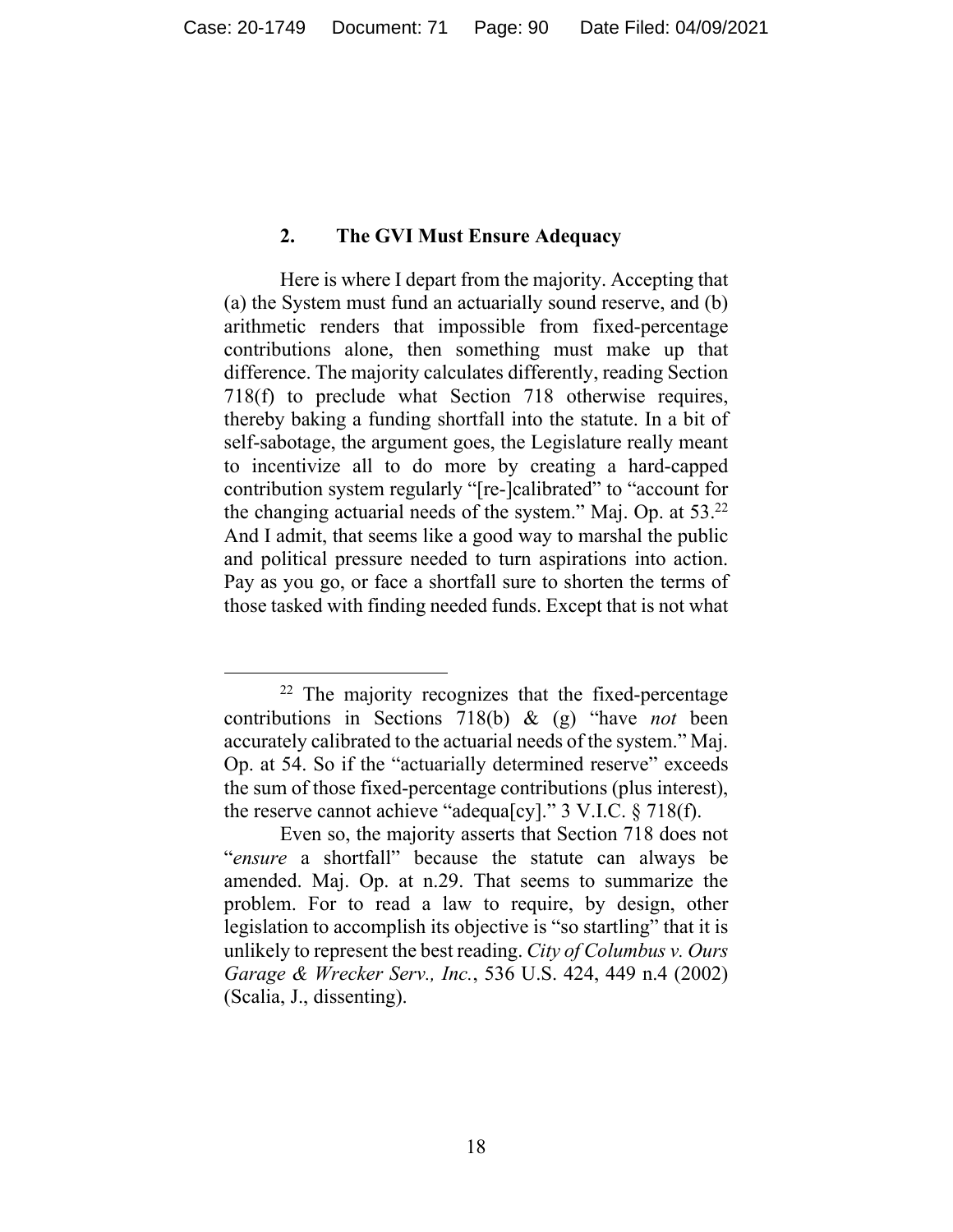the statute says, a point, as we will see, the majority does not dispute.

Turn back to the text. As of the Consent Decree, Section 718(f) read:

> The employer shall make contributions which together with the members' contributions and the income of the system will be sufficient to provide adequate actuarially determined reserve for the annuities and benefits herein prescribed.

 $3$  V.I.C.  $\S$  718(f) (1968).<sup>23</sup> As ordinarily understood, it is "the employer" who "shall" contribute what is needed for actuarial soundness. That is because the rule of last antecedent "provides that a limiting clause or phrase should ordinarily be read as modifying only the noun or phrase that it immediately follows." *Lockhart v. United States*, 136 S. Ct. 958, 962–63 (2016) (internal quotation marks omitted); *see also* Scalia & Garner, Reading Law 144. Here, the limiting phrase "shall make contributions" modifies the noun it immediately follows: "employer." 3 V.I.C. § 718(f).

Section 718(b) confirms that reading, requiring that "[e]ach employee who is a member of the system shall contribute" a fixed percentage of compensation. 3 V.I.C. §

<sup>23</sup> Later tweaks to this provision did not affect the operative language. *See* 3 V.I.C. §718(f) (2021) (now also requiring the "reserve" to cover the System's "administration" costs); *see* Act No. 5223 §§ 1–2, 1998 V.I. Sess. Laws at 234– 35.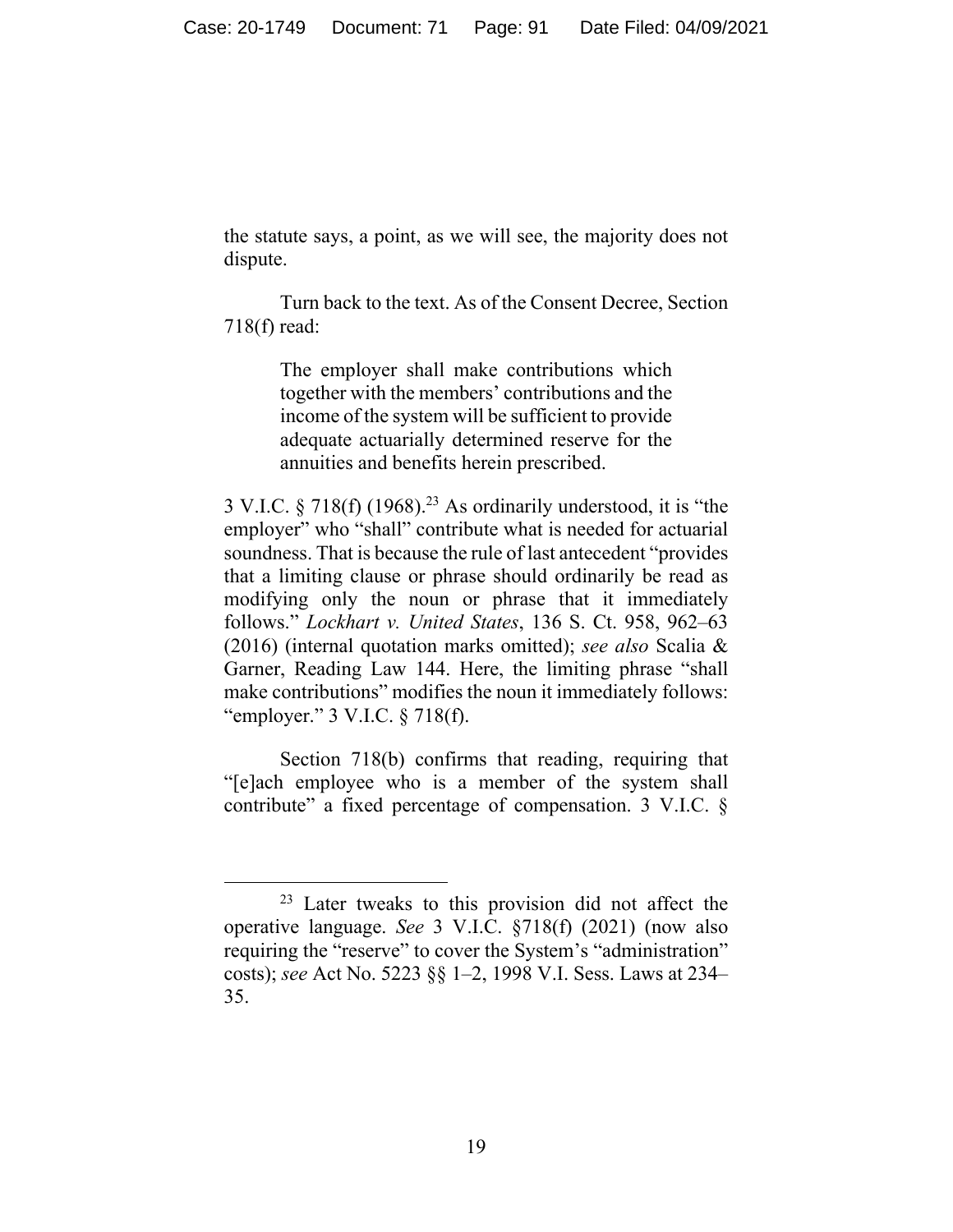$718(b)$  (1968)<sup>24</sup> (emphasis added). Section  $718(b)$ 's command phrase gives meaning to Section 718(f)'s application of the "shall contribute" modifier to "employers" but not "members." *See Madar v. United States Citizenship & Immigration Servs.*, 918 F.3d 120, 123 (3d Cir. 2019) ("Under the interpretive canon *expressio unius est exclusio alterius*, we presume that '[t]he expression of one thing implies the exclusion of others.'") (quoting Scalia & Garner, Reading Law 107).

The majority agrees this is the natural way to read the text, but reasons that because Section 718(f)'s employer contributions occur "together with" employee contributions and the System's income, and because Section 718(a) "equaliz[es] the input of *all stakeholders* to the actuarial soundness of the system," Section 718(f) must merely repeat Section 718(a) and preview Section 718(g). Maj. Op. at 55–56 & n.30.<sup>25</sup> Not so.

<sup>&</sup>lt;sup>24</sup> The legislature has amended Section  $718(b)$ 's fixedpercentage contribution provision from time to time, but not this obligating phrase. *See* 3 V.I.C. § 718(b) (2021) ("Each employee who is a member of the Government Employees Retirement System shall contribute a percentage of compensation" at the enumerated rate).

<sup>&</sup>lt;sup>25</sup> The majority argues that the "structure" and "sequen[ce]" of Section 718 are best understood to mean Section 718(a) supplies Section 718(f)'s meaning. Maj. Op. at n.30, citing *Pac. Emplrs. Ins. Co. v. Global Reins. Corp. of Am.*, 693 F.3d 417, 430 (3d Cir. 2012). I do not see how. Section 718(a) explains who funds the system; Sections 718(b)–(d) explain what the members contribute and how;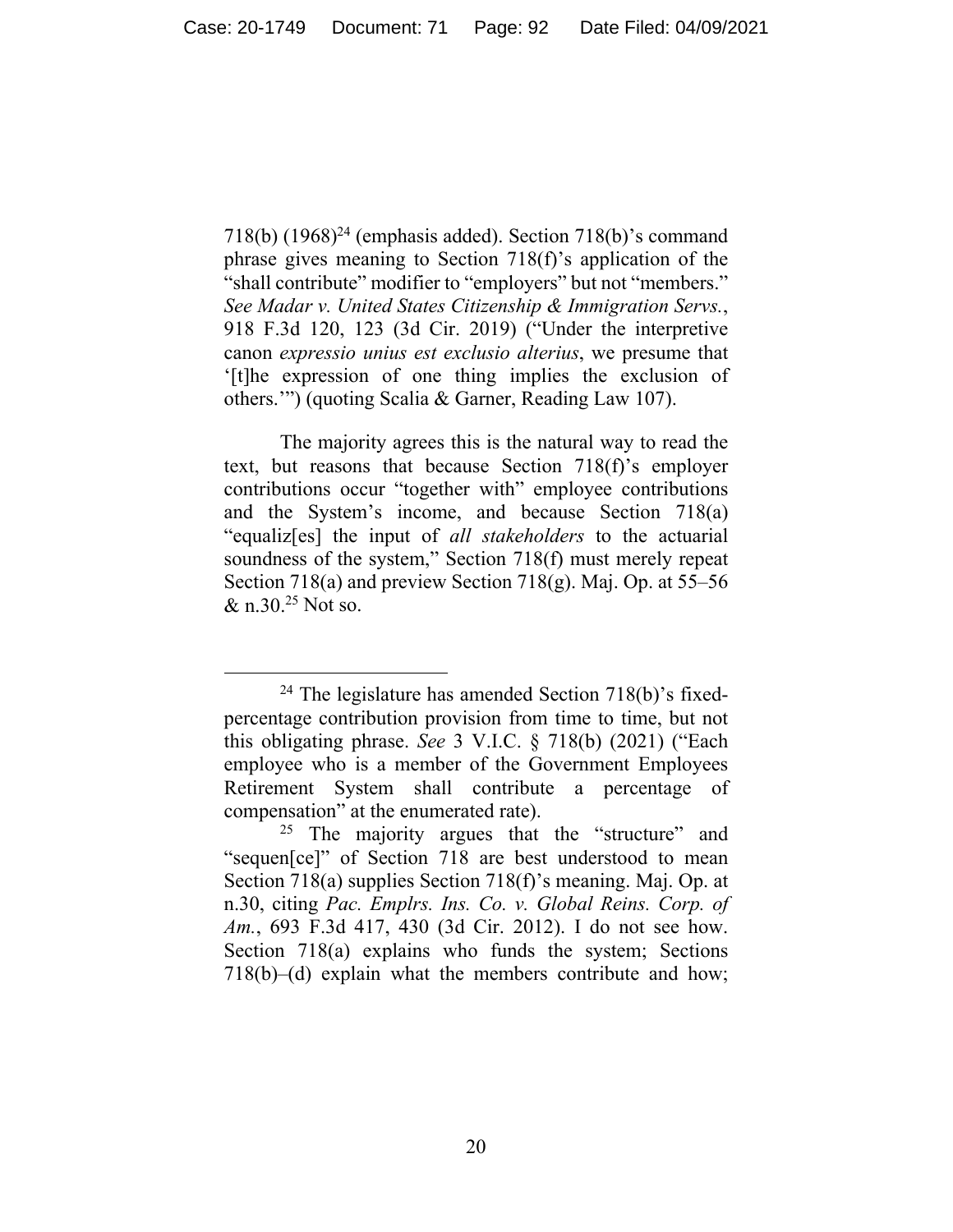First, Section 718(f) forecloses that reading. Accepting the majority's interpretation that all three components employer contributions, member contributions, and income share Section 718(f)'s burden requires applying "shall make contributions" to "words or phrases more remote"—in this case, "members' contributions and income from the system." *See Rule of the Last Antecedent*, Black's Law Dictionary (11th ed. 2019). That is precisely what the rule of last antecedent counsels against. *Id.*; *see also Nearest-Reasonable-Referent Canon*, Black's Law Dictionary (a "postpositive modifier" including "adverbial or adjectival phrases" will "normally appl[y] only to the nearest reasonable referent"); *Lockhart*, 136 S. Ct. at 963 (declining to depart from the rule where it would

Section 718(e) requires the actuarial computation; and Sections  $718(f)$ –(k) detail the amount and method of the GVI's contributions. *See* 3 V.I.C. § 718 (2021). If we can glean anything from "considering every provision of the [section] and how they fit together," *Pac. Emplrs.*, 693 F.3d at 430, it is that Sections 718(a) and (f) play distinct roles in the statutory scheme.

The majority also reads the modifications to Section 718(a) requiring the GERS Board to "actuarially determine the rate of contribution for members and employers," 3 V.I.C. § 718(a) (2021), as a "clear indication" that actuarial funding comes only from the fixed percentage contributions in Section 718(b) and (g). Maj. Op. at n.30. Of course, that language was not in Section 718(a) as adopted in the Consent Decree in 1984. Act of Feb. 8, 1968, No. 2098, § 1, 1968 V.I. Sess. Laws, Pt. I, 9–10. And it does not change the fact that when those fixed percentage contributions fall short "for whatever reason," Maj. Op. at 54, the system suffers a funding gap that only Section 718(f) can fill.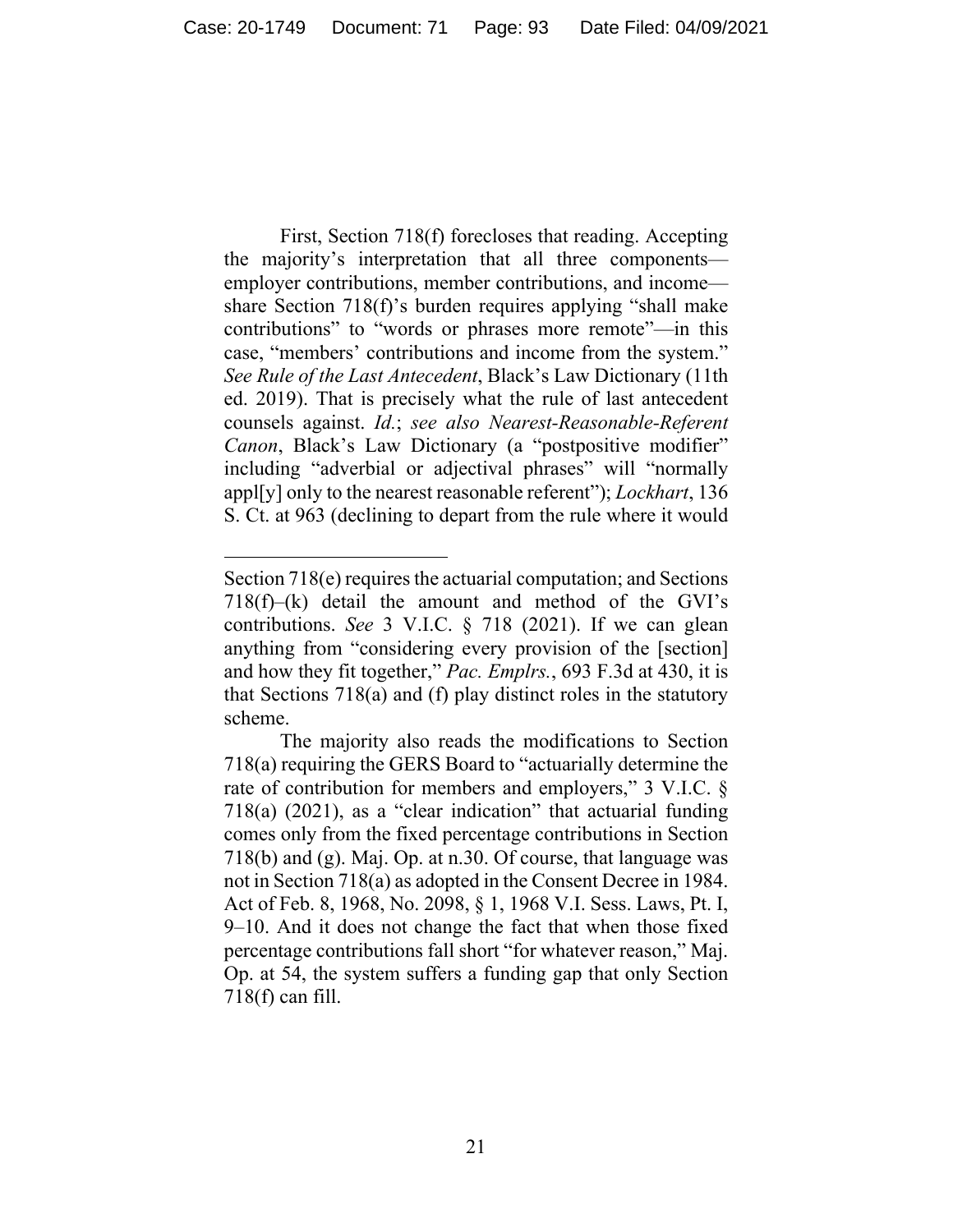be "a heavy lift to carry the modifier" across entire preceding list of nouns). Nor does the result—compelling "income from the system" to "make contributions" to the systems—flow naturally. Applying the rule of the last antecedent avoids that trouble, and "reflects the basic intuition that when a modifier appears at the end of a list, it is easier to apply that modifier only to the item directly before it." *Lockhart*, 136 S. Ct. at 963.

Second, nothing in the broader statutory landscape supports an interpretation of Section 718(a) as "equalizing" the responsibility for funding the System. Maj. Op. at 56. Section 718(a) says nothing about the allocation of funding responsibilities, much less that it must be equal. Nor does Section 718(f)'s directive that the various system inputs must "together" provide the actuarial reserve. Just because  $W + X +$  $Y = Z$  does not mean  $W = X$  or  $W = Y$ .

Indeed, if the statute tells us anything about allocation, it is that the GVI bears the laboring oar. As first enacted, the statute created a fixed "4 per cent" employee contribution and a variable employer rate. *See* 3 V.I.C. § 718 paras. 2, 5 (1959). A 1968 amendment added a fixed-percentage employer contribution in Section 718(g) exceeding the employee rates in Section 718(b). *See* Act of Feb. 8, 1968, No. 2098, § 1, 1968 V.I. Sess. Laws, Pt. I, 9–10 (enumerating member and employer contribution rates in §§ 718(b) and (g), respectively). Since July 1, 1968, the GVI's contribution required by Section 718(g) has always exceeded the contemporaneous contribution required from members under Section 718(b).<sup>26</sup> That lopsided

<sup>26</sup> *See* Act of Apr. 23, 1970, No. 2700, § 12, 1970 V.I. Sess. Laws 73, 82–83; Act of July 8, 1974, No. 3593, § 3, 1974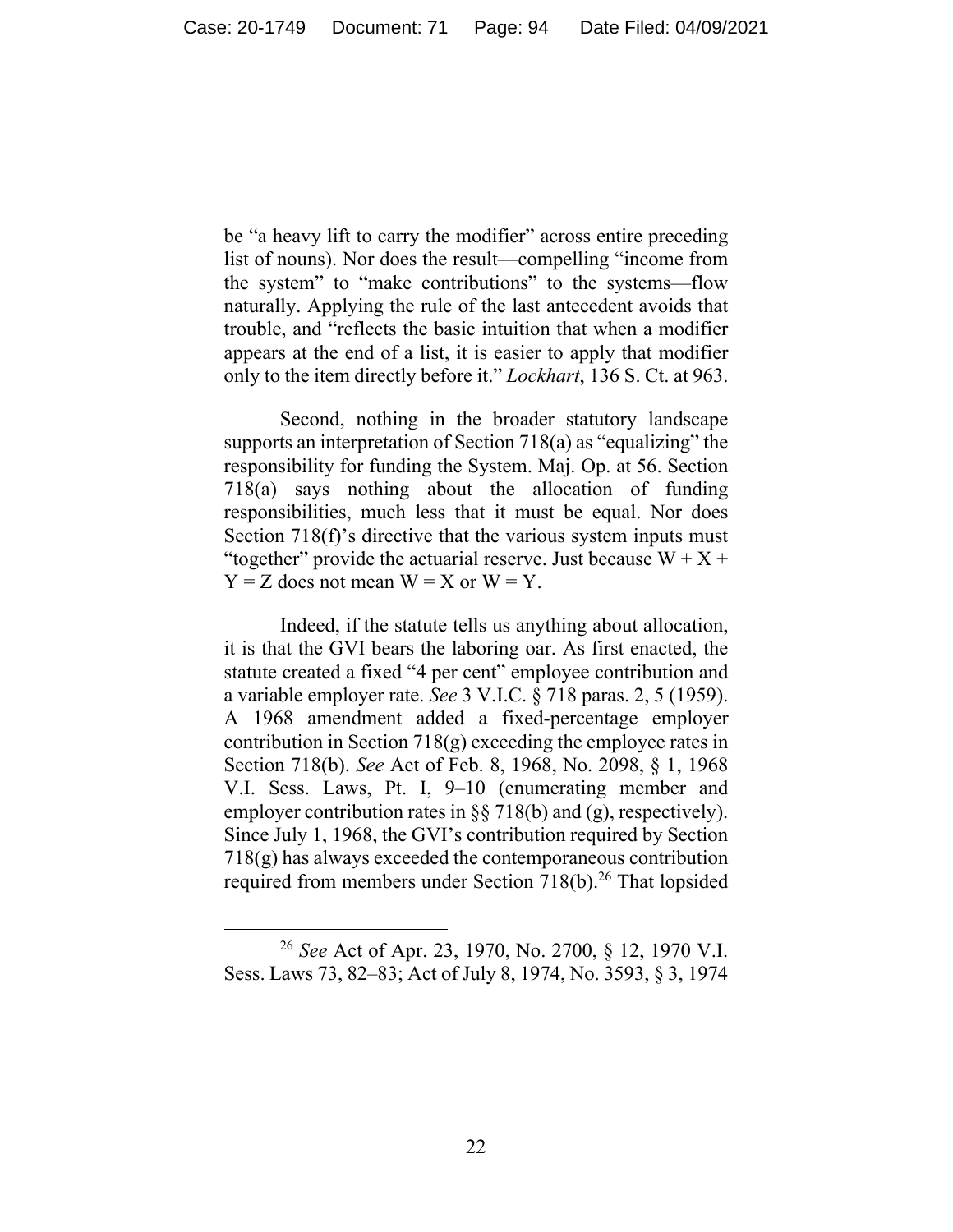responsibility grew in 2005, when another amendment prohibited the GERS Trustees from increasing employee contribution "rates" more than 3.0% over a five-year period. Act of Nov. 2, 2005, No. 6794, § 14.2, 2005 V.I. Sess. Laws 380, 396–97. Section  $718(g)$ , by contrast, has never had a comparable rate increase cap. *See* 3 V.I.C. § 718(g) (2021).27 And the GVI, not the members, has always borne responsibility for covering administrative costs. *Id.* § 718, para. 6 (1959); *id.* § 718(i) (1968); *id.* § 718(f) (2021).

This is all to say that there is nothing "contradict[ory]" in reading Section 718(f) as elevating the GVI's financing responsibility. Maj. Op. at 56. Quite the contrary. Doing so gives meaning, rather than superfluity, to Section 718(f), consistent with "the larger statutory landscape[.]" *Henson v. Santander Consumer USA Inc.,* 137 S. Ct. 1718, 1722 (2017); Scalia & Garner, Reading Law 180 ("[T]here can be no justification for needlessly rendering provisions in conflict if they can be interpreted harmoniously").

## **3. Section 718(f) Requires the ADEC**

So what is the GVI's responsibility, exactly? To "make contributions" that are "sufficient to provide adequate

V.I. Sess. Laws 189, 190; Act of March 15, 1990, No. 5522, § 1(xii)–(xiii), 1990 V.I. Sess. Laws 34, 37–38; Act of Apr. 12, 2008, No. 6992, §1, 2008 V.I. Sess. Laws 14, 15.

 $27$  This does not mean that the statute empowers the GERS Board to unilaterally increase the GVI's rates in Section  $718(g)$  to achieve actuarial soundness. Maj. Op. at n.29. Indeed, as the majority observes, it is GERS's inability to do so that arguably makes its cross-appeal justiciable in the first place. Maj. Op. at n.4.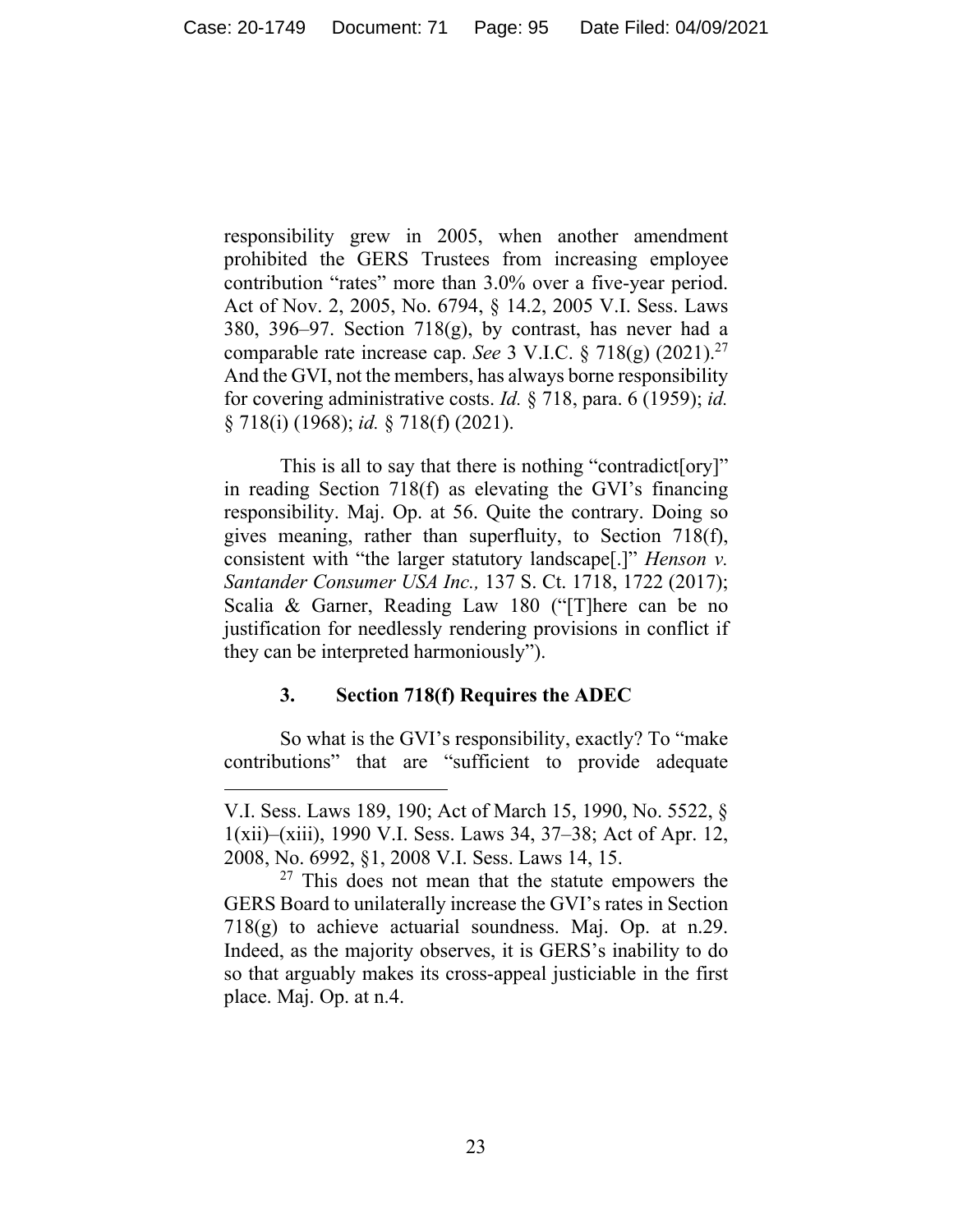actuarially determined reserve" for the system. 3 V.I.C. § 718(f). But not, as the majority suggests, exclusively through the fixed-percentage contributions enumerated in Section 718(g). Section 718(f) must require a separate contribution from its fixed-percentage contributions in Section  $718(g)$ . If we are to give effect to Section 718's unambiguous requirement that the system maintain an actuarially sound reserve, Section 718(f) must cover what the fixed-percentage contributions and interest income do not. Otherwise, we would not only need to "treat [Section 718(f)] as stray marks on a page—notations that [the Legislature] regrettably made but did not really intend." *Advocate Health Care Network v. Stapleton*, 137 S. Ct. 1652, 1659 (2017) (internal quotation marks omitted). We would also ignore the "presumption against ineffectiveness—the idea that Congress presumably does not enact useless laws." *United States v. Castleman*, 572 U.S. 157, 178 (2014) (Scalia, J., concurring).

Taken together, I cannot adopt an interpretation of the "Finance" Section of the GERS statute that does not finance GERS.

## **4. The Majority's Reasoning**

The majority offers two responses to this reading. First, if Section 718(f) required the GVI to make the ADEC contribution, Section 718(g)'s fixed-percentage contribution would be superfluous. Maj. Op. at 57. Setting aside that the majority's view makes Section 718(f) redundant twice over essentially repeating Sections 718(a) and (g)—I do not see why a steady stream of funding every pay period is pointless just because more is coming later. 3 V.I.C. § 718(h) (1968) (requiring contributions "each payroll period."). GERS, like any "corporation," must regularly tend to "debts, obligations,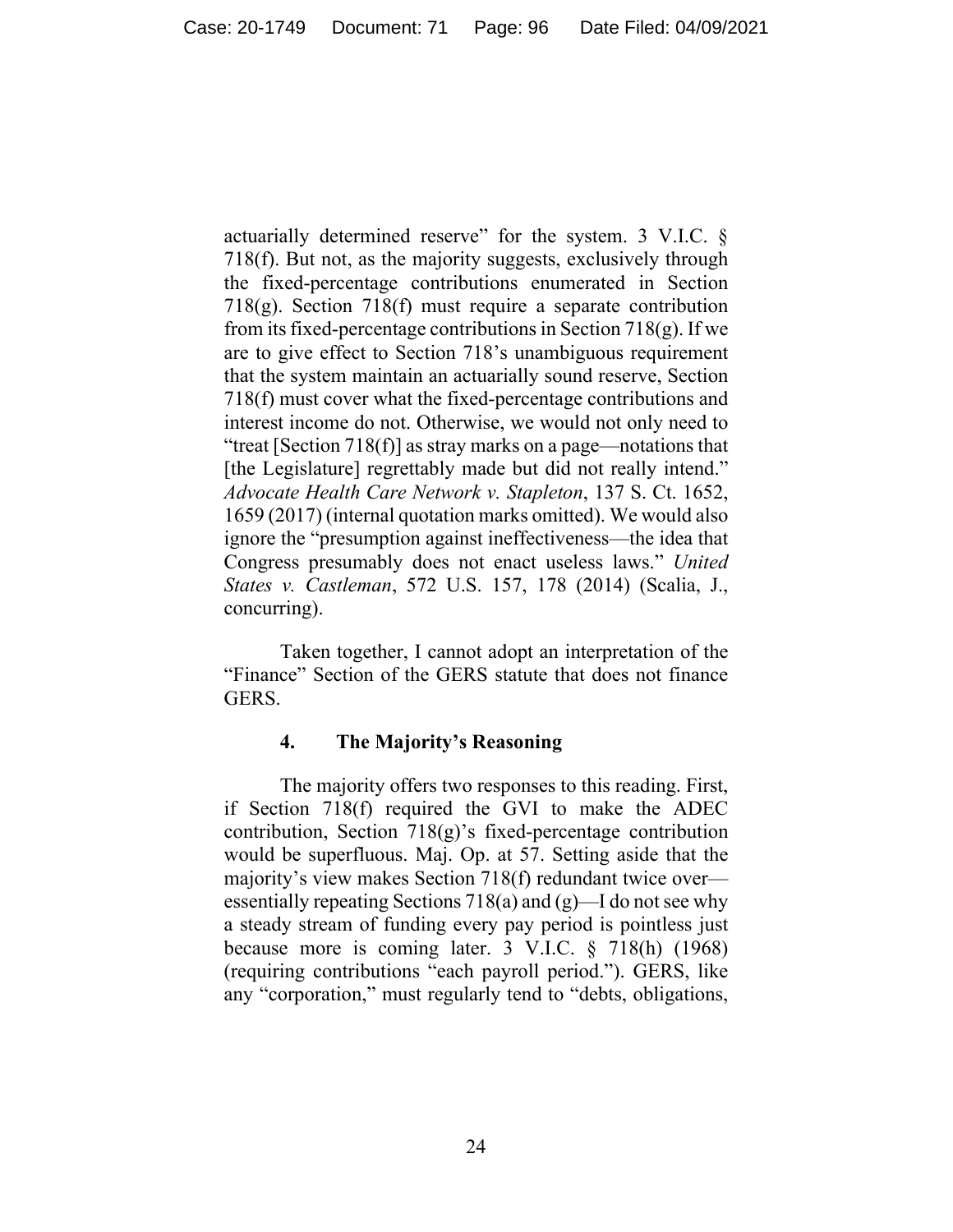contracts, . . . expenditures, facilities, and property," *id.* § 701(c), other "administrative expenses," *id.* § 718(f), and, critically, investments. And all persons, real or legal, "[r]emember that Money is of a prolific generating nature. Money can beget Money, and its Offspring can beget more, and so on. . . . The more there is of it, the more it produces every Turning, so that the Profits rise quicker and quicker." Benjamin Franklin, *Advice to a Young Tradesman (1748)*, in The Works of Benjamin Franklin, Vol. II 87, 87–88 (Jared Sparks ed., Hilliard, Gray & Co. 1840). The ADEC, dependent as it is on the Legislature's response to a once- or twice-annual "actuarial reserve" calculation, 3 V.I.C. § 718(e), may not satisfy these urgent demands. And even if a robust ADEC disbursement leaves Section 718(g)'s regular income stream with "little to do, that's hardly a reason to abandon it," for it is "not our function to rewrite a constitutionally valid statutory text under the banner of speculation about what [the Legislature] might have intended." *Wis. Cent. Ltd.*, 138 S. Ct. at 2073. If Section 718(g) would then do nothing at all, that is not dispositive either. "Sometimes the better overall reading of the statute contains some redundancy." *Rimini Street, Inc. v. Oracle USA, Inc.*, 139 S. Ct. 873, 881 (2019).

The majority next argues that the statutory history proves that Section 718(f) merely creates an aspirational goal that the Section  $718(g)$  fixed-percentage contributions will ensure actuarial soundness. Because the 1959 version of the statute also obligated the employer to ensure actuarial soundness but defined "the amount of contributions by the employer" as "determined by applying a percentage rate to the aggregate compensation of the members for each regular payroll period," the "employer contribution" described in the amended statute must bear this meaning too. Maj. Op. at 57–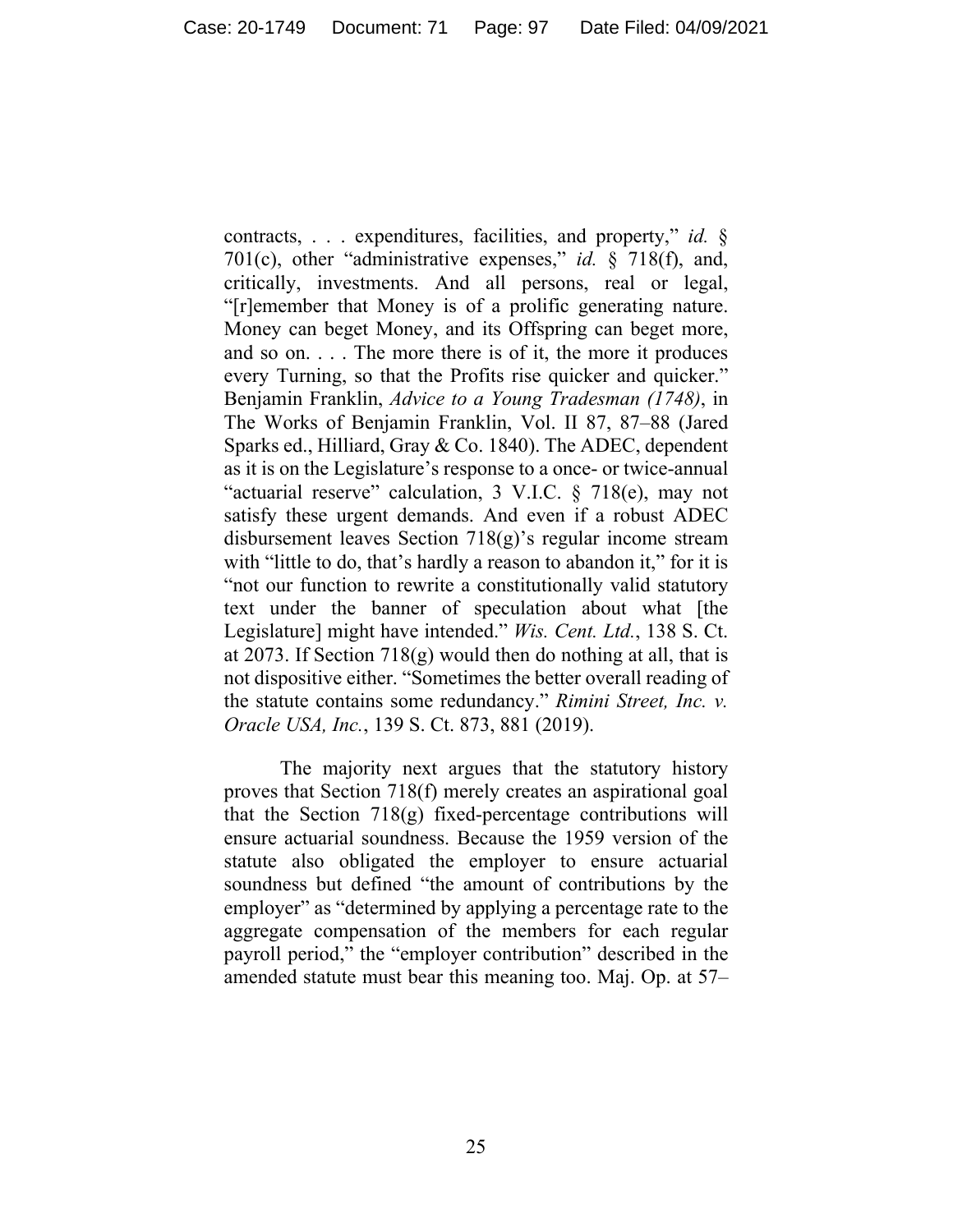58, quoting Act of June 24, 1959, No. 479, § 718, 1959 V.I. Sess. Laws 92, 110.

I disagree. The majority looks to statutory language<sup>28</sup> stricken from the statute in 1968. Act of Feb. 8, 1968, No. 2098, § 718(f), 1968 V.I. Sess. Laws, Pt. I, 9. The 1968 amendments also bifurcated the "adequate actuarially determined reserve" funding obligation and the fixedpercentage contribution obligation into separate sections, (f) and (g), respectively. *Id.* at 9–10. These revisions are telling. After 1968, the employer's obligation to ensure actuarial adequacy remained (new  $\S$  718(f)), but "the amount of contributions by the employer" (§ 718 para. 5 (1959)) was no longer exclusively tethered to employee salaries (new § 718(f)–(g)). "To my mind, [the Legislature]'s decision to remove the *only* language that could have fairly captured" the majority's reading "cannot be easily ignored." *BNSF Ry. Co. v. Loos*, 139 S. Ct. 893, 907 (2019) (Gorsuch, J., dissenting).

Nor does Section 718(g)'s "detailed schedule of percentages" transform Section 718(f)'s less-detailed description of the ADEC into the always-dreaded "elephant in a mousehole." Maj. Op. at 58. As enacted, the ADEC may not have been an elephant. As recently as 1999, the "additional required contribution for the year" necessary to achieve actuarial adequacy was \$24 million. JA127. Each of the next two years, the GVI's actuarially determined contributions fell  $\sim$ \$21 million short. The GVI's underfunding snowballed, soon

<sup>28</sup> That "the amount of contributions by the employer for the various purposes of the system shall be determined by applying a percentage rate to the aggregate compensation of the members."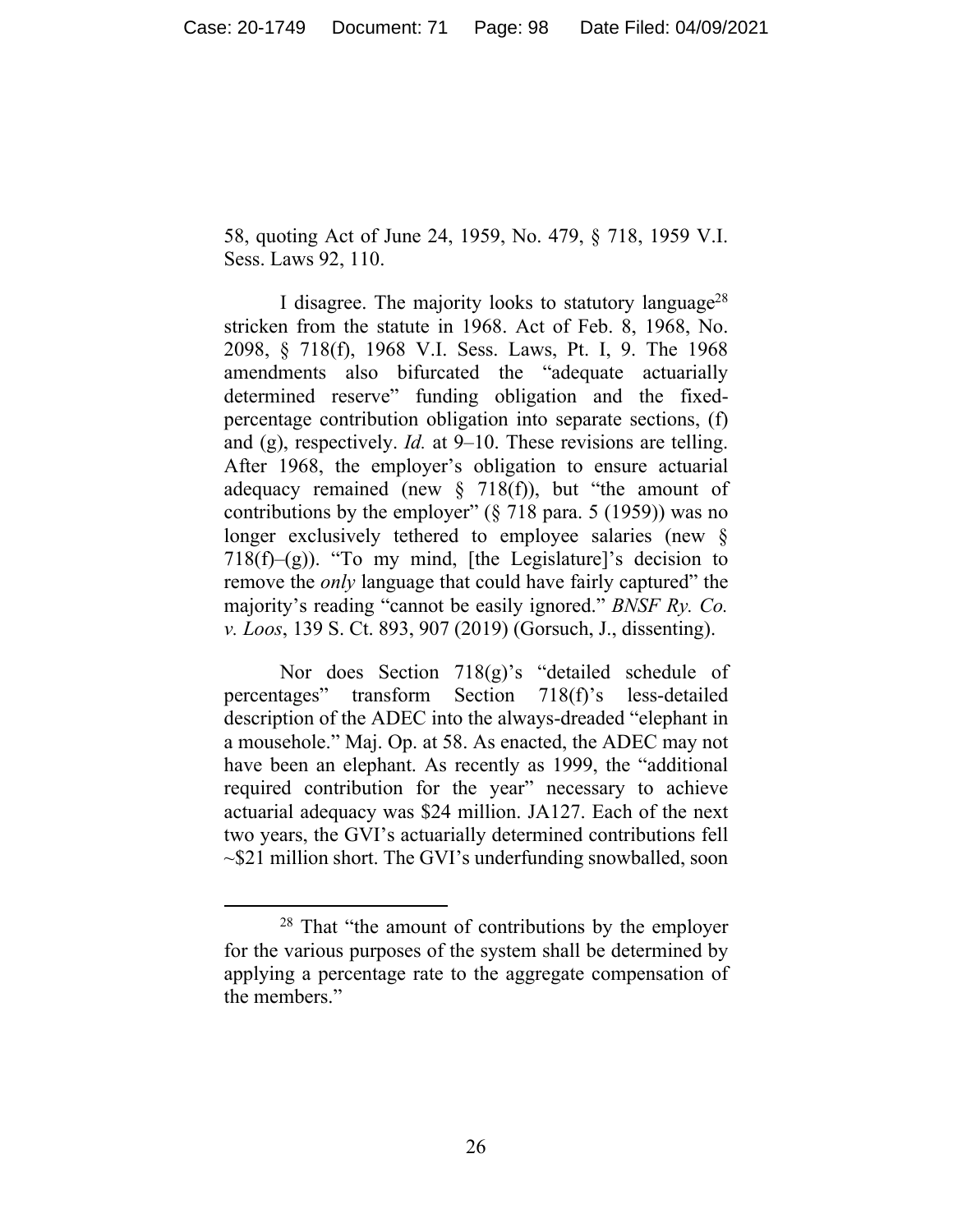requiring GERS to liquidate investments in a futile attempt to tame the growing "elephantine mass" of debt. *Ortiz v. Fiberboard Corp*., 527 U.S. 815, 821 (1999). Section 718(f) is not an elephant in a mousehole so much as a mouse in a mousehole who, neglected by the homeowner, spawned a family of mice. In any event, counting how much debt piled up over decades of non-compliance does not answer whether the GVI must pay that bill. Elevating poor performance to a defense against legal duty would make for quite a rodent's nest in which anyone can hide from statutory obligations.

Finally, the majority looks beyond the statute to the testimony of GERS representatives before the Legislature in 1997 and 2005. To the majority, this proves that GERS understood that Section 718(f) does not require the ADEC. Maj. Op. at  $62-66.^{29}$  Respectfully, I am not sure why this

Even more to the point, this is a problematic way to discern the meaning of Section 718. "State legislatures are

 $29$  The majority also cites a stray comment from a Virgin Islands Senator acknowledging that "the government throws in an additional percentage" on top of employee contributions "and that creates a pool of money for [GERS]." Maj. Op. at n.34, quoting Sept. 26, 2005 Reg. Sess. (Part II) Hrg. Tr. 46:2– 6. The majority suggests this shows that legislators shared GERS's understanding that Section 718 only requires fixedpercentage contributions. At best, this statement describes how Section 718(g) works. It says nothing about Section 718(f) nor suggests the Legislature did not recognize the ADEC obligation. We should not "allow[] ambiguous legislative history to muddy clear statutory language." *Milner v. Dep't of the Navy*, 562 U.S. 562, 572 (2011).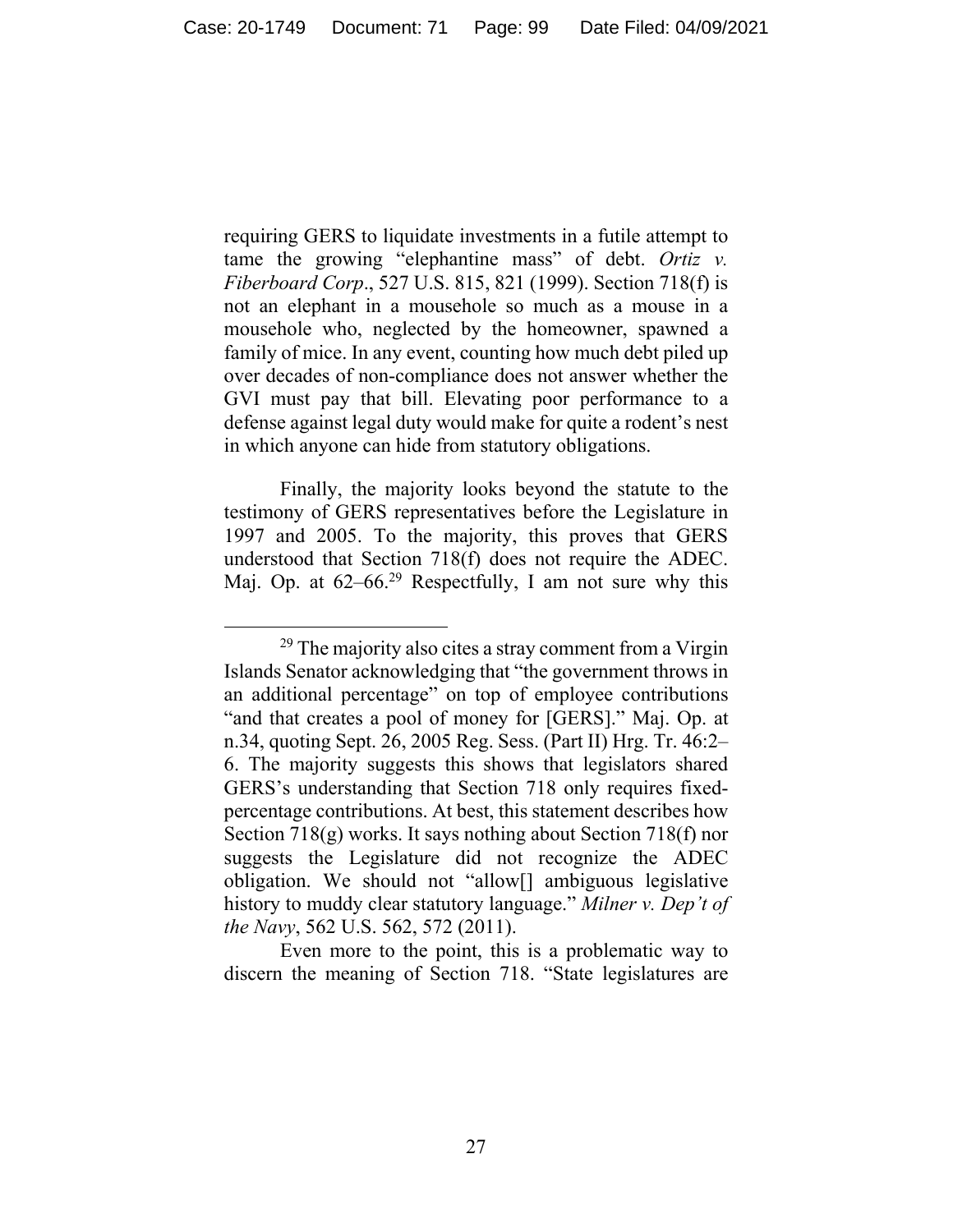ancient testimony in a legislative hearing matters, for "legislative history is not the law," *Epic Sys. Corp. v. Lewis*, 138 S. Ct. 1612, 1631 (2018), and "'[p]ost enactment legislative history is not a reliable source for guidance' in assessing the ordinary meaning of a statute." *Johnman*, 948 F.3d at 620 n.8 (alterations in original) (quoting *Pa. Med. Soc'y v. Snider*, 29 F.3d 886, 898 (3d Cir. 1994)). The testimony of non-legislators is of the least authoritative sort. *See* William M. Eskridge, Jr., Phillip P. Frickey & Elizabeth Garrett, *Legislation and Statutory Interpretation* 317 (2d ed. 2006). If the thought is that GERS's statement is reliable as against its own interest, then why would the majority dismiss as irrelevant the GVI's recent admission through counsel that "[t]here is an obligation to pay" the ADEC (but the Consent Decree does not incorporate it)? Maj. Op. at n.28, citing JA1786–88. If one party's understanding of this text is all but dispositive, the other's is at least relevant. Of course, neither is either of those things, because "[o]ral testimony of witnesses . . ., can seldom be expected to be as precise as the enacted language itself." *Regan v. Wald*, 468 U.S. 222, 237 (1984). Determining the

composed of individuals who often pursue legislation for multiple and unexpressed purposes . . . [W]hat percentage of the legislature must harbor [this view] before we can impute it to the collective institution? . . . And if trying to peer inside legislators' skulls is too fraught an enterprise, shouldn't we limit ourselves to trying to glean legislative purposes from the statutory text where we began?" *Virginia Uranium, Inc. v. Warren*, 139 S. Ct. 1894, 1906–07 (2019) (Gorsuch, J., plurality opinion). This difficulty is why "[f]loor statements from [one] Senator[] cannot amend the clear and unambiguous language of a statute." *Barnhart v. Sigmon Coal Co., Inc.*, 534 U.S. 438, 457 (2002).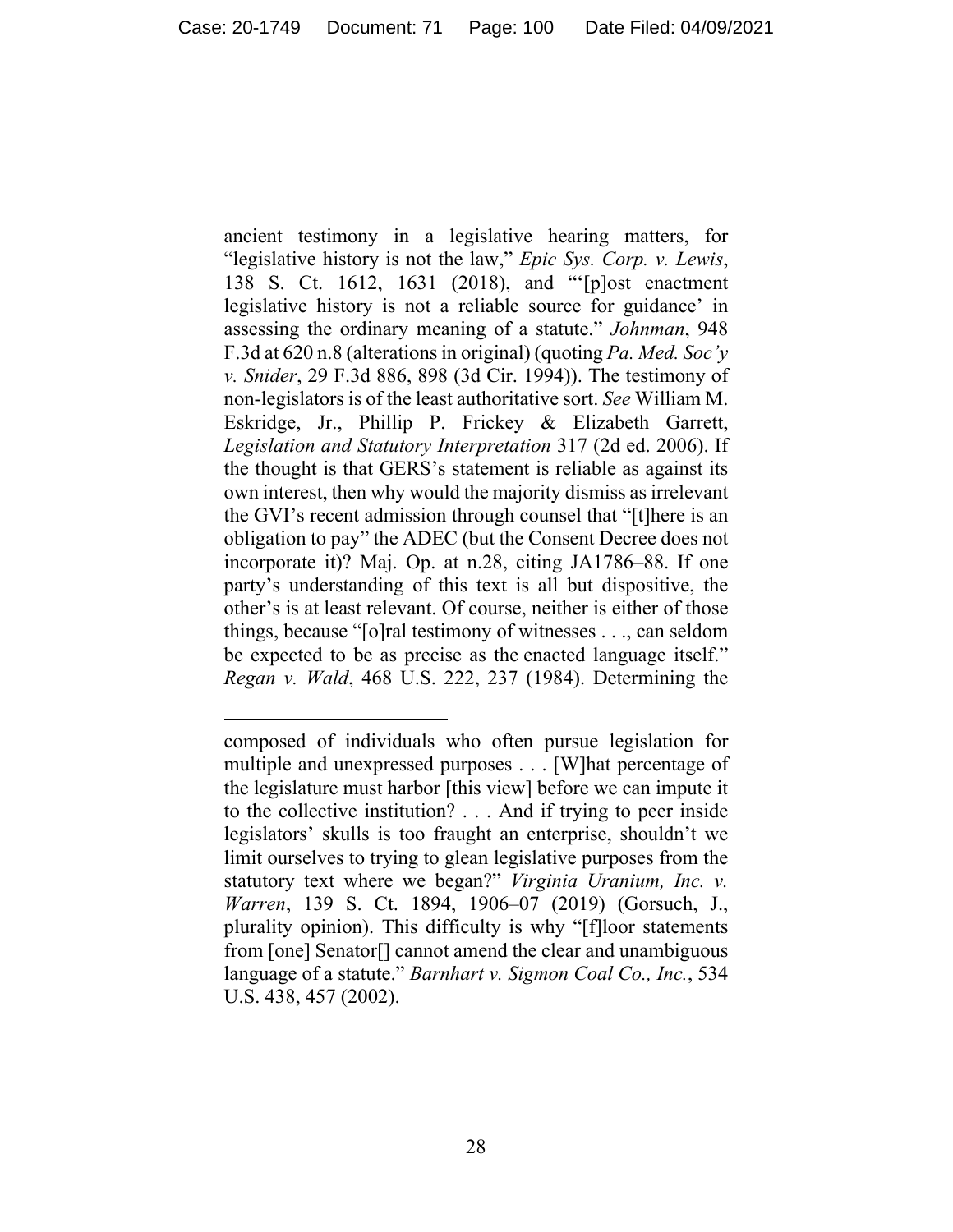meaning of a statute "by such colloquies, . . . would open the door to the inadvertent, or perhaps even planned, undermining of the language actually voted on." *Id.*30

Reading Section 718(f) out of the statute eliminates Section 718's mandate that the System fund an actuarial reserve. That is why I respectfully decline to join the majority as to Part IV.

#### **II. ARTICLE III REMEDIES**

Beyond the questions of contract and agreement, statutes and best meanings, and the decisions that produced this particular moment in a longstanding crisis, rests a most fundamental problem. The GVI, following the usual course of lawmaking, invoked the legislative powers delegated from the people to commit a portion of the people's property to GERS.

<sup>&</sup>lt;sup>30</sup> This same reasoning should foreclose imbuing the text of the Consent Decree with extrinsic evidence such as GERS' testimony or the parties' conduct. Because we can interpret the contract within its "four corners," including the portions of Section 718 "expressly incorporated in the decree," *ITT Cont'l*, 420 U.S. at 238, our inquiry should end there. No matter the extrinsic evidence, "the parties remain bound by the appropriate objective definition of the words they use to express their intent." *Baldwin v. Univ. of Pittsburgh Med. Ctr.,* 636 F.3d 69, 76 (3d Cir. 2011) (citation and quotation marks omitted). *Accord* Restatement (Second) of Contracts § 203(b) (1981) (in contract interpretation, "express terms are given greater weight than course of performance, course of dealing, and usage of trade"). The Consent Judgment includes "employer contributions" in Section 718, including those required by Section 718(f).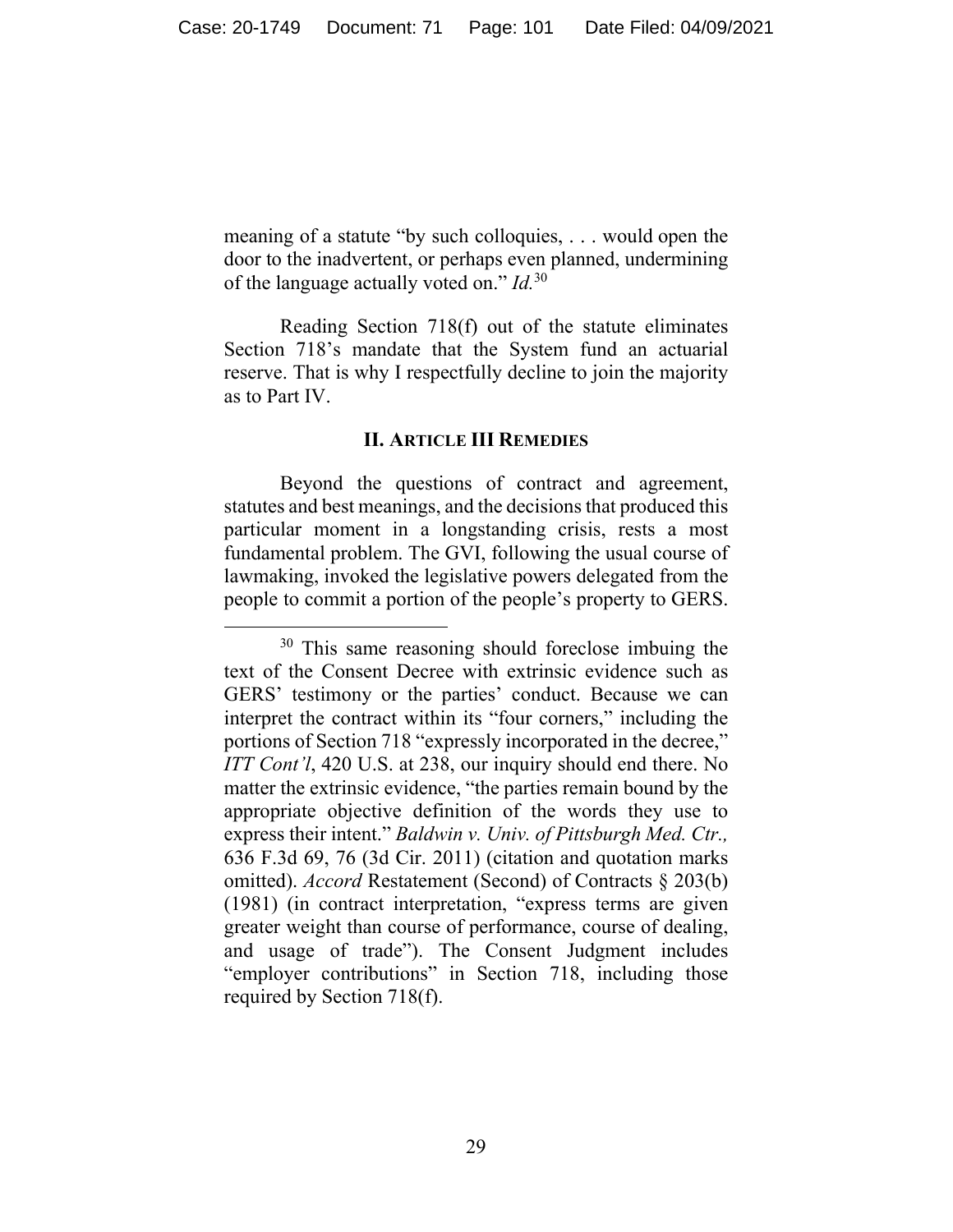That is how lawmaking works. Then, repudiating that promise, it paid GERS much less. Justly, GERS objects. Insolvent, GVI offers regrets and hopes that tomorrow will bring a better answer. Options abound within the ample powers of the legislative and executive branches. Still more exist in the people of the Virgin Islands, to whom both those public bodies are accountable.

But what of the courts established under Article III? Can they use the judicial power to simply order a sovereign territorial government<sup>31</sup> to pay? Respectfully, the original and,

<sup>&</sup>lt;sup>31</sup> No authority exempts cases arising in the Virgin Islands from the scope of the Article III judicial power. *See, e.g*, *Birdman v. Office of the Governor*, 677 F.3d 167, 173 (3d Cir. 2012) (affirming dismissal of claim against Virgin Islands as unripe because "[f]ederal courts are only empowered to decide cases and controversies as our Article III jurisprudence defines them.") (internal citation and quotation marks omitted); *United States v. Gov't of V.I.*, 363 F.3d 276, 284 n.3 (3d Cir. 2004) ("The District Court of the Virgin Islands is an Article IV court, but is authorized by statute to exercise jurisdiction equivalent to an Article III court") (discussing 48 U.S.C. § 1612(a)); *Edwards v. HOVENSA, LLC*, 497 F.3d 355, 360 (3d Cir. 2007) (citing 48 U.S.C. § 1613). As noted by the District Court of the Virgin Islands, the territory is subject to the same fundamental separation-of-powers principles that apply throughout our Republic. *See Bell v. Luis*, 528 F. Supp. 846, 850 (D.V.I. 1981) (invalidating Virgin Islands Governor's order seeking to "redirect territorial funds" without legislative authority because the "necessity for 'checks and balances' forms the basis for our constitutional form of government and must be adhered to").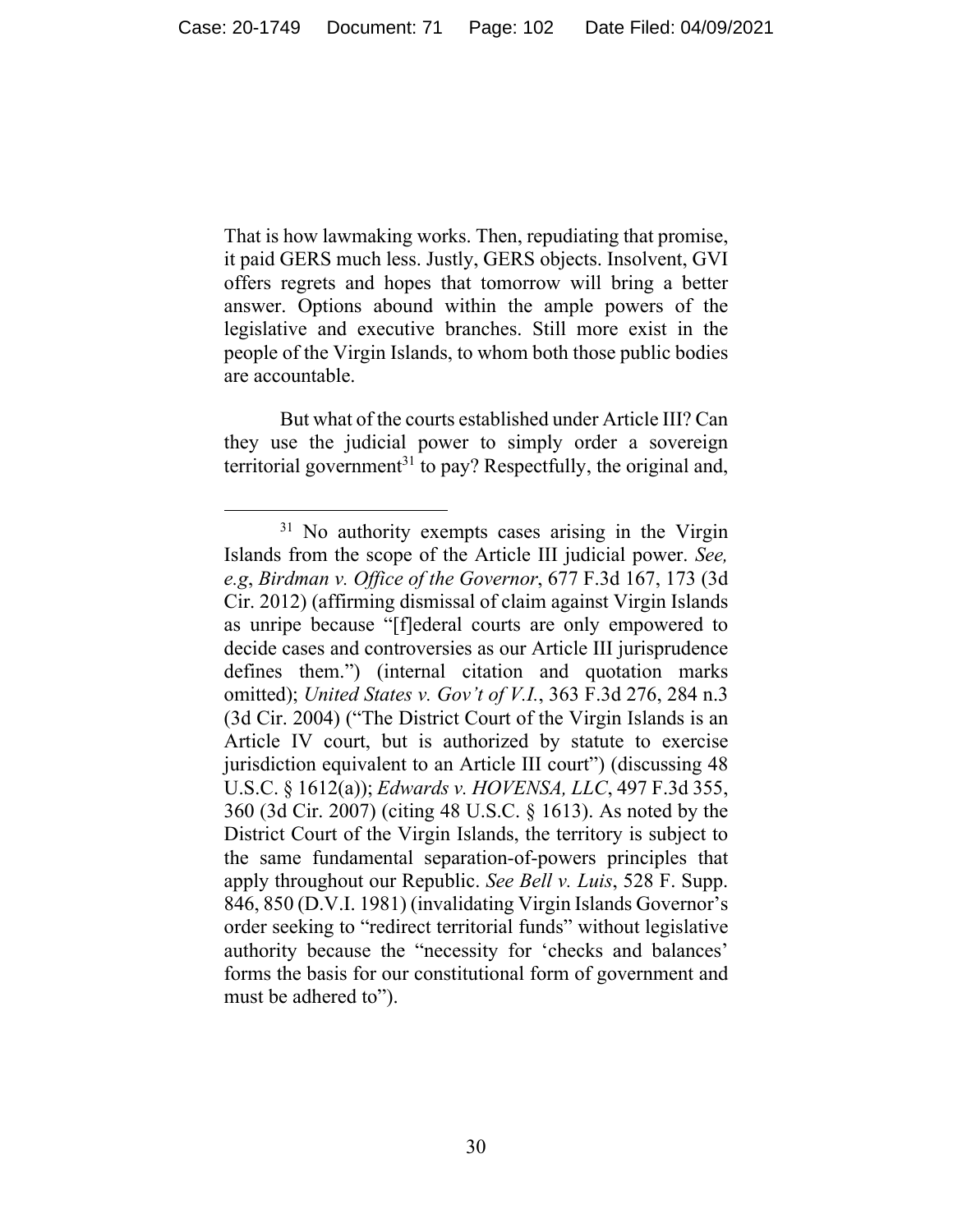indeed, enduring understanding of the Constitution holds they may not.

### **A. The Judicial Power Holds No Purse**

A summary of foundational principles helps frame my concerns. The Appropriations Clause of the U.S. Constitution states that "No Money shall be drawn from the Treasury, but in Consequence of Appropriations made by Law[.]" U.S. Const. art. I, § 9, cl. 7. This clause is not an authorization of spending but "a limitation on executive or judicial action rather than a grant of any power—which is why it appears in Article I, section 9, the portion of the original Constitution that is devoted to direct limitations on various federal actors." Gary Lawson & Guy Seidman, The Constitution of Empire 27  $(2004).$ <sup>32</sup> The Founders found, rather than invented, this "power of the purse" a new noble privilege that "in the history" of the British Constitution . . . gradually enlarg[ed] the sphere of its activity and importance, and finally reduc[ed], as far as it seems to have wished, all the overgrown prerogatives of the other branches of the government." The Federalist No. 58, p. 350 (Issac Kramnick ed., 1987) (Madison).33 Persuaded by that

<sup>&</sup>lt;sup>32</sup> The Appropriations Clause "makes appropriations statutes a precondition to any federal spending, so that presidents and judges cannot spend on their own authority." Lawson & Seidman, The Constitution of Empire 27. It is not the source of Congress's power to spend. That must be found elsewhere in the Constitution, such as the Property Clause of Article IV. *See id.*

<sup>&</sup>lt;sup>33</sup> Placing the spending power outside the executive and the judiciary was an innovation of colonial America that led to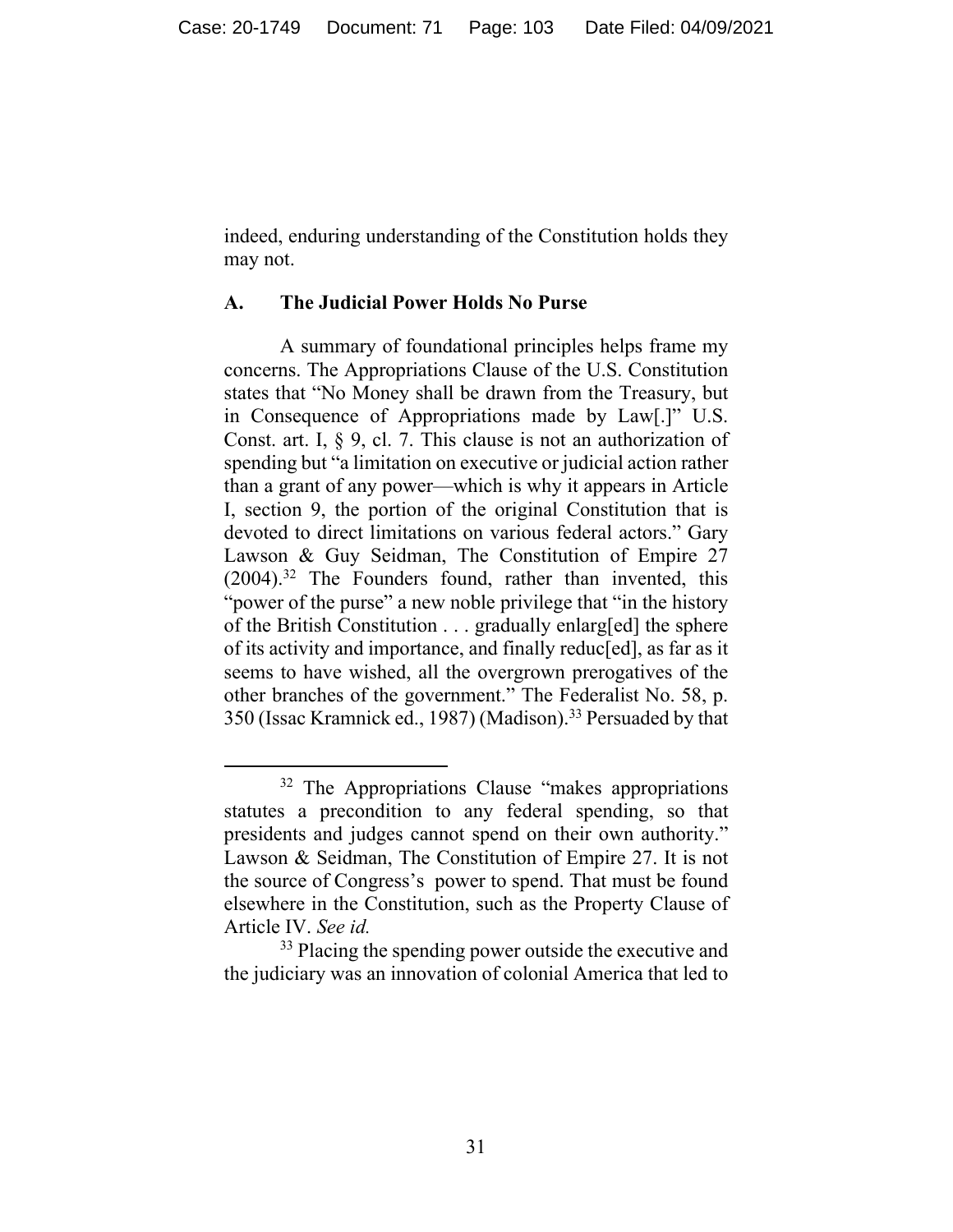experience, the Framers and Ratifiers hoped to give the people of the new American Republic the same power "to resist the royal tax collectors, to assert their right of being asked for their consent to new or exceptional levies . . . to determine the expenditures of the government." Carl Friedrich, *Constitutional Government and Democracy* 281 (1965).<sup>34</sup>

All the expenses of government being paid by the people, it is the right of the people, not only, not to be taxed without their own consent, or that of their representatives freely chosen, but also to be

the rise of the colonial assemblies. *See* Christine A. Desan, *The Constitutional Commitment to Legislative Adjudication in the Early American Tradition*, 111 Harv. L. Rev. 1381, 1391 n.23 (1998) (gathering sources). In fact, "no provisions appear to contemplate suits that would allow recovery for colony obligations such as those of contract and taking." *Id*. at 1444– 45. The Constitution enshrined that limit, and the record shows that even contractual claims against the government required an appeal to the legislature, not the court. "[W]hile the right to indemnity was understood in contractual terms, the practice of securing a determination of the right to indemnity almost invariably entailed the submission of a petition to Congress for the adoption of private legislation." James E. Pfander & Jonathan L. Hunt, *Public Wrongs and Private Bills: Indemnification and Government Accountability in the Early Republic*, 85 N.Y.U. L. Rev. 1862, 1866 (2010).

<sup>&</sup>lt;sup>34</sup> The commentaries from the first American generation share this conclusion. For example, St. George Tucker's influential *Blackstone's Commentaries* connects the rights of the people to the appropriations approved by the legislature: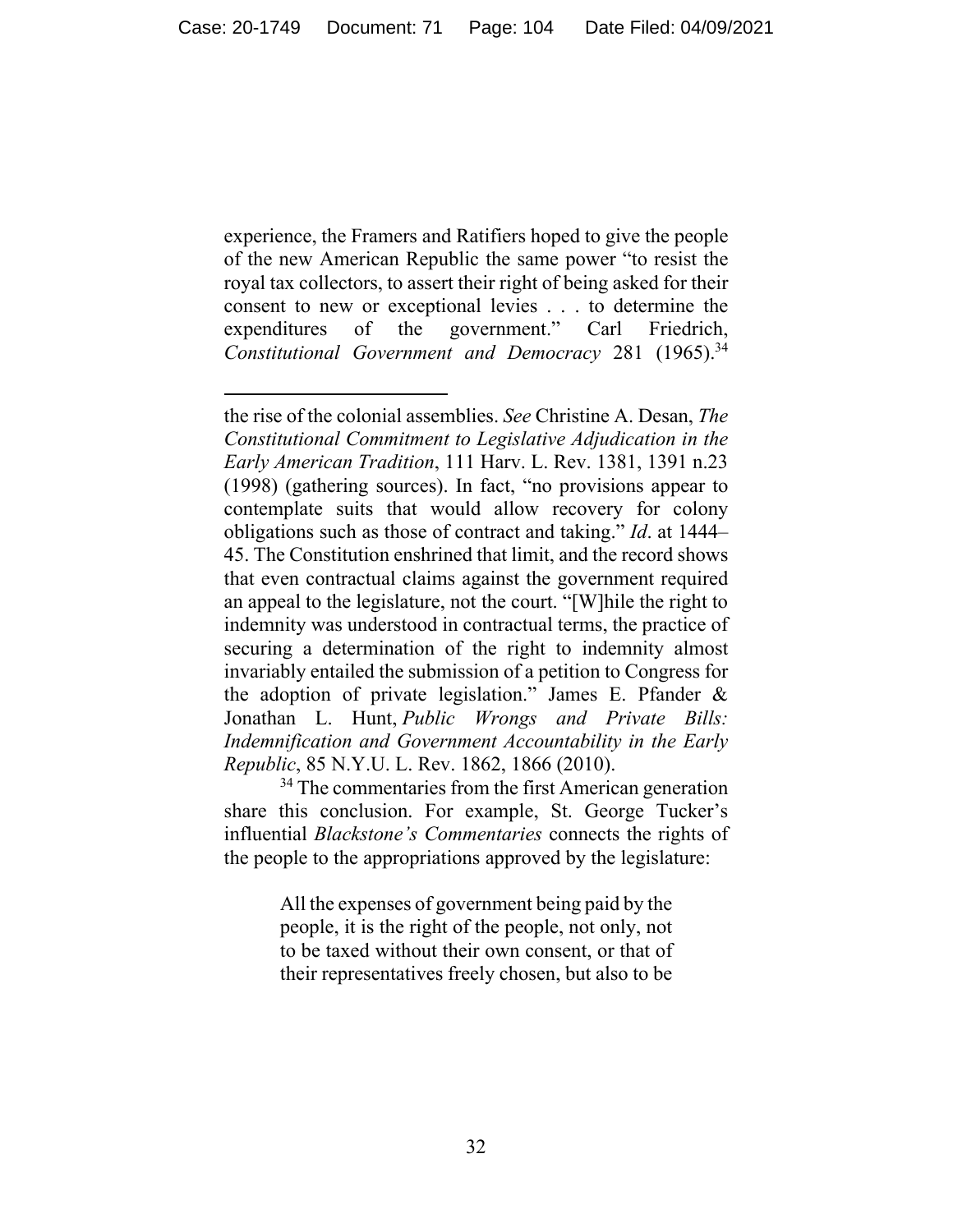Rightly, they viewed the power of the purse "as the most complete and effectual weapon with which any constitution can arm the immediate representatives of the people, for obtaining a redress of every grievance, and for carrying into effect every just and salutary measure." The Federalist No. 58, p. 350 (Isaac Kramnick ed., 1987) (Madison). By design, not historic accident, "the legislative department alone has access to the pockets of the people." The Federalist No. 48, p. 310 (Isaac Kramnick ed., 1987) (Madison). Relegating the appropriations power to the legislature meant "the purse remains, by this Constitution, in the representatives of the people. We know very well that they cannot raise one shilling but by the consent of the representatives of the people. . . . Every appropriation must be by law." 4 The Debates in the Several State Conventions on the Adoption of the Federal Constitution 172–73 (Jonathan Elliot ed., 2d ed. 1836)

pubs.uchicago.edu/founders/documents/a1\_9\_7s3.html.

actually consulted upon the disposal of the money which they have brought into the treasury; it is therefore stipulated that no money shall be drawn from the treasury, but in consequence of appropriations, previously made by law: and, that the people may have an opportunity of judging not only of the propriety of such appropriations, but of seeing whether their money has been actually expended only, in pursuance of the same…

St. George Tucker, *Blackstone's Commentaries* 1 App. 362– 64, in *The Founders' Constitution*, Volume 3, Article 1, Section 9, Clause 7, Document 3 (Univ. of Chicago Press), http://press-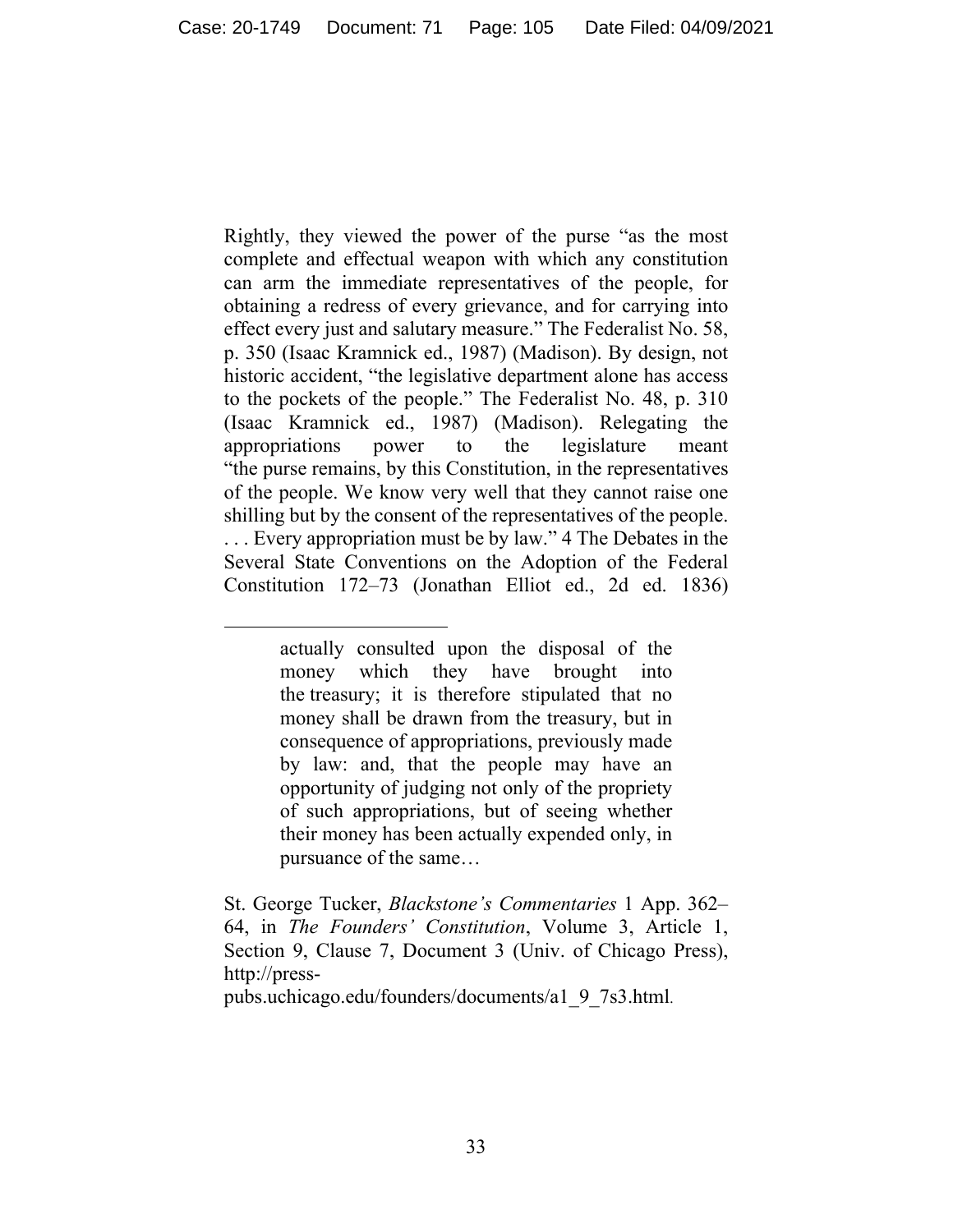(Maclaine) (responding to Locke's doubts that the federal judiciary would be impartial).  $35$ 

In contrast, the judicial power is as limited as it is independent.36 Even to the staunchest advocates of federal

The power of the purse is the touch-stone of freedom in all States. If the people command their own money they are free; but if their Sovereign commands it they are slaves. All other strings in government take their tone from the mode of raising money. An alteration therefore in the mode of raising money is an alteration of the Constitution. It is an essential & radical change. A change that, on experience, will be felt most sensibly. It cannot be an indifferent thing, or a matter of small moment. It is like altering the center of gravity. It is like transferring the fee simple of an estate. It is like putting your weapon of defence into another man's hand.

Letters of Delegates to Congress: Volume 20 March 12, 1783 - September 30, 1783, 638 (Sept. 8, 1783), Rhode Island Delegates to William Greene, https://memory.loc.gov/cgibin/query/r?ammem/hlaw:@field(DOCID+@lit(dg020542)).

36 "Th[e] belief in the limited nature of the [court's] equity power was consistent with the framers' broader understanding of the judicial power, which was, in Publius'

 $35$  In that same spirit, the Rhode Island delegates expressed their concerns to Gov. William Greene on the need to guard spending to guarantee liberty: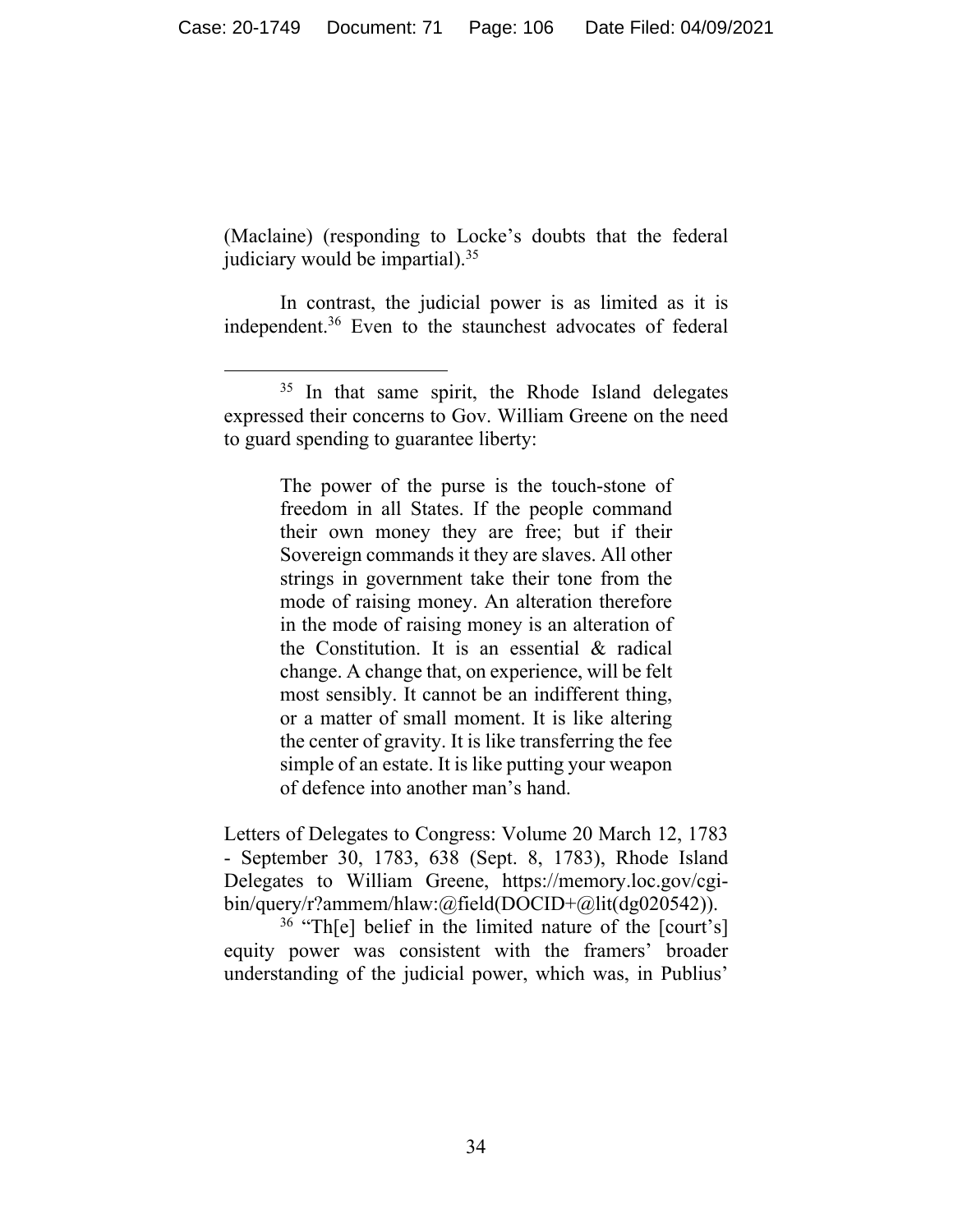authority, this limitation on the judicial power was necessary to affirm Congress's primacy and the complex role of the Executive in faithfully implementing legislative decisions.

Indeed, "[i]n establishing the system of divided power in the Constitution, the Framers considered it essential that 'the judiciary remain[ ] truly distinct from both the legislature and the executive.'" *Stern v. Marshall*, 564 U.S. 462, 483 (2011) (alteration in original) (quoting The Federalist No. 78, p. 466 (C. Rossiter ed. 1961) (Hamilton)). So the "[j]udicial power is never exercised for the purpose of giving effect to the will of the Judge; always for the purpose of giving effect to the will of the Legislature; or, in other words, to the will of the law." *Gamble v. United States*, 139 S. Ct. 1960, 1982 (2019) (Thomas, J., concurring) (quoting *Osborn v. Bank of United States*, 9 Wheat. 738, 866 (1824) (Marshall, C.J.)).<sup>37</sup>

opinion, 'beyond comparison the weakest of the three departments of power.'" John Choon Yoo, *Who Measures the Chancellor's Foot? The Inherent Remedial Authority of the Federal Courts*, 84 Cal. L. Rev. 1121, 1159 (1996) (quoting The Federalist No. 78 (Hamilton)).

<sup>37 &</sup>quot;Although 'judicial independence' is often discussed in terms of independence from external threats, the Framers understood the concept to also require independence from the 'internal threat' of 'human will.'" *Perez v. Mortg. Bankers Ass'n*, 575 U.S. 92, 120 (2015) (Thomas, J., concurring) (quoting Philip Hamburger, *Law and Judicial Duty* 507, 508 (2008)). Judges ought to guard against these internal threats, which "might include personal biases," because "[i]ndependent judgment require[s] judges to decide cases in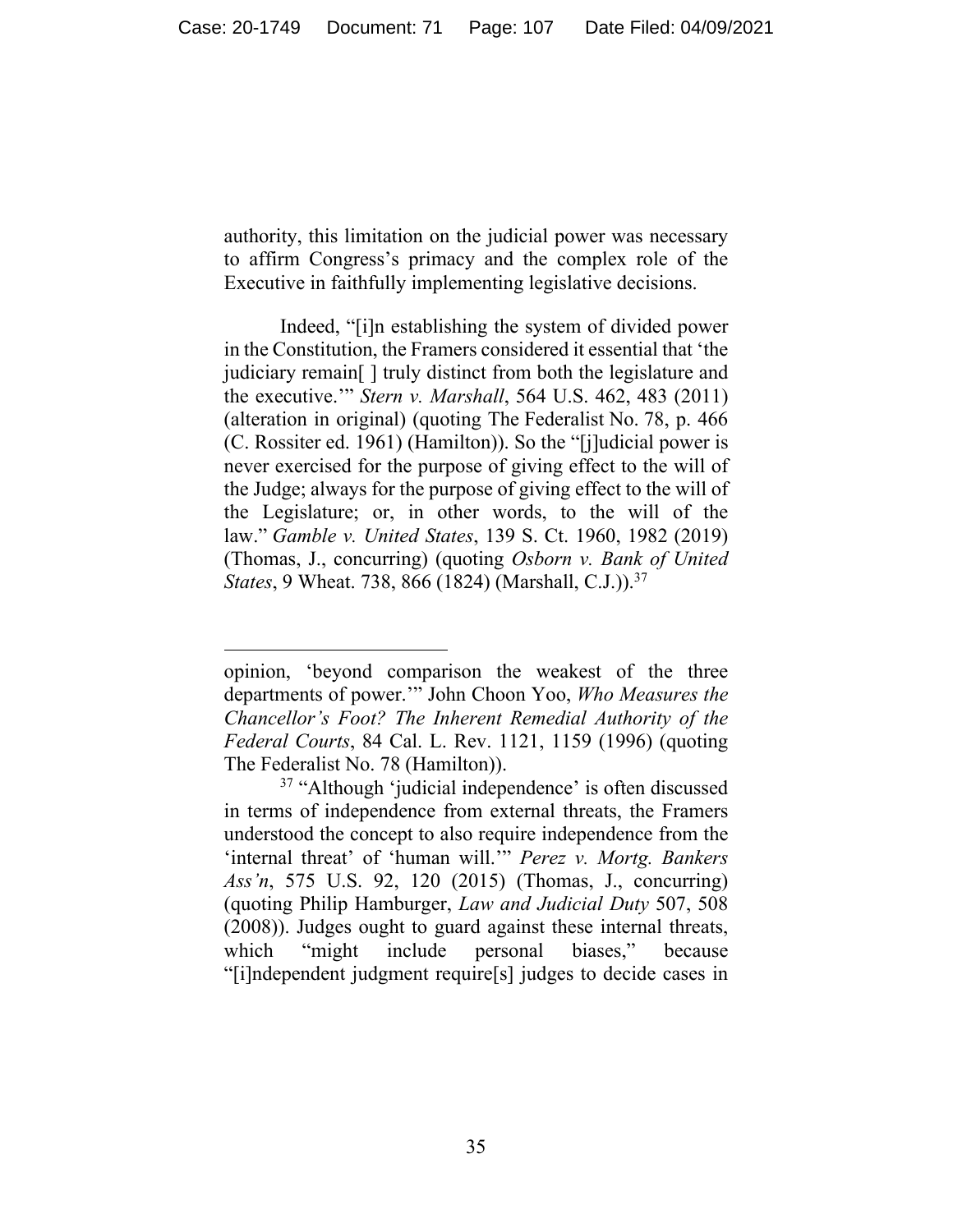Thus it was the Executive, not the Judiciary, that the Founders saw as most likely to usurp Congress's appropriation power. Key to that balance is "[t]he separation between the Executive and the ability to appropriate funds that was frequently cited during the founding era as the premier check on the President's power." *United States House of Representatives v. Mnuchin*, 976 F.3d 1, 8 (D.C. Cir. 2020). It was a promise made to allay the fears of Anti-Federalists that the president would soon become a tyrant. *See* Josh Chafetz, *Congress's Constitution, Legislative Authority and the Separation of Powers* 57 (2017); *see also* 3 Elliot's Debates 367 (Madison) (responding to Anti-Federalist claims that the President could make himself king by explaining that "[t]he purse is in the hands of the representatives of the people"). This is why Madison called the power of the purse "the most complete and effectual weapon with which any constitution can arm the immediate representatives of the people . . . ." The Federalist No. 58, p. 350 (Isaac Kramnick ed., 1987) (Madison). And Hamilton persuaded those at the New York ratification convention by telling them, "where the purse is lodged in one branch, and the sword in another, there can be no danger." 2 Elliot's Debates 349 (Hamilton).

The history of the constitutional debates makes clear that the purse belongs only to the people who, through a conscious delegation of agency, entrust that awesome privilege

accordance with the law of the land, not in accordance with pressures placed upon them through either internal or external sources." *Id*. at 120–21.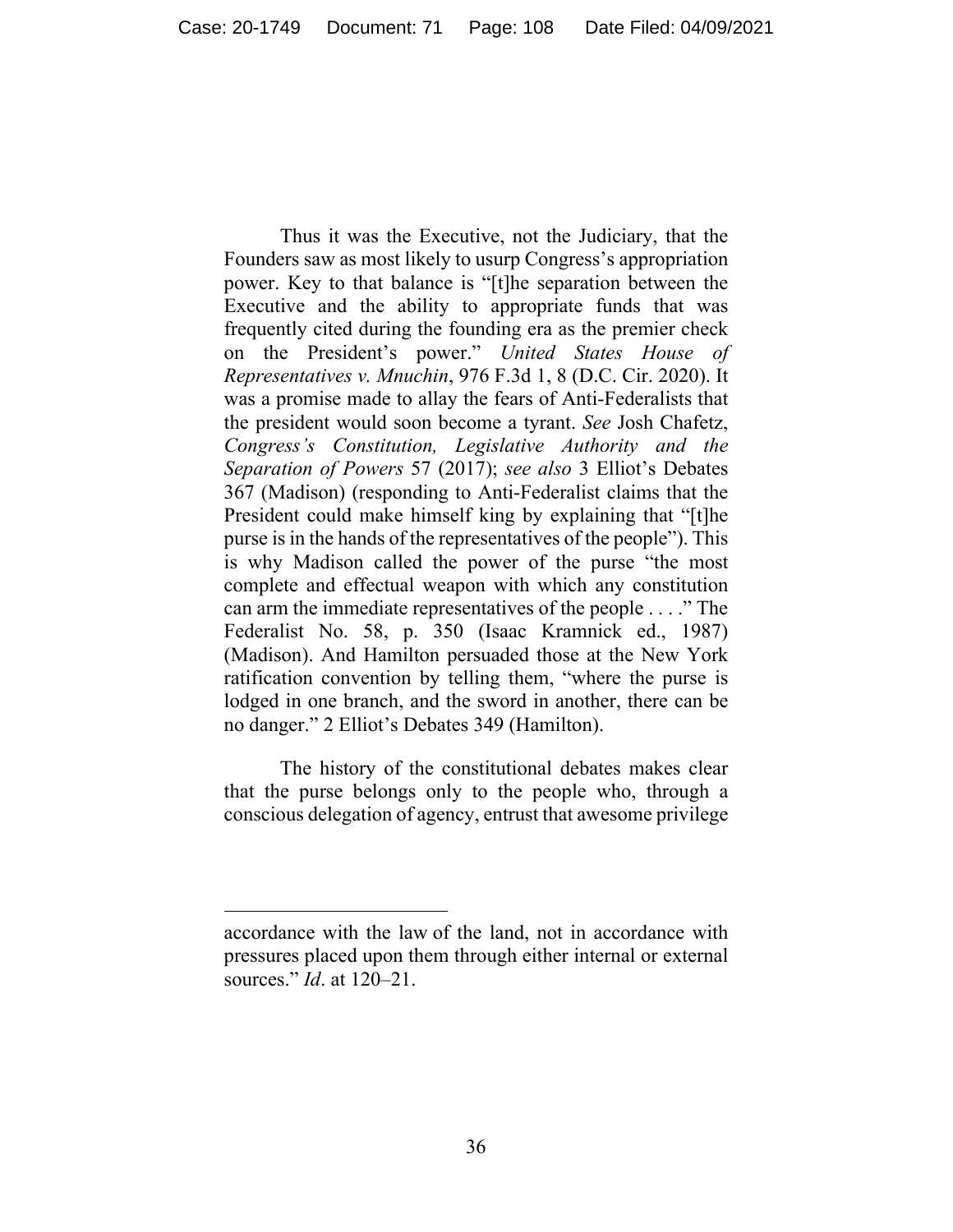to the legislature.<sup>38</sup> In fact, "the Convention never had in mind that the right of appropriation could be exercised by any branch other than the legislature. . . . There is no warrant to believe that judges had any authority to appropriate money from the treasury." Figley & Tidmarsh at 1252. And "[t]hroughout the debates, delegates expressed concern for the 'purse strings' or the 'purse' — always regarding the protection of the people's money as a legislative function. No delegate voiced the opinion that the judicial branch would have any say in the government's finances." *Id*. at 1253. From our earliest days, the judicial power was appropriately limited in proportion to its independence as the only branch of government not beholden to the people through elections. And so we are therefore subject to the "clear restraints" on our authority arising from "federalism and the separation of powers, [which] derive from the very form of our government." *Missouri v.* 

<sup>&</sup>lt;sup>38</sup> A review of the historical literature on the appropriations clause gives us both scope and context for these sources. Synthesizing Federalist Nos. 48, 58, 78, and 81, Figley and Tidmarsh highlight how the power of the purse belongs solely to the legislature. "Determining the circumstances under which the government was liable for monetary relief was a legislative, not a judicial, function." Paul F. Figley & Jay Tidmarsh*, The Appropriations Power and Sovereign Immunity*, 107 Mich. L. Rev. 1207, 1257 (2009). Recounting the history of debating states' debts during Ratification, they write, "the shared understanding of both those favoring and those opposed to the Constitution was that legislatures, which controlled appropriations from the public treasury, controlled the award of claims against the sovereign." *Id*. at 1258.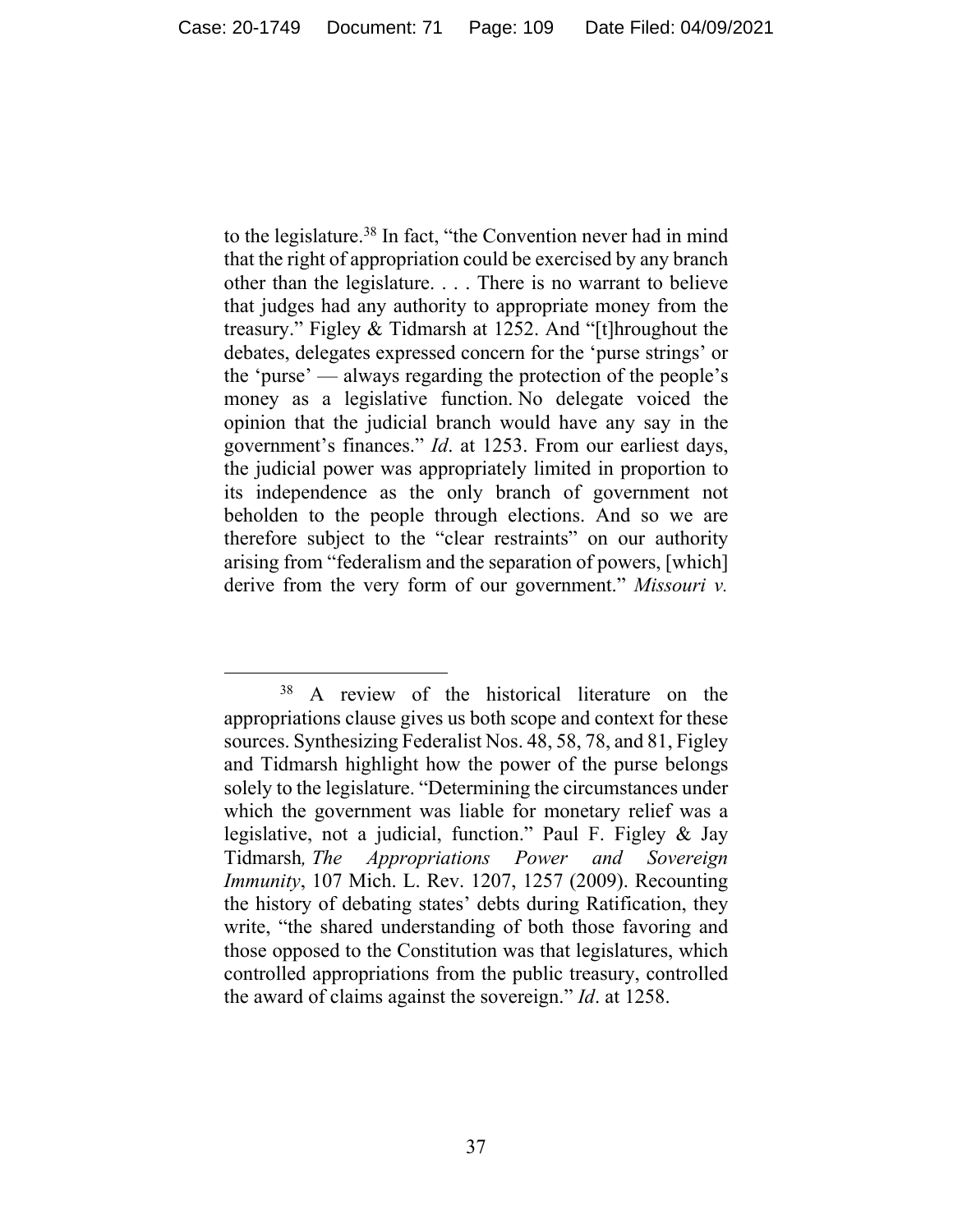*Jenkins*, 515 U.S. 70, 131 (1995) (Thomas, J., concurring) ("*Jenkins II*").

## **B. The Historic Protections Against Judicial Spending**

Thanks to the clarity of the text of the Appropriations Clause, federal courts have always understood they lack power to order money judgments against the coordinate branches of government—be they federal, state, or local—absent legislative appropriations or, in the rare case, an equivalent and explicit legislative funding commitment. Sometimes, it is called an "established rule" that "the expenditure of public funds is proper only when authorized by Congress." *United States v. MacCollom*, 426 U.S. 317, 321 (1976) (citing *Reeside v. Walker*, 52 U.S. (11 How.) 272, 291 (1850)). Other times, a "historic . . . principle" that "before any expenditure of public funds can be made, there must be an act of Congress appropriating the funds and defining the purpose for such appropriation. Thus, no officer of the Federal Government is authorized to pay a debt due from the U.S., *whether or not reduced to a judgment*, unless an appropriation has been made for that purpose." *Hughes Aircraft Co. v. United States*, 534 F.2d 889, 906 (Ct. Cl. 1976) (citing *Reeside*, 52 U.S. (11 How.) at 290) (emphasis added). But whatever the characterization, the character of the cases is clear: "a treasury, not fenced round" and "subjected to any number of description of demands" from "the undefined and undefinable discretion of the courts" would constitute "an absence of all rule" that would create a government "guided by . . . the uncertain, and perhaps contradictory action of the courts, in the enforcement of their views of private interests." *U.S. ex rel. Goodrich v. Guthrie*, 58 U.S. (17 How.) 284, 303 (1854).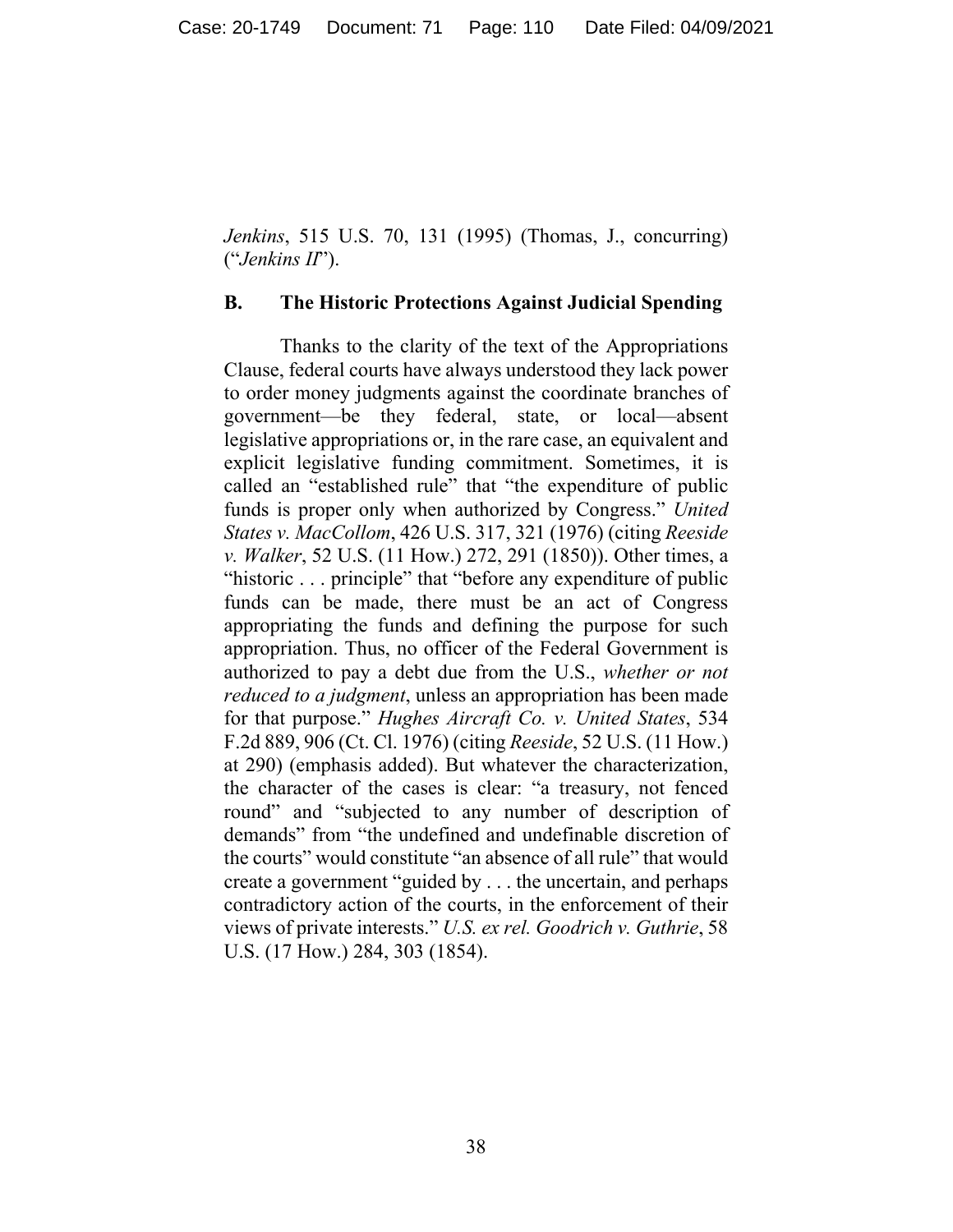This limitation connects to the limited nature of the judicial power. While the federal courts can decide cases and controversies involving the other branches of government, they cannot order the payment of a judgment against a sovereign absent an appropriation. *See, e.g.*, *Office of Pers. Mgmt. v. Richmond*, 496 U.S. 414, 424–26 (1990) ("Any exercise of a power granted by the Constitution to one of the other branches of Government is limited by a valid reservation of congressional control over funds in the Treasury."). As a result, Congress needed to appropriate funds for judgments against the federal government, first annually, *e.g.*, Act of June 25, 1864, ch. 147, 13 Stat. 145, 148, now with indefinite guarantees covering most adverse money judgments against the United States. *See* 31 U.S.C. § 1304.

## **1. Open-Ended Money Judgments**

The Appropriations Clause is "a core structural protection of the Constitution—a wall, so to speak, between the branches of government that prevents encroachment of the House's and Senate's power of the purse." *Mnuchin*, 976 F.3d at 8. As with all separation of powers issues, our jurisprudence "generally focuses on the danger of one branch's aggrandizing its power at the expense of another branch." *Freytag v. Comm'r of Internal Revenue*, 501 U.S. 868, 878 (1991). So when there is an enforceable obligation—whether by contract or statute a money judgment can only apply to a legislative appropriation, or a similar statutory mechanism if one exists.<sup>39</sup>

<sup>&</sup>lt;sup>39</sup> For example, upon finding the Government liable for contract damages the Federal Court of Claims observed that "where the Appropriations Clause and the Anti-Deficiency Act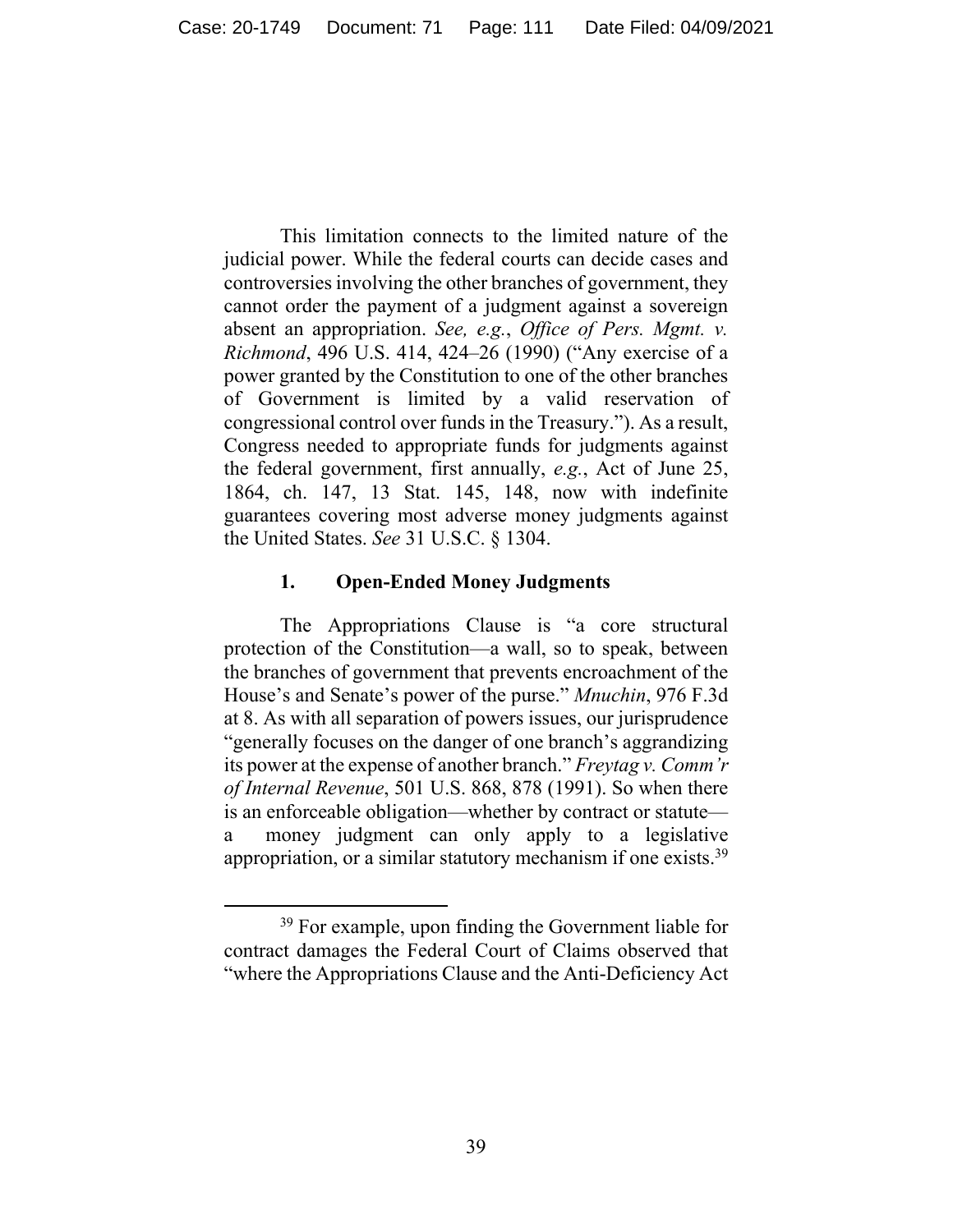Nor can federal courts compel a government to raise the monies needed to satisfy a money judgment. *INS v. Pangilinan*, 486 U.S. 875, 883 (1988) ("'A Court of equity cannot, by avowing that there is a right but no remedy known to the law, create a remedy in violation of law . . . .'") (quoting *Rees v. Watertown*, 86 U.S. (19 Wall.) 107, 122 (1873)). The range of equitable remedies not "in violation of law" is extremely narrow. Article III does not permit the use of equitable powers to compel local governments to satisfy judgment debts. *Rees*, 86 U.S. (19 Wall.) at 122. In *Rees*, the Court held that it lacked the power to appoint a receiver to levy and collect taxes to pay a town's municipal bond debt. *Id.* at 108–10, 116. That is because the "power to impose burdens and raise money is the highest attribute of sovereignty," a "power of legislative authority only. It is a power that has not been extended to the judiciary." *Id*. at 116–17.

Similarly, in *Meriwether v. Garrett*, the Court recognized that a writ of mandamus could issue to compel municipal authorities to collect taxes, if they had such authority. 102 U.S. 472, 501–02 (1880). But "if those [taxing] authorities possess no such power, or their offices have been abolished and the power withdrawn, the remedy of the

prohibit payment from the United States Treasury," the Court should instead rely on its power to make an "otherwise valid declaration of parties' rights in a contractual claim against the government." *Wetsel-Oviatt Lumber Co., Inc. v. United States*, 38 Fed. Cl. 563, 571 n.9 (1997). Courts must follow the rule that "[w]ithout congressional permission, . . . no money may be paid by the Treasury." *Am. Fed'n of Gov't Emps., AFL-CIO, Local 1647 v. Fed. Labor Relations Auth.*, 388 F.3d 405, 409 (3d Cir. 2004).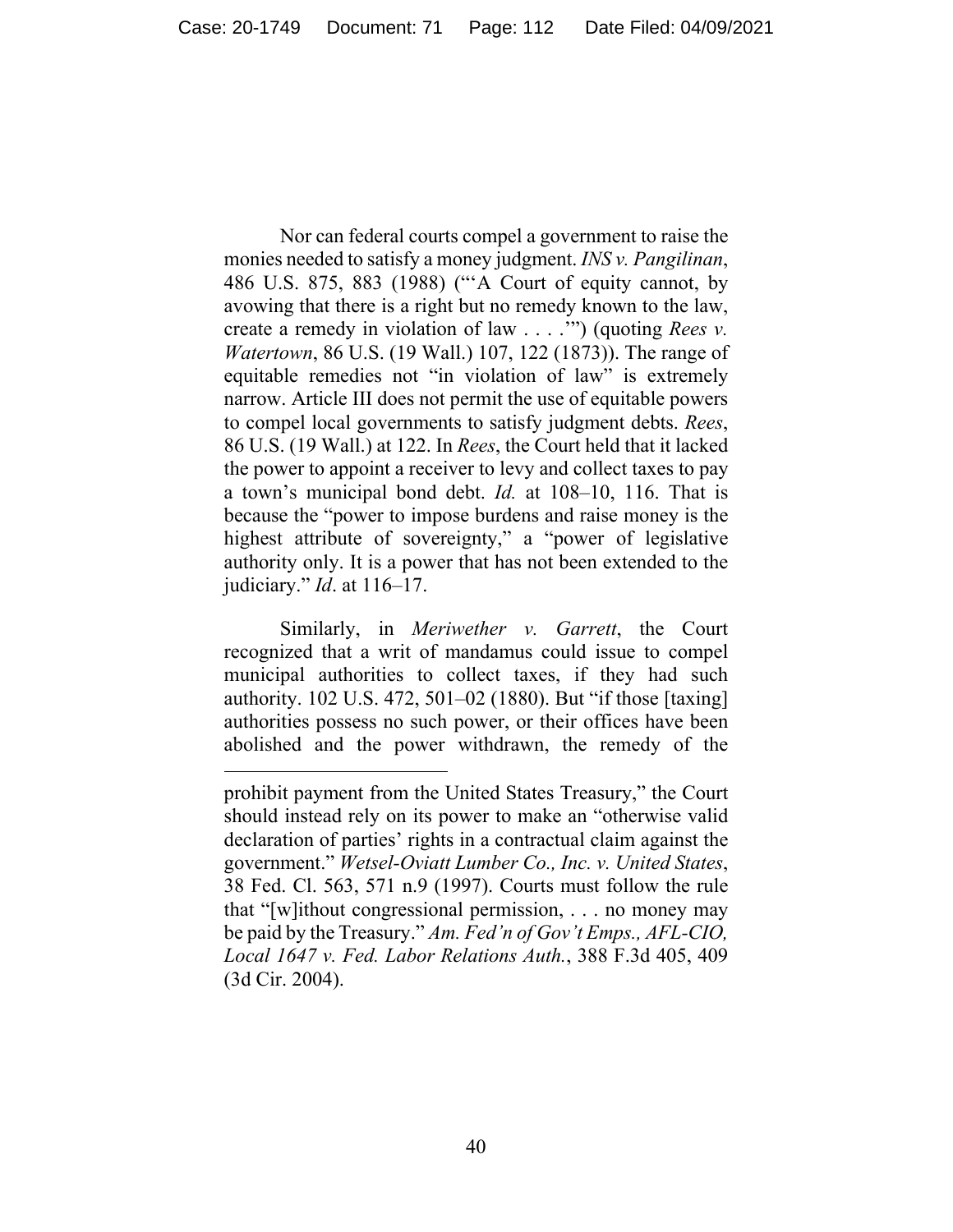creditors is by an appeal to the legislature, which alone can give them relief." *Id.* at 518. That is because "[n]o Federal court, either on its law or equity side, has any inherent jurisdiction to lay a tax for any purpose, or to enforce a tax already levied, except through the agencies provided by law." *Id.* (further noting that the "Federal court . . . cannot seize the power which belongs to the legislative department of the State and wield it in their behalf"). For dissatisfied creditors, "the remedy is by appeal to the legislature." *Id.* at 501–02. Thus, as modern courts have also found, "where there is no state or municipal taxation authority that the federal court may by mandamus command the officials to exercise, the court is itself without authority to order taxation." *Missouri v. Jenkins*, 495 U.S. 33, 73 (1990) (Kennedy, J., concurring in part) (citing cases).

## **2. Correcting Constitutional Harms**

The narrow exception to this rule is that federal courts can order a state to remedy constitutional violations and, in so doing, require the state to incur costs. That is not the case here, as GERS's rights are statutory and contractual. But even when imposing costly remedial schemes on states, federal courts of appeals and the Supreme Court recognize the constraints of Article III.

Aware of this limit, GERS relies on *Missouri v. Jenkins*, 495 U.S. 33 (1990), a case differing in both degree and kind. In *Jenkins*, the Supreme Court affirmed a district court's desegregation order requiring the Kansas City government to pay (along with Missouri) to remedy constitutional violations. *Id.* at 53–54. In doing so, the Court agreed the district court could revise its order to enjoin a state prohibition on local tax increases *and* permit Kansas City to levy taxes adequate to fund the desegregation plan. *Id.* at 54–55. The Court stated that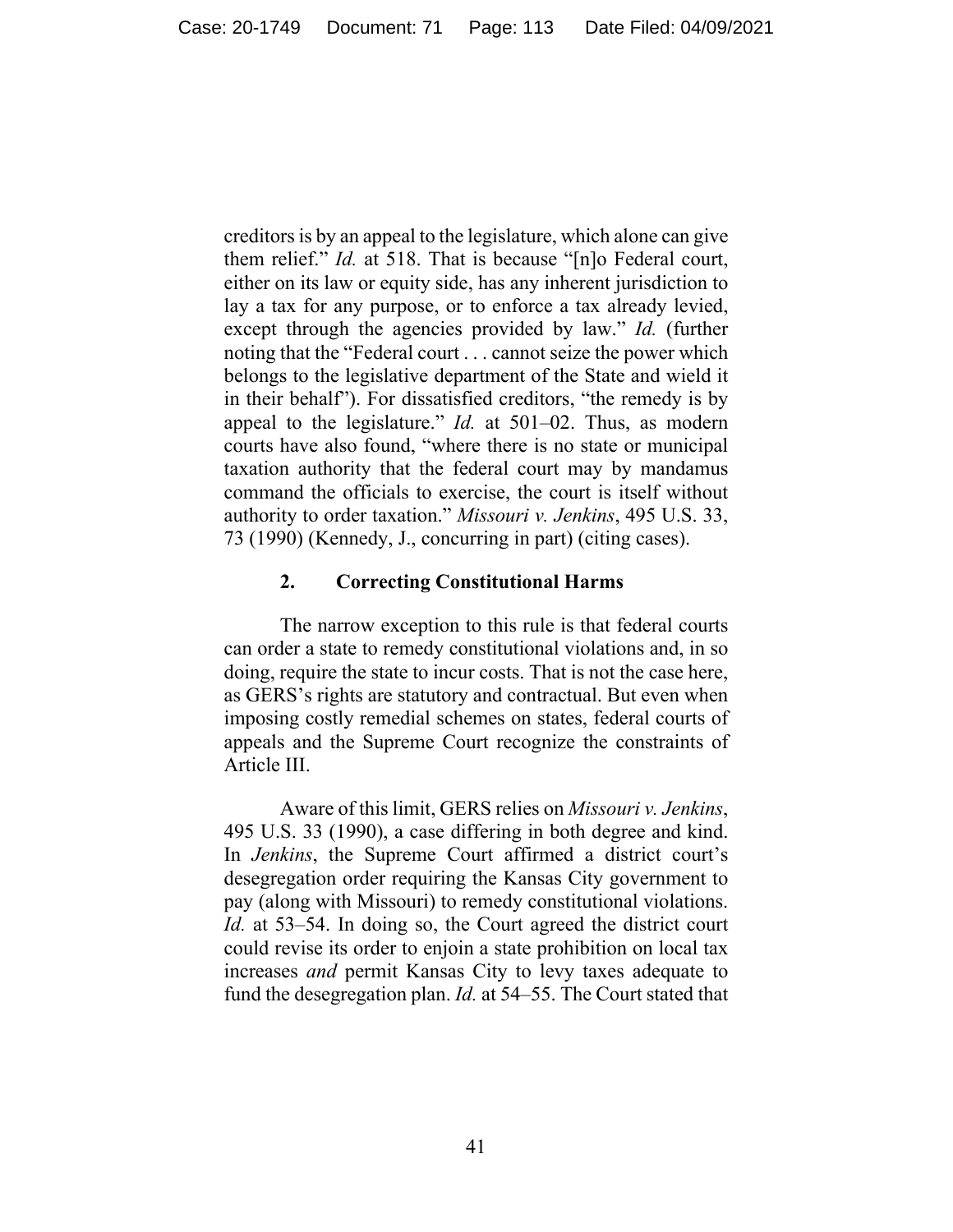Article III would not bar that remedy because "a local government with taxing authority may be ordered to levy taxes in excess of the limit set by state statute where there is reason based in the Constitution for not observing the statutory limitation." *Id.* at 57. But the funds owed to GERS have no constitutional nexus.

More importantly, *Jenkins* vacated the District Court's order *requiring* the Kansas City government to raise taxes. *Id.* at 50–51. The Court found that was an "intru[sion] on local authority" beyond the district court's equitable powers. *Id.* at 51. Under "principles of comity" governing equitable remedies, "the District Court was obliged to assure itself that no permissible alternative would have accomplished the required task" before taking the "drastic step" of imposing the tax. *Id.* at 50–51. Vacating a mandatory tax increase and, instead, permitting local authorities to determine whether that was necessary on their own, was "more than a matter of form." *Id.* at 51. Rather, it empowered "local authorities [who] have the 'primary responsibility'" for solving desegregation "to devise their own solutions to these problems." *Id.* at 51–52 (citing *Brown v. Bd. of Educ.*, 349 U.S. 294, 299 (1955)). In this regard, *Jenkins* follows Supreme Court precedent prohibiting the Court from assuming the legislature's power to tax.

Our own decisions recognize the same limitations. In *Evans v. Buchanan*, we vacated a district court's denial of Delaware's request to enjoin a local school board from raising taxes to fund a desegregation plan. 582 F.2d 750, 779 (3d Cir. 1978). We remanded for a new hearing because the district court had failed to "extend[] the requisite deference" to Delaware's superseding state tax law "to which legislative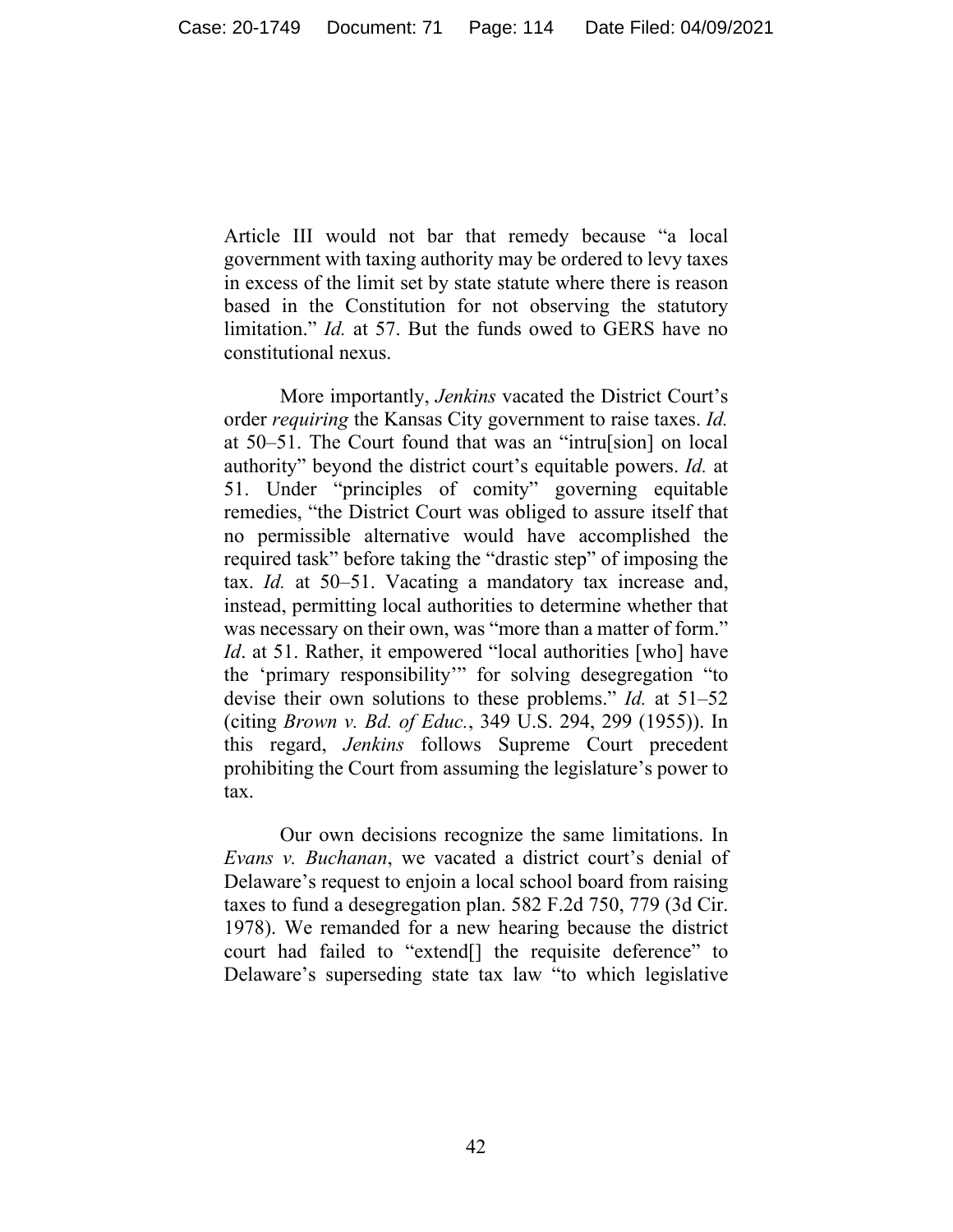judgments in the field of taxation are entitled." *Id.* at 778. Even in the face of Delaware's egregious failure in desegregation efforts, this Court held that if Delaware's funding proved inadequate "legislators will most certainly receive feedback from their electors" and these "inherent political safeguards . . . should be permitted to run their own course." *Id.* at 790.

That result is significant, showing that even when fundamental constitutional rights are at stake, we cannot simply order a government to spend money. Instead, we require compliance with constitutional obligations, and any spending is incidental or even optional. *See Milliken v. Bradley*, 433 U.S. 267, 295 (1977) (Powell, J., concurring) ("Ordinarily a federal court's order that a State pay unappropriated funds . . . would raise the gravest constitutional issues. But here, . . . the State has been adjudged a participant in the constitutional violations, and the State therefore may be ordered to participate prospectively in a remedy [to provide \$5.4 million in funding] otherwise appropriate.")

All of this creates a tight passage for an enforcement order implicating governmental spending to sail. And rightly so, lest we "improperly substitute[] [our] own . . . budgetary policy judgments for those of the state and local officials to whom such decisions are properly entrusted." *Horne v. Flores*, 557 U.S. 433, 455 (2009) (citing *Jenkins II*, 515 U.S. at 131 (Thomas, J., concurring)). Usurping the powers given to the legislature not only distorts the principles of agency supporting the limited transfer of power from the people to their legislature, it unbalances the finely distinguished roles of the coordinate branches, transforming the least dangerous branch into one not recognized by the Constitution.

## **III. CONCLUSION**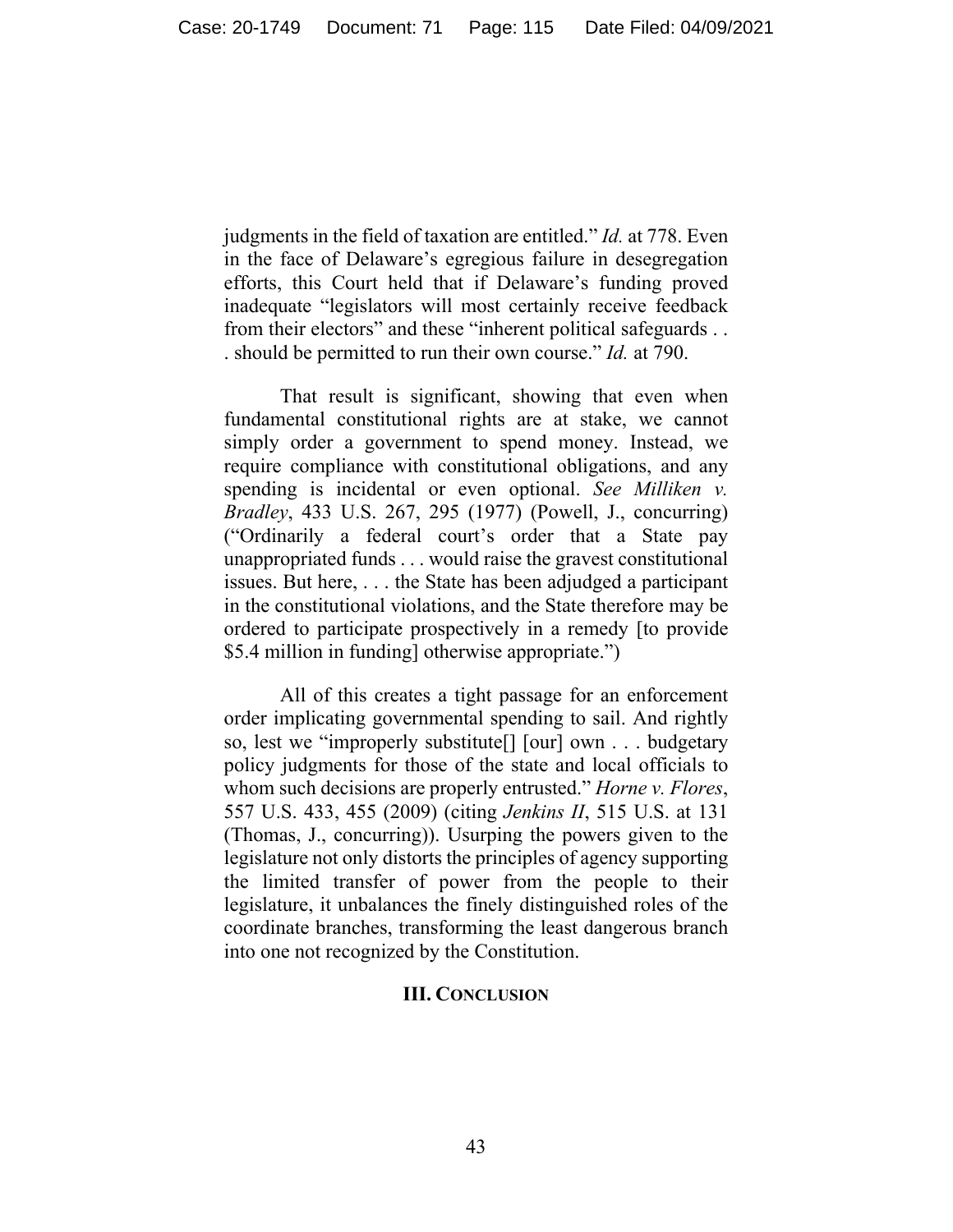This case is neither the first nor the last pension controversy. Similar state pension fund cases show that these same separation-of-powers principles prevent state courts from doing what we, as a federal court, dare not. *See Ill. Educ. Ass'n v. State*, 28 Ill. Ct. Cl. 379, 384–89 (1973) (finding that the state had breached its contractual obligations to fund two pensions as required by implementing statutes but any decision to compel the legislature to make appropriations would violate the separation of powers); *see also Valdes v. Cory*, 189 Cal. Rptr. 212, 225 (Cal. Ct. App. 1983) ("[A] court of this state is powerless to compel the Legislature to appropriate such sums or to order payment of the indebtedness").

No less restraint applies to this Court<sup>40</sup>, and we must recognize that "[e]xpenditures toward the fulfilment of public

<sup>40</sup> In affirming in part the District Court's order the majority notes that "the GVI did not challenge the underlying order––the 1984 consent judgment––as invalid for lack of an appropriation prior to appealing the District Court's enforcement order." Maj. Op. at n.35, citing *United States v. Gov't of V.I.*, 363 F.3d 276, 291–92 (3d Cir. 2004). In *Gov't of V.I.*, we held the GVI's argument was estopped because it had not appealed the December 2001 enforcement order of a 1985 consent decree. 363 F.3d at 292. But estoppel does not expand our jurisdiction into the separate powers of the legislature, because "[l]ike the Constitution's other structural features, '[n]either Congress nor the Executive can agree to waive' the Appropriations Clause." *Keepseagle v. Perdue*, 856 F.3d 1039, 1060 (D.C. Cir. 2017) (Brown, J., dissenting) (quoting *Freytag v. Comm'r Internal Revenue*, 501 U.S. 868, 880 (1991)). The Constitution's limitations on judicial power remain in full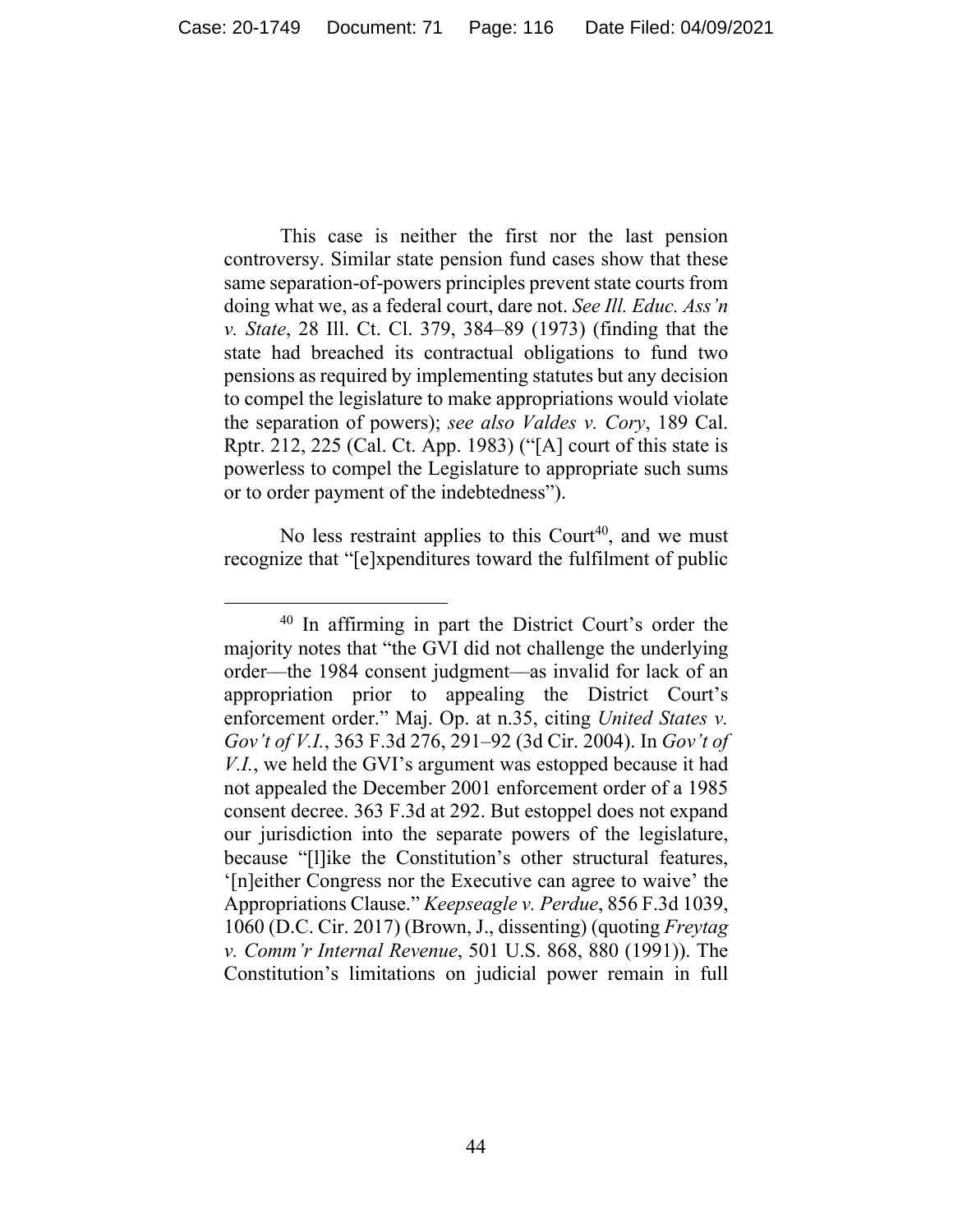policy are integral to policymaking itself, and policymaking is left to the legislature." *Keepseagle v. Perdue*, 856 F.3d 1039, 1059 (D.C. Cir. 2017) (Brown, J., dissenting) (citing *Clinton v. City of New York*, 524 U.S. 417, 451 (1998) (Kennedy, J., concurring)). The Constitution "assure[s] that public funds will be spent according to the letter of the difficult judgments reached by [legislators] as to the common good and not according to the individual favor of Government agents or the individual pleas of litigants." *Richmond*, 496 U.S. at 428.

Some will see a flaw in that design.<sup>41</sup> Through amendment, we might strike a different balance, though "it is by no means certain, that evils of an opposite nature might not arise, if the debts, judicially ascertained to be due to an individual by a regular judgment, were to be paid, of course, out of the public treasury. It might give an opportunity for collusion and corruption in the management of suits between the claimant, and the officers of the government, entrusted with the performance of this duty." Joseph Story, 3 *Commentaries on the Constitution of the United States* § 1343, in *The* 

force "even if 'the parties' before a court 'cannot be expected to protect them.'" *Id.* (quoting *Commodity Futures Trading Comm'n v. Schor*, 478 U.S. 833, 851 (1986)).

 $41$  Tucker, for one, thought "the constitution and laws of the United States appear, then, to be defective upon this subject." *Blackstone's Commentaries* 1 App. 362–64. But that criticism did not alter his textual analysis, for "whatever doubt there may be upon the subject, under the laws of the state, it seems to be altogether without a question, that no claim against the United States (by whatever authority it may be established,) can be paid, but in consequence of a previous appropriation made by law." *Id*.